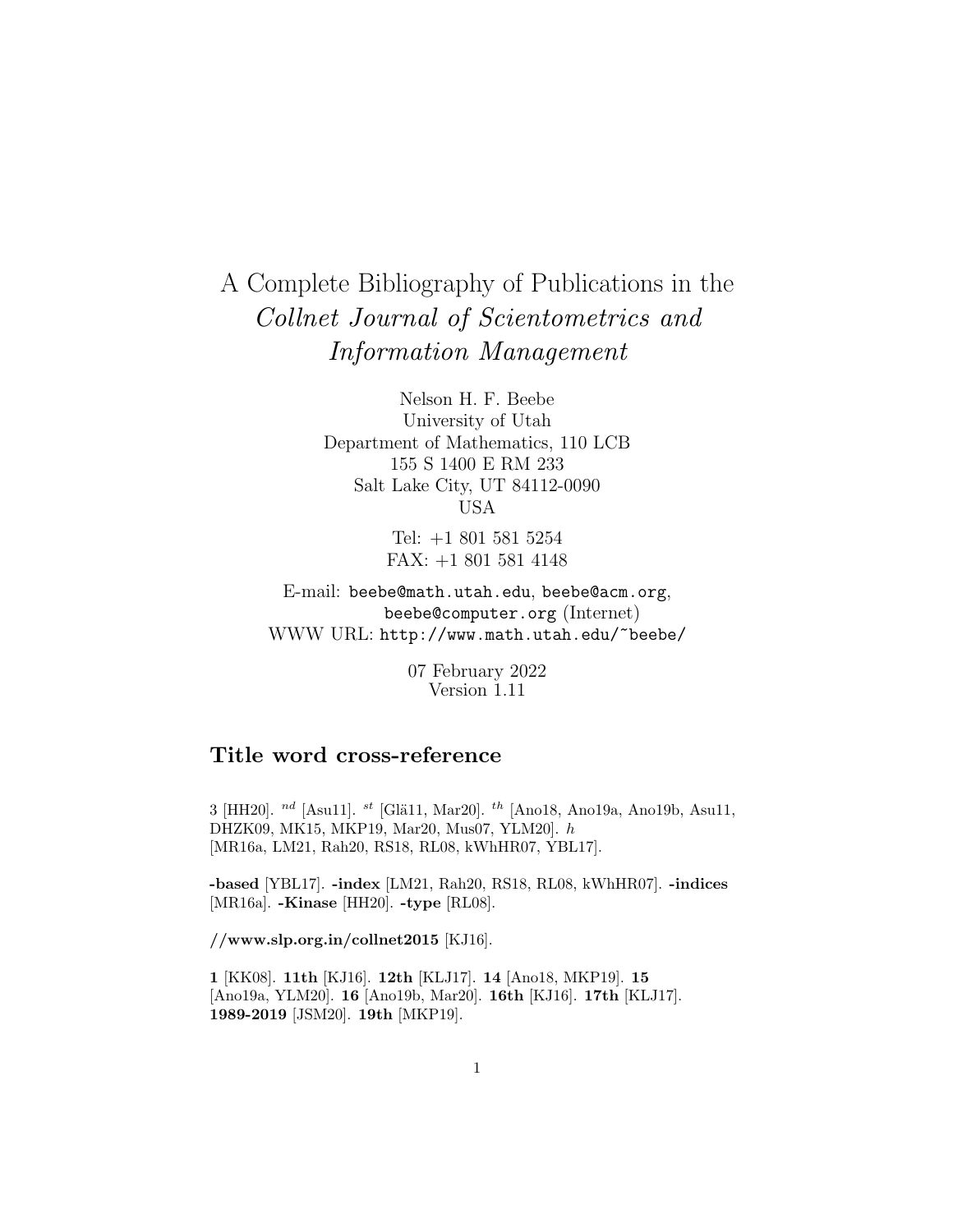**2** [KdBKK08]. **2.0** [Sin15]. **21** [Glä11]. **25010** [DSM20]. **26-28** [KJ16].

**5** [DHZK09].

**6** [Asu11].

**Abstracts** [Ver09]. **academia** [MES15]. **Academic** [HM10, LC15, cSL14, SKNN08, CWS20]. **Academy** [CF13, MLJM14]. **Access** [RC13, EE20, GR21]. **account** [kWhHR07]. **Accounting** [HAM<sup>+</sup>21]. **Active** [YLZS15]. **Activities** [Cho12, ES15, SKNN08]. **Activity** [BP10, KhJ13, MLMJ13]. **address** [RVB<sup>+</sup>14]. **adhesive** [KZZV20]. **Administering** [Pal16]. **adoption** [MJC19]. **advancement** [MG18]. **affect** [BH12]. **affected** [ZKJK19]. **Africa** [EE20]. **African** [AE21, LOA16]. **against** [dJSPR21]. **Agencies** [AO07]. **agreement** [OP12]. **Agricultural** [MG12, RS11, GR21]. **Agriculture** [MG12, UY17]. **Aguillo** [Agu08a, Agu08b]. **Ahead** [BS12]. **Ahvaz** [AOR14]. **Ahvaz-Iran** [AOR14]. **AIDS** [GBK11]. **AIDS/HIV** [GBK11]. **Alexa** [Vau12]. **Algorithms** [ES16b]. **Alternative** [Fak14, Vau12, ME12]. **altmetric** [SR17]. **Ambedkar** [SK11]. **among** [AAMH17, AO07, hJjJiK13, KGB11, LLO09, MS12a, Rao12, Sci14]. **Analysis** [CKM16, CWLL11, ES16a, EE20, dCPFA10, GDY14, GRAY15, GBK11, GB11, GBG13, GG14, hJjJiK13, JKK13, Kal16, KGBN12, KG09, KMG11, KK07b, KK17b, KhJ13, iKhJ14, LGJ14, LC15, MR16b, OKRS14, PK15, RC13, RR15b, RVB<sup>+</sup>14, SS14, SA07, SK11, Vau12, YLZS15, Ahm18, HB21, CKJC13, Dar12, DK17, EH18, HH20, HAM<sup>+</sup>21, HYWH20, JWH20, JLH21, NK20, LPGC20, LFH18, MG18, MS07a, MS12b, MHS16, MPPH17, BM21, MIS<sup>+</sup>20, Naz18, Neg21, OB10, OP12, PRP21, RP21, RRB17, RS18, ¨ RSM<sup>+</sup>19, GR21, SMM08, SAPM13, SA16, dJSdJP21, Sha19, SM18, SB14, ES20, LS19, YS20, UE19, WWT21, WH19, HW20, WWH20, GW21, CZ20]. **analytical** [AE21]. **Analyzing** [ES15, ES16b]. **Announcement** [Ano18, Ano19a, Ano19b]. **Annual** [DM14]. **apoptotic** [JLH21]. **Applicability** [Fak14, RVF<sup>+</sup>13, YLX14]. **Applicable** [KK07b]. **Applicants** [hJjJiK13]. **applicateness** [RVF<sup>+</sup>13]. **Application** [BVNS21, MJC19]. **Applications** [MR16a, PRP21, SNK11, BK17, MG18]. **Applied** [UE19, LBN21]. **applying** [Lev07]. **Approach** [MT08, Dar12, HAN14, RVF<sup>+</sup>13, SJMN16]. **Approximation** [PB18]. **Archaeology** [H´er08]. **Area** [Tij08, Sud10]. **Art** [H´er08]. **Article** [PPB09]. **Articles** [dCPFA10, PG09, EH18, JLH21, Lev07, MFH18]. **Artificial** [LBN21, MRSE21, HW20]. **ASE** [ME12]. **Asia** [GR21]. **Asian** [SM18, EJHG13, JBM10, SA07]. **aspects** [Egg13, Mus17]. **Assessing** [BP10, Dar12, Rah20]. **Assessment** [AAFH14, NK14, AWAMA18, Ban19, BK17, DPR<sup>+</sup>18, DGG18, GD19a, GD19b, VHA21]. **Assignees** [CF13]. **associated** [dJSdJP21]. **Association** [SM18, DSM20, JAAN14]. **Associations** [LLO09]. **assurance** [DSM20]. **Attention** [GRAY15, Rou12].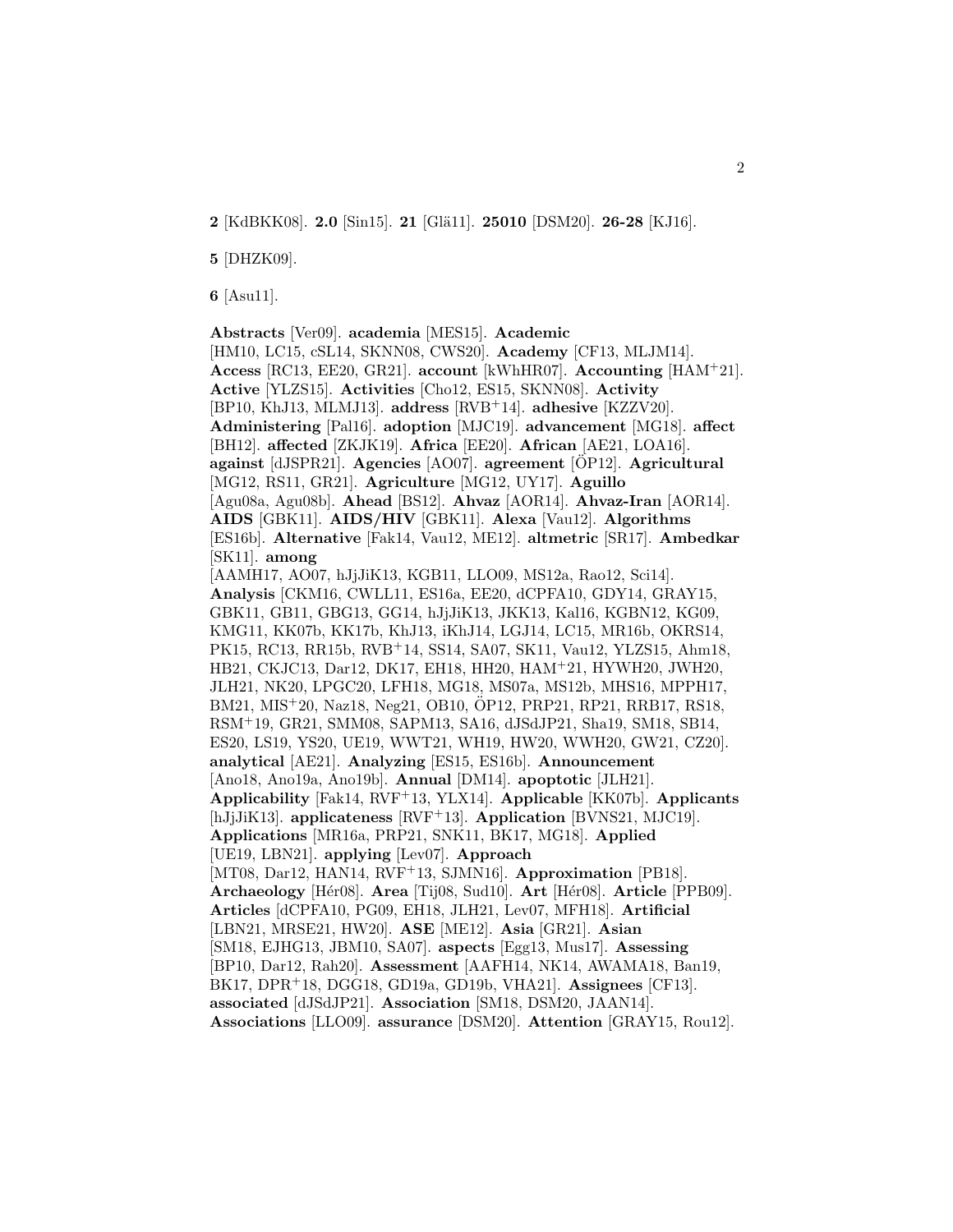**Australian** [BWC08]. **Author** [GKL08, KK07a, PKL09, PG09, SJM16, KK08, OM08, TKSB18, WKK10, kWhHR07, KdBKK08]. **Authored** [Mus14]. **Authors** [ES16b, RS08, Rao12, Sci14, MR19, WWT21, kWhHR07]. **Authorship** [SDK14, VR15, GK19, Glä11, KK08, KdBKK08, MR18, OM11, OKRS14, OCK17]. **Automated** [MT08]. **Automatic** [LR14].

**Babasaheb** [SK11]. **Baidu** [GRAY15]. **Barriers** [OAR14, Saf14]. **Based** [GRAY15, MR16a, BP10, CKJC13, DM14, Dis15, DSM20, FPK21, HS15, MW12, MJC19, LM21, MP17, MR16b, OKRS14, RS18, RVF<sup>+</sup>13, MS21, Sud10, YS19, YS20, SR17, YBL17, CZ20, MHS16]. **basis** [VB17]. **Battery** [hJjJiK13]. **beauty** [KK17a]. **behavior** [BH12, Zit13]. **behavioral** [MRAA20]. **Bengal** [RS11]. **between** [AT15, HA15, iKhJ14, NKK15, RVB<sup>+</sup>14, SCdM<sup>+</sup>12, Zit13]. **Biblio** [MS12a]. **Biblio-Blogosphere** [MS12a]. **Bibliometric** [AM10, ACO21, CWLL11, HAM<sup>+</sup>21, HYWH20, KGB11, KK07b, MLJM14, MS14, Mus17, MIS<sup>+</sup>20, MR16b, NL16, PPB09, Ram14, RT15, RS11, STP18, Sin15, ES20, Sun07, YS19, YS20, Ver09, VT19, GW21, Ban19, GB21, DPR<sup>+</sup>18, DKK18, EH18, EE20, HH20, Ho18, JWH20, JLH21, LFH18, LBN21, MS07a, MS12b, MRAA20, MPPH17, BM21, Naz18, PRP21, RP21, dJSdJP21, MS21, Sha19, Tij08, UE19, WH19, HW20, WWH20]. Bibliometrics [MG20, Glä08, LGJ14, MFH18, Ela19, GK19]. **bibliometrics/scientometrics** [GK19]. **bilingual** [Hol11]. **bioaccumulation** [LFH18]. **biochemistry** [NL16]. **Biographical** [Agu08a, Cha07a, Hus09, Mey07a, Osa08, Oze11, San10, Sha10, Zey09]. ¨ **Biological** [KK07a]. **Biotechnology** [BP10]. **Bloggers** [YLZS15]. **Blogosphere** [MS12a]. **Blogs** [YLZS15]. **Board** [LC15]. **Bradford** [BVNS21, Sud10]. **Bradfordizing** [May08]. **Brazil** [dCPFA10, SCdM<sup>+</sup>12, dSVS12]. **Brief** [Glä11]. **Bulgaria** [VHA21]. **Buonocore** [KZZV20]. **Buruli** [Ban19]. **Business** [HAM<sup>+</sup>21].

**CAGR** [Ela19]. **Calculating** [RR14, kWhHR07]. **Calculation** [Ela19]. **Call** [Ano18, Ano19a, Ano19b, KN11]. **Canada** [MES15]. **Canadian** [ES15]. **cancer** [MRSE21, BM21, MP17, OCK17]. **capabilitie** [MPPH17]. **Car** [KhJ13, iKhJ14]. **CAS** [CF13]. **Case** [BP10, CF13, KS10, LG09, Mus14, RM09, RS08, RVB<sup>+</sup>14, Bur09, Ela19, FPK21, GK16, MS13, MH17, Mus07, Saf14, MS21, ZKZ19]. **case-study** [MS13]. **Categories** [ME12]. **category** [YS19, WH19]. **Cell** [iKhJ14, KGBN12]. **cells** [dJSdJP21]. **Center** [Cho12]. **Central** [HM10]. **Centrality** [KK07b]. **centre** [Pal16]. **Century** [Gar12, Glä11]. **Chagas** [dJSdJP21]. **Chamran** [AOR14]. **Chandigarh** [KMG11, LG09]. **Chandra** [Cha07a, Cha07b]. **change** [SS19]. **Characteristics** [SB14]. **Characterization** [cMhLyW14, OCK17, SB14]. **charting** [CSN20]. **Chemical** [SMM08, SM09]. **Chemistry** [KK07a, OM08, ES20]. **China** [BS12, LMvI08, Mus07]. **Chinese** [CF13, HLK<sup>+</sup>09, LS19, ZKJK19]. **chip**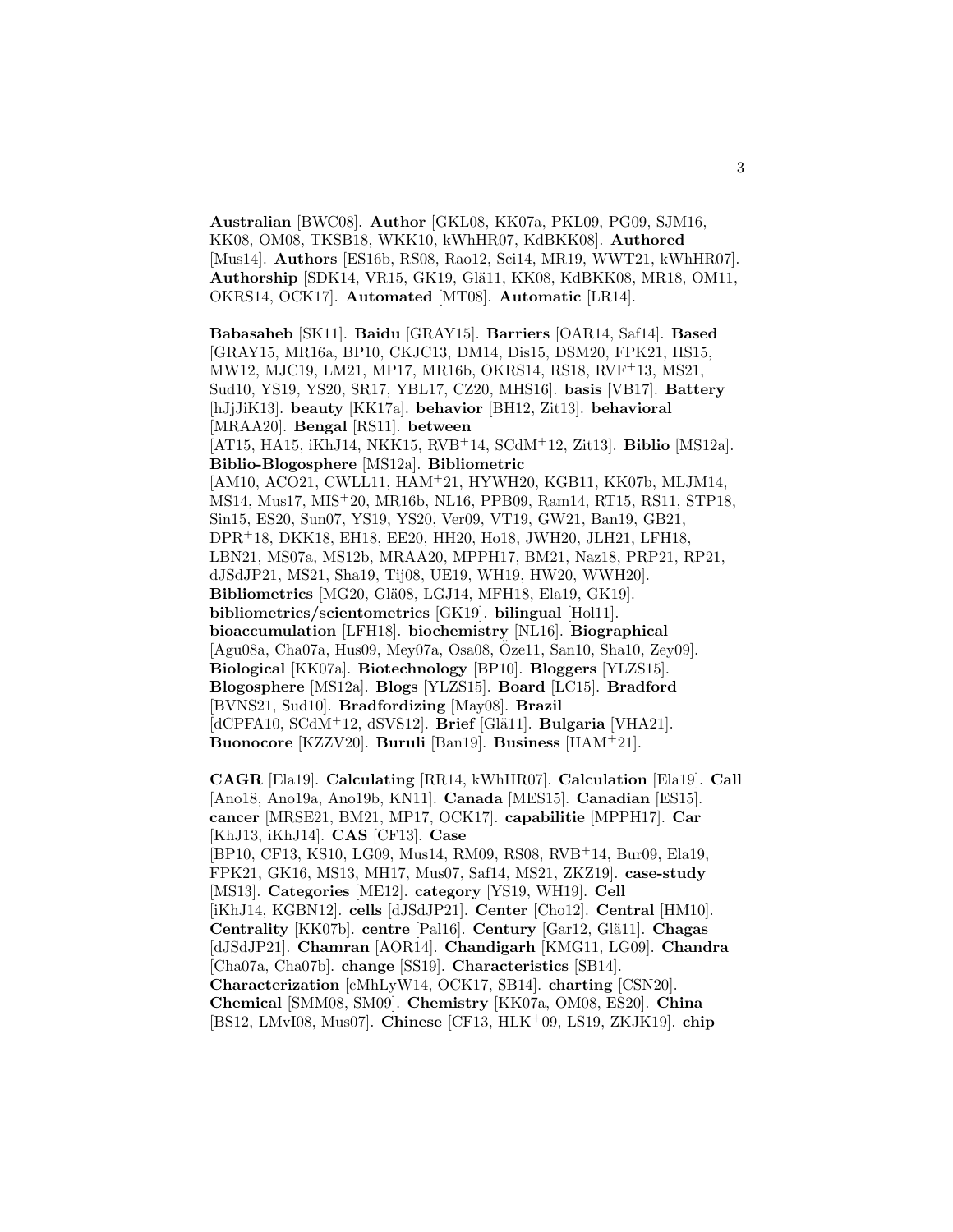[BM21]. **Citation** [Bur09, CKJC13, Gar12, HM10, Kal16, KK17b, MHS16, OKRS14, PK15, PG09, RC13, RVB<sup>+</sup>14, SK11, SWH19, YLC13, ASW<sup>+</sup>19, EBS16, Ho18, NK20, LOA16, OM08, PB18, SB14, SR17, YBL17, Zit13]. **Citations** [DM14, Rao12, Sci14, ZS12, Bar15, LM21, Pea20]. **Cited** [BBS18, PPB09, SGP16, EH18, HH20, HYWH20, MFH18, Naz18]. **Citedness** [GP15]. **CiteScore** [OAdS21]. **CiteSpace** [CZ20]. **citing** [Zit13]. **citing-side** [Zit13]. **Clark** [RY18]. **Class** [AA09]. **Classic** [Ho18, JLH21, SWH19]. **Classification** [LR14]. **Climate** [SS19]. **cloud** [ACO21, Bha17, EE20]. **clusters** [OAdS21]. **Co** [Glä11, GKL08, KK07a, KK08, KdBKK08, OKRS14, PKL09, WKK10, GK19, OB10, OM08, OCK17, OP12, RSM ¨ <sup>+</sup>19, kWhHR07, KdBKK08]. **Co-Author** [GKL08, KK07a, PKL09, KK08, WKK10, KdBKK08]. **co-authors** [kWhHR07]. **Co-authorship** [Glä11, KK08, KdBKK08, OKRS14, GK19, OCK17]. **co-citation** [OM08].  $co\text{-}occurrence$   $[RSM^+19]$ .  $co\text{-}publication$   $[OB10]$ .  $co\text{-}word$   $[OP12]$ . **cognitive** [ZKJK19]. **Coherence** [RM09]. **Coldlib** [MT09]. **collaborating** [Bar15]. **Collaboration**  $[AST<sup>+</sup>12, Bas14, dB13, CF13, EGK08, ES16b, EJHG13, HLK<sup>+</sup>09, HWL<sup>+</sup>13,$ KK12, KKS14, LLO09, RN17, SM09, dSVS12, AOR14, AO07, GK19, KK17a, MS07b, MES15, MR18, Mus07, Naz18, OB10, RSM<sup>+</sup>19, SA16]. **Collaborations** [Ron11]. **Collaborative** [Sun07, VR15, SJM16]. **College** [KMG11, MS14]. **COLLNET** [Ano18, Ano19a, Ano19b, Asu11, DHZK09, KN11, KJ16, KLJ17, MKP19, Mar20, YLM20, AMN17, KK12, MT09, GB21, RR15b]. **collnet2015** [KJ16]. **Columbia** [SDK14]. **combinatoric** [RSM<sup>+</sup>19]. **Commemorating** [KK12]. **commercialization** [LS19]. **Communication** [Glä11, Har14, Hér08, NK20, LR14, MS12a, RC13]. **Communications** [RRA14]. **Community** [MT09]. **Comparative** [SGP16, HAN14, KGBN12, NK20]. **comparing** [Ela20]. **Comparison** [AAMH17, Bas14, MS21, YLC13, LM21, MES15]. **Competency** [BP10]. **Competitive** [SNK11, MLA12, MLMJ13]. **Competitiveness** [hJjJiK13]. **components** [MH17]. **compounds** [MFH18]. **Computer** [ES16b, OM11, ES16a, STP18]. **Computers** [GRAY15]. **computing** [ACO21, Bha17, EE20, GD19b]. **Concept** [Ali10, MT09]. **Conference** [Ano18, Ano19a, Ano19b, Asu11, DHZK09, KN11, KJ16, KLJ17, MK15, MKP19, Mar20, YLM20]. **Conferences** [ES16b, AMN17, ES16a]. **Conjunctivitis** [GBG13]. **Consensus** [AAFH14]. **Consistent** [DM14]. **Consolidation** [JKK13]. **Constructing** [PPB09]. **content** [DV18]. **context** [Zit13]. **Contribution** [Ahm18, GK19, HA15, KG09, LG09, cSL14, MR19]. **Contributions** [RT15, SM09, LOA16, SK17]. **Cooperation** [CWLL11, Mus11, SM18, OAR14]. **core** [ASW<sup>+</sup>19]. **corpora** [MS13]. **corpus** [MSH08, MS12b]. **correlate** [SR17]. **Correlates** [GP15]. **Corruption** [RP21]. **Counting** [SNK11]. **Countries** [EJHG13, JBM10, KGB11, RRA14, SA07, SM18, BMNS13, Bar15, BCB13, AE21, EKM<sup>+</sup>18, KGBN12, MS07b].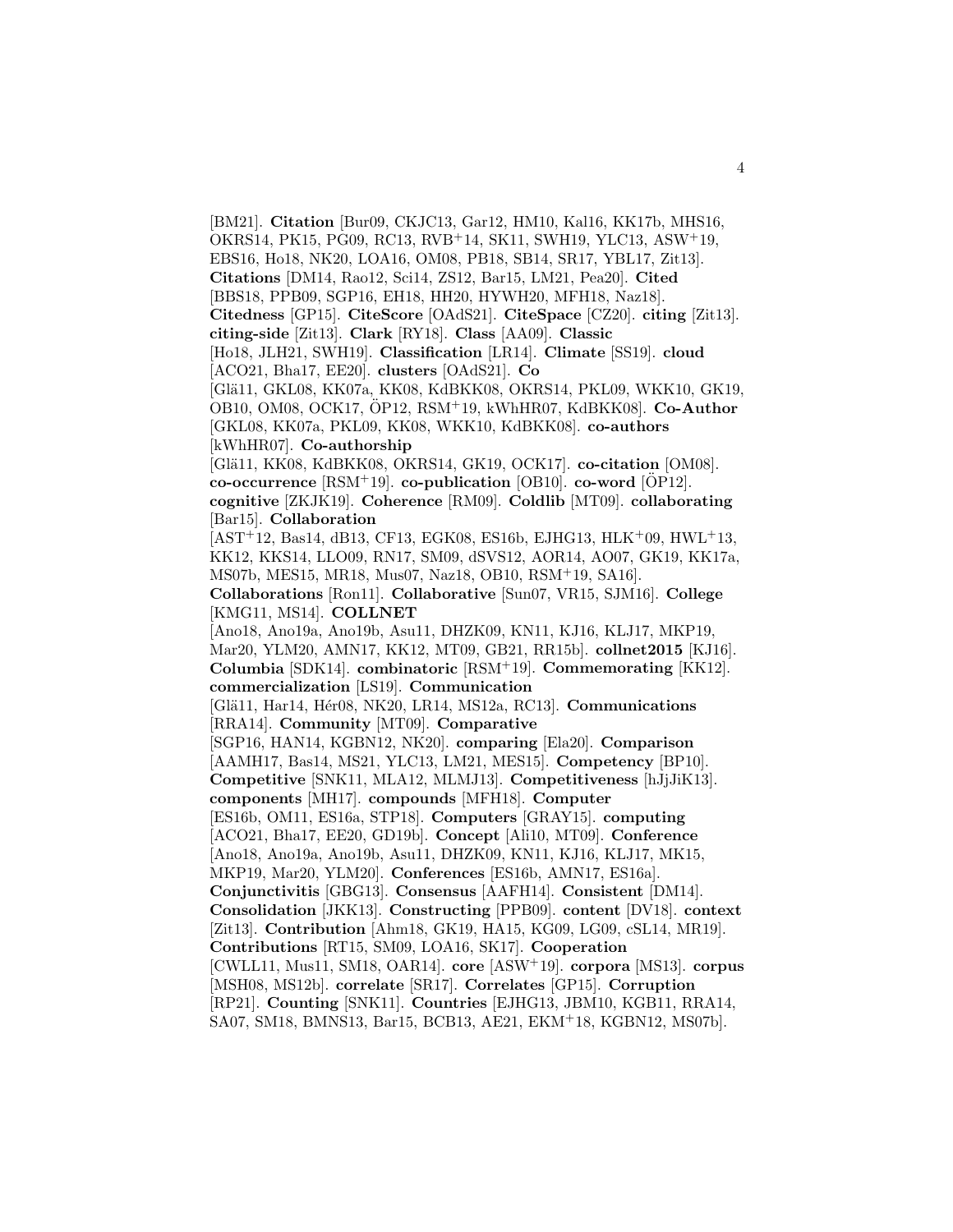**Country** [Bas14, BP10, Mus14, RS18, BBS18, Kok19, NKK15]. **credit** [Rah20]. **Cross** [SA07]. **Cross-National** [SA07]. **cryptology** [Pal16]. **crystals** [KK17a]. **Cultures** [H´er12].

**dance** [WH19]. **Data** [CKM16, KK07b, Vau08, Vau12, EE20]. **Database** [BMNS13, CKJC13, DPR<sup>+</sup>18, MR16b, RSZ15, Dis15, MP17, MIS<sup>+</sup>20, Shu19, VT19]. **databases** [Lev07]. **DB** [MS07a]. **DBs** [MS12b]. **Debrecen** [DSM20]. **Decade** [KK12]. **decades** [JSM20]. **December** [KLJ17, MKP19]. **Defence** [MR16b]. **Definitions** [MR16a]. **degradation** [MG20]. **Delhi** [KJ16, MS14]. **Dengue** [DKG10]. **dentistry** [KZZV20]. **departments** [FPK21]. **DESIDOC** [VR15]. **design** [DV18]. **Desk** [Hus07a, Hus07b, HK08a, HK08b, HK09a, HK09b, Rao13, HK10, HRK10, Kre19, RK11a, RK11b, RKÖG12, RK12<sup>]</sup>. detection [ACO21]. **determinants** [Kok19]. **Developing** [BP10, Lev07]. **Development** [AT15, HA15, cSL14, RSM<sup>+</sup>19]. **Developments** [Har14, RL08]. **devices** [BM21]. **diagnosis** [BM21]. **dialysis** [HB21]. **Diaspora** [Bas14]. **diasporas** [Sha19]. **Differ** [ZS12]. **different** [BWC08]. **diffusion** [Dar12]. **Digital** [Har14, KS10, DSM20, GR21]. **directions** [CSN20]. **Disciplinary** [H´er12, RM09]. **discipline** [CSN20]. **disciplines** [RVB<sup>+</sup>14]. **Discovering** [MRSE21]. **Discrepancies** [ZKZ19]. **disease** [dJSdJP21]. **disorder** [Shu19]. **Dispersion** [H´er12]. **Dissertations** [H´er08, UY17]. **Distance** [PPB09]. **Distinct** [OAdS21]. **Distribution** [GKL08, KK07a, KK08, KdBKK08, PKL09, SDK14, OM11, PB18]. **Distributions** [KK08, RS08, PB18]. **Diversity** [KhJ13, RM09]. **Division** [KS10]. **Do** [SR17, ZS12]. **Doctoral** [Sud10]. **Documents** [YLX14]. **Does** [Mus11]. **domain** [SJMN16]. **Domains** [MLJM14]. **Dr.** [Agu08a, Agu08b, Cha07a, Cha07b, KKYR17, Oze11, SK11]. ¨ **Drawbacks** [Rah20]. **DSRS** [SJMN16]. **During** [EJHG13, Ban19, DGG18, ES16a, EKM<sup>+</sup>18, GBK11, GB11, GBG13, GG14, GD19a, GD19b, JSM20, JMS19, KG09, LG09, MJC19, MR16b, NL16, OM11, OCK17, SP20, MR19, RSZ15, YS20]. **dynamic** [MRSE21, MPPH17].

**Dynamical** [Egg13]. **Dynamics** [HWL<sup>+</sup>13].

**E-Journal** [JKK13]. **E-learning** [MJC19, Neg21]. **Early** [BM21]. **East** [BCB13, EKM<sup>+</sup>18]. **Eastern** [NL16, BMNS13]. **EBL** [MHS16]. **Economic** [AT15, KJ16, LS19]. **economics** [FPK21, JSM20]. **Editor** [Hus07a, Hus07b, Kre19, RK11a, RK11b, RKOG12, RK12, Rao13]. ¨ **Editorial** [LC15]. **Editors** [HK08a, HK08b, HK09a, HK09b, HK10, HRK10]. **Education** [Ali10, Ali11, MLJM14]. **Effects** [May08, WX14]. **eigenfactor** [AAMH17]. **Eight** [SGP16]. **Eighth** [KN11]. **Electronic** [GD19a]. **Elman** [PPB09]. **Embrapa** [dCPFA10]. **Emerging** [Muk11]. **eminence** [WZ17]. **empirical** [DK17]. **Endocrinology** [EKM<sup>+</sup>18]. **Energy** [iKhJ14, PKL09]. **Engine** [MT08]. **Engineering**

[RR15a, SGP16, SG10, AAMH17, Kok19, ZKZ19]. **Engines** [ME12, MG12].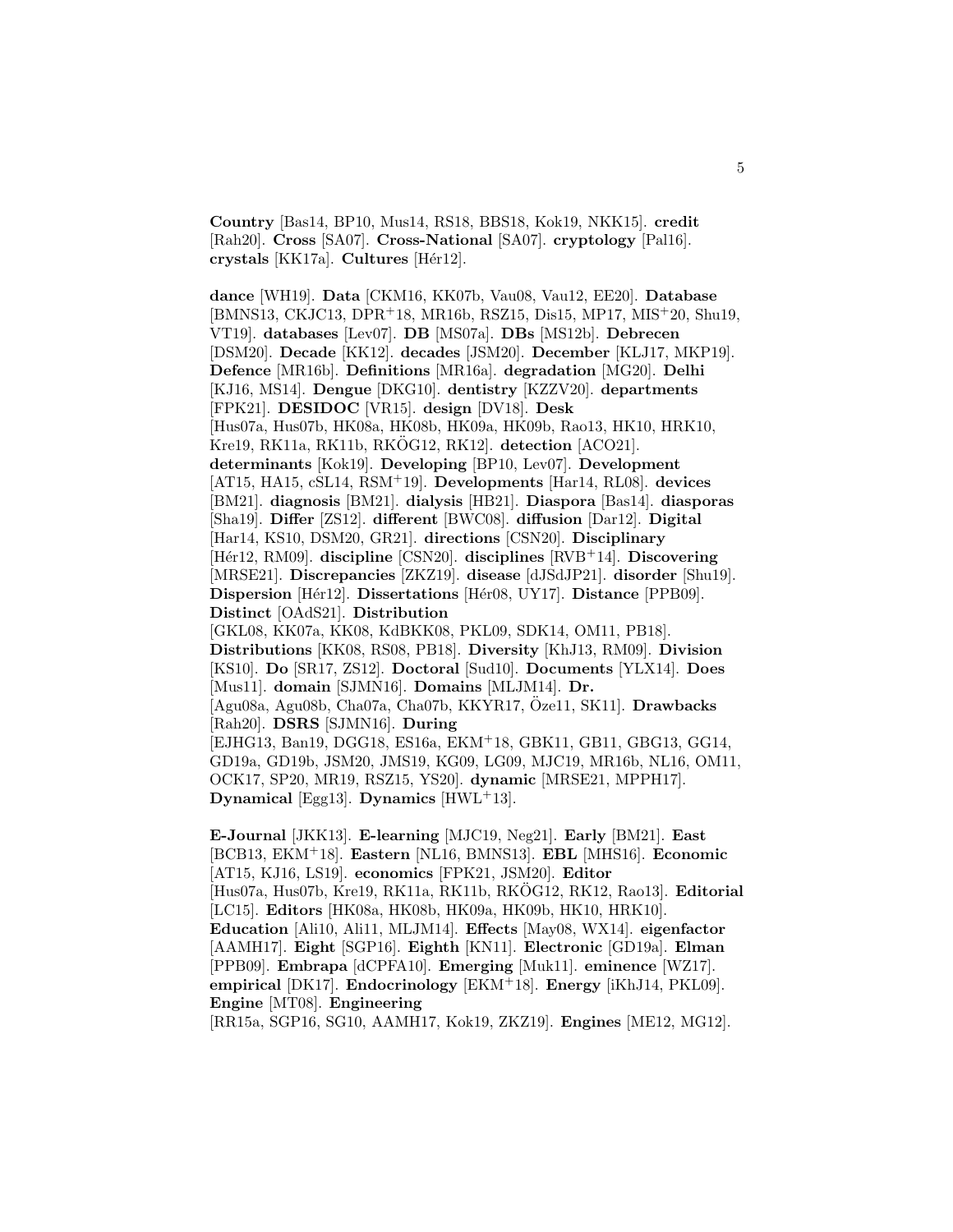**English** [ZS12]. **environment** [MS07a]. **Environmental** [Muk11, AAMH17]. **era** [KS10]. **Erdos** [Glä11]. **errors** [Ela19]. **ESI** [YS19]. **ESL** [Pea20]. **estimating** [Lev07]. **Estimation** [SJMN16]. **Estonia** [NK14]. **EU** [MS07b, Mus07, Mus17]. **Eugene** [KKYR17, Rou12, SS10]. **Europe** [LMvI08]. **European** [Tij08]. **EuroSys** [ES16a]. **Evaluating** [ASW<sup>+</sup>19, PG09]. **Evaluation** [KS10, MK12, Muk11, Nam17, Ron11, SNK11, DV18, JSM20, May08, MS21, VHA21]. **Evidence** [OP10, VT19, ZKJK19, MHS16]. **Evidence-based** [MHS16]. **Evidences** [BS12]. **Evolution** [CF13, MRSE21]. **examination** [cSL14]. **Examining** [OP12]. ¨ **expanded** [Ho18, SWH19, HM10]. **Expected** [BH17]. **Experience** [MG12]. **Experiences** [HA15]. **Experimental** [KKS14]. **Explained** [KK07a]. **exploration** [CZ20]. **Explorations** [H´er12]. **Exploratory** [YLC13]. **Explore** [YLX14]. **Exploring** [FPK21]. **express** [Sha19]. **expressions** [OP12]. **extensive** [DSM20]. **External** [SNK11].

 $\mathbf{F}$  [Agu08a]. **Faces** [dB13]. **facial** [OP12]. **Factor** [MMM09, PPB09, Adi19, AAMH17, AA17, MSH08, Rah20, VB17, Fak14, GP15]. **Factors** [BWC08, BH12, Sci14, AOR14]. **facts** [Glä08]. **faculty** [AOR14, LM21, Saf14]. **Federal** [MLMJ13]. **feedback** [Pea20]. **festschrift** [Rou12]. **Festschrifts** [Rou12]. **fiction** [Glä08]. **Field** [RT15, ACO21, Bha17, DK17, EH18, EKM<sup>+</sup>18, JAAN14, MS07b, MFH18, Neg21, STP18, SA16, GW21]. **Fields** [hJjJiK13, KhJ13, Muk11, BTML16, Zit13]. **figures** [OP12]. **Film** [KS10]. **Films** [KS10]. **financial** [CSN20]. **firms** [ZKJK19]. **flow** [ES20]. **flows** [AG17]. **focused** [BSdMAM15]. **Food** [CKM16, PRP21]. **forecasting** [SJMN16]. **Foreign** [MR18]. **forensic** [RRB17]. **Foresight** [PNA15]. **Formalizing** [CKM16]. **Formation** [KKS14]. **FP** [Mus17]. **Fractional** [SNK11]. **Framework** [Mus07, HAN14]. **France** [KLJ17]. **French** [Hér08]. **Frequencies** [GKL08, KK07a, PKL09, KdBKK08, WKK10]. **Front** [Ano07a, Ano07b]. **Frontier** [Vau08]. **Fuel** [iKhJ14]. **Funded** [Kok19]. **Funding** [Ron11, SNK11, MLA12, MLMJ13]. **future** [CSN20].

**G15** [KGB11]. **G8** [RRA14]. **Garfield** [KKYR17, Rou12, SS10]. **Gauging** [MRAA20]. gender [KdBKK08]. General [Hér08]. Generation [MT08]. **genetic** [Shu19]. **Genetics** [SAPM13, SMA15, SA16]. **geography** [SB14]. **geology** [JMS19, RS18]. **Gestalt** [KK07a]. **Global** [AST<sup>+</sup>12, BS12, DKG10, GD19a, JWH20, MT09, AG17, Ban19, BJ15, Bha17, DGG18, MG20, LFH18, SMA15, SS19]. **GMCH** [KMG11]. **Google** [LOA16, ZS12]. **Government** [KMG11]. **grant** [BK17, RN17]. **graph** [MG18]. **graphics** [STP18]. **great** [KKYR17]. **Greece** [FPK21]. **Green** [KhJ13, iKhJ14, YS19]. **groundnut** [DKK18]. **Group** [CWLL11, WWT21, OAR14]. **Growth** [KKS14, KJ16, RSZ15, SMM08, SA16, SP20, LS19].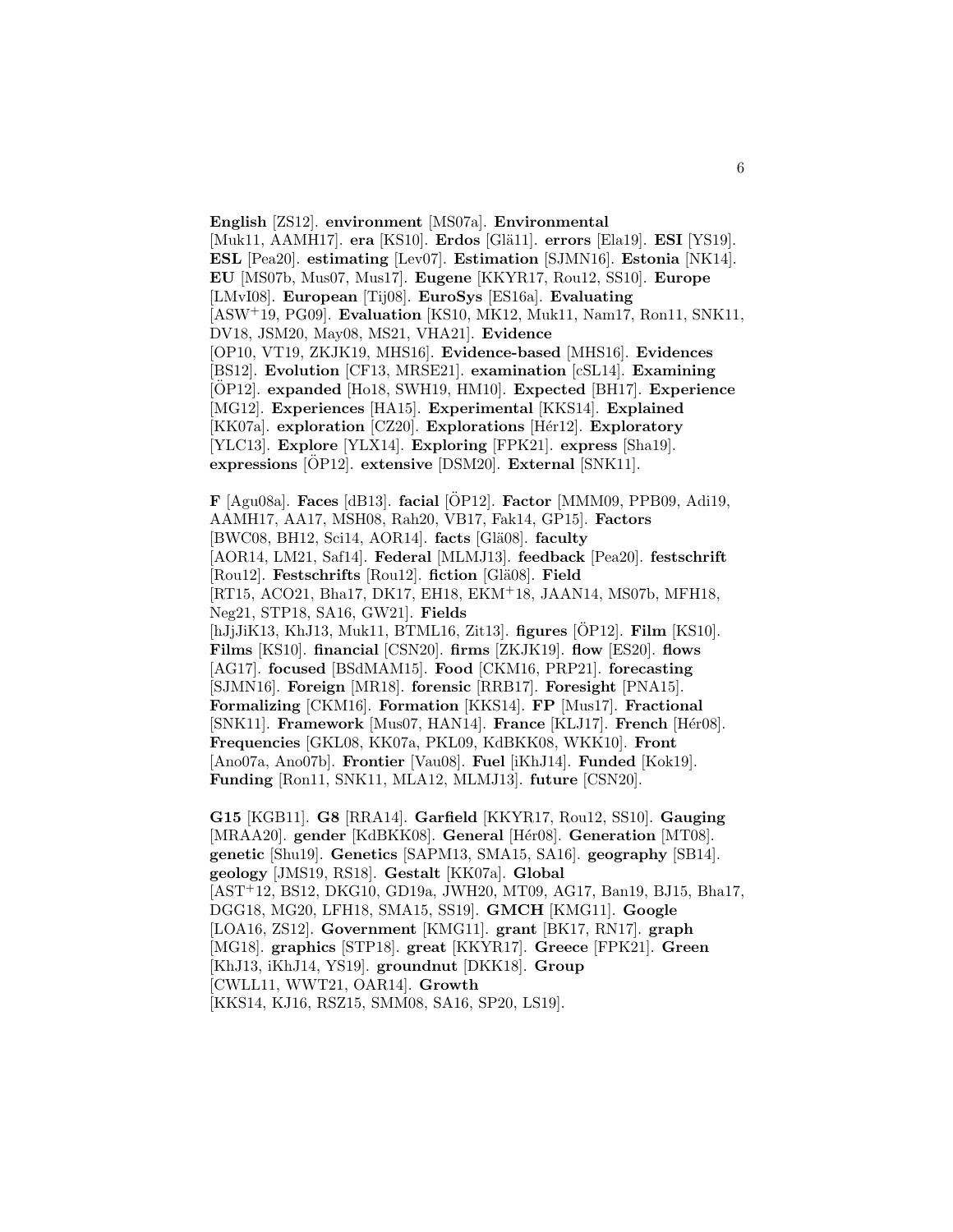**h5** [AAMH17]. **h5-index** [AAMH17]. **Health** [KA08, HYWH20]. **hearing** [RN17]. **Helicobacter** [SWH19]. **HHV8** [WWH20]. **High** [BP10, SSKM21]. **Higher** [Ali10, Ali11, MLJM14]. **Highly** [BBS18, Naz18, HH20, HYWH20, MFH18, SGP16]. **Hill** [NL16]. **Historical** [H´er08, H´er12, SWH19]. **History** [Mus11]. **HIV** [GBK11]. **holistic** [HNN09]. **Homage** [KKYR17]. **Hospital** [KMG11]. **Hosted** [KJ16]. **http** [KJ16]. **Humanities** [JAAN14, AG17, TKSB18]. **humble** [KKYR17]. **Husain** [Hus09]. **Hybrid** [RM09]. **Hyperlink** [Vau12].

**I3** [YBL17]. **I3-type** [YBL17]. **Identification** [KMA20]. **Identifying** [BTML16, CF13, ZKZ19]. **IEC** [DSM20]. **IITs** [DV18]. **images** [ÖP12]. **Impact** [AM10, BWC08, ES16b, EJHG13, Fak14, GP15, KTCA19, LMvI08, MLA12, MMM09, Mus14, PG11, RC13, Sci14, VHA21, Adi19, AAMH17, AWAMA18, AA17, EE20, FPK21, MLMJ13, MSH08, Rah20, VB17]. **Impacts** [Har14]. **Implications** [Mus11]. **important** [BTML16]. **Increase** [Bar15]. **Index** [AAFH14, Ano11, Ano12, DM14, Ela20, GRAY15, HM10, OKRS14, RR14, AAMH17, Ho18, LM21, Rah20, RS18, RL08, kWhHR07, SWH19]. **Indexes** [PG09, YLC13]. **Indexing** [Gar12]. **India** [KJ16, Bar15, DK17, GBK11, GB11, GD19b, JSM20, KGBN12, KA08, LMvI08, LM21, Mus07, RR15a, VB17, WKK10, WDG07]. **Indian** [AWAMA18, Ahm18, Bas14, HB21, BP10, DV18, DKK18, GK16, GK19, GG14, GD19b, HM10, JMS19, KG09, KTCA19, MW12, MR18, Muk11, MP17, PG11, PK15, RT15, MR19, SS14, SMM08, SM09, SM14, Shu19, SG10, Ver09]. **indicator** [AAMH17, Ela20, SNK11]. **Indicators** [AM10, HA15, ME12, RR14, SG10, dSVS12, ASW<sup>+</sup>19, BH17, HAN14, MRAA20, Pal16, WZ17, YBL17]. **Indices** [Fak14, MR16a, RL08]. **Individual** [PG09]. **Indonesia** [DPR<sup>+</sup>18]. **Industrial** [cSL14]. **Industry** [WX14, MES15, MH17]. **influence** [SJMN16]. **Influential** [YLZS15, BBS18]. **Information** [Ali10, Ali11, AA09, Cho12, Egg13, GKL08, HS15, Hér08, KK17b, NK20, LLO09, LC15, Mar20, MMM09, RR15b, SM18, UE19, VR15, ASW<sup>+</sup>19, AG17, GB21, BVNS21, CKJC13, DK17, KKYR17, MW12, LM21, Rou12, Saf14, UY17]. **Informetric** [PG11, Vau08, RVF<sup>+</sup>13]. **Informetrics** [Ano18, Ano19a, Ano19b, Asu11, Cho12, DHZK09, KN11, KJ16, KLJ17, MK15, MKP19, Mar20, YLM20]. **Ingredients** [CKM16]. **inhibiting** [AOR14]. **innovation** [Nam17]. **insomnia** [JWH20]. **Institute** [DV18, KJ16, MMM09]. **Institutes** [VB17]. **institutional** [BBS18]. **Institutions** [Bas14, BSdMAM15]. **integrated** [Tij08]. **Integrating** [HAN14]. **Intellectual** [AT15]. **intelligence** [MRSE21, HW20, LBN21]. **Interactions** [RRA14]. **Interdisciplinary** [cMhLyW14, OB10, Ron11, LPGC20]. **International** [Ano18, Ano19a, Ano19b, Asu11, Bas14, DHZK09, ES16a, HLK<sup>+</sup>09, KN11, KJ16, KLJ17, MK15, MKP19, Mar20, Mus07, YLM20, LBN21, MR19, DHZK09]. **Internationalizing** [SKNN08]. **internet** [EE20, Vau12]. **Inventions** [WX14]. **Investigating** [OB10]. **Investigation**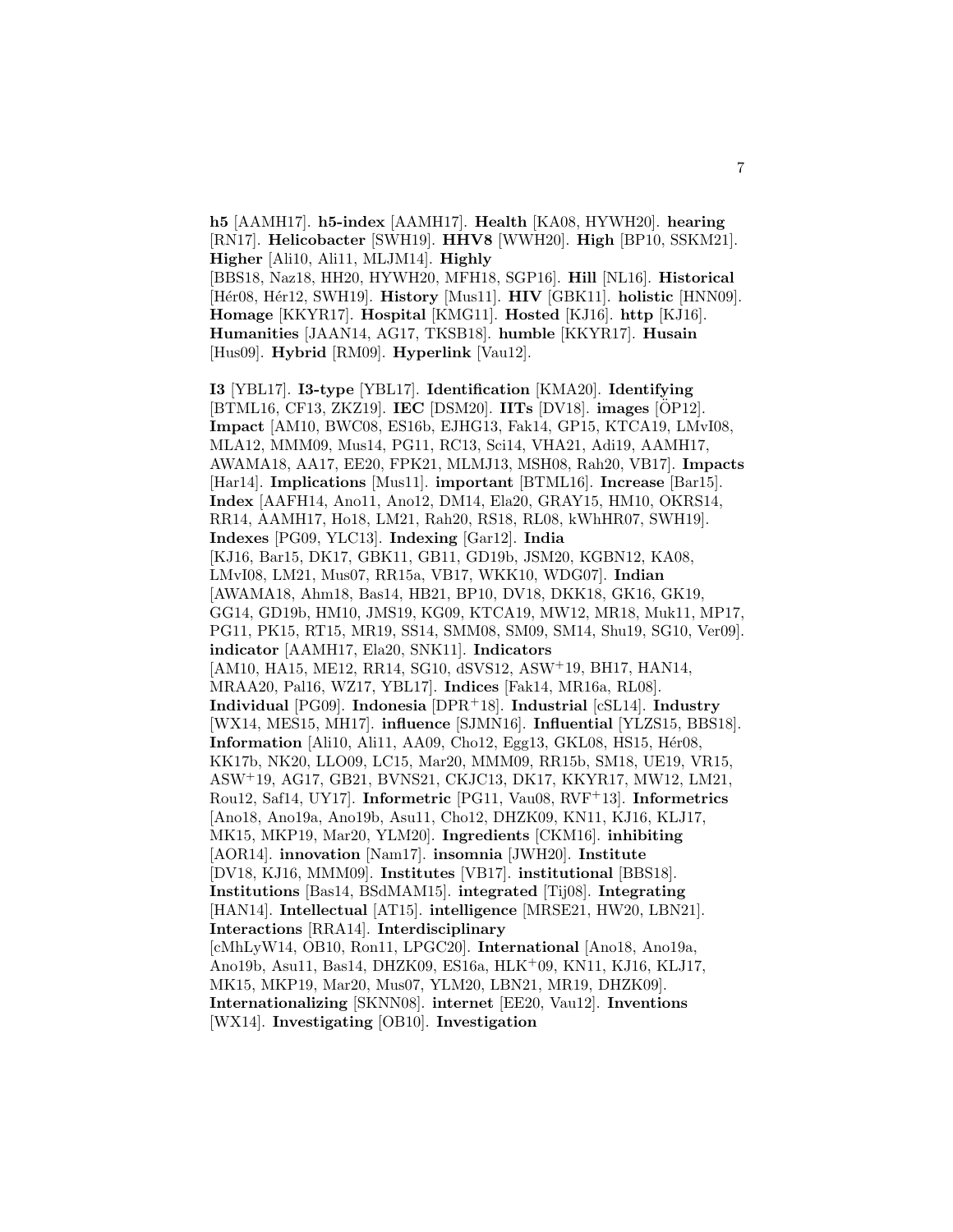[RSZ15, ZS12, BBS18, EGK08]. **investigations** [HAN14]. **IPC** [iKhJ14]. **Iran** [AOR14, HNN09, HA15, MK12, Nam17, Neg21, OAR14, RRA14]. **Iranian** [AO07, AMN17, EGJ13, JAAN14, MG12, OM08, OKRS14, OCK17, RSZ15, ZS12]. **ISI** [MMM09, ZS12]. **Islamic** [HAM<sup>+</sup>21, DPR<sup>+</sup>18]. **ISO** [DSM20]. **ISO/IEC** [DSM20].

**Japan** [LMvI08, SKNN08]. **Japanese** [Sun07]. **JASIST** [RS08]. **JCR** [MS12b]. **Journal**

[GB21, GP15, JKK13, KK07a, MSH08, PG09, RR15b, RS18, RVB<sup>+</sup>14, SDK14, VR15, AAMH17, ASW<sup>+</sup>19, AA17, EGK08, LLZ16, LBN21, MR19, SJMN16, STP18, SR17, Fak14, GP15, GKL08, HAM<sup>+</sup>21, KKS14, MR16b, UE19]. **Journals** [KKS14, LC15, PK15, RC13, RS08, RSZ15, ZS12, AAMH17, AWAMA18, ASW<sup>+</sup>19, NK20, KdBKK08, MW12, MS12b, MS13, MRAA20, MR18, OAdS21, RS18]. **Jundishapur** [AOR14].

**KESLI** [JKK13]. **keywords** [TKSB18]. **Kientometrics** [HAN14]. **Kinase** [HH20]. **KISTI** [Cho12]. **Knowledge** [CKM16, CSN20, Cho12, DHZK09, HAN14, MT09, MG12, MH17, RVB<sup>+</sup>14, WX14, BH12, KMA20, Saf14, ZKJK19, Rou12]. **Korea** [CKJC13, Gup10, YLC13]. **Korean** [CKJC13, OP12]. **KSCD** [CKJC13]. **KSHV** [WWH20]. **KSHV/HHV8** [WWH20].

**L** [San10]. **lab** [BM21]. **lab-on-a-chip** [BM21]. **Laboratory** [WKK10]. **land** [MG20]. **landscape** [MPPH17]. **language** [RN17]. **Lanka** [Dis15]. **last** [HB21, JSM20]. **Law** [SDK14, BVNS21, OM11, SDK14, YLX14, Sud10]. **Laws** [SS07]. **Learning** [AA09, BJ15, MJC19, Neg21]. **Leimkuhler** [BVNS21]. **Leptospirosis** [RT15]. **level** [BBS18, Bur09, LS19, Tij08, WWT21]. **lexical** [MS07a]. **Librarian** [MG12]. **Librarianship** [MHS16]. **librarie** [DV18]. **Libraries** [GD19a, SS07, Sin15]. **Library** [HS15, KS10, LC15, MK12, SM18, VR15, ASW<sup>+</sup>19, DK17, DSM20, MW12, LM21, KK17b, NK20, LLO09, UE19]. **life** [CWS20]. **lightweight** [SJMN16]. **Linking** [Hol11, Vau12]. **LIS** [KK17b, MS12a, MR18, PK15]. **LISAS** [LLO09]. **literacy** [CSN20]. **Literature** [KK17b, SAPM13, SM14, Sin15, Bha17, BVNS21, Kok19, NL16, RRB17, SMM08, SMA15, SB14, UE19]. **Literatures** [Ram14]. **Liu** [KK12, CWS20]. **Local** [AST<sup>+</sup>12]. **Lotka** [OM11, SDK14, YLX14]. **Lymphoma** [GG14].

**M** [Sha10]. **Macau** [MKP19, MKP19]. **macro** [Tij08]. **macro-level** [Tij08]. **Main** [MLJM14]. **maize** [YS20]. **Major** [ES16b, hJjJiK13]. **Management** [Ali10, Ali11, AA09, GDY14, FPK21, KMA20, MH17, GB21, RR15b]. **Many** [dB13]. **Map** [iKhJ14]. **Mapping**

[Bha17, GBK11, GB11, MPPH17, OP10, RR15a, RS11, SM14, SG10, dSVS12, ACO21, BSdMAM15, CSN20, Neg21, OCK17, STP18, dJSdJP21, MS21, YS19]. **Maps** [MT08]. **Marathwada** [SK11]. **Market** [GRAY15]. **Martin** [Mey07a].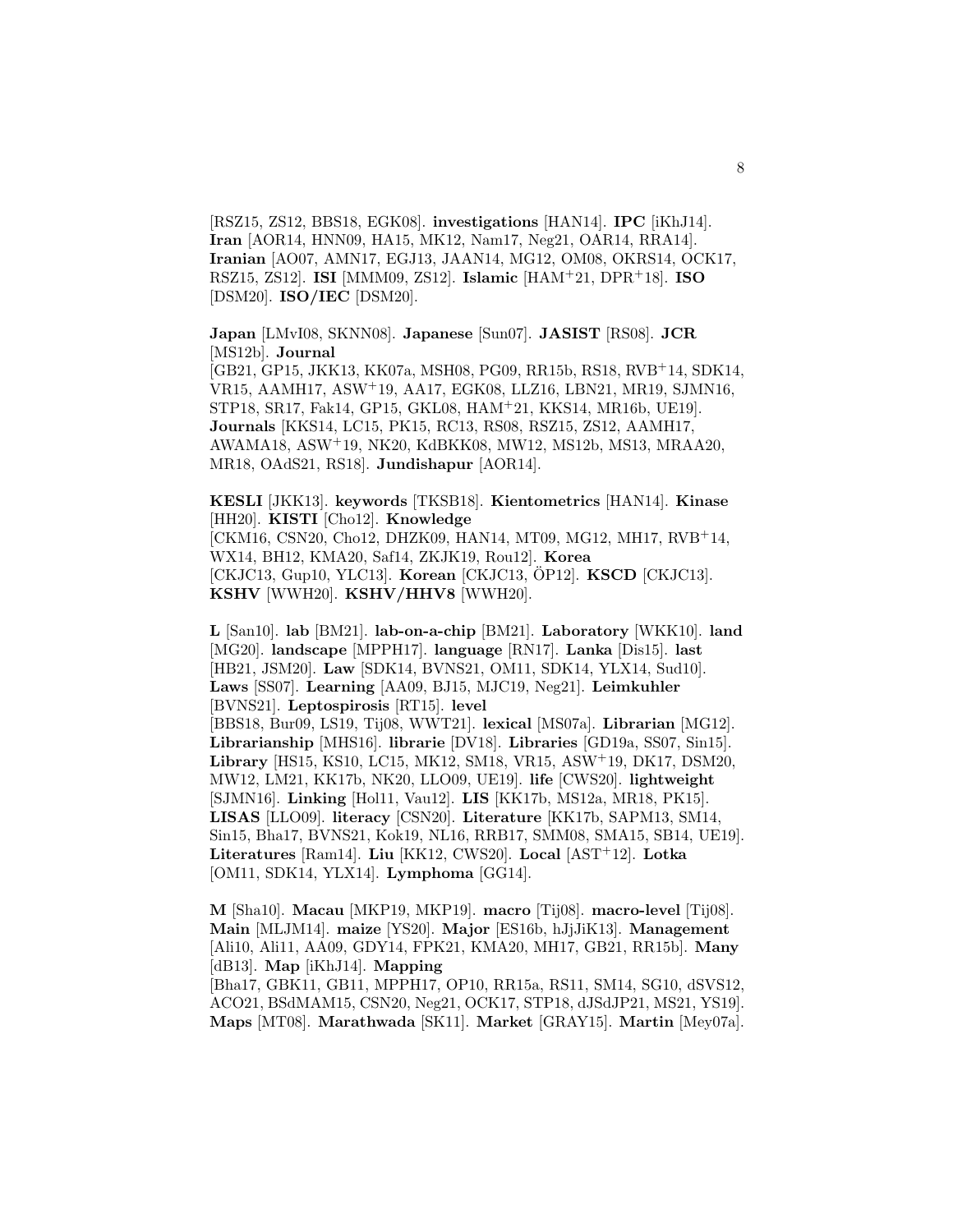**Materials** [WDG07]. **mathematical** [MS12b, MS13]. **matrix** [RSM<sup>+</sup>19]. **Matter** [Ano07a, Ano07b, Mus11]. **means** [Pal16]. **Measure** [KK07b]. **Measuring** [SP20]. **Media** [Har14, NK20]. **Median** [GP15]. **Medical** [AOR14, KMG11, MS14, RC13]. **Medicinal** [Dis15]. **Medicine** [KKS14]. **Meeting** [Asu11, KJ16, KLJ17, MKP19, Ano18, Ano19a, Ano19b, DHZK09, KN11, Mar20, YLM20]. **Members** [LC15, AOR14, Saf14]. **Memories** [MS07a]. **Memory** [MS07a]. **meta** [RY18]. **meta-table** [RY18]. **Metabolism** [EKM<sup>+</sup>18]. **Method** [Sha19]. **Methodological** [Iva08, Mus17]. **methods** [AO07, LLO09]. **metric** [Lev07]. **Metrics** [GRAY15]. **Meyer** [Mey07a, Mey07b]. **Micro** [Bur09]. **microfluidic** [PRP21]. **Middle** [BMNS13, BCB13, EKM<sup>+</sup>18]. **minds** [BBS18]. **Mining** [LPGC20, Vau08]. **mirrored** [KK17a]. **mixed** [ZF12]. **mobile** [BJ15]. **model** [BVNS21]. **modeling** [MRSE21]. **Modifications** [AA17]. **Modularity** [WX14]. **most** [BTML16, BBS18]. **Motivating** [AOR14]. **motivation** [CZ20]. **Moving** [BS12, Tij08]. **Mul'chenko** [Rou21]. **Multi** [Mus14, SJM16]. **multi-author** [SJM16]. **Multi-Authored** [Mus14]. **multidimensional** [YBL17]. **Multiple** [RS08, ABM19, LPGC20]. **multivariate** [YBL17]. **Mutual** [PNA15]. **Mysore** [Asu11, Asu11]. **Myths** [Glä08].

**Nalimov** [Rou21]. **Nancy** [KLJ17, RY18]. **nanobiotechnology** [dJSPR21]. **Nanomaterials** [RM09]. **Nanosafety** [LGJ14]. **nanotechnology** [Dar12, MES15, BS12, KGB11, GW21]. **National** [MLMJ13, MK12, SA07, WKK10, DSM20, MS13, VB17]. **Naukometriya** [Rou21]. **necessity** [ABM19]. **Network** [GRAY15, KK07b, iKhJ14, LC15, Neg21, OKRS14, PPB09, dSVS12, WX14, Dar12, MES15, BM21, OB10, OCK17]. **networking** [RN17]. **Networks** [CF13, HLK<sup>+</sup>09, HWL<sup>+</sup>13, EBS16, KK17a, SJM16, Sun07]. **Neural** [PPB09]. **Neuroscience** [SS14]. **News** [AO07]. **Nigeria** [UE19]. **NIRF** [KTCA19]. **NITs** [VB17]. **non** [Kok19]. **non-funded** [Kok19]. **normalization** [Zit13]. **normalized** [MSH08]. **North** [NL16]. **northeast** [VB17]. **November** [KJ16]. **Number** [Glä11, Sci14, SNK11, Rao12].

**Observations** [Hér08, VR15]. **obtain** [Glä11]. **Obtained** [KKS14]. **Occurrence** [TKSB18, RSM<sup>+</sup>19]. **Occurrences** [MT08]. **October** [Asu11]. **Odisha** [GK16]. **old** [MS07b]. **one** [ZF12, Ahm18, SR17]. **online** [EE20]. **Open** [RC13, GR21]. **Opening** [dB08]. **Operation** [GRAY15]. **Operations** [AA09]. **Organic** [ES20, MFH18]. **Organization** [CKM16, HNN09]. **Osareh** [Osa08]. **OSDI** [ES16a]. **other** [KGBN12]. **outcome** [VT19]. **Outcomes** [RR14]. **Outgrow** [RR14]. **Output**

[Bas14, Gup10, GBK11, GB11, GBG13, GG14, HS15, LMvI08, MS14, dSVS12, Ban19, DGG18, AE21, GK19, MG20, GD19b, KMG11, LLZ16, MLA12, Shu19]. **outputs** [BMNS13, OKRS14]. **Ovary** [Ram14]. **Overall** [PG09]. **Overview**  $[Cho12, Iva08, SCdM<sup>+</sup>12]$ .  $\ddot{O}zel$   $[\ddot{O}zel1]$ .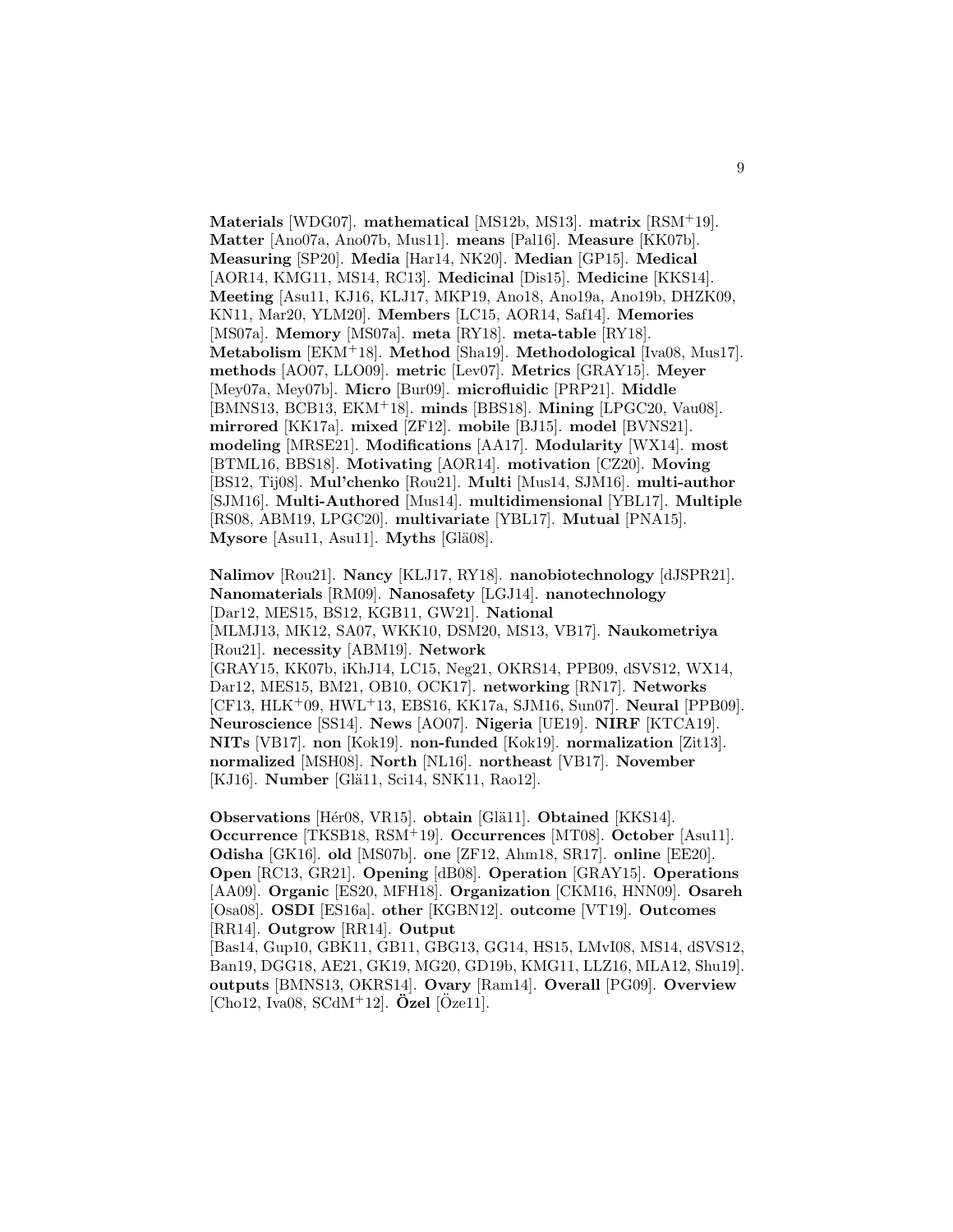**Pair** [GKL08, KK07a, KK08, PKL09, WKK10, KdBKK08]. **Pairs** [KK08, KdBKK08]. **Pakistani** [WWT21]. **Paper** [GP15, KZZV20, ZKJK19]. **Papers** [Ano18, Ano19a, Ano19b, KN11, Mus14, SGP16, HH20, Ho18, Naz18, YS19, YS20, ZKZ19]. **Parallel** [GD19b]. **Part** [KK08, KdBKK08]. **past** [ACO21, ES20]. **Patent** [CF13, KhJ13, YLX14, LS19]. **Patenting** [BP10, LS19]. **path** [LPGC20]. **Pattern** [ACO21, SM09, ZS12, GK19, SP20, SMM08]. **Patterns** [ES16b, KKS14, OB10]. **peer** [BK17]. **Pen** [Agu08b, Cha07b, Mey07b]. **Percentile** [PG09, BH17]. **percentiles** [OAdS21]. **Performance** [AAFH14, EGJ13, LC15, MLJM14, Muk11, PG09, MLMJ13, OP10, SM18, WH19]. **Period** [Hér08, OCK17]. **peripheral** [FPK21]. **Personal** [GRAY15]. **Personality** [VT19]. **Personalization** [Har14]. **Perspective** [Ram14, BJ15, LFH18, MES15, Saf14]. **perspectives** [Tij08]. **petrochemical** [MH17]. **Ph.D.** [SK11, SB14]. **Pharmaceutics** [KG09]. **Pharmacology** [KG09]. **Philosophy** [Hér08]. **Phosphoinositide** [HH20]. **Physical** [WKK10]. **Physics** [SK11, Sud10]. **PI3K** [HH20]. **Planning** [Ali10]. **plant** [Dis15]. **Platform** [JKK13, MS12a]. **PLOS** [Ahm18, SR17]. **plus** [TKSB18]. **PNAS** [KKS14]. **Poisson** [PB18]. **Poland** [MS13, OP10]. **policy** [HYWH20]. **Polish** [MS12b]. **political** [OP12]. ¨ **Polycystic** [Ram14]. **Polymer** [PG11]. **Popular** [YLZS15]. **Portrait** [SS10]. **Positions** [LMvI08]. **posted** [OP12]. **Posthumous** [Glä11]. **postponement** [Mar20]. **potential** [RVF<sup>+</sup>13]. **Power** [iKhJ14]. **Predictors** [Pea20]. **Preliminary** [H´er12, TKSB18]. **Presence** [AMN17, JBM10]. **present** [ACO21]. **presented** [MS12b]. **Presidents** [GDY14]. **Prevalence** [KK17b]. **problem** [Zit13]. **Process** [Bur09]. **Processes** [AA09, Egg13]. **procurement** [RP21]. **Production** [AT15, Egg13, SCdM<sup>+</sup>12]. **productions** [EKM<sup>+</sup>18, RVF<sup>+</sup>13]. **Productivity** [EGK08, EJHG13, GDY14, cMhLyW14, HB21, DKK18, LM21, PG11, WZ17]. **Prof.** [Hus09, Osa08, Zey09]. **Professionals** [MS12a]. **Professor** [KK12, San10, Sha10]. **Profile** [DKG10, Ram14, GK16, SMA15]. **Program** [Ron11, RR14]. **Programme** [Mus07]. **projects** [Mus17, RN17]. **Promoting** [MG12]. **provincial** [LS19]. **provincial-level** [LS19]. **Psychiatry** [EGJ13]. **Psychology** [BCB13, EGJ13, VT19]. **Public** [MG12, Saf14, RP21]. **Publication** [BTML16, Bur09, DKK18, Gup10, KGB11, KMA20, Ban19, MLMJ13, NKK15, OB10, Shu19, ES20, YBL17]. **Publication/Citation** [Bur09]. **Publications** [DPR<sup>+</sup>18, GBK11, GB11, GG14, MMM09, ACO21, DGG18, GD19b, HYWH20, JWH20, KTCA19, LM21, MIS<sup>+</sup>20, SP20, SWH19, Ver09, HW20]. **Published** [Sin15, Ho18]. **PubMed** [MIS<sup>+</sup>20, SMA15]. **pure** [kWhHR07]. **pylori** [SWH19].

**Qualitative** [Hér12, ZF12]. **Quality** [DSM20, MMM09, ASW<sup>+</sup>19, MRAA20]. **Quantitative** [GBG13, cMhLyW14, RRB17, SG10, Glä08, SJMN16, ZF12]. **Quantity** [MMM09]. **Quartile** [Adi19]. **Queries** [MG12].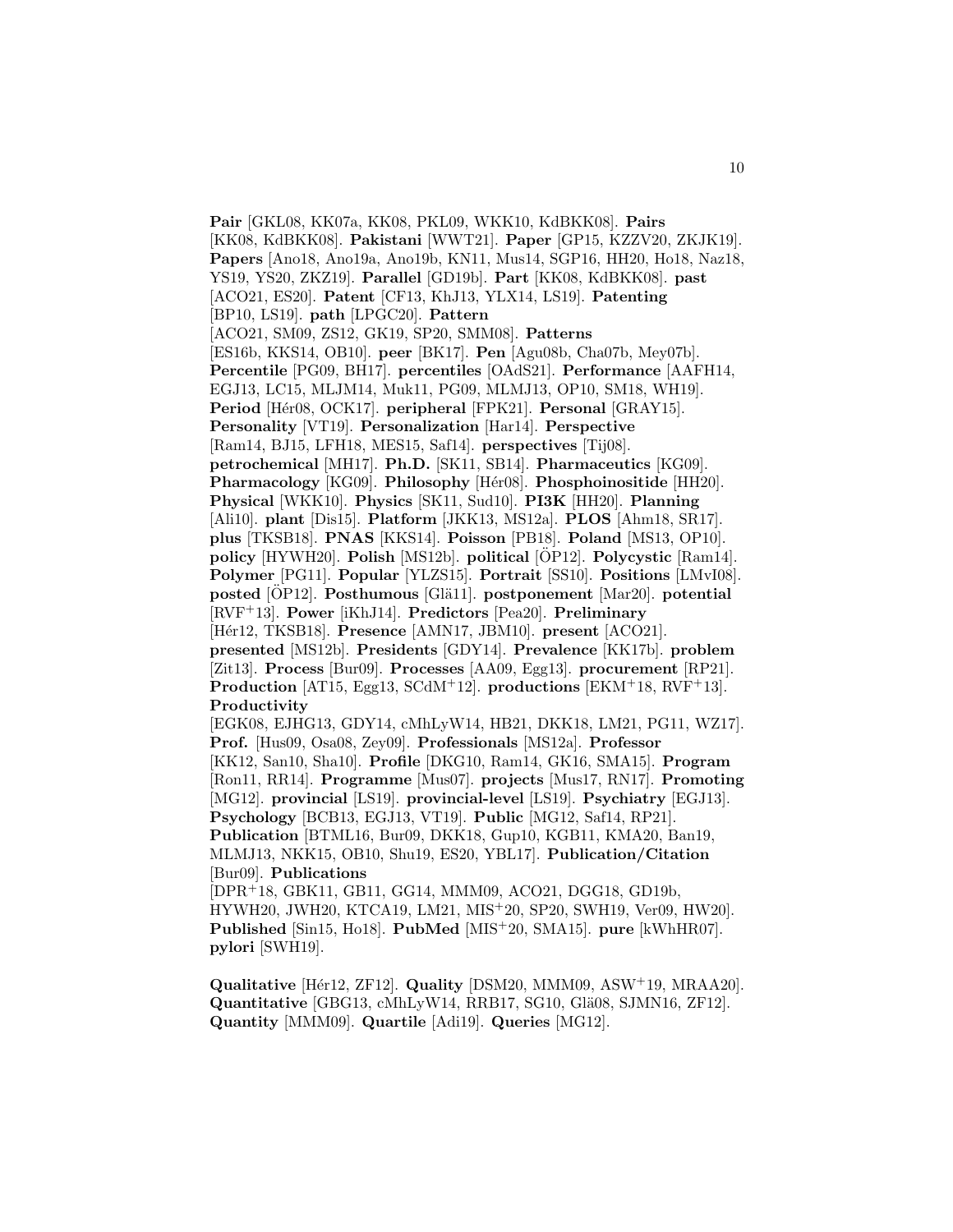**Race** [BS12]. **Random** [AA09]. **Ranganathan** [SS07]. **Rank** [Ela20, PG09, AAMH17, SSKM21]. **Ranked** [ME12, KTCA19]. **Ranking** [BWC08, BSdMAM15, HM10, MT08, VB17, ASW<sup>+</sup>19, FPK21, MW12, MSH08, SJM16, RS18]. **Rankings** [AM10, ABM19, Ela20]. **rate** [BK17]. **rational** [HAN14]. **Re** [cSL14, YLX14]. **Re-applicability** [YLX14]. **Re-examination** [cSL14]. **received** [Bar15]. **recognized** [RY18]. **Reference** [BTML16, KMA20]. **References** [Rao12, Sci14, Sud10]. **reflected** [Gup10, JMS19, Ver09]. **Reflections** [dB13, dCPFA10, RL08]. **region** [VB17]. **Regional** [SM18, OP10]. **relation** [Kok19, NKK15]. **Relations** [Rao12, Sci14]. **Relationship** [AT15, HA15]. **Relative** [LMvI08, Ela20]. **release** [BSdMAM15]. **Relevance** [iKhJ14]. **Relying** [RVB<sup>+</sup>14]. **remarkable** [KZZV20]. **Remarks** [dB08]. **Report** [Asu11, KJ16, KLJ17, MK15, MKP19, YLM20]. **repository** [EGK08, GR21]. **representativeness** [AG17]. **Represented** [HM10]. **Requirements** [Ali11]. **Research** [dB13, BJ15, Cho12, DKG10, AE21, ES16b, GRAY15, GBK11, GB11, GBG13, GG14, Har14, HS15, KGBN12, KMG11, LGJ14, LLZ16, cSL14, cMhLyW14, MLMJ13, MLJM14, MJC19, LM21, MS14, Muk11, Mus11, RM09, RR15a, Ram14, RS11, Ron11, SS14, SK17, SM09, SA07, SM18, SG10, SKNN08, SNK11, Tij08, Vau08, VR15, WDG07, GW21, HB21, Bha17, BSdMAM15, BTML16, BK17, DKK18, Dis15, DK17, EBS16, EE20, FPK21, MG20, GD19a, GD19b, HH20, JWH20, JLH21, JSM20, JMS19, Kok19, KZZV20, KTCA19, LFH18, MG18, MLA12, MFH18, MRSE21, MP17, OM08, SP20, Pea20, RN17, Saf14, Shu19, Sun07, YS20, TKSB18, VT19, VHA21, WWH20, WZ17, CZ20, HAM<sup>+</sup>21]. **research-based** [FPK21]. **research-focused** [BSdMAM15]. **Researcher** [DM14, OKRS14, OCK17, Rah20, RVF<sup>+</sup>13]. **Researchers** [AAFH14, BBS18, EGJ13, SB14]. **Resources** [GD19a]. **Response** [MG12]. **Result** [MT08]. **Retrieval** [LR14]. **retrospect** [LOA16]. **Review** [PNA15, ASW<sup>+</sup>19, HAM<sup>+</sup>21, HNN09, MHS16, SWH19, WZ17, ZKJK19, SDK14]. **reviews** [WH19]. **Revisited** [Rao12, Sud10]. **rise** [SSKM21]. **Role** [GDY14, PNA15, RVB<sup>+</sup>14]. **RPYS** [BTML16, KMA20]. **RRI** [Ela20]. **rules** [DSM20]. **Russia** [MLA12, MS13, ES20]. **Russian** [AG17, AM10, MLJM14].

**S** [San10, Sha10, LG09, Ver09]. **SAARC** [SM18]. **Sangam** [San10]. **Scattering** [Sud10, BVNS21]. **scenarios** [dJSPR21]. **Scholar** [LOA16, ZS12]. **Scholarly** [RC13, CKJC13]. **Scholars** [AST<sup>+</sup>12, AMN17, GK19, LOA16]. **Scholarship** [H´er12]. **Science** [CWLL11, CKJC13, Gup10, HS15, HNN09, HAN14, HA15, HM10, KK17b, NK20, LC15, MR16b, OM11, OKRS14, PKL09, SMM08, SM14, SM18,  $SCdM+12$ , UE19, Ver09, WDG07, ZKZ19, ASW $+19$ , BVNS21, DK17, Glä08, Ho18, KK17a, MW12, LM21, MRAA20, Nam17, OP10, OCK17, RRB17, Saf14, SJMN16, MS21, YS19, ZF12, BMNS13, HB21, dCPFA10, HS15, HM10, JMS19, LLO09, MW12, MJC19, MS14, OCK17, SWH19, WH19, Kal16, KKS14]. ScienceNet [YLZS15]. Sciences [AOR14, CF13, Hér08, KA08, Muk11,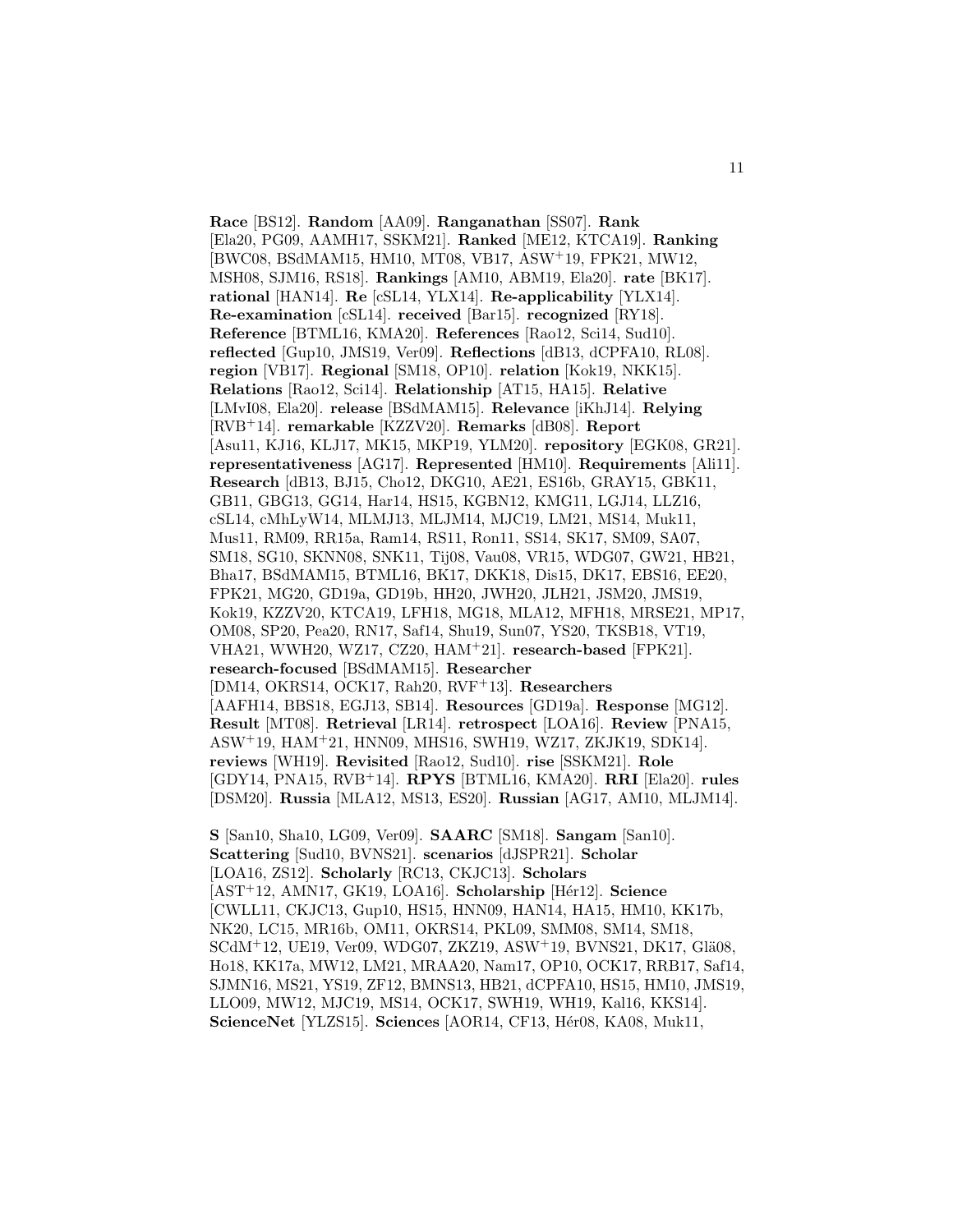SM09, AG17, MS07b, RN17, Rou12, GR21, TKSB18, MLJM14, UE19]. **Scientific** [AAFH14, BMNS13, dB13, BCB13, ES15, EJHG13, HWL<sup>+</sup>13, LMvI08, MMM09, PG11, RRA14, dJSdJP21, dSVS12, AWAMA18, AOR14, BBS18, BH12, EKM<sup>+</sup>18, JAAN14, MS07b, MSH08, MS12b, MPPH17, MIS<sup>+</sup>20, Neg21, NK14, NKK15, OAR14, OKRS14, Rah20, RRB17, RVF<sup>+</sup>13, SA16, Sha19, WZ17, Zit13]. **scientist** [BH12, KKYR17]. **Scientists** [Bas14, Ahm18, DKK18, Ho18, Naz18, PG11, SK17]. **Scientometric** [HB21, BS12, DKG10, EGJ13, GK16, GDY14, GB11, GG14, HM10, KGBN12, KG09, KMG11, KA08, MG18, MP17, SS14, SMM08, SS10, VR15, WDG07, Ahm18, DGG18, Dis15, GD19a, GD19b, LLZ16, MJC19, Pal16, SP20, SK17, SS19, SM18, Shu19, WWT21, WZ17, CZ20]. **Scientometrical** [dCPFA10]. **Scientometrics**

12

# [Ano18, Ano19a, Ano19b, Asu11, GB21, DHZK09, GBK11, HLK<sup>+</sup>09, HWL<sup>+</sup>13, Iva08, KN11, KJ16, KLJ17, MK15, MKP19, Mar20, PNA15, RR15b, SAPM13, SMA15, YLM20, ZF12, GK19, RSM<sup>+</sup>19, SA16, EGK08, RS08, MR19]. **SCImago** [RS18, AAMH17]. **SciSearch** [OM08]. **SCOPUS** [MJC19, DPR<sup>+</sup>18, Dis15, EJHG13, MP17, MR16b, OAdS21, RSZ15, Shu19, VT19, ZKZ19]. **score** [AAMH17]. **scores** [YBL17]. **Search** [MT08, MG12, EE20, ME12]. **Secondary** [hJjJiK13]. **Sector** [BP10, MLJM14, PRP21]. **seen** [SMA15]. **Selected** [JBM10, ME12]. **self** [OP12]. self-images [OP12]. Semi [MT08]. Semi-Automated [MT08]. **Semiconductor** [WX14]. **seminal** [BTML16, KMA20]. **service** [OCK17]. **services** [HYWH20]. **Sets** [MT08]. **Seven** [Glä08]. **Shafi** [Sha10]. **Shahid** [AOR14]. **Shapes** [KK08]. **Share** [GRAY15, BH12]. **sharing** [ZKJK19]. **SIC** [H´er08]. **side** [Zit13]. **Signatures** [LR14]. **Similar** [RR14]. **simple** [RR14]. **Sites** [Vau12]. **Size** [CWLL11, NKK15]. **Sketch** [Agu08a, Cha07a, Hus09, Mey07a, Osa08, Oze11, San10, Sha10, Zey09]. ¨ **skyline** [SSKM21]. **sleeping** [KZZV20, ZKZ19]. **Small** [Mus14]. **Social** [KK07a, KK07b, LC15, SM14, AG17, Dar12, MS07b, TKSB18, OKRS14]. **Societies** [LLO09]. **Software** [BTML16, RR14, ZKZ19, Kok19, MS21]. **Solutions** [OAR14]. **some** [BBS18, Glä11, Tij08]. **SOSP** [ES16a]. **Source** [Vau12]. **sources** [UY17]. **South** [Gup10, SM18, SCdM<sup>+</sup>12]. **Space** [MT09, Hol11, SK17]. **special** [Rou12]. **Specialization** [Hér12]. **Spectroscopy** [BTML16, KMA20]. **spectrum** [KMA20]. **speech** [RN17]. **Spices** [SA07]. **Sri** [Dis15]. **SSCI** [OKRS14, MS07a]. **state** [GK16]. **States** [LM21, MES15]. **Statistical** [VT19, RS18]. **Statistics** [JKK13]. **Status** [Gup10]. **Stem** [KGBN12, dJSdJP21]. **STI** [Nam17]. **STM** [JKK13]. **storm** [SP20]. **Strategic** [Ali11]. **strategies** [dJSPR21]. **Strongly** [GP15]. **Structural** [RR14]. **Structure** [KKS14, OKRS14, OM08]. **students** [UY17]. **Studies** [KK08, KdBKK08, Glä08, GD19a, MS21, NK20]. **Study** [BP10, BS12, BCB13, EBS16, EGJ13, HM10, JBM10, KGB11, KS10, KA08, LG09, MS14, RT15, RS08, RVB<sup>+</sup>14, SGP16, Sin15, WDG07, YLC13, ZKJK19, AO07, GB21, Bur09, DKK18, Dis15, DSM20, AE21, GK16, HS15, Ho18, JAAN14, KGBN12, KMG11, KTCA19, NK20, LLZ16, LBN21, MS13, MJC19,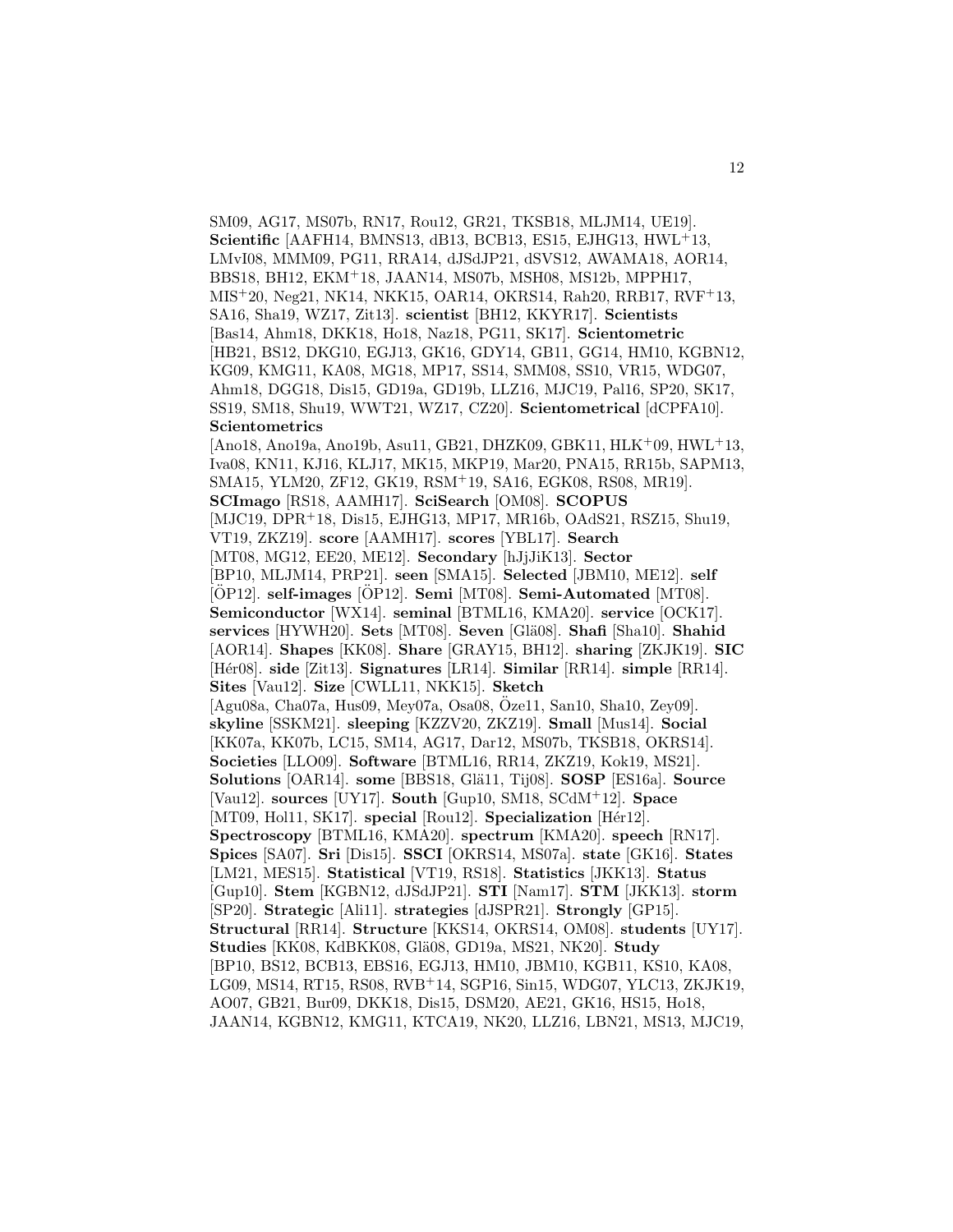MH17, MP17, Mus17, MR16b, NL16, NK14, SP20, PG11, RS11, Saf14, SK17, STP18, SS19, Shu19, Sud10, SR17, TKSB18, UE19, Ver09]. **Subject** [H´er12, YS19]. **Submitted** [SK11]. **Success** [BK17]. **Summary** [DHZK09]. **Sums** [AA09]. **Supercomputing** [DGG18]. **Superiority** [PG09]. **surges** [SP20]. **sustainability** [Mus17]. **sustainable** [YS19]. **Syndrome** [Ram14]. **System** [Ali10, Ali11, ES16a, KMA20, RSM<sup>+</sup>19]. **Systems** [GRAY15].

**T** [LG09, Ver09]. **table** [RY18]. **Taiwanese** [Ho18]. **taking** [kWhHR07]. **tamer** [RY18]. **Teaching** [KK12]. **Teamwork** [dB13]. **Technical** [hJjJiK13, KhJ13, MS21]. **technique** [OM08]. **Technological** [dJSPR21]. **Technologies** [cSL14, Sin15]. **Technology** [BP10, DV18, Gup10, Har14, HM10, iKhJ14, PKL09, VB17, Nam17, PRP21, SJMN16, SK17, YS19, VR15, GKL08, UE19]. **Technovation** [LLZ16]. **Tehran** [Saf14]. **Ten** [ES15, HAM<sup>+</sup>21]. **Their** [ES16b, AM10, MLMJ13]. **theory** [MG18, MJC19]. **Theses** [SK11, SB14, Sud10, UY17]. **third** [BSdMAM15]. **Thirteenth** [KN11]. **Thirty** [MHS16]. **thoughts** [Glä11]. **three** [JSM20]. **time** [OCK17]. **Today** [Iva08]. **tools** [MS21]. **Top** [ES15, EH18, EJHG13, ME12, SGP16, AE21, KTCA19, OAdS21, YS19, YS20]. **Top-cited** [EH18]. **Topic** [MT08, RM09, MRSE21]. **Toxicology** [KG09]. **traits** [UY17]. **trajectories** [LPGC20]. **Transfer** [RVB<sup>+</sup>14]. **Transition** [H´er08]. **travel** [CZ20]. **Trend** [EKM<sup>+</sup>18, KGB11, MJC19]. **Trends** [PK15, VR15, BJ15, DV18, DK17, JWH20, Lev07, SP20, Sun07]. **tribology** [EBS16, EH18]. **trust** [ZKJK19]. **Tuberculosis** [GB11]. **Turkey** [Dar12]. **Turkish** [AST<sup>+</sup>12]. **twenty** [HB21]. **Two** [MLJM14, RS08, MS21]. **type** [RL08, YBL17].

**'UHasselt'** [EGK08]. **Ukrainian** [Naz18]. **ulcer** [Ban19]. **under-recognized** [RY18]. **United** [LM21, MES15]. **Universities** [BWC08, ES15, GDY14, HM10, KTCA19, MLMJ13, Saf14, SGP16, BSdMAM15, SSKM21, Sun07]. **University** [Asu11, DPR<sup>+</sup>18, KJ16, MKP19, OB10, SNK11, ABM19, FPK21, LS19, AOR14, AM10, DSM20, MS14, NL16, SK11]. **Updated** [dB13]. **URLs** [KK17b]. **USA** [LMvI08]. **Usability** [MK12, UY17]. **Usage** [BWC08, JKK13, Vau08]. **Use** [JKK13, dJSPR21]. **used** [SB14]. **Using** [PPB09, ZS12, AO07, DSM20, iKhJ14, LR14, LPGC20, LFH18, LLO09, MRAA20, MRSE21, BM21, OB10, OM08, OM11, ÖP12, RSM+19, Shu19, SG10, VT19]. **Utilising** [AA09]. **Utility** [WX14]. **Utilizing** [JKK13].

**Valid** [SS07]. **validity** [BK17]. **values** [BH17]. **Variability** [Zit13]. **Varying** [KK08]. **Vector** [RVB<sup>+</sup>14]. **vectors** [YBL17]. **versus** [SA16]. **via** [MG12, SJMN16]. **Virtual** [SS07]. **virus** [dJSPR21]. **Visibility** [LOA16, NK14]. **visualization** [MS07b, STP18, GW21, DHZK09]. **Visualizing** [OM08, RR14]. **volatile** [MFH18]. **Volume** [Ano11, Ano12].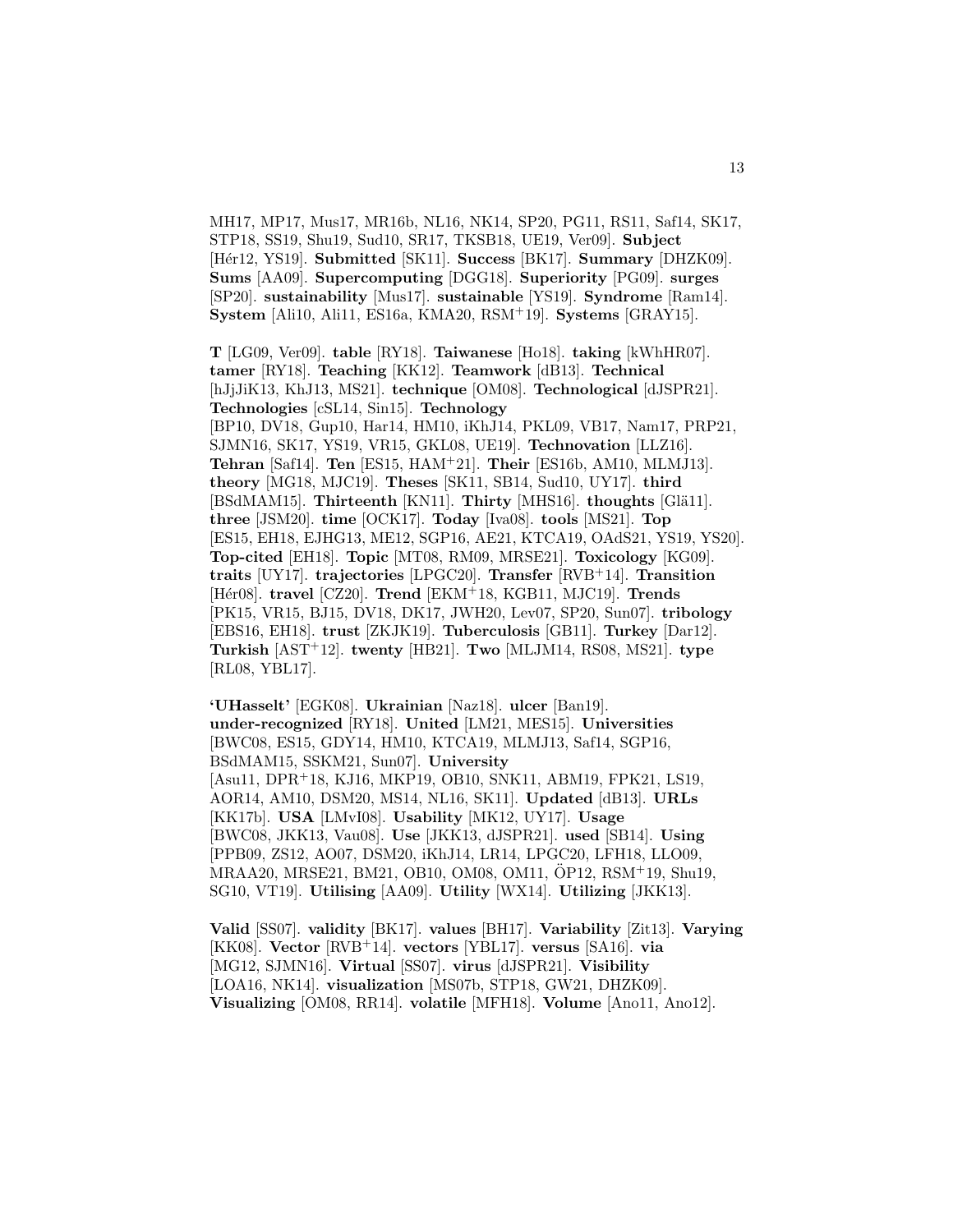### **warming** [SS19]. **Weak** [Sci14]. **Web**

[dCPFA10, Rou12, NK14, VB17, BMNS13, HB21, BWC08, DV18, GRAY15, HS15, Hol11, JBM10, JMS19, NK20, MW12, MJC19, MG12, MK12, OM11, OCK17, PK15, RC13, Sin15, Vau08, Vau12, WH19, ZKZ19]. **webometric** [LLO09, JAAN14, JBM10, KK07b, ME12, GR21, Vau08]. **Webometrics** [Ano18, Ano19a, Ano19b, Asu11, DHZK09, GRAY15, KN11, KJ16, KLJ17, MK15, MKP19, Mar20, YLM20, AO07]. **website** [DV18, MK12]. **Websites** [LR14, AO07, JAAN14, LLO09]. **Weighted** [AAFH14, Adi19]. **West** [RS11]. **Wikipedia** [NKK15]. **Wind** [iKhJ14]. **WIS** [Ano18, Ano19a, Ano19b, KN11, KJ16, KLJ17, MK15, MKP19, Mar20, YLM20]. **within** [ME12]. **women** [GK19]. word [OP12]. work [OAR14]. works [BTML16, KMA20]. World [GBG13, MS13, BBS18, MSH08, MS12b]. **worldwide** [BSdMAM15]. **WOS** [BMNS13, OM11]. **writing** [Pea20]. **written** [Naz18, Pea20]. **www.slp.org.in** [KJ16].

**Year** [BTML16, KMA20, MR16a]. **Year-Based** [MR16a]. **Years** [KK12, HB21, HAM<sup>+</sup>21, MHS16, ES20]. **yoga** [MIS<sup>+</sup>20].

**Zeyuan** [CWS20, KK12, Zey09]. **Zika** [dJSPR21].

# **References**

# **Artikis:2009:LPI**

[AA09] Constantinos T. Artikis and Panagiotis T. Artikis. Learning processes and information management operations utilising a class of random sums. Collnet Journal of Scientometrics and Information Management, 3(1):31–38, 2009. CODEN ???? ISSN 0973-7766 (print), 2168-930X (electronic).

# **Alguliyev:2017:MJI**

[AA17] Rasim M. Alguliyev and Ramiz M. Aliguliyev. Modifications to the journal impact factor. Collnet Journal of Scientometrics and Information Management, 11(1):25–43, 2017. CODEN ???? ISSN 0973-7766 (print), 2168-930X (electronic). URL http://www.tandfonline.com//doi/abs/10. 1080/09737766.2016.1235251.

### **Alguliev:2014:WCI**

[AAFH14] Rasim M. Alguliev, Ramiz M. Aliguliyev, Tahmasib Kh. Fataliyev, and Rahila Sh. Hasanova. Weighted consensus index for assessment of the scientific performance of researchers. Collnet Journal of Scientometrics and Information Management, 8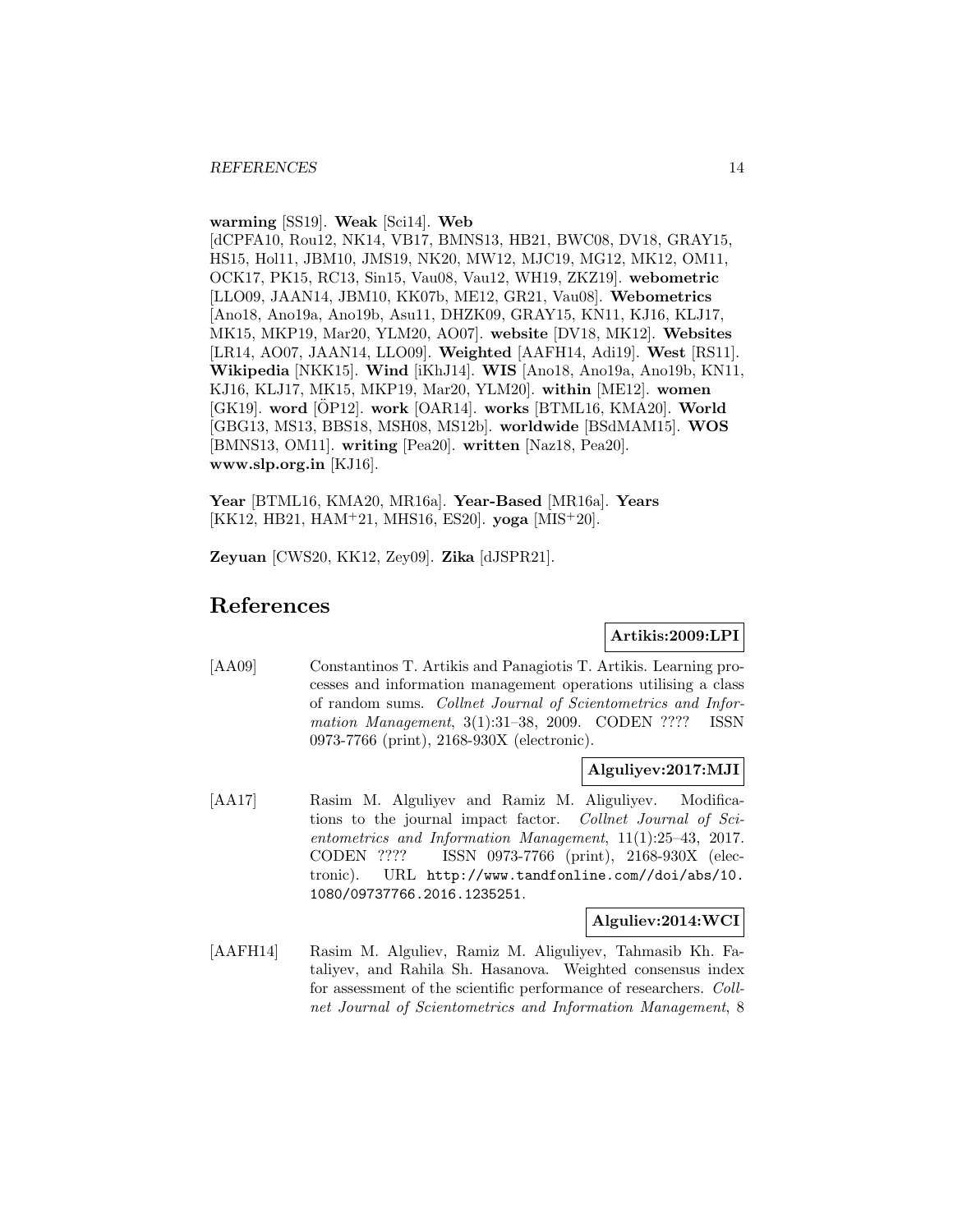(2):371–400, 2014. CODEN ???? ISSN 0973-7766 (print), 2168- 930X (electronic).

# **Ahmad:2017:CAJ**

[AAMH17] Shakil Ahmad Jamil Ahmad, Isam Mohammed Abdel-Magid, and Akhtar Hussain. Comparison among journal impact factor, SCimago journal rank indicator, eigenfactor score and h5 index of environmental engineering journals. Collnet Journal of Scientometrics and Information Management, 11(1):133–151, 2017. CODEN ???? ISSN 0973-7766 (print), 2168-930X (electronic). URL http://www.tandfonline.com//doi/abs/ 10.1080/09737766.2016.1266807.

# **Angelis:2019:NMU**

[ABM19] Lefteris Angelis, Nick Bassiliades, and Yannis Manolopoulos. On the necessity of multiple university rankings. Collnet Journal of Scientometrics and Information Management, 13(1):11– 36, 2019. CODEN ???? ISSN 0973-7766 (print), 2168-930X (electronic). URL http://www.tandfonline.com/doi/abs/10. 1080/09737766.2018.1550043.

# **Ayaz:2021:PDC**

[ACO21] Ahmet Ayaz, Kamil Celik, and Ozcan Ozyurt. Pattern detection in cloud computing: Bibliometric mapping of publications in the field from past to present. Collnet Journal of Scientometrics and Information Management, 15(2):469–494, 2021. CODEN ???? ISSN 0973-7766 (print), 2168-930X (electronic). URL http://www.tandfonline.com/doi/abs/10. 1080/09737766.2021.2007038.

# **Adigozalova:2019:QWI**

[Adi19] Narmin A. Adigozalova. Quartile weighted impact factor. Collnet Journal of Scientometrics and Information Management, 13(2): 365–386, 2019. CODEN ???? ISSN 0973-7766 (print), 2168-930X (electronic). URL http://www.tandfonline.com/doi/abs/10. 1080/09737766.2020.1716646.

# **Elbadawy:2021:ROT**

[AE21] Waleed Ali and Ahmed Elbadawy. Research output of the top 10 African countries: an analytical study. Collnet Journal of Scientometrics and Information Management, 15(1):9– 25, 2021. CODEN ???? ISSN 0973-7766 (print), 2168-930X (electronic). URL http://www.tandfonline.com/doi/abs/10. 1080/09737766.2021.1934181.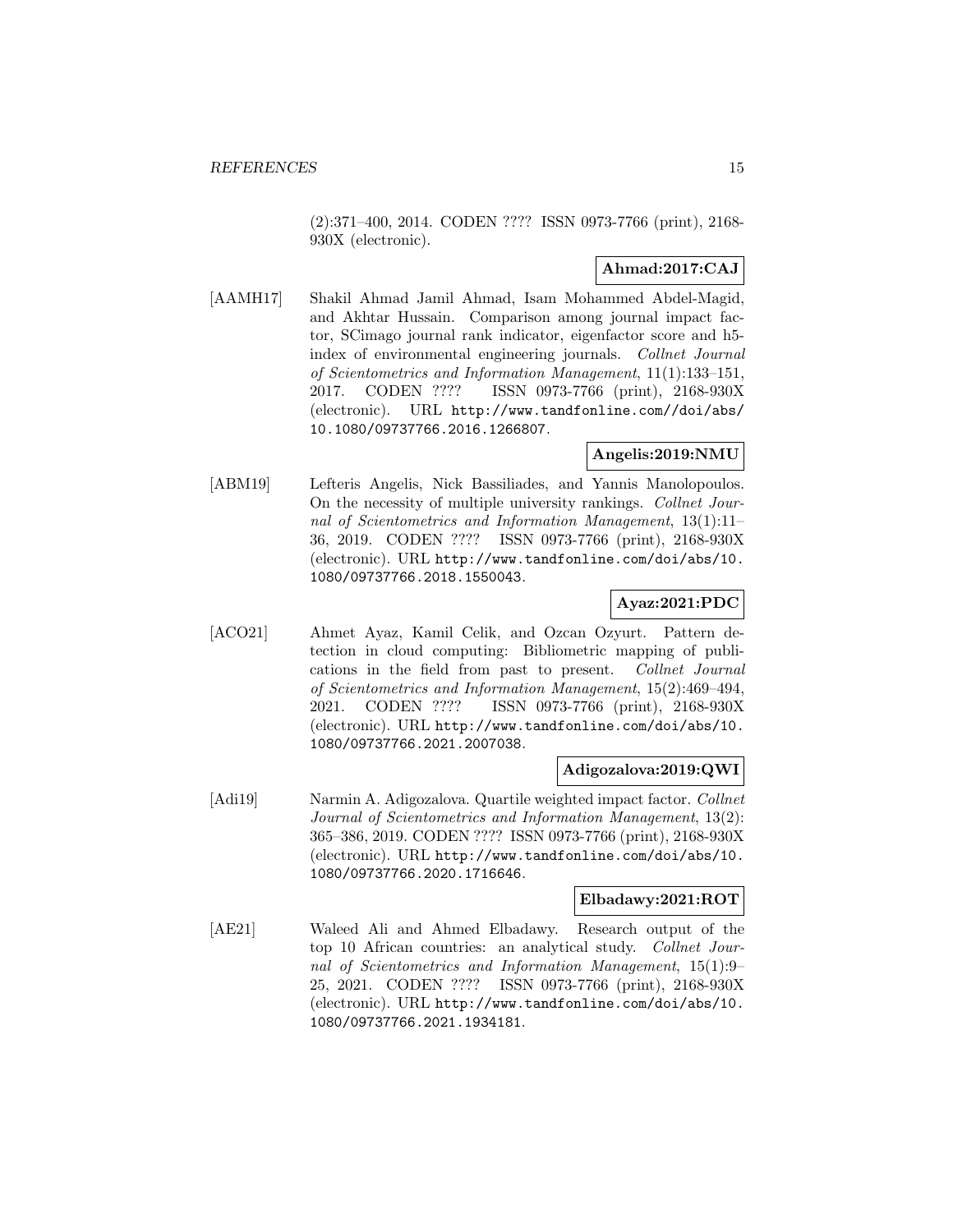#### **Anisimova:2017:RRS**

[AG17] A. E. Anisimova and E. G. Grebenshchikova. The representativeness of the Russian social sciences and the humanities in the global information flows. Collnet Journal of Scientometrics and Information Management, 11(2):299–307, 2017. CODEN ???? ISSN 0973-7766 (print), 2168-930X (electronic). URL http://www.tandfonline.com//doi/abs/10. 1080/09737766.2017.1306180.

# **Aguillo:2008:BSD**

[Agu08a] Isidro F. Aguillo. Biographical sketch of Dr. Isidro F. Aguillo. Collnet Journal of Scientometrics and Information Management, 2(1):v, 2008. CODEN ???? ISSN 0973-7766 (print), 2168-930X (electronic).

# **Aguillo:2008:DAP**

[Agu08b] Isidro F. Aguillo. From Dr. Aguillo's pen. Collnet Journal of Scientometrics and Information Management, 2(1):vii, 2008. CO-DEN ???? ISSN 0973-7766 (print), 2168-930X (electronic).

# **Ahmadi:2018:CIS**

[Ahm18] Ashiya Ahmadi. Contribution of Indian scientists in PLOS ONE: a scientometric analysis. Collnet Journal of Scientometrics and Information Management, 12(2):183–196, 2018. CODEN ???? ISSN 0973-7766 (print), 2168-930X (electronic). URL http://www.tandfonline.com/doi/abs/10. 1080/09737766.2018.1433101.

# **Ali:2010:CPH**

[Ali10] S. M. Wazed Ali. Concept of planning: Higher education management information system. Collnet Journal of Scientometrics and Information Management, 4(2):13–19, 2010. CODEN ???? ISSN 0973-7766 (print), 2168-930X (electronic).

# **Ali:2011:SRH**

[Ali11] S. M. Wazed Ali. Strategic requirements of higher education management information system. Collnet Journal of Scientometrics and Information Management, 5(2):145–155, 2011. CODEN ???? ISSN 0973-7766 (print), 2168-930X (electronic).

### **Aversa:2010:BIT**

[AM10] E. Aversa and V. Markusova. Bibliometric indicators and their impact on Russian University rankings. Collnet Journal of Scien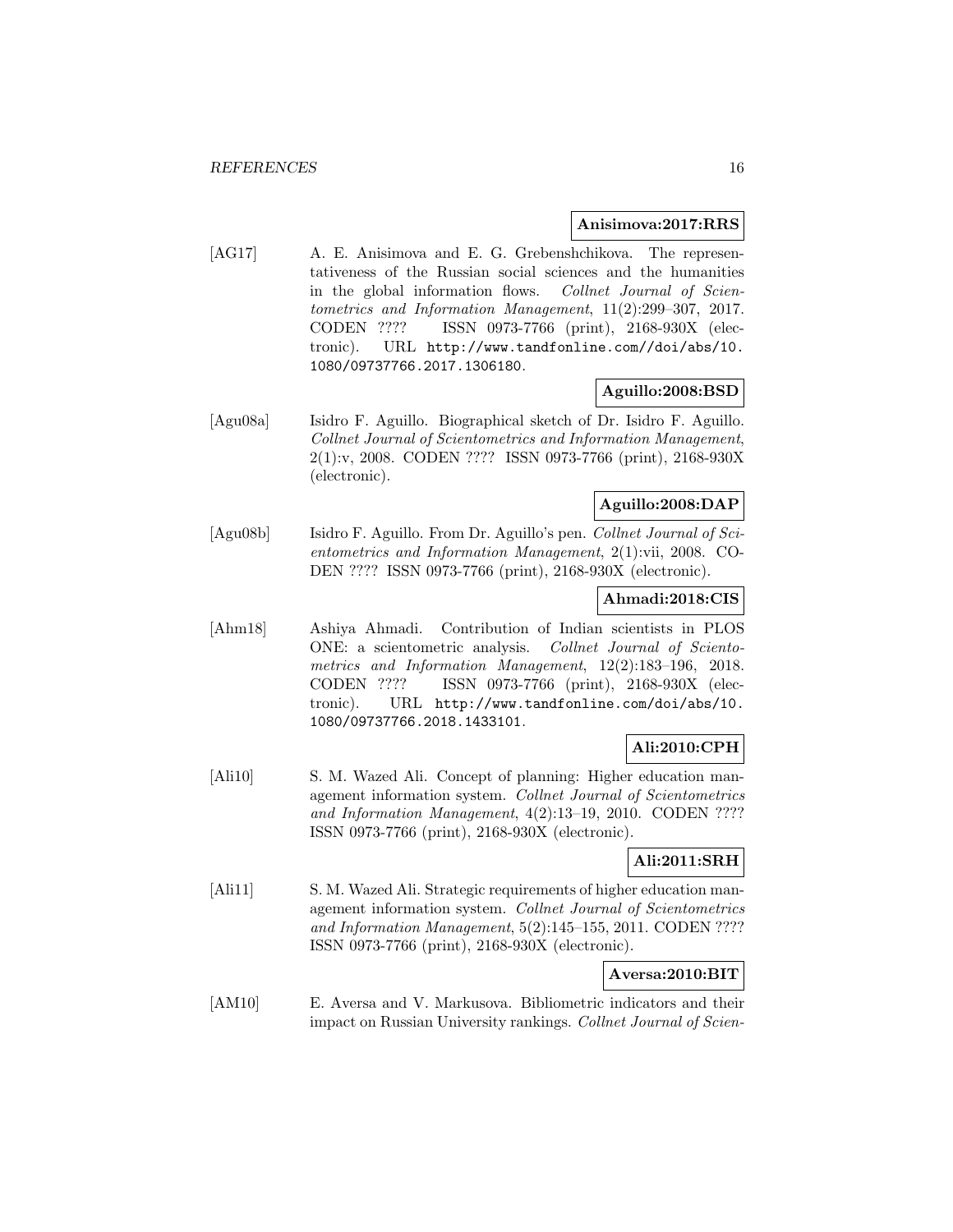tometrics and Information Management, 4(1):1–8, 2010. CODEN ???? ISSN 0973-7766 (print), 2168-930X (electronic).

# **Asnafi:2017:PIS**

[AMN17] Amir Reza Asnafi, Shima Moradi, and Maryam Pakdaman Naeini. Presence of Iranian scholars in COLLNET conferences (2003–2015). Collnet Journal of Scientometrics and Information Management, 11(2):193–200, 2017. CODEN ???? ISSN 0973-7766 (print), 2168-930X (electronic). URL http: //www.tandfonline.com//doi/abs/10.1080/09737766.2017. 1284728.

# **Anonymous:2007:FMa**

[Ano07a] Anonymous. Front matter. Collnet Journal of Scientometrics and Information Management, 1(1):i, 2007. CODEN ???? ISSN 0973-7766 (print), 2168-930X (electronic).

#### **Anonymous:2007:FMb**

[Ano07b] Anonymous. Front matter. Collnet Journal of Scientometrics and Information Management, 1(2):i, 2007. CODEN ???? ISSN 0973-7766 (print), 2168-930X (electronic).

### **Anonymous:2011:IV**

[Ano11] Anonymous. Index of volume 5 (2011). Collnet Journal of Scientometrics and Information Management, 5(2):243–244, 2011. CODEN ???? ISSN 0973-7766 (print), 2168-930X (electronic).

### **Anonymous:2012:IV**

[Ano12] Anonymous. Index of volume 6 (2012). Collnet Journal of Scientometrics and Information Management, 6(2):335–337, 2012. CODEN ???? ISSN 0973-7766 (print), 2168-930X (electronic).

# **Anonymous:2018:ACP**

[Ano18] Anonymous. Announcement and call for papers  $14^{th}$  International Conference on Webometrics, Informetrics and Scientometrics (WIS) and  $19^{th}$  COLLNET Meeting. Collnet Journal of Scientometrics and Information Management, 12(1):161– 164, 2018. CODEN ???? ISSN 0973-7766 (print), 2168-930X (electronic). URL http://www.tandfonline.com//doi/abs/ 10.1080/09737766.2018.1488657.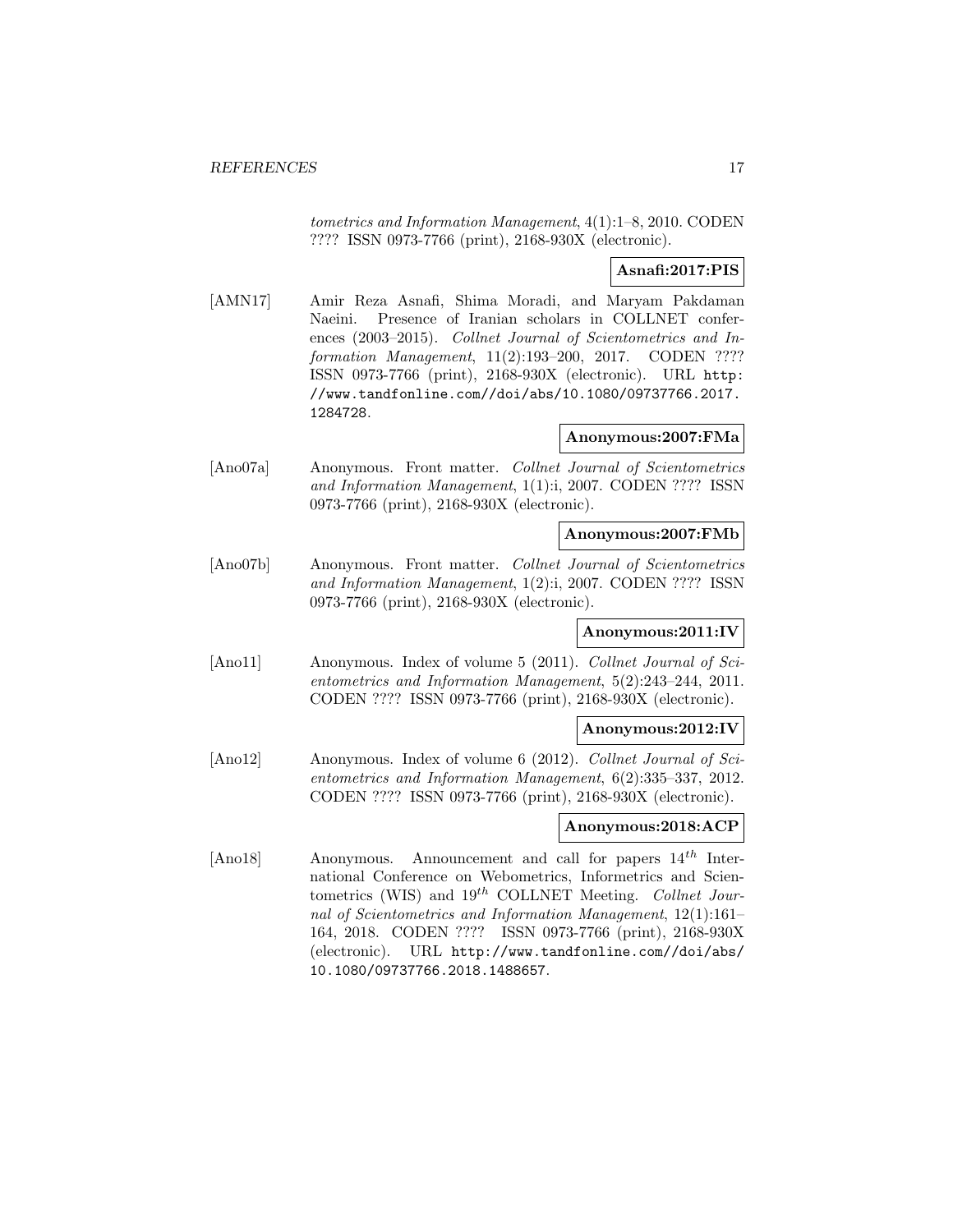#### **Anonymous:2019:ACPa**

[Ano19a] Anonymous. Announcement & call for papers  $15^{th}$  International Conference on Webometrics, Informetrics and Scientometrics (WIS) &  $20^{th}$  COLLNET Meeting. Collnet Journal of Scientometrics and Information Management, 13(1):7– 10, 2019. CODEN ???? ISSN 0973-7766 (print), 2168-930X (electronic). URL http://www.tandfonline.com/doi/abs/10. 1080/09737766.2019.1617259.

#### **Anonymous:2019:ACPb**

[Ano19b] Anonymous. Announcement and call for papers:  $16<sup>th</sup>$  International Conference on Webometrics, Informetrics and Scientometrics (WIS) and  $20^{th}$  COLLNET Meeting. Collnet Journal of Scientometrics and Information Management, 13(2):213– 217, 2019. CODEN ???? ISSN 0973-7766 (print), 2168-930X (electronic). URL http://www.tandfonline.com/doi/abs/10. 1080/09737766.2019.1746513.

# **Asnafi:2007:SCA**

[AO07] Amir Reza Asnafi and Farideh Osareh. A study of collaboration among Iranian news agencies websites using Webometrics methods. Collnet Journal of Scientometrics and Information Management, 1(1):23–26, 2007. CODEN ???? ISSN 0973-7766 (print), 2168-930X (electronic).

#### **Ahmadi:2014:MIF**

[AOR14] Elham Ahmadi, Farideh Osareh, and Aref Riahi. Motivating and inhibiting factors of scientific collaboration of faculty members in Shahid Chamran University and Jundishapur Medical Sciences University in Ahvaz-Iran. Collnet Journal of Scientometrics and Information Management, 8(2):237–245, 2014. CO-DEN ???? ISSN 0973-7766 (print), 2168-930X (electronic).

### **Al:2012:CTS**

[AST<sup>+</sup>12] Umut Al, Irem Soydal, Zehra Taskin, Güleda Düzyol, and Umut Sezen. Collaboration of Turkish scholars: Local or global? Collnet Journal of Scientometrics and Information Management, 6 (1):145–159, 2012. CODEN ???? ISSN 0973-7766 (print), 2168- 930X (electronic).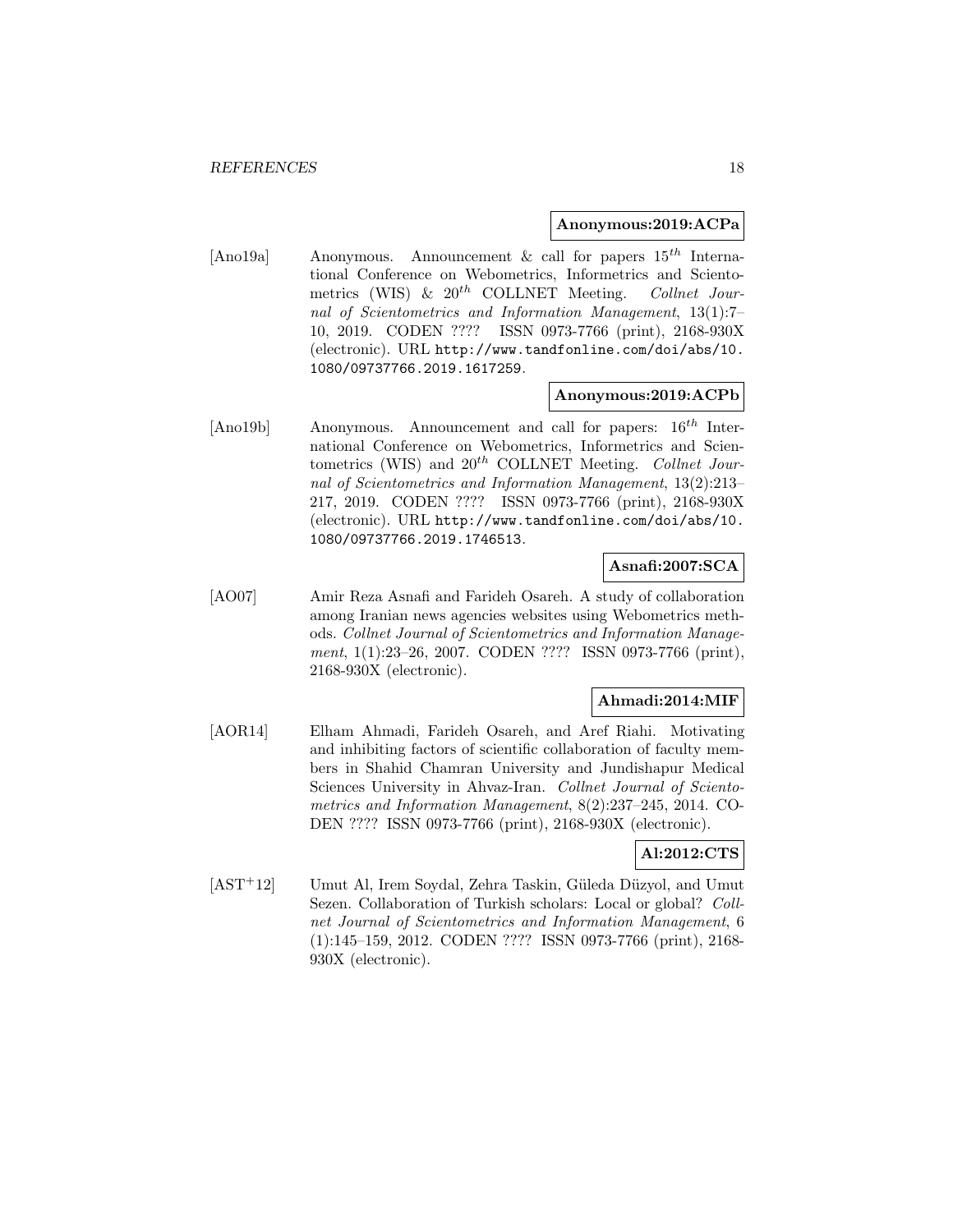### **Asundi:2011:CRI**

[Asu11]  $\qquad$  A. Y. Asundi. Conference report of the 6<sup>th</sup> International Conference on Webometrics, Informetrics and Scientometrics and  $11<sup>th</sup>$  COLLNET Meeting,  $19<sup>th</sup>-22<sup>nd</sup>$  October 2010. University of Mysore, Mysore. Collnet Journal of Scientometrics and Information Management, 5(1):129–143, 2011. CODEN ???? ISSN 0973-7766 (print), 2168-930X (electronic).

# **Ahmad:2019:EJQ**

[ASW<sup>+</sup>19] Shakil Ahmad, Md Sohail, Abu Waris, Isam Mohammed Abdel-Magid, Abdurahiman Pattukuthu, and Muhammed Shakir Azad. Evaluating journal quality: a review of journal citation indicators and ranking in library and information science core journals. Collnet Journal of Scientometrics and Information Management, 13(2):345–363, 2019. CODEN ???? ISSN 0973-7766 (print), 2168-930X (electronic). URL http://www.tandfonline.com/ doi/abs/10.1080/09737766.2020.1718030.

# **Al:2015:RBE**

[AT15] Umut Al and Zehra Taskin. Relationship between economic development and intellectual production. Collnet Journal of Scientometrics and Information Management, 9(1):25–35, 2015. CO-DEN ???? ISSN 0973-7766 (print), 2168-930X (electronic).

### **Ahmad:2018:ASI**

[AWAMA18] Shakil Ahmad, Abu Waris, Isam Mohammed Abdel-Magid, and Mohammad Aqil. An assessment of scientific impact of Indian journals. Collnet Journal of Scientometrics and Information Management, 12(1):133-147, 2018. CODEN ???? ISSN 0973-7766 (print), 2168-930X (electronic). URL http: //www.tandfonline.com//doi/abs/10.1080/09737766.2018. 1433063.

# **Bansal:2019:BAG**

[Ban19] Sonia Bansal. A bibliometric assessment of global publication output on Buruli ulcer during 2000–2017. Collnet Journal of Scientometrics and Information Management, 13(1):65– 77, 2019. CODEN ???? ISSN 0973-7766 (print), 2168-930X (electronic). URL http://www.tandfonline.com/doi/abs/10. 1080/09737766.2018.1541043.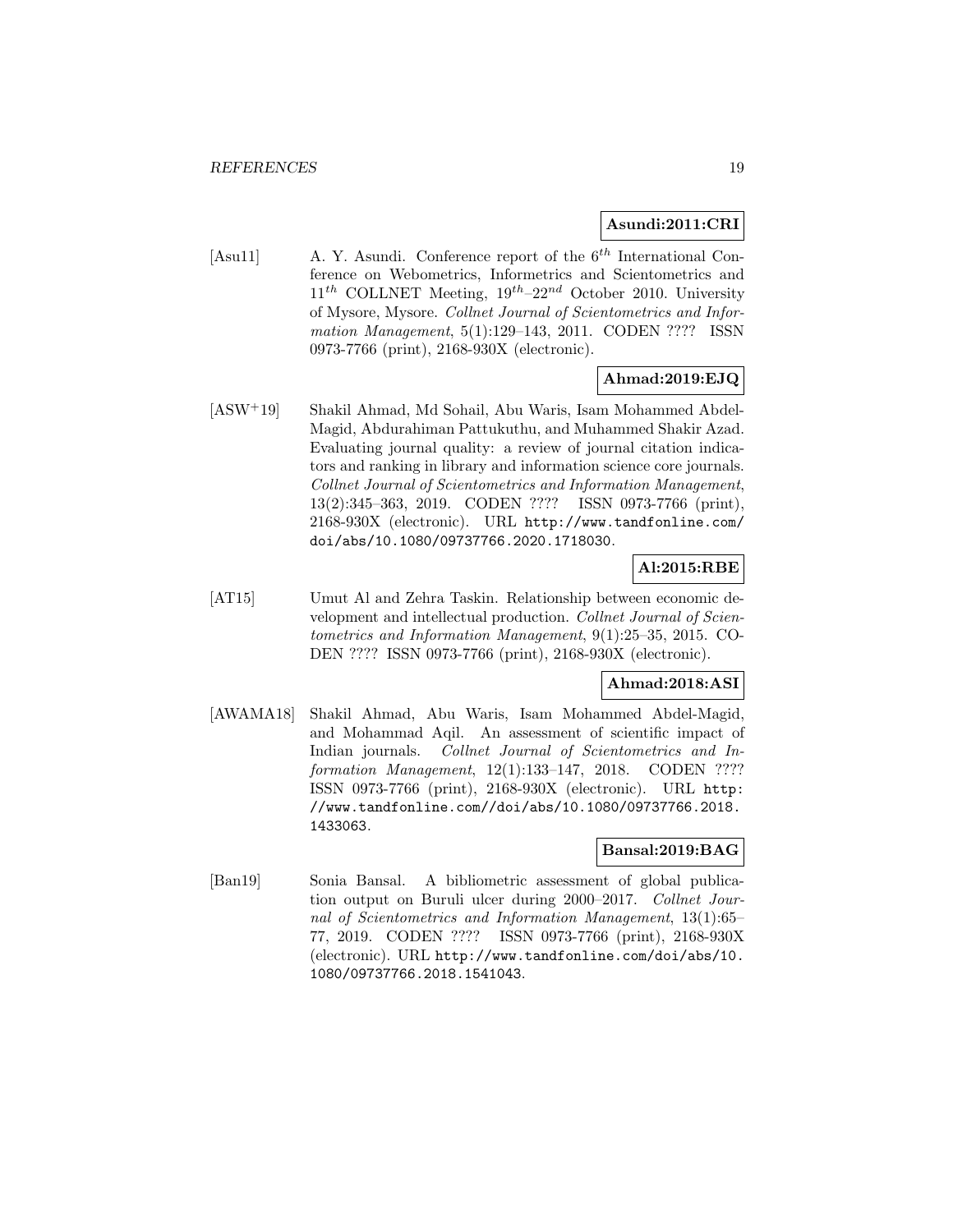#### **Barrantes:2015:ICR**

[Bar15] Bárbara S. Lancho Barrantes. Increase in citations received by India from collaborating countries. Collnet Journal of Scientometrics and Information Management, 9(1):107–119, 2015. CO-DEN ???? ISSN 0973-7766 (print), 2168-930X (electronic).

### **Basu:2014:CIC**

[Bas14] Aparna Basu. A comparison of international collaboration by Indian scientists and the diaspora output: Country and institutions. Collnet Journal of Scientometrics and Information Management, 8(1):169–182, 2014. CODEN ???? ISSN 0973-7766 (print), 2168-930X (electronic).

### **Bornmann:2018:HCR**

[BBS18] Lutz Bornmann, Johann Bauer, and Elisabeth Maria Schlagberger. Highly cited researchers 2014 and 2015: An investigation of some of the world's most influential scientific minds on the institutional and country level. Collnet Journal of Scientometrics and Information Management, 12(1):15– 33, 2018. CODEN ???? ISSN 0973-7766 (print), 2168-930X (electronic). URL http://www.tandfonline.com//doi/abs/ 10.1080/09737766.2017.1332610.

# **Biglu:2013:SSM**

[BCB13] Mohammad-Hossein Biglu, Negin Chakhmachi, and Sahar Biglu. Scientific study of Middle East countries in psychology (1996– 2010). Collnet Journal of Scientometrics and Information Management, 7(2):293–296, 2013. CODEN ???? ISSN 0973-7766 (print), 2168-930X (electronic).

### **Bousari:2012:FAS**

[BH12] Roghayeh Ghorbani Bousari and Mohammad Hassanzadeh. Factors that affect scientists' behavior to share scientific knowledge. Collnet Journal of Scientometrics and Information Management, 6(2):215–227, 2012. CODEN ???? ISSN 0973-7766 (print), 2168- 930X (electronic).

#### **Bornmann:2017:EVP**

[BH17] Lutz Bornmann and Robin Haunschild. Expected values in percentile indicators. Collnet Journal of Scientometrics and Information Management, 11(2):249-252, 2017. CODEN ????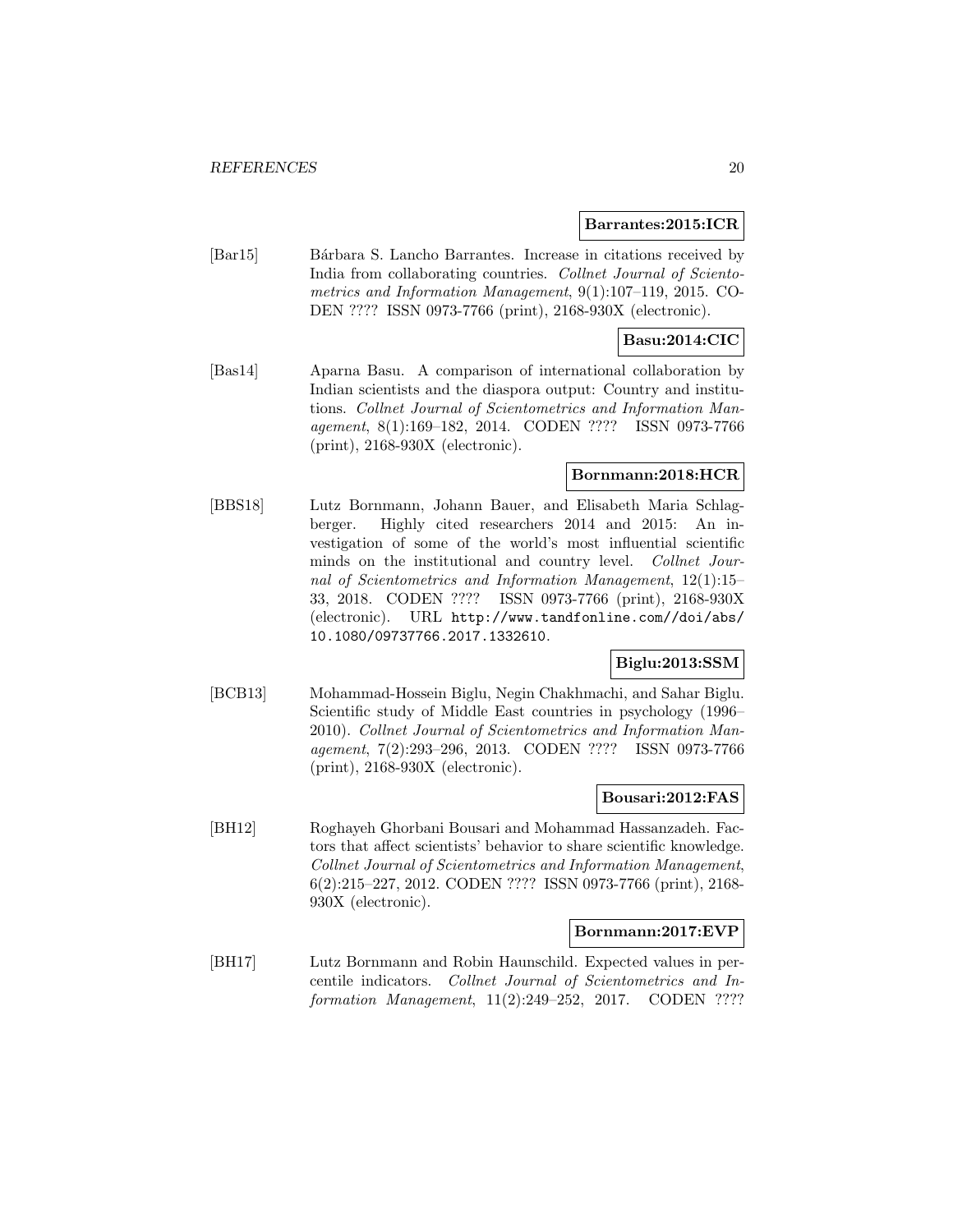ISSN 0973-7766 (print), 2168-930X (electronic). URL http: //www.tandfonline.com//doi/abs/10.1080/09737766.2017. 1292668.

### **Bhardwaj:2017:MGR**

[Bha17] Raj Kumar Bhardwaj. Mapping of global research literature in the field of cloud computing. Collnet Journal of Scientometrics and Information Management, 11(2):173–191, 2017. CODEN ???? ISSN 0973-7766 (print), 2168-930X (electronic). URL http://www.tandfonline.com//doi/abs/10. 1080/09737766.2017.1284727.

# **Bhardwaj:2015:RTM**

[BJ15] Raj Kumar Bhardwaj and P. K. Jain. Research trends in mobile learning: A global perspective. Collnet Journal of Scientometrics and Information Management, 9(2):205–224, 2015. CODEN ???? ISSN 0973-7766 (print), 2168-930X (electronic). URL http://www.tandfonline.com/doi/abs/10. 1080/09737766.2015.1069960.

### **Burhan:2017:SRV**

[BK17] Ibrahim Burhan and Ho Sung Kim. Success rate validity of peer assessment for research grant applications. Collnet Journal of Scientometrics and Information Management, 11(2):341– 359, 2017. CODEN ???? ISSN 0973-7766 (print), 2168-930X (electronic). URL http://www.tandfonline.com//doi/abs/ 10.1080/09737766.2017.1321729.

# **Mota:2021:ECD**

[BM21] Luiza Amara Maciel Braga and Fabio Batista Mota. Early cancer diagnosis using lab-on-a-chip devices: a bibliometric and network analysis. Collnet Journal of Scientometrics and Information Management, 15(1):163–196, 2021. CODEN ???? ISSN 0973-7766 (print), 2168-930X (electronic). URL http: //www.tandfonline.com/doi/abs/10.1080/09737766.2021. 1949949.

# **Baji:2013:SOM**

[BMNS13] Fatima Baji, Parastoo Parsaei Mohammadi, Zivar Sabaghi Nejad, and Somaye Sharify. Scientific outputs of Middle Eastern countries in Web of Science database (WOS) from 1990 to 2010. Collnet Journal of Scientometrics and Information Management, 7(1):111–120, 2013. CODEN ???? ISSN 0973-7766 (print), 2168- 930X (electronic).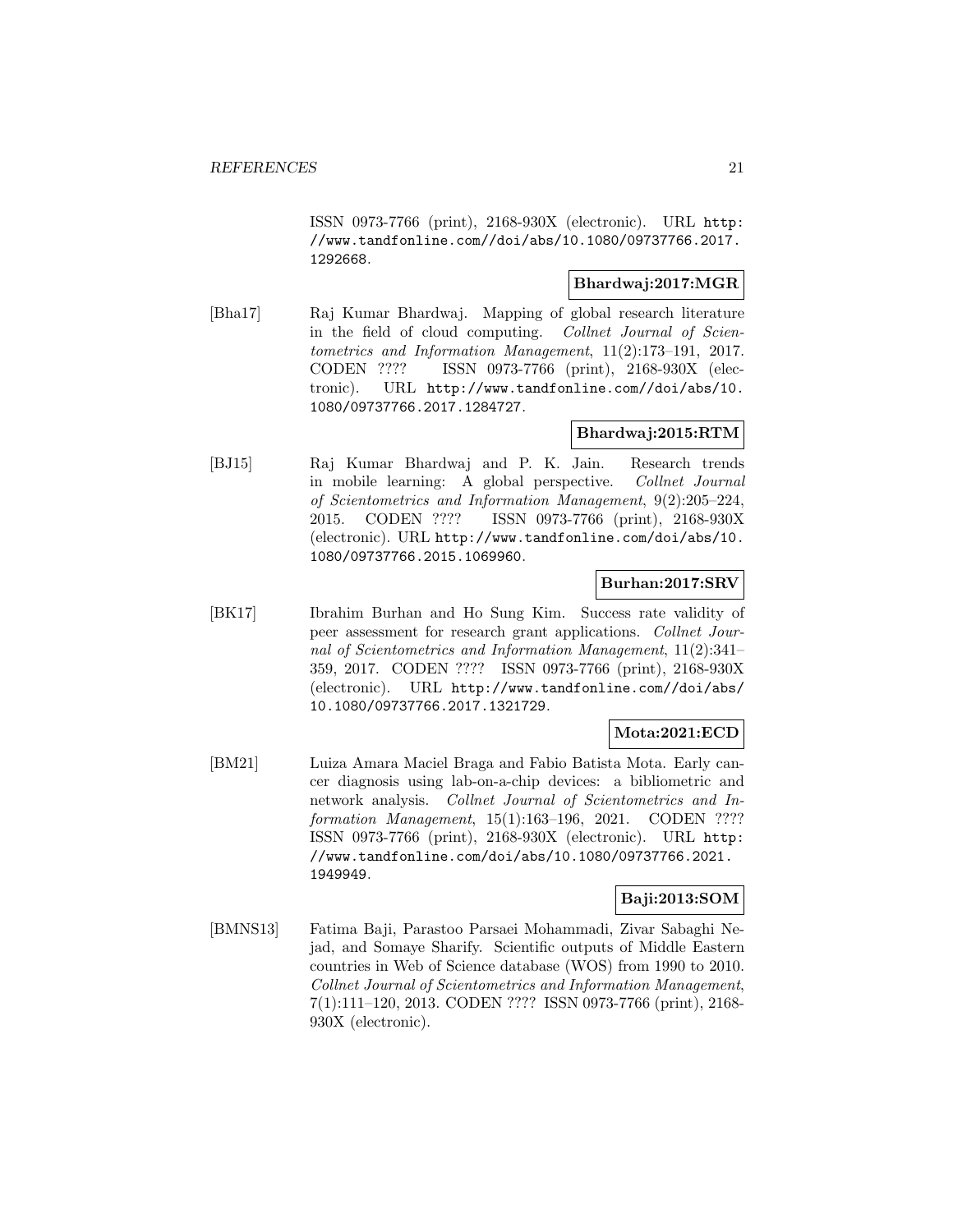#### **Bhattacharya:2010:ACD**

[BP10] Sujit Bhattacharya and Swapan Kumar Patra. Assessing competency of a developing country in high technology?: A case study based on Indian patenting activity in the biotechnology sector. Collnet Journal of Scientometrics and Information Management, 4(2):21–34, 2010. CODEN ???? ISSN 0973-7766 (print), 2168- 930X (electronic).

#### **Bhattacharya:2012:CMA**

[BS12] Sujit Bhattacharya and Shilpa. China moving ahead in the global Nanotechnology race: Evidences from scientometric study. Collnet Journal of Scientometrics and Information Management, 6 (1):97–117, 2012. CODEN ???? ISSN 0973-7766 (print), 2168- 930X (electronic).

# **Bornmann:2015:RMU**

[BSdMAM15] Lutz Bornmann, Moritz Stefaner, Felix de Moya Anegón, and Rüdiger Mutz. Ranking and mapping of universities and research-focused institutions worldwide: The third release of excellencemapping.net. Collnet Journal of Scientometrics and Information Management, 9(1):65–72, 2015. CODEN ???? ISSN 0973-7766 (print), 2168-930X (electronic).

#### **Bornmann:2016:ISW**

[BTML16] Lutz Bornmann, Andreas Thor, Werner Marx, and Loet Leydesdorff. Identifying seminal works most important for research fields: Software for the Reference Publication Year Spectroscopy (RPYS). Collnet Journal of Scientometrics and Information Management, 10(1):125–140, 2016. CODEN ???? ISSN 0973- 7766 (print), 2168-930X (electronic).

### **Burrell:2009:PCP**

[Bur09] Quentin L. Burrell. The publication/citation process at the micro level: A case study. Collnet Journal of Scientometrics and Information Management, 3(1):71–77, 2009. CODEN ???? ISSN 0973-7766 (print), 2168-930X (electronic).

#### **Borgohain:2021:ABL**

[BVNS21] Dhruba Jyoti Borgohain, Manoj Kumar Verma, Mohammad Nazim, and Mayukh Sarkar. Application of Bradford's law of scattering and Leimkuhler model to information science literature. Collnet Journal of Scientometrics and In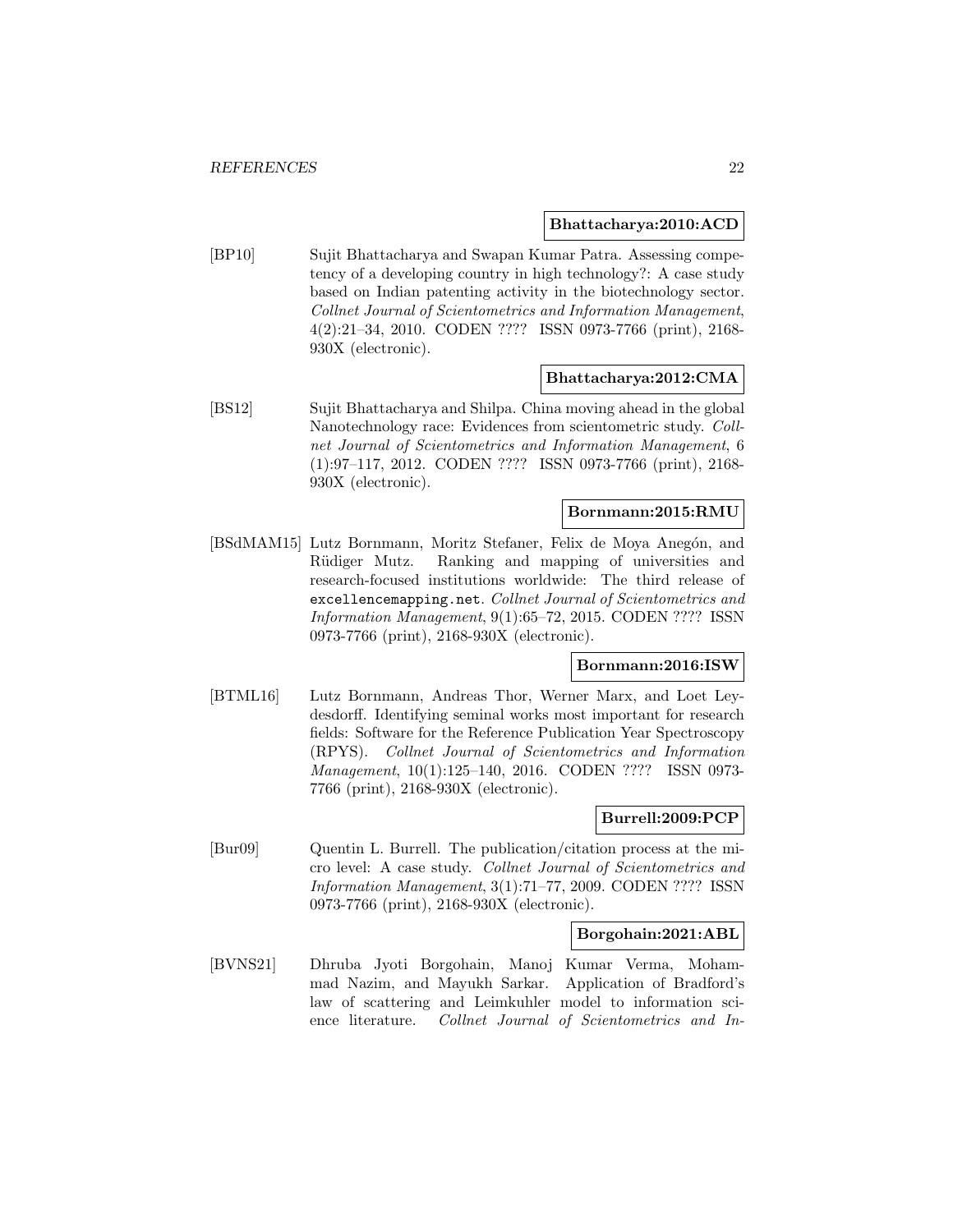formation Management, 15(1):197-212, 2021. CODEN ???? ISSN 0973-7766 (print), 2168-930X (electronic). URL http: //www.tandfonline.com/doi/abs/10.1080/09737766.2021. 1943041.

### **Boell:2008:UDW**

[BWC08] Sebastian K. Boell, Concepción S. Wilson, and Fletcher T. H. Cole. Usage of different Web impact factors for ranking Australian universities. Collnet Journal of Scientometrics and Information Management, 2(2):57–70, 2008. CODEN ???? ISSN 0973-7766 (print), 2168-930X (electronic).

# **Chen:2013:IEP**

[CF13] Yunwei Chen and Shu Fang. Identifying the evolution of patent assignees collaboration networks: A case of Chinese Academy of Sciences (CAS). Collnet Journal of Scientometrics and Information Management, 7(1):69–80, 2013. CODEN ???? ISSN 0973-7766 (print), 2168-930X (electronic).

# **Chandra:2007:BSD**

[Cha07a] Harish Chandra. Biographical sketch of Dr. Harish Chandra. Collnet Journal of Scientometrics and Information Management, 1(2):vii, 2007. CODEN ???? ISSN 0973-7766 (print), 2168-930X (electronic).

### **Chandra:2007:DCP**

[Cha07b] Harish Chandra. From Dr. Chandra's pen ... . Collnet Journal of Scientometrics and Information Management, 1(2):ix, 2007. CODEN ???? ISSN 0973-7766 (print), 2168-930X (electronic).

### **Choi:2012:OIR**

[Cho12] Heeyoon Choi. Overview of informetrics research activities in KISTI Knowledge Information Center. Collnet Journal of Scientometrics and Information Management, 6(1):v, 2012. CODEN ???? ISSN 0973-7766 (print), 2168-930X (electronic).

### **Choi:2013:KSI**

[CKJC13] Honam Choi, Byungkyu Kim, Youngim Jung, and Seonheui Choi. Korean scholarly information analysis based on Korea Science Citation Database (KSCD). Collnet Journal of Scientometrics and Information Management, 7(1):1–33, 2013. CODEN ???? ISSN 0973-7766 (print), 2168-930X (electronic).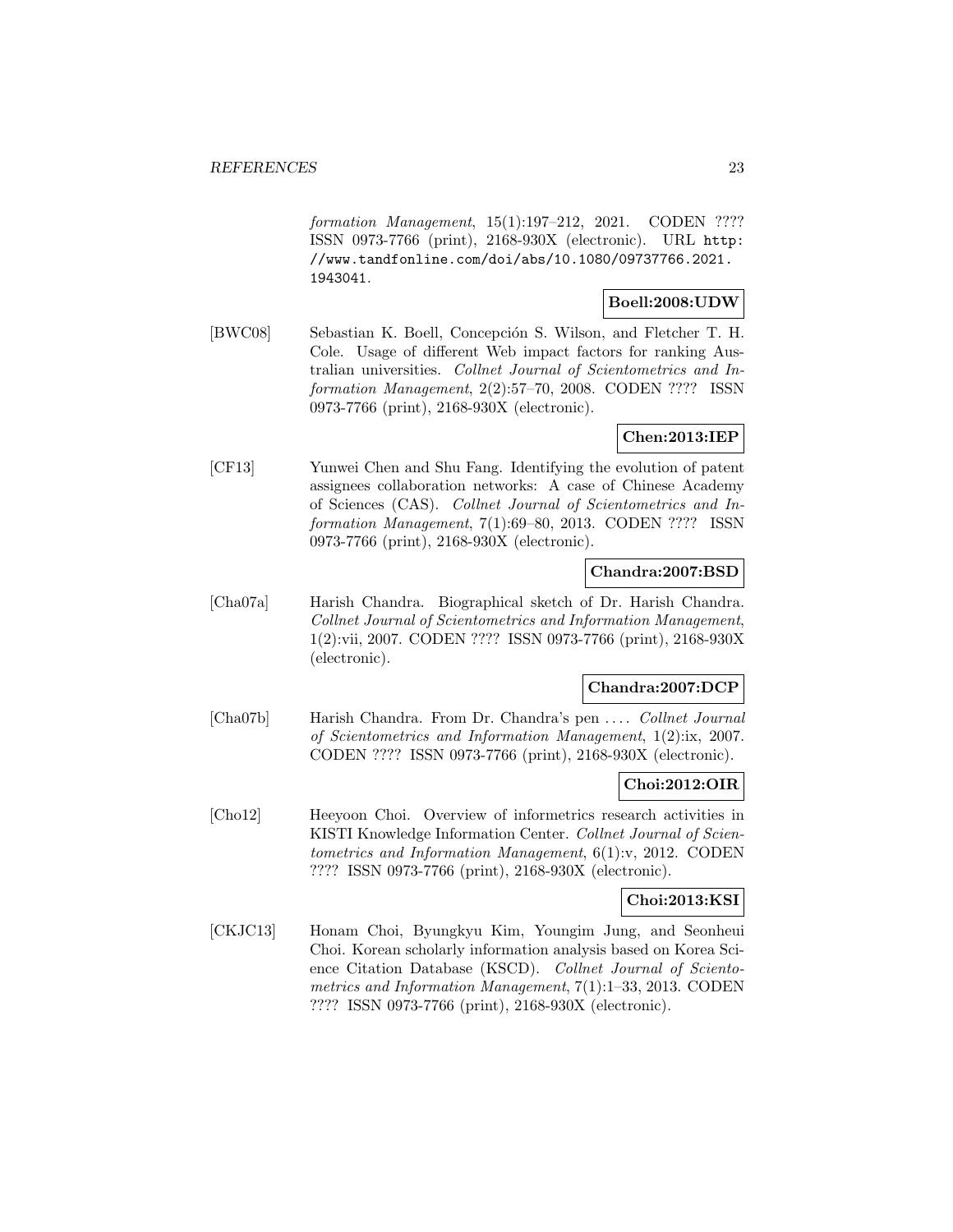#### **Chatterjee:2016:FFI**

[CKM16] Usashi Chatterjee, Vinit Kumar, and Devika P. Madalli. Formalizing food ingredients for data analysis and knowledge organization. Collnet Journal of Scientometrics and Information Management, 10(2):289-309, 2016. CODEN ???? ISSN 0973-7766 (print), 2168-930X (electronic). URL http: //www.tandfonline.com/doi/abs/10.1080/09737766.2016. 1213970.

### **Ma:2014:QCR**

[cMhLyW14] Fei cheng Ma, Peng hui Lyu, and Xiao yong Wang. Quantitative characterization of the research productivity of interdisciplinary. Collnet Journal of Scientometrics and Information Management, 8(1):153–168, 2014. CODEN ???? ISSN 0973-7766 (print), 2168- 930X (electronic).

### **Lo:2014:REC**

[cSL14] Szu chia S. Lo. Re-examination contribution of academic research to development of industrial technologies. Collnet Journal of Scientometrics and Information Management, 8(1):123–140, 2014. CODEN ???? ISSN 0973-7766 (print), 2168-930X (electronic).

# **Chhatoi:2020:KMD**

[CSN20] Biswajit Prasad Chhatoi, Sharada Prasad Sahoo, and Durga Prasad Nayak. Knowledge mapping in the discipline of financial literacy and charting the future directions. Collnet Journal of Scientometrics and Information Management, 14(2):311–330, 2020. CODEN ???? ISSN 0973-7766 (print), 2168-930X (electronic). URL http://www.tandfonline.com/doi/abs/10. 1080/09737766.2020.1841584.

### **Chen:2011:BAS**

[CWLL11] Yue Chen, Xianwen Wang, Deming Lin, and Zeyuan Liu. A bibliometric analysis of science cooperation group size. Collnet Journal of Scientometrics and Information Management, 5(2): 227–237, 2011. CODEN ???? ISSN 0973-7766 (print), 2168- 930X (electronic).

### **Chen:2020:ALZ**

[CWS20] Yue Chen, Zhiqi Wang, and Kai Song. The academic life of Zeyuan Liu. Collnet Journal of Scientometrics and Information Management, 14(1):3–7, 2020. CODEN ????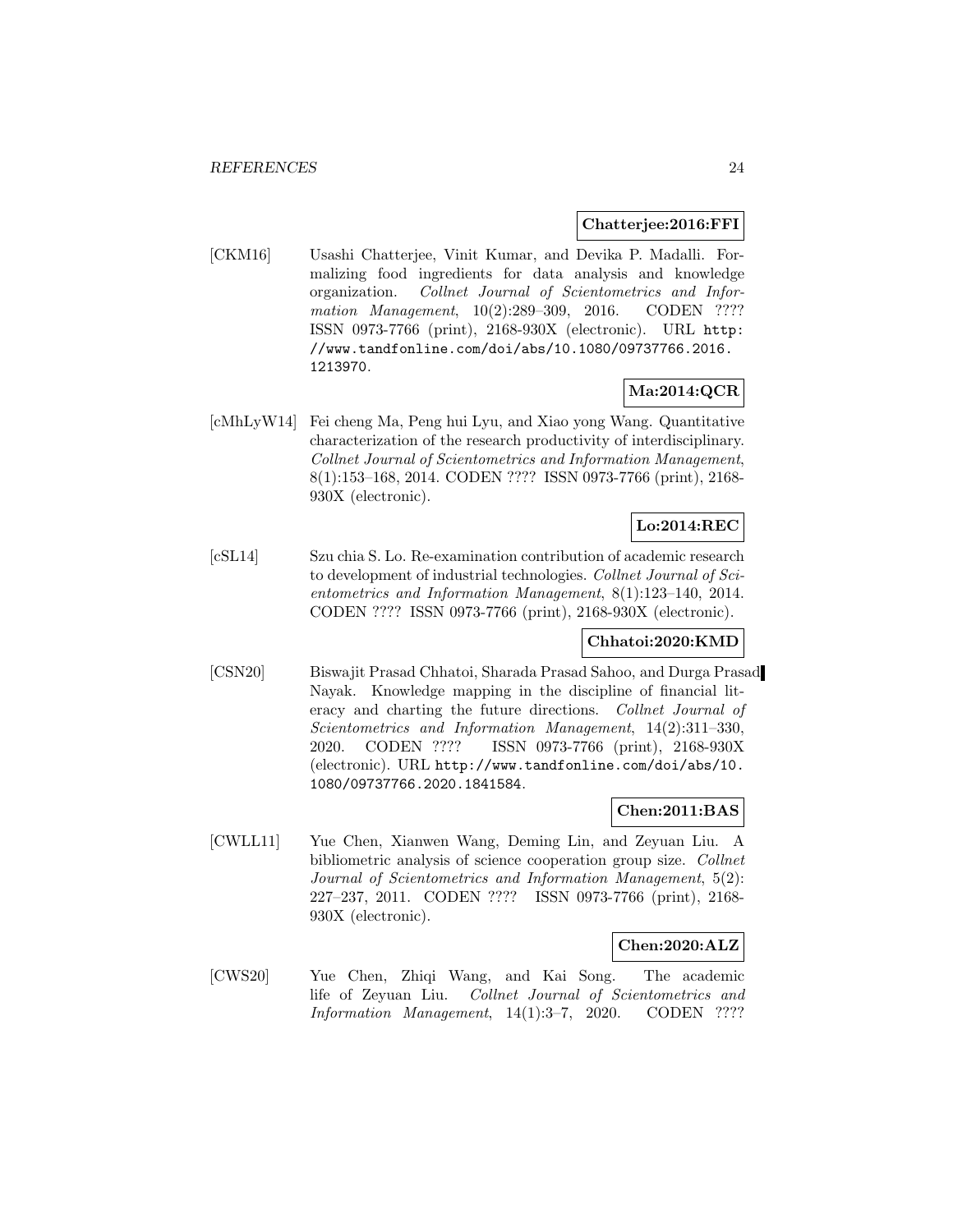ISSN 0973-7766 (print), 2168-930X (electronic). URL http: //www.tandfonline.com/doi/abs/10.1080/09737766.2020. 1830730.

### **Zhou:2020:ETM**

[CZ20] Jin Chen and Wei Zhou. The exploration of travel motivation research: a scientometric analysis based on CiteSpace. Collnet Journal of Scientometrics and Information Management, 14(2): 257–283, 2020. CODEN ???? ISSN 0973-7766 (print), 2168-930X (electronic). URL http://www.tandfonline.com/doi/abs/10. 1080/09737766.2021.1906779.

# **Darvish:2012:ADN**

[Dar12] Hamid Darvish. Assessing the diffusion of nanotechnology in Turkey: A social network analysis approach. Collnet Journal of Scientometrics and Information Management, 6(1):175–183, 2012. CODEN ???? ISSN 0973-7766 (print), 2168-930X (electronic).

# **Beaver:2008:OR**

[dB08] Donald deB. Beaver. Opening remarks. Collnet Journal of Scientometrics and Information Management, 2(1):iii, 2008. CODEN ???? ISSN 0973-7766 (print), 2168-930X (electronic).

# **Beaver:2013:MFC**

[dB13] Donald deB. Beaver. The many faces of collaboration and teamwork in scientific research: Updated reflections on scientific collaboration. Collnet Journal of Scientometrics and Information Management, 7(1):45–54, 2013. CODEN ???? ISSN 0973-7766 (print), 2168-930X (electronic).

# **Filho:2010:RSA**

[dCPFA10] Roberto de Camargo Penteado Filho and Antonio Flavio Dias Avila. Reflections on a scientometrical analysis of Embrapa Brazil Web of Science articles from 1977 to 2006. Collnet Journal of Scientometrics and Information Management, 4(1):9–20, 2010. CODEN ???? ISSN 0973-7766 (print), 2168-930X (electronic).

### **Dhawan:2018:SSA**

[DGG18] S. M. Dhawan, B. M. Gupta, and Ritu Gupta. Supercomputing: a scientometric assessment of global publications output during 2007–16. Collnet Journal of Scientometrics and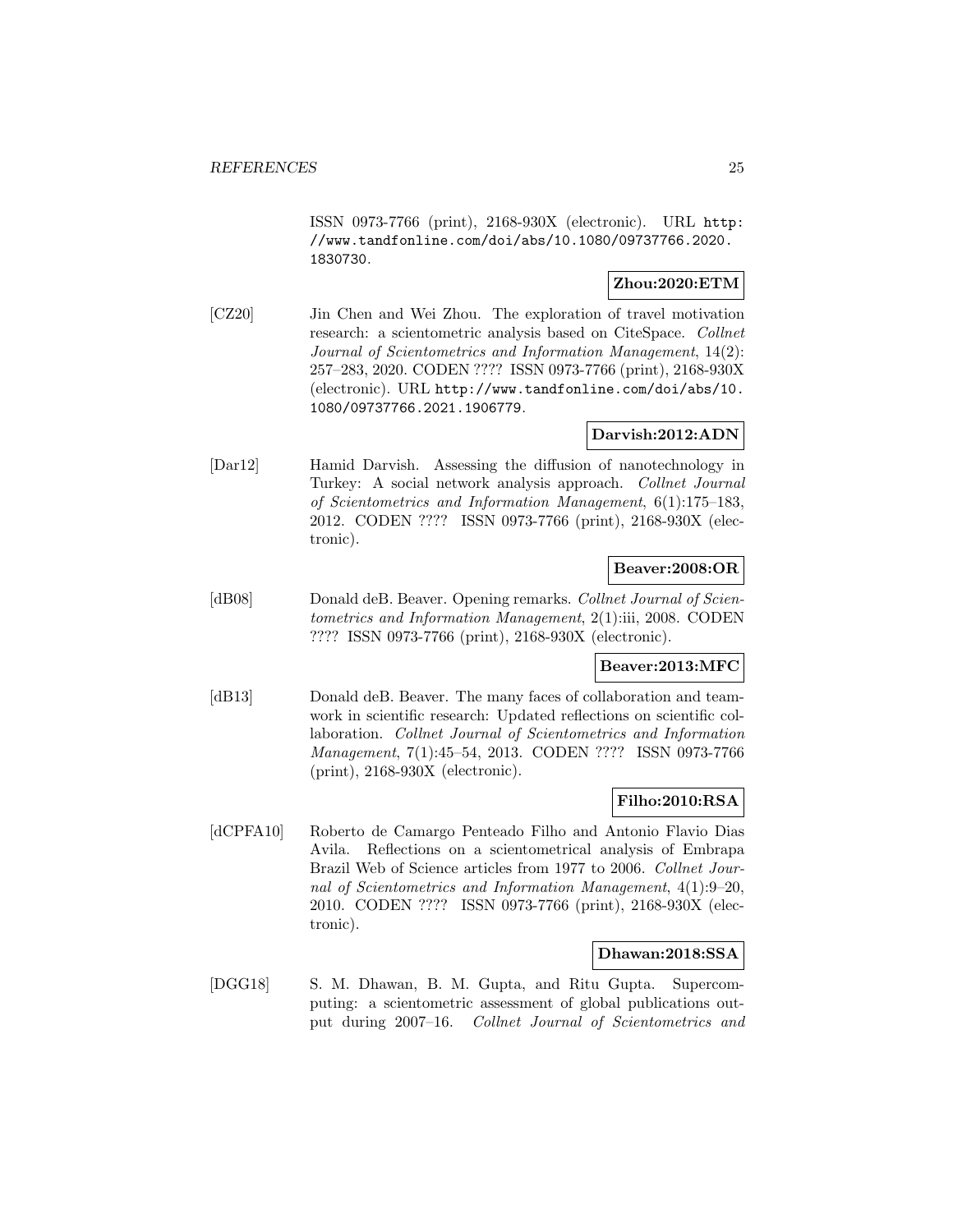Information Management, 12(2):197–213, 2018. CODEN ???? ISSN 0973-7766 (print), 2168-930X (electronic). URL http: //www.tandfonline.com/doi/abs/10.1080/09737766.2018. 1545395.

#### **Deming:2009:ICK**

[DHZK09] Lin Deming, Hou Haiyan, Liu Zeyuan, and Ding Kun. The International Conference of Knowledge Visualization — summary of the 5th International Conference on Webometrics, Informetrics and Scientometrics  $\&$  10<sup>th</sup> COLLNET Meeting. Collnet Journal of Scientometrics and Information Management, 3(2):1–2, 2009. CODEN ???? ISSN 0973-7766 (print), 2168-930X (electronic).

#### **Dissanayake:2015:MPR**

[Dis15] H. N. K. Dissanayake. Medicinal plant research in Sri Lanka: A scientometric study based on Scopus database. Collnet Journal of Scientometrics and Information Management, 9(2):225– 234, 2015. CODEN ???? ISSN 0973-7766 (print), 2168-930X (electronic). URL http://www.tandfonline.com/doi/abs/10. 1080/09737766.2015.1069961.

# **Santos:2021:SMS**

[dJSdJP21] Jânio Rodrigo de Jesus Santos, Carlos Augusto Francisco de Jesus, and Cláudio Damasceno Pinto. Scientific mapping of stem cells associated with Chagas disease: a bibliometric analysis. Collnet Journal of Scientometrics and Information Management, 15(2):429–443, 2021. CODEN ???? ISSN 0973-7766 (print), 2168-930X (electronic). URL http://www.tandfonline.com/ doi/abs/10.1080/09737766.2021.1977094.

#### **Santos:2021:TSU**

[dJSPR21] Jânio Rodrigo de Jesus Santos, Cláudio Damasceno Pinto, and Angela Machado Rocha. Technological scenarios of the use of nanobiotechnology in strategies against Zika virus. Collnet Journal of Scientometrics and Information Management, 15(2):413– 428, 2021. CODEN ???? ISSN 0973-7766 (print), 2168-930X (electronic). URL http://www.tandfonline.com/doi/abs/10. 1080/09737766.2021.1981172.

### **Dora:2017:EAR**

[DK17] Mallikarjun Dora and H. Anil Kumar. An empirical analysis of the research trends in the field of library and information science in India  $-2004-2015$ . Collnet Journal of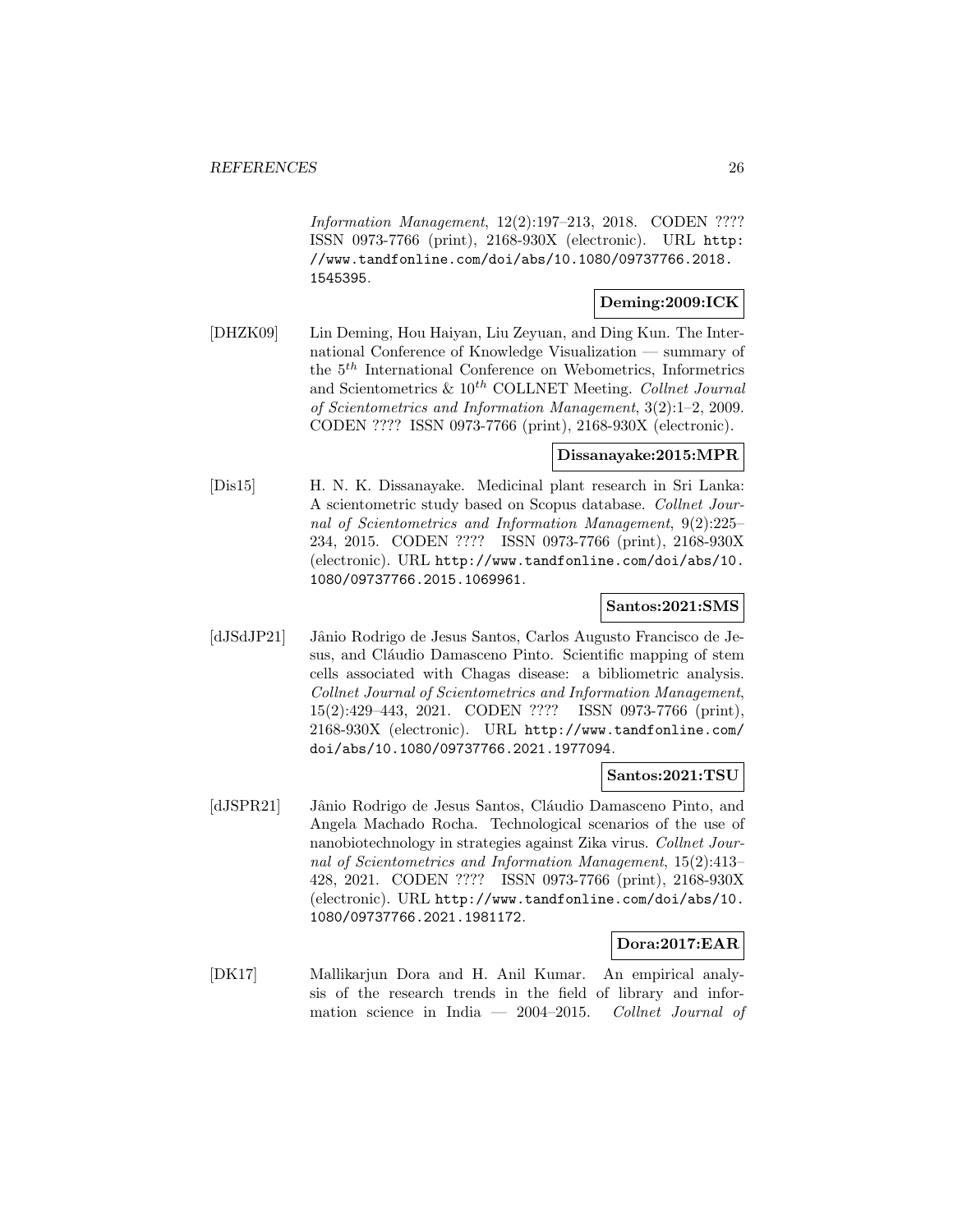Scientometrics and Information Management, 11(2):361–378, 2017. CODEN ???? ISSN 0973-7766 (print), 2168-930X (electronic). URL http://www.tandfonline.com//doi/abs/ 10.1080/09737766.2017.1317959.

# **Dutt:2010:SPG**

[DKG10] Bharvi Dutt, Suresh Kumar, and K. C. Garg. Scientometric profile of global dengue research. Collnet Journal of Scientometrics and Information Management, 4(1):81–91, 2010. CODEN ???? ISSN 0973-7766 (print), 2168-930X (electronic).

# **Dhoble:2018:PPI**

[DKK18] Shilpa Dhoble, S. Kumar, and Surendra Kumar. Publication productivity of Indian scientists in groundnut research: A bibliometric study. Collnet Journal of Scientometrics and Information Management, 12(1):149–159, 2018. CODEN ???? ISSN 0973-7766 (print), 2168-930X (electronic). URL http: //www.tandfonline.com//doi/abs/10.1080/09737766.2018. 1433090.

# **Daud:2014:CAC**

[DM14] Ali Daud and Faqir Muhammad. Consistent annual citations based researcher index. Collnet Journal of Scientometrics and Information Management, 8(2):209–216, 2014. CODEN ???? ISSN 0973-7766 (print), 2168-930X (electronic).

# **Darmadji:2018:PIU**

[DPR<sup>+</sup>18] Ahmad Darmadji, Lantip Diat Prasojo, Yatim Riyanto, Fitri Ayu Kusumaningrum, and Yuli Andriansyah. Publications of Islamic University of Indonesia in Scopus database: A bibliometric assessment. Collnet Journal of Scientometrics and Information Management, 12(1):109–131, 2018. CODEN ???? ISSN 0973-7766 (print), 2168-930X (electronic). URL http: //www.tandfonline.com//doi/abs/10.1080/09737766.2017. 1400754.

# **Dubey:2020:QAN**

[DSM20] Shubham Dubey, Prasun Sharma, and Borbély Mária. Quality assurance of national digital library of University of Debrecen: an extensive association rules based study using ISO/IEC 25010. Collnet Journal of Scientometrics and Information Management, 14(1):119–133, 2020. CODEN ???? ISSN 0973-7766 (print), 2168-930X (electronic). URL http://www.tandfonline.com/ doi/abs/10.1080/09737766.2020.1819172.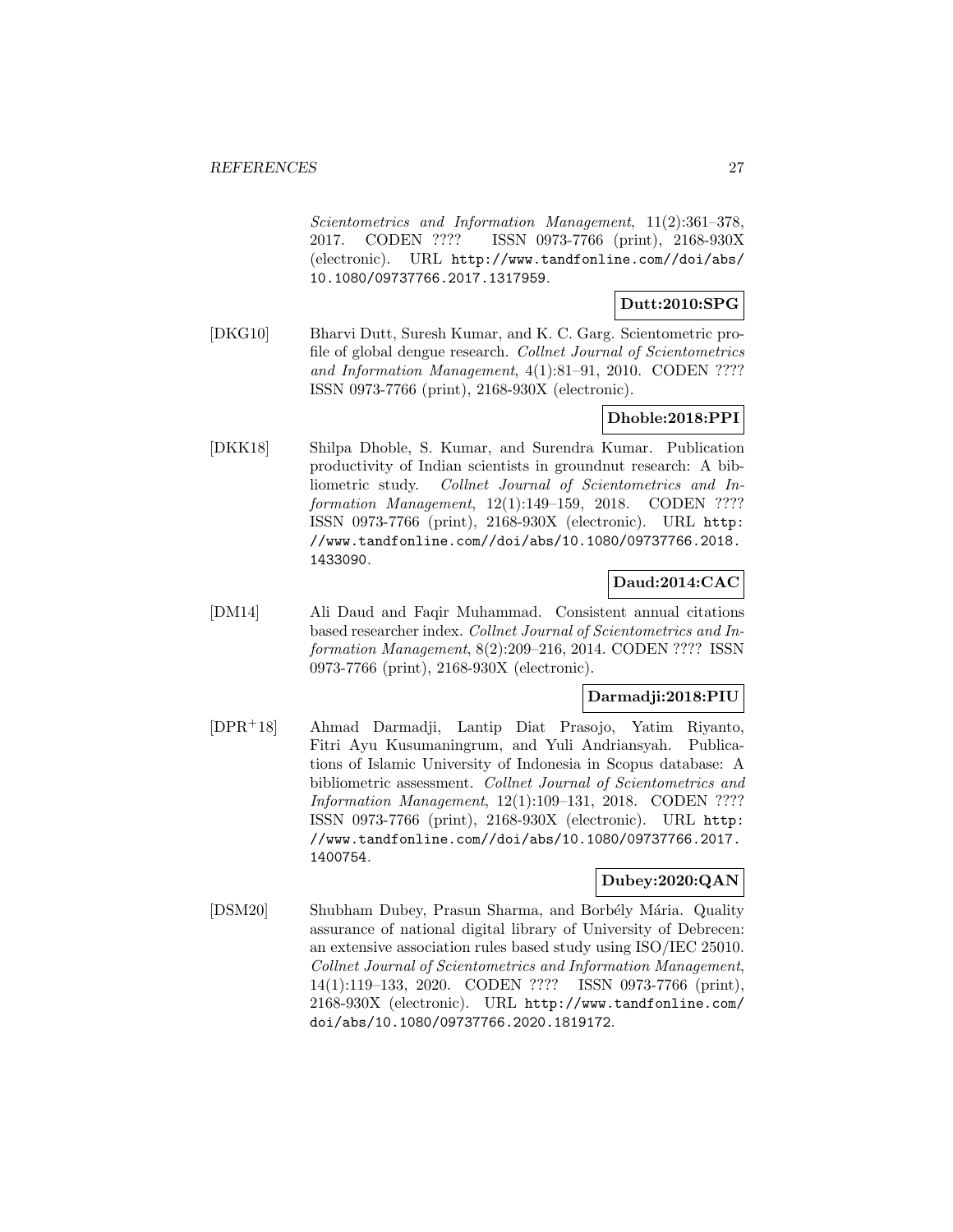### **Vanz:2012:SOI**

[dSVS12] Samile Andréa de Souza Vanz and Ida Regina Chittó Stumpf. Scientific output indicators and scientific collaboration network mapping in Brazil. Collnet Journal of Scientometrics and Information Management, 6(2):315–334, 2012. CODEN ???? ISSN 0973-7766 (print), 2168-930X (electronic).

# **Devi:2018:WCD**

[DV18] Ksh. Krishna Devi and Manoj Kumar Verma. Web content and design trends of Indian Institute of Technology (IITs) libraries' website: An evaluation. Collnet Journal of Scientometrics and Information Management, 12(2):165–181, 2018. CODEN ???? ISSN 0973-7766 (print), 2168-930X (electronic). URL http://www.tandfonline.com/doi/abs/10. 1080/09737766.2018.1433100.

# **Elango:2016:SCN**

[EBS16] B. Elango, Lutz Bornmann, and S. Shankar. Study of citation networks in tribology research. Collnet Journal of Scientometrics and Information Management, 10(1):71–96, 2016. CODEN ???? ISSN 0973-7766 (print), 2168-930X (electronic).

# **Emebo:2020:IIA**

[EE20] Azubuike Ezenwoke and Onyeka Emebo. The impact of internet access on cloud computing research in Africa: Analysis of bibliometric and online search data. Collnet Journal of Scientometrics and Information Management, 14(2):393–410, 2020. CODEN ???? ISSN 0973-7766 (print), 2168-930X (electronic). URL http://www.tandfonline.com/doi/abs/10. 1080/09737766.2021.1927881.

### **Egghe:2013:DAI**

[Egg13] L. Egghe. Dynamical aspects of information production processes. Collnet Journal of Scientometrics and Information Management, 7(1):35–44, 2013. CODEN ???? ISSN 0973-7766 (print), 2168-930X (electronic).

### **Erfanmanesh:2013:PIP**

[EGJ13] Mohammadamin Erfanmanesh, Zohreh Gholamhosseinzadeh, and Reza Basirian Jahromi. The performance of Iranian psychology and psychiatry researchers: A scientometric study. Collnet Journal of Scientometrics and Information Management, 7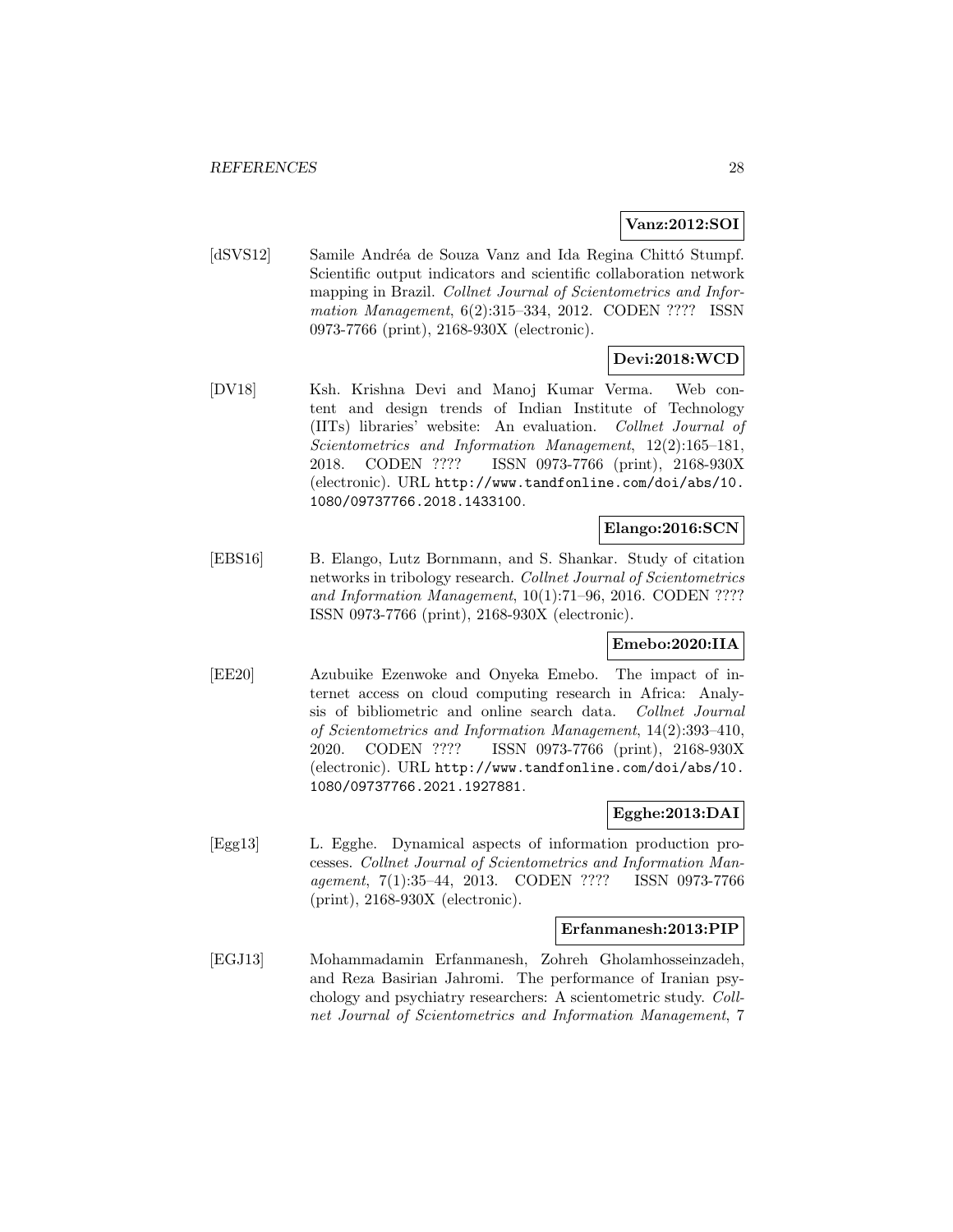(2):161–172, 2013. CODEN ???? ISSN 0973-7766 (print), 2168- 930X (electronic).

# **Egghe:2008:CPI**

[EGK08] Leo Egghe, Marc Goovaerts, and Hildrun Kretschmer. Collaboration and productivity: an investigation into 'Scientometrics' journal and 'UHasselt' repository. Collnet Journal of Scientometrics and Information Management, 2(1):83–89, 2008. CODEN ???? ISSN 0973-7766 (print), 2168-930X (electronic).

# **Elango:2018:TCA**

[EH18] Bakthavachalam Elango and Yuh Shan Ho. Top-cited articles in the field of tribology: a bibliometric analysis. Collnet Journal of Scientometrics and Information Management, 12(2):289– 307, 2018. CODEN ???? ISSN 0973-7766 (print), 2168-930X (electronic). URL http://www.tandfonline.com/doi/abs/10. 1080/09737766.2018.1529125.

#### **Erfanmanesh:2013:SPI**

[EJHG13] Mohammadamin Erfanmanesh, Reza Basirian Jahromi, Elahe Hosseini, and Zohreh Gholamhosseinzadeh. Scientific productivity, impact and collaboration of the top Asian countries in Scopus during 1996–2010. Collnet Journal of Scientometrics and Information Management, 7(1):97–110, 2013. CODEN ???? ISSN 0973-7766 (print), 2168-930X (electronic).

# **Emami:2018:TSP**

[EKM<sup>+</sup>18] Zahra Emami, Mohammad Ebrahim Khamseh, Nahid Hashemi Madani, Nadjla Hariri, Mohammad Reza Alibeyk, and Omolbanin Asadi Ghadiqolaei. Trend of scientific productions in the field of endocrinology and metabolism in Middle East countries during 2007–2013. Collnet Journal of Scientometrics and Information Management, 12(1):55–71, 2018. CODEN ???? ISSN 0973-7766 (print), 2168-930X (electronic). URL http: //www.tandfonline.com//doi/abs/10.1080/09737766.2017. 1400751.

# **Elango:2019:CEB**

[Ela19] Bakthavachalam Elango. Calculation errors in bibliometrics: The case of CAGR. Collnet Journal of Scientometrics and Information Management, 13(2):331–337, 2019. CODEN ???? ISSN 0973-7766 (print), 2168-930X (electronic). URL http: //www.tandfonline.com/doi/abs/10.1080/09737766.2019. 1694397.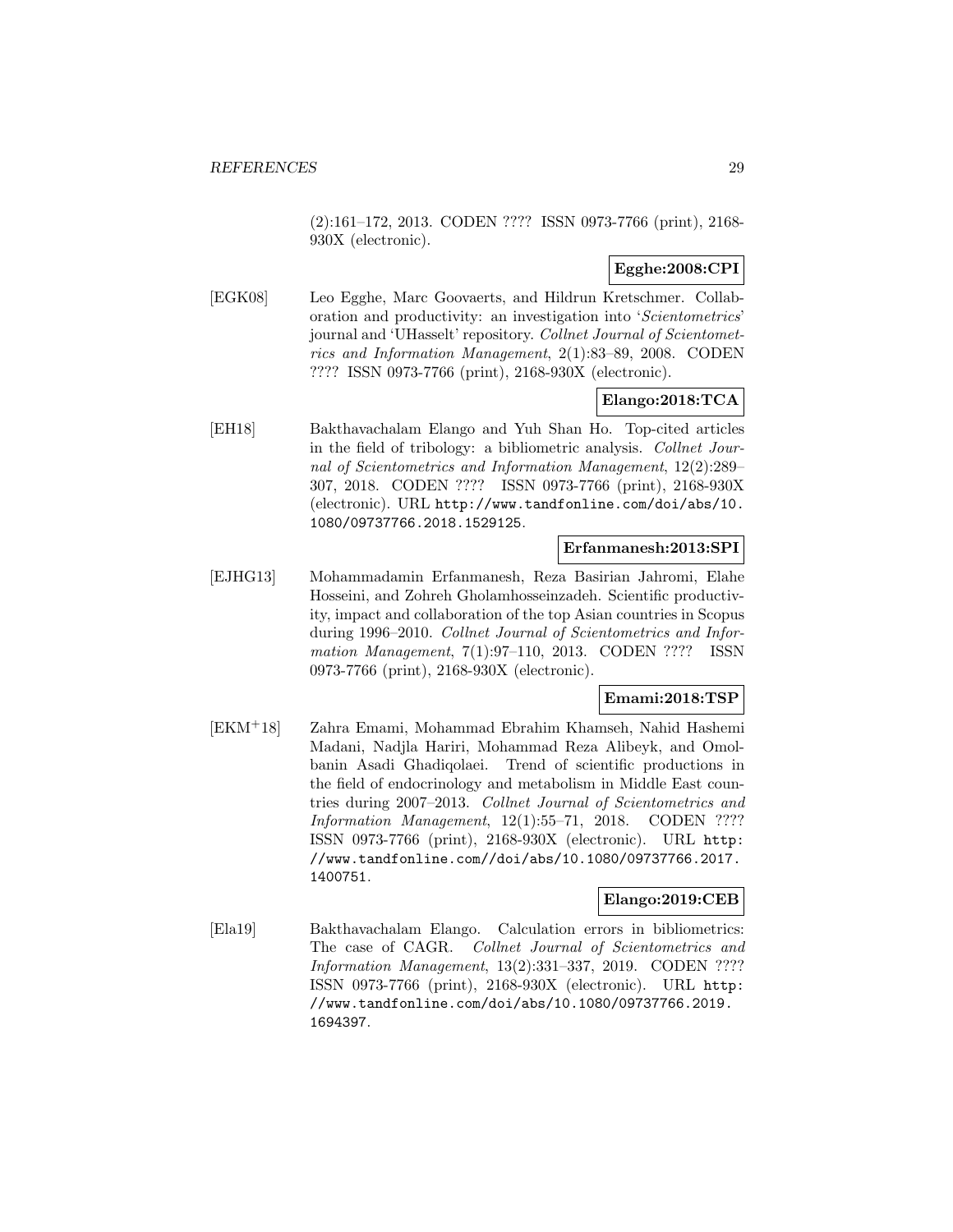### **Elango:2020:NIC**

[Ela20] Bakthavachalam Elango. A new indicator for comparing the rankings: The Relative Rank Index (RRI). Collnet Journal of Scientometrics and Information Management, 14(1):153–161, 2020. CODEN ???? ISSN 0973-7766 (print), 2168-930X (electronic). URL http://www.tandfonline.com/doi/abs/10. 1080/09737766.2020.1816512.

# **Ebadi:2015:ASA**

[ES15] Ashkan Ebadi and Andrea Schiffauerova. Analyzing scientific activities of the top ten Canadian universities. Collnet Journal of Scientometrics and Information Management, 9(1):93–106, 2015. CODEN ???? ISSN 0973-7766 (print), 2168-930X (electronic).

### **Elshawi:2016:ICC**

[ES16a] Radwa Elshawi and Sherif Sakr. International conferences on computer system: Analysis of EuroSys, SOSP, and OSDI during 2006–2014. Collnet Journal of Scientometrics and Information Management, 10(1):175–195, 2016. CODEN ???? ISSN 0973- 7766 (print), 2168-930X (electronic).

# **Elshawi:2016:AIA**

[ES16b] Radwa Elshawi and Sherif Sakr. On analyzing the impact of authors and their collaboration patterns in the major computer algorithms research conferences. Collnet Journal of Scientometrics and Information Management, 10(1):155–173, 2016. CO-DEN ???? ISSN 0973-7766 (print), 2168-930X (electronic).

### **Soboleva:2020:OCR**

[ES20] Yulia B. Evdokimenkova and Natalya O. Soboleva. Organic chemistry in Russia: Bibliometric publication flow analysis over the past 30 years. Collnet Journal of Scientometrics and Information Management, 14(1):23–36, 2020. CODEN ???? ISSN 0973-7766 (print), 2168-930X (electronic). URL http: //www.tandfonline.com/doi/abs/10.1080/09737766.2020. 1766388.

### **Fakruddin:2014:JIF**

[Fak14] Md. Fakruddin. Journal Impact Factor — applicability and alternative indices. Collnet Journal of Scientometrics and Information Management, 8(2):457–464, 2014. CODEN ???? ISSN 0973-7766 (print), 2168-930X (electronic).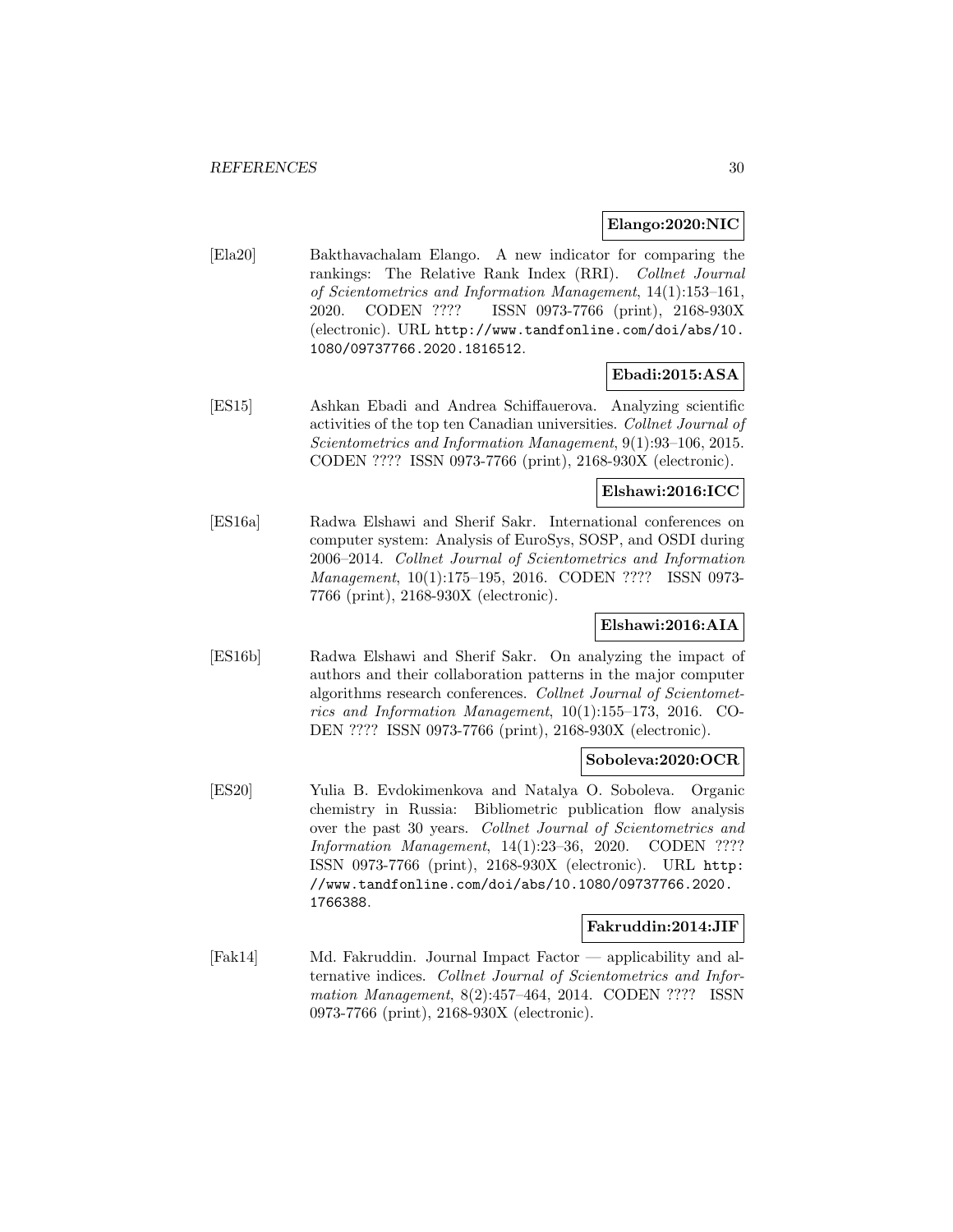#### **Fanourgiakis:2021:ERB**

[FPK21] J. Fanourgiakis, C. Panagiotakis, and I. Konstantourakis. Exploring the research-based ranking and the university impact in Greece: a case of peripheral departments of management and economics. Collnet Journal of Scientometrics and Information Management, 15(2):305–322, 2021. CODEN ???? ISSN 0973-7766 (print), 2168-930X (electronic). URL http: //www.tandfonline.com/doi/abs/10.1080/09737766.2021. 1978826.

# **Garfield:2012:CCI**

[Gar12] Eugene Garfield. A century of citation indexing. Collnet Journal of Scientometrics and Information Management, 6(1):1–6, 2012. CODEN ???? ISSN 0973-7766 (print), 2168-930X (electronic).

### **Gupta:2011:MTR**

[GB11] B. M. Gupta and Adarsh Bala. Mapping of tuberculosis research in India: A scientometric analysis of publications output during 1998–2009. Collnet Journal of Scientometrics and Information Management, 5(1):33–51, 2011. CODEN ???? ISSN 0973-7766 (print), 2168-930X (electronic).

# **Bebi:2021:CJS**

[GB21] K. C. Garg and Bebi. COLLNET Journal of Scientometrics and information Management: a bibliometric study. Collnet Journal of Scientometrics and Information Management, 15(1):47– 61, 2021. CODEN ???? ISSN 0973-7766 (print), 2168-930X (electronic). URL http://www.tandfonline.com/doi/abs/10. 1080/09737766.2021.1920067.

### **Gupta:2013:WRO**

[GBG13] B. M. Gupta, Adarsh Bala, and Ritu Gupta. World research output in conjunctivitis research: A quantitative analysis during 2002–11. Collnet Journal of Scientometrics and Information Management, 7(2):261–275, 2013. CODEN ???? ISSN 0973-7766 (print), 2168-930X (electronic).

#### **Gupta:2011:MAH**

[GBK11] B. M. Gupta, Adarsh Bala, and Har Kaur. Mapping of AIDS/ HIV research in India: A scientometrics analysis of publications output during 1999–2008. Collnet Journal of Scientometrics and Information Management, 5(2):185–203, 2011. CODEN ???? ISSN 0973-7766 (print), 2168-930X (electronic).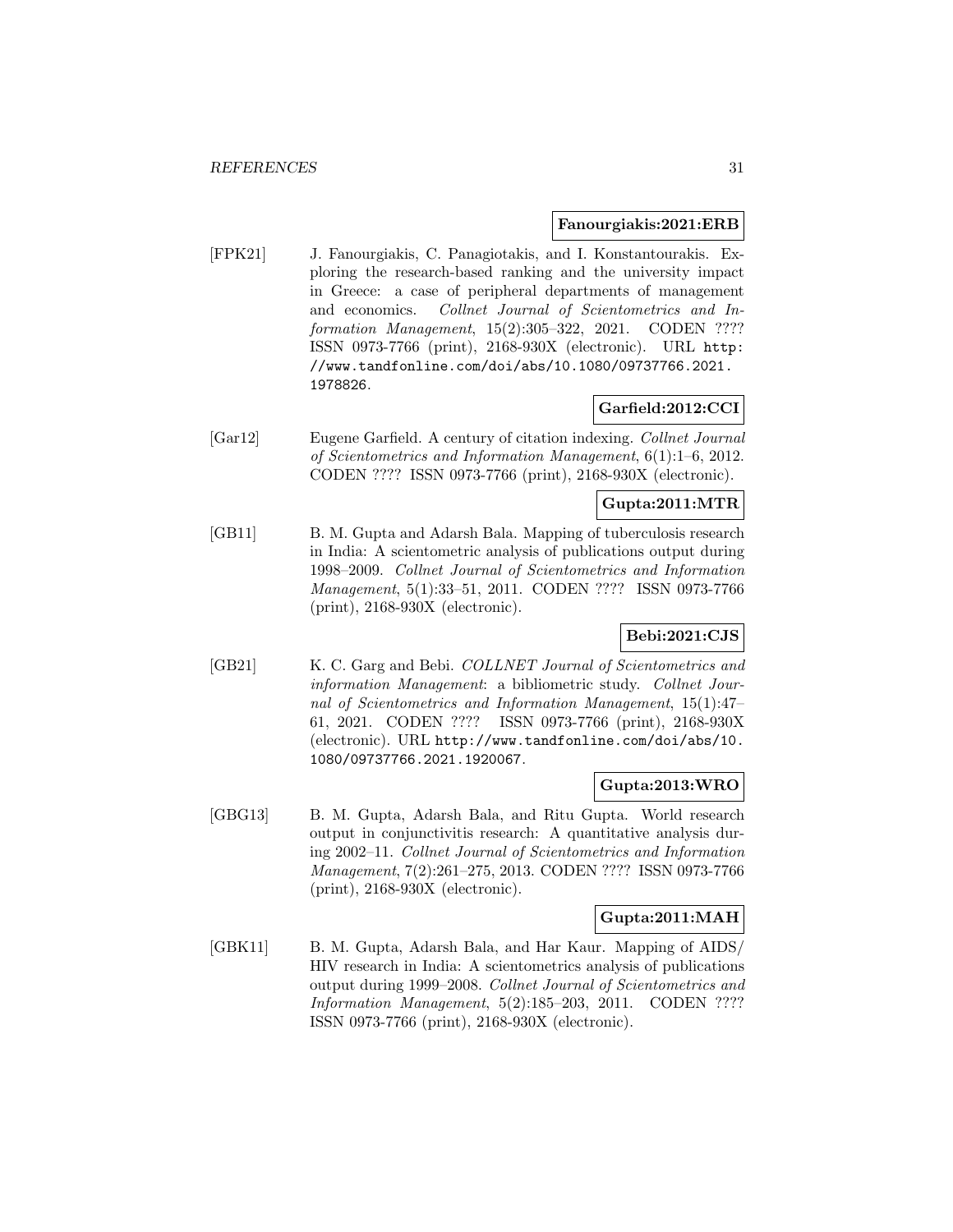# **Gupta:2019:GRS**

[GD19a] B. M. Gupta and S. M. Dhawan. Global research studies on "electronic resources in libraries": a scientometric assessment during 1994–2017. Collnet Journal of Scientometrics and Information Management, 13(1):167–181, 2019. CODEN ???? ISSN 0973-7766 (print), 2168-930X (electronic). URL http: //www.tandfonline.com/doi/abs/10.1080/09737766.2019. 1583836.

### **Gupta:2019:PCR**

[GD19b] B. M. Gupta and S. M. Dhawan. Parallel computing research in India: a scientometric assessment of Indian publications output during 1998–2017. Collnet Journal of Scientometrics and Information Management, 13(1):111–126, 2019. CODEN ???? ISSN 0973-7766 (print), 2168-930X (electronic). URL http://www.tandfonline.com/doi/abs/10. 1080/09737766.2018.1560638.

# **Gu:2014:MPS**

[GDY14] Li Gu, Kun Ding, and Weichun Yan. Management or productivity: A scientometric analysis on the role of presidents of 6 universities. Collnet Journal of Scientometrics and Information Management, 8(1):81–90, 2014. CODEN ???? ISSN 0973-7766 (print), 2168-930X (electronic).

# **Gupta:2014:ILR**

[GG14] Ritu Gupta and B. M. Gupta. Indian lymphoma research: A scientometric analysis of Indian publications output during 2004– 13. Collnet Journal of Scientometrics and Information Management, 8(2):419–436, 2014. CODEN ???? ISSN 0973-7766 (print), 2168-930X (electronic).

# **Garg:2016:SPI**

[GK16] K. C. Garg and S. Kumar. Scientometric profile of an Indian state: The case study of Odisha. Collnet Journal of Scientometrics and Information Management, 10(1):141–153, 2016. CO-DEN ???? ISSN 0973-7766 (print), 2168-930X (electronic).

### **Garg:2019:CIW**

[GK19] K. C. Garg and S. Kumar. Contribution of Indian women scholars to Indian output in bibliometrics/scientometrics and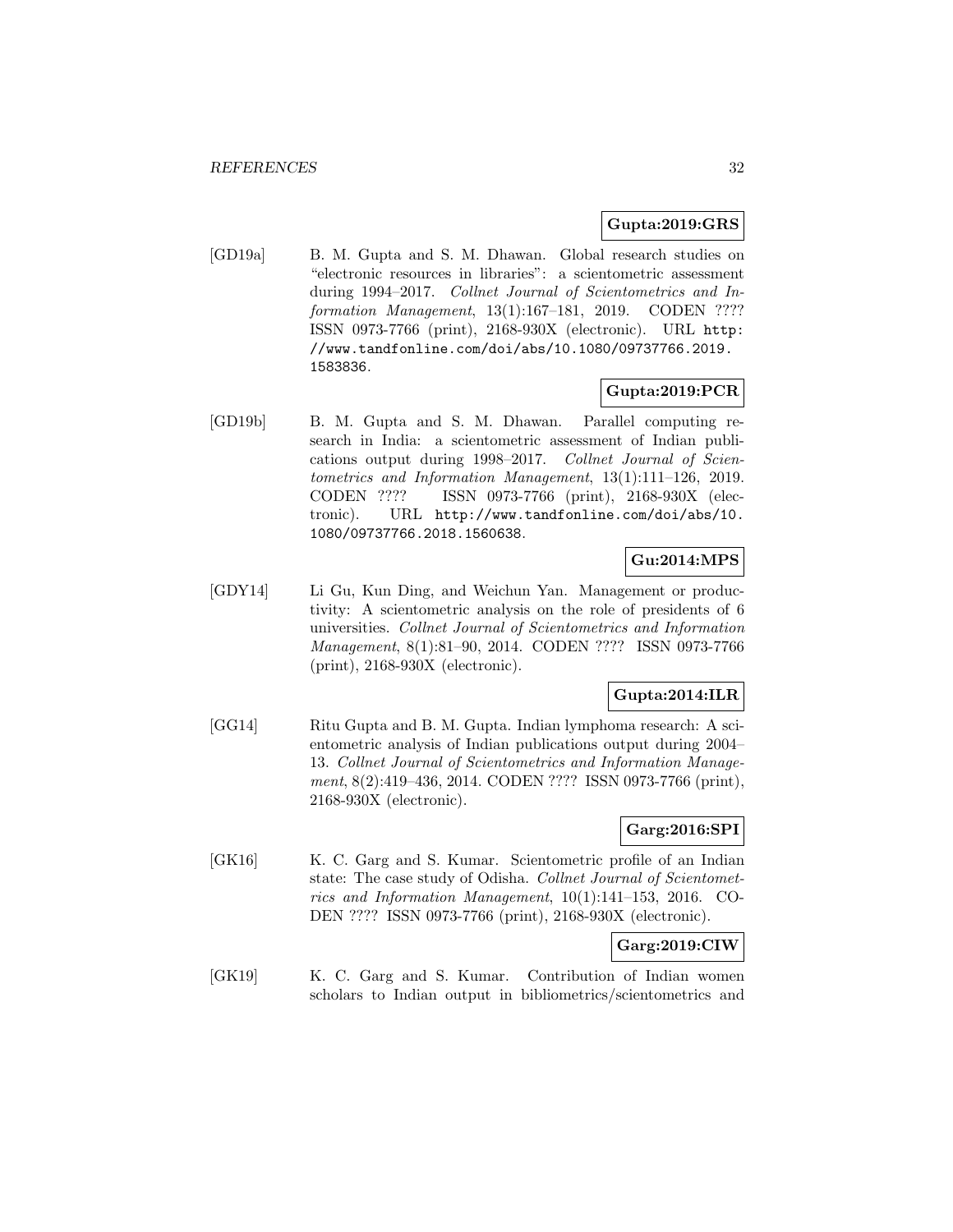the pattern of co-authorship and collaboration. Collnet Journal of Scientometrics and Information Management, 13(1):127– 138, 2019. CODEN ???? ISSN 0973-7766 (print), 2168-930X (electronic). URL http://www.tandfonline.com/doi/abs/10. 1080/09737766.2018.1564590.

# **Guo:2008:DCA**

[GKL08] Hanning Guo, Hildrun Kretschmer, and Zeyuan Liu. Distribution of co-author pairs' frequencies of the Journal of Information Technology. Collnet Journal of Scientometrics and Information Management, 2(1):73–81, 2008. CODEN ???? ISSN 0973-7766 (print), 2168-930X (electronic).

### **Glanzel:2008:SMB**

[Glä08] Wolfgang Glänzel. Seven myths in bibliometrics about facts and fiction in quantitative science studies. Collnet Journal of Scientometrics and Information Management, 2(1):9–17, 2008. CODEN ???? ISSN 0973-7766 (print), 2168-930X (electronic).

# **Glanzel:2011:BCH**

[Glä11] Wolfgang Glänzel. A brief communication: How to obtain Erdős number 1 in the  $21^{st}$  Century? Some thoughts on posthumous coauthorship. Collnet Journal of Scientometrics and Information Management, 5(1):1–4, 2011. CODEN ???? ISSN 0973-7766 (print), 2168-930X (electronic).

# **Garfield:2015:JIF**

[GP15] Eugene Garfield and Alexander Pudovkin. Journal Impact Factor strongly correlates with the citedness of the median journal paper. Collnet Journal of Scientometrics and Information Management, 9(1):5–14, 2015. CODEN ???? ISSN 0973-7766 (print), 2168-930X (electronic).

# **Roy:2021:WAO**

[GR21] Sanjib Ghosh and Bijan Kumar Roy. Webometric analysis of open access digital repository of agricultural sciences in Asia. Collnet Journal of Scientometrics and Information Management, 15(1):107–132, 2021. CODEN ???? ISSN 0973-7766 (print), 2168-930X (electronic). URL http://www.tandfonline.com/ doi/abs/10.1080/09737766.2021.1938743.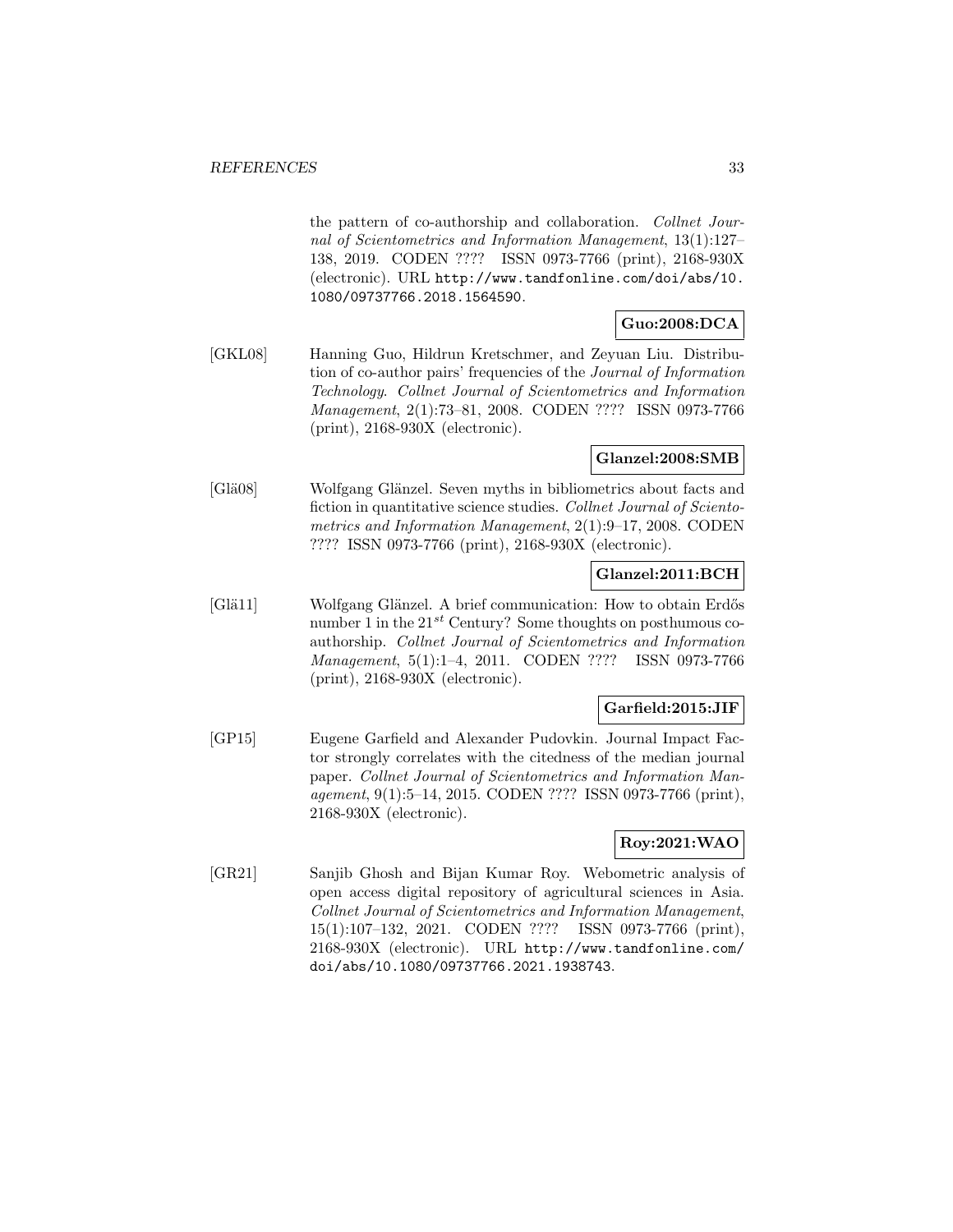# **Gu:2015:WAM**

[GRAY15] Li Gu, Liqiang Ren, Shule An, and Weichun Yan. The webometrics analysis of market share and network attention of operation systems for personal computers — based on the Baidu index as a Web metrics research. Collnet Journal of Scientometrics and Information Management, 9(2):161–173, 2015. CODEN ???? ISSN 0973-7766 (print), 2168-930X (electronic). URL http://www.tandfonline.com/doi/abs/10. 1080/09737766.2015.1069953.

# **Gupta:2010:SSK**

[Gup10] B. M. Gupta. Status of South Korea in science and technology as reflected in its publication output, 1997–2007. Collnet Journal of Scientometrics and Information Management, 4(1):53–79, 2010. CODEN ???? ISSN 0973-7766 (print), 2168-930X (electronic).

# **Wani:2021:BAV**

[GW21] Shabir Ahmad Ganaie and Javaid Ahmad Wani. Bibliometric analysis and visualization of Nanotechnology Research Field. Collnet Journal of Scientometrics and Information Management, 15(2):445–467, 2021. CODEN ???? ISSN 0973-7766 (print), 2168-930X (electronic). URL http://www.tandfonline.com/ doi/abs/10.1080/09737766.2021.2008780.

### **Hassanzadeh:2015:RBD**

[HA15] Mohammad Hassanzadeh and Babak Akhgar. Relationship between development indicators and contribution to the science: Experiences from Iran. Collnet Journal of Scientometrics and Information Management, 9(2):311–319, 2015. CODEN ???? ISSN 0973-7766 (print), 2168-930X (electronic). URL http://www.tandfonline.com/doi/abs/10. 1080/09737766.2015.1069969.

### **Hassan:2021:BAJ**

[HAM<sup>+</sup>21] M. Kabir Hassan, Muneer M. Alshater, Jinnatul Raihan Mumu, Adel M. Sarea, and Md. Abul Kalam Azad. Bibliometric analysis of the Journal of Islamic Accounting and Business Research: Ten years review. Collnet Journal of Scientometrics and Information Management, 15(1):63–88, 2021. CODEN ???? ISSN 0973-7766 (print), 2168-930X (electronic). URL http://www.tandfonline.com/doi/abs/10. 1080/09737766.2021.1934603.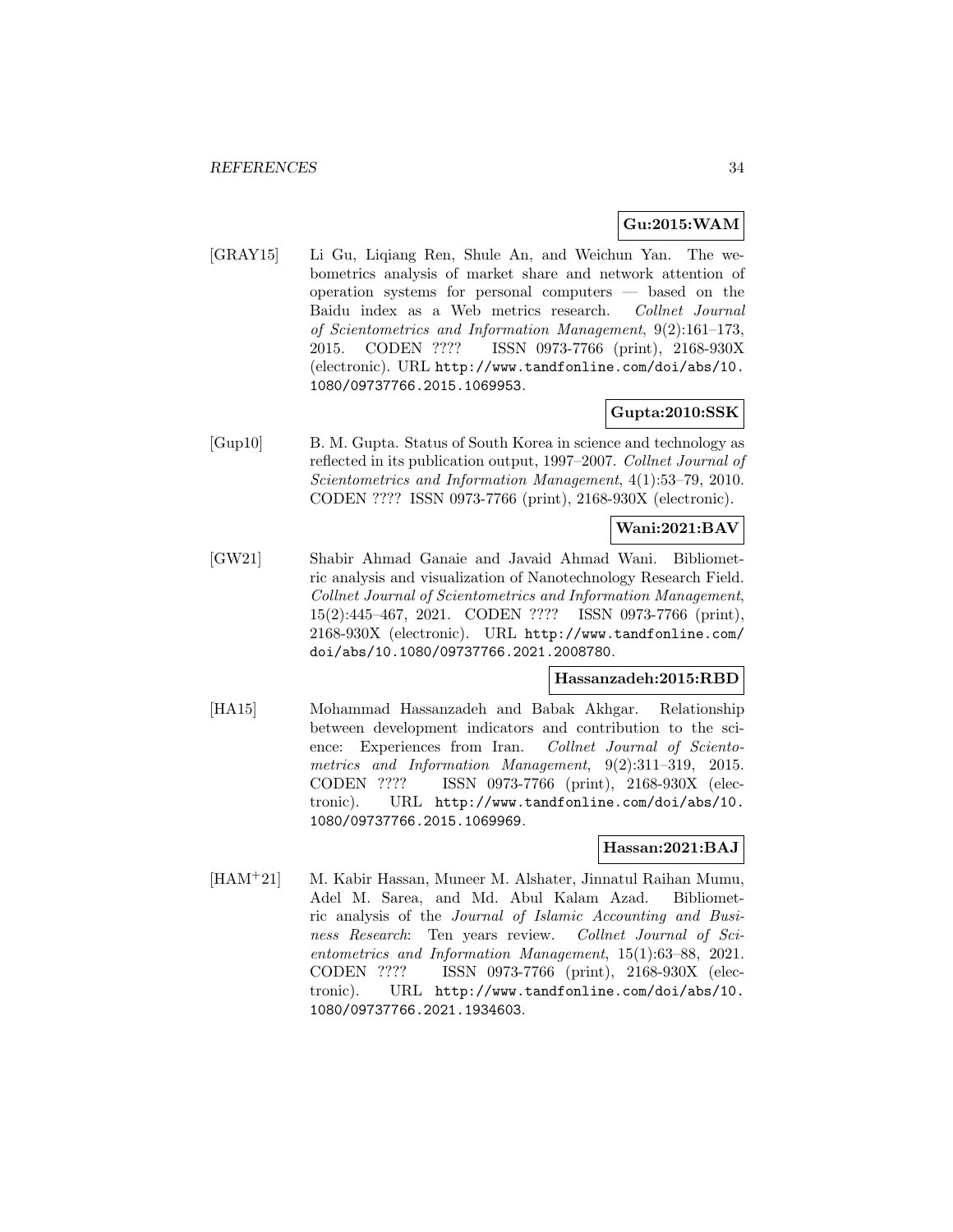#### **Hassanzadeh:2014:IKS**

[HAN14] Mohammad Hassanzadeh, Babak Akhgar, and Fatemeh Navidi. Integrating knowledge and science indicators (Kientometrics) towards a rational framework of investigations: A comparative approach. Collnet Journal of Scientometrics and Information Management, 8(2):247–256, 2014. CODEN ???? ISSN 0973-7766 (print), 2168-930X (electronic).

### **Harnisch:2014:IDD**

[Har14] Michael J. Harnisch. Impacts of the developments in digital media and communication technology on personalization research. Collnet Journal of Scientometrics and Information Management, 8(2):353–370, 2014. CODEN ???? ISSN 0973-7766 (print), 2168- 930X (electronic).

# **Batcha:2021:SAR**

[HB21] Saddam Hossain and M. Sadik Batcha. Scientometric analysis of research productivity from Indian dialysis over the last twenty years in Web of Science. Collnet Journal of Scientometrics and Information Management, 15(2):323–339, 2021. CODEN ???? ISSN 0973-7766 (print), 2168-930X (electronic). URL http://www.tandfonline.com/doi/abs/10. 1080/09737766.2021.2005455.

### **Herubel:2008:FDP**

[Her08] Jean-Pierre V. M. Herubel. French dissertations in a period of transition, 1971–1990: Historical and general observations for information and communication sciences (SIC), philosophy, and art and archaeology. Collnet Journal of Scientometrics and Information Management, 2(2):71–77, 2008. CODEN ???? ISSN 0973-7766 (print), 2168-930X (electronic).

#### **Herubel:2012:SSS**

[Hér12] Jean-Pierre V. M. Hérubel. Subject specialization and subject dispersion in historical scholarship: Qualitative preliminary explorations in disciplinary cultures. Collnet Journal of Scientometrics and Information Management, 6(1):131–144, 2012. CO-DEN ???? ISSN 0973-7766 (print), 2168-930X (electronic).

### **Hartley:2020:BAH**

[HH20] Yuh-Shan Ho and James Hartley. A bibliometric analysis of highly cited Phosphoinositide 3-Kinase (PI3K) research papers.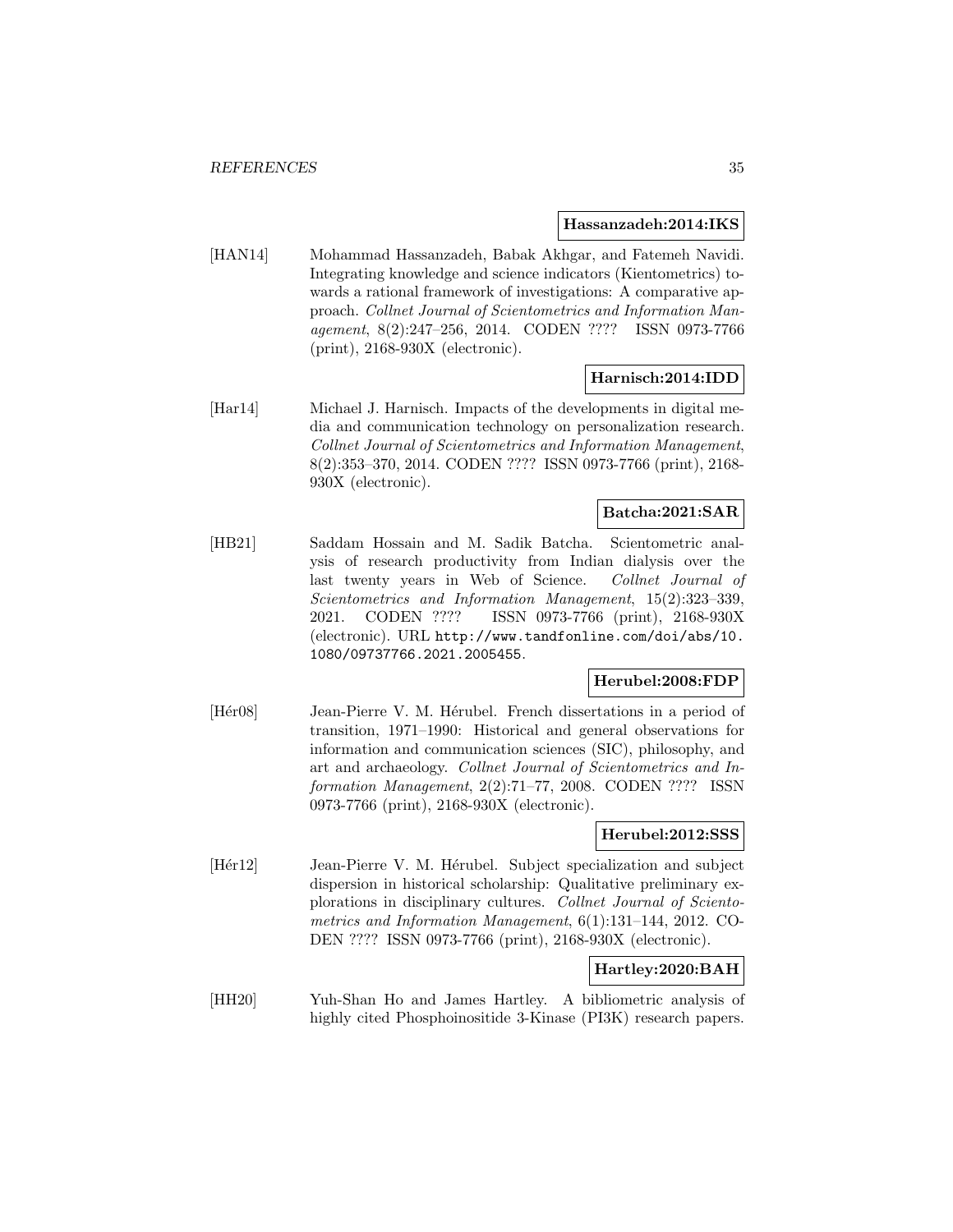Collnet Journal of Scientometrics and Information Management, 14(1):37–54, 2020. CODEN ???? ISSN 0973-7766 (print), 2168- 930X (electronic). URL http://www.tandfonline.com/doi/ abs/10.1080/09737766.2020.1768172.

# **Jeong:2013:ATC**

[hJjJiK13] Dae hyun Jeong, Hye jeong Jang, and Young il Kwon. Analysis on technical competitiveness among major applicants in secondary battery fields. Collnet Journal of Scientometrics and Information Management, 7(1):81–96, 2013. CODEN ???? ISSN 0973-7766 (print), 2168-930X (electronic).

# **Husain:2008:EDa**

[HK08a] Shabahat Husain and Hildrun Kretschmer. From Editors' desk. Collnet Journal of Scientometrics and Information Management, 2(1):i, 2008. CODEN ???? ISSN 0973-7766 (print), 2168-930X (electronic).

### **Husain:2008:EDb**

[HK08b] Shabahat Husain and Hildrun Kretschmer. From Editors' desk. Collnet Journal of Scientometrics and Information Management, 2(2):i, 2008. CODEN ???? ISSN 0973-7766 (print), 2168-930X (electronic).

### **Husain:2009:EDa**

[HK09a] Shabahat Husain and Hildrun Kretschmer. From Editors' desk. Collnet Journal of Scientometrics and Information Management, 3(1):i, 2009. CODEN ???? ISSN 0973-7766 (print), 2168-930X (electronic).

### **Husain:2009:EDb**

[HK09b] Shabahat Husain and Hildrun Kretschmer. From Editors' desk. Collnet Journal of Scientometrics and Information Management, 3(2):i, 2009. CODEN ???? ISSN 0973-7766 (print), 2168-930X (electronic).

### **Husain:2010:EDa**

[HK10] Shabahat Husain and Hildrun Kretschmer. From Editors' desk. Collnet Journal of Scientometrics and Information Management, 4(1):i, 2010. CODEN ???? ISSN 0973-7766 (print), 2168-930X (electronic).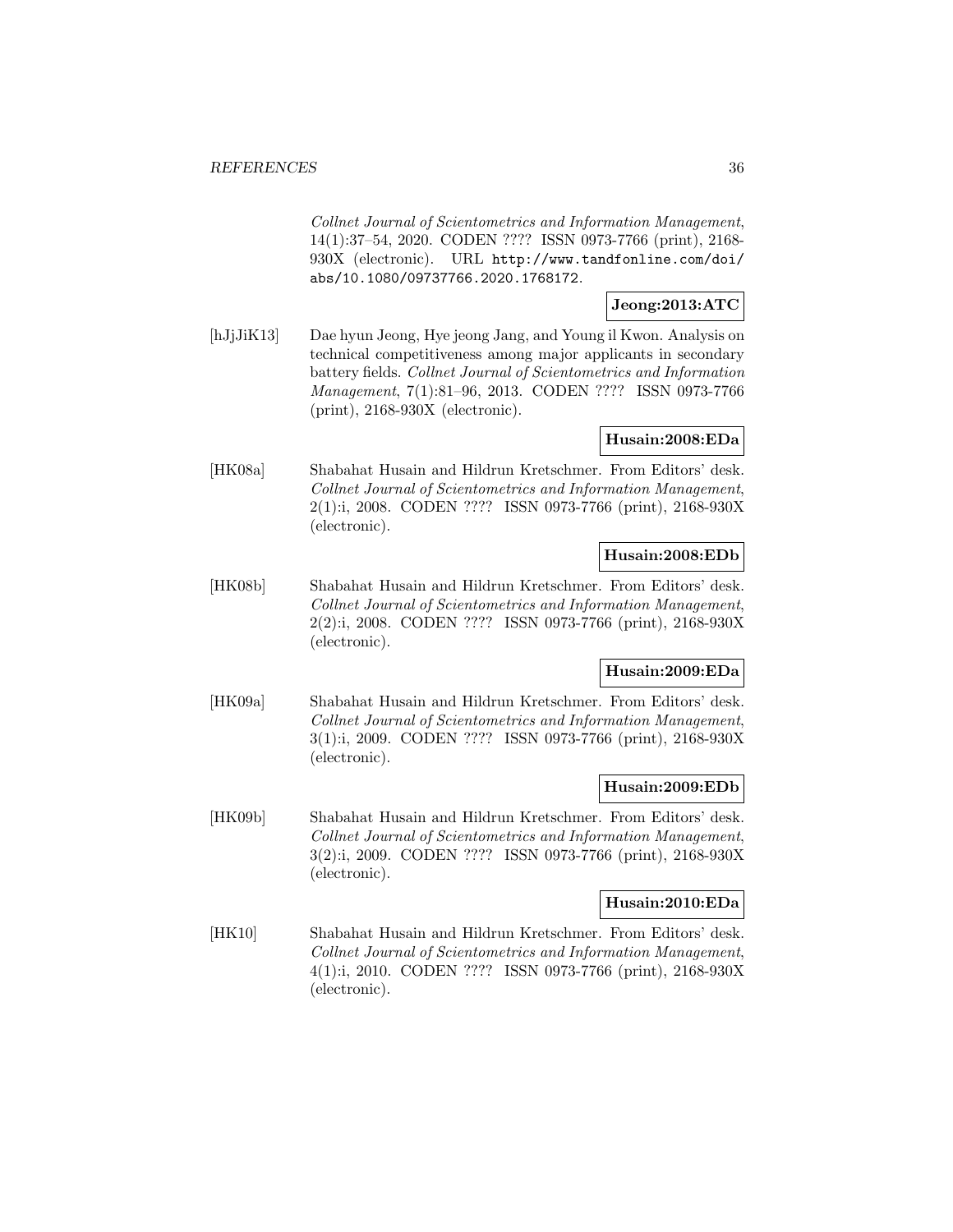# **Hou:2009:ICN**

[HLK<sup>+</sup>09] Haiyan Hou, Zeyuan Liu, Hildrun Kretschmer, Tianpeng Qu, and Chunting Lu. International collaboration networks of Chinese scientometrics. Collnet Journal of Scientometrics and Information Management, 3(1):61–70, 2009. CODEN ???? ISSN 0973-7766 (print), 2168-930X (electronic).

# **Husain:2010:ARI**

[HM10] Shabahat Husain and Muzamil Mushtaq. Academic ranking of Indian central universities in science and technology as represented in Science Citation Index — Expanded: Scientometric study (2005–2009). Collnet Journal of Scientometrics and Information Management, 4(2):81–90, 2010. CODEN ???? ISSN 0973-7766 (print), 2168-930X (electronic).

### **Hassanzadeh:2009:OSI**

[HNN09] M. Hassanzadeh, G. Nourmohammadi, and A. Noroozichakoli. Organization of science in Iran: A holistic review. Collnet Journal of Scientometrics and Information Management, 3(2):53–59, 2009. CODEN ???? ISSN 0973-7766 (print), 2168-930X (electronic).

# **Ho:2018:CPP**

[Ho18] Yuh-Shan Ho. Classic papers published by Taiwanese scientists in the science citation index expanded: A bibliometric study. Collnet Journal of Scientometrics and Information Management, 12(1):83–95, 2018. CODEN ???? ISSN 0973-7766 (print), 2168- 930X (electronic). URL http://www.tandfonline.com//doi/ abs/10.1080/09737766.2017.1400752.

#### **Holmberg:2011:LBW**

[Hol11] Kim Holmberg. Linking to a bilingual Web space. Collnet Journal of Scientometrics and Information Management, 5(1):5–16, 2011. CODEN ???? ISSN 0973-7766 (print), 2168-930X (electronic).

#### **Husain:2010:EDb**

[HRK10] Shabahat Husain, I. K. Ravichandra Rao, and Hildrun Kretschmer. From Editors' desk. Collnet Journal of Scientometrics and Information Management, 4(2):i, 2010. CODEN ???? ISSN 0973-7766 (print), 2168-930X (electronic).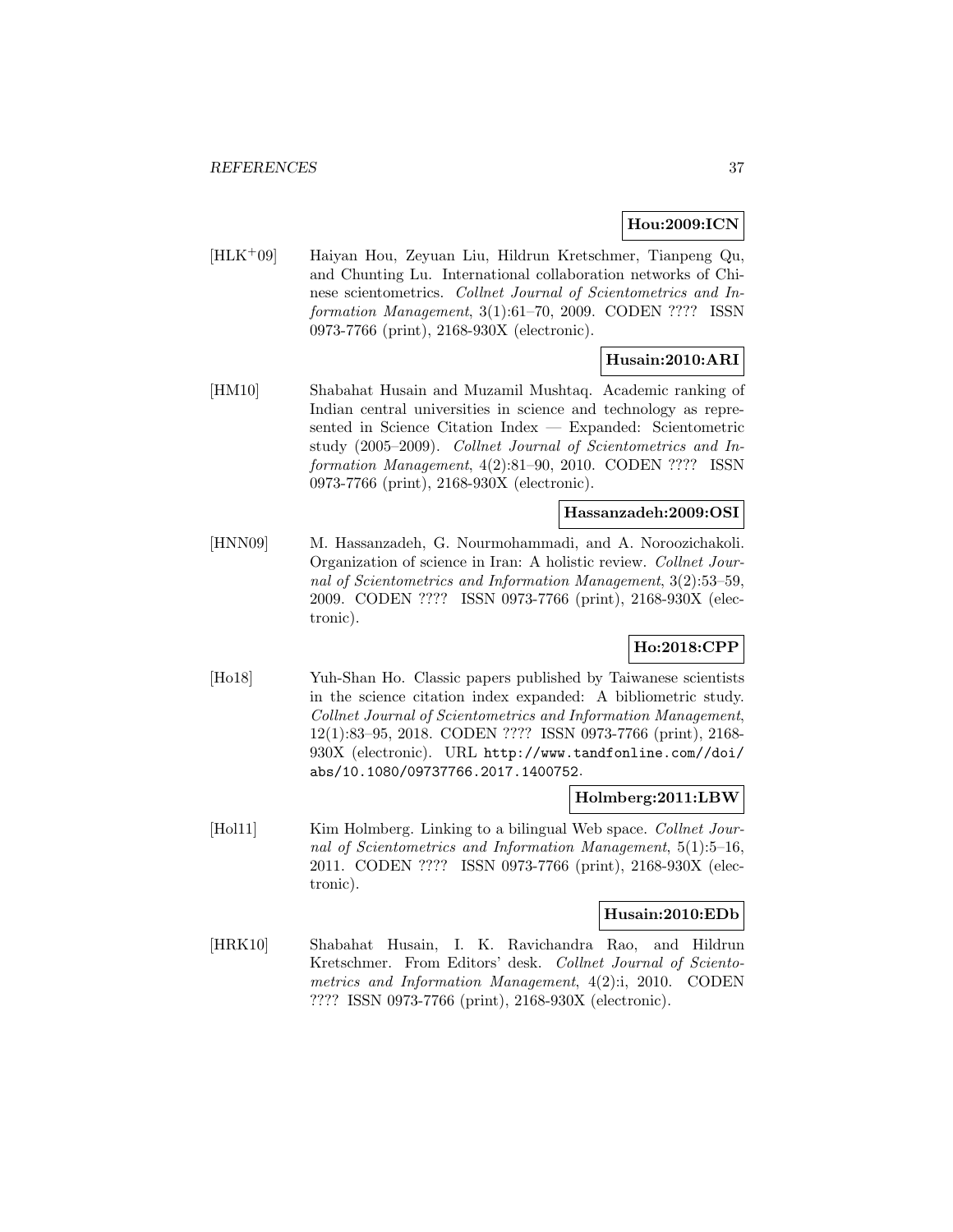#### **Hasan:2015:LIS**

[HS15] Nabi Hasan and Mukhtiar Singh. Library and information science research output: A study based on Web of Science. Collnet Journal of Scientometrics and Information Management, 9(1): 47–64, 2015. CODEN ???? ISSN 0973-7766 (print), 2168-930X (electronic).

# **Husain:2007:EDa**

[Hus07a] Shabahat Husain. From Editor's desk. Collnet Journal of Scientometrics and Information Management, 1(1):iii, 2007. CODEN ???? ISSN 0973-7766 (print), 2168-930X (electronic).

#### **Husain:2007:EDb**

[Hus07b] Shabahat Husain. From Editor's desk. Collnet Journal of Scientometrics and Information Management, 1(2):iii, 2007. CODEN ???? ISSN 0973-7766 (print), 2168-930X (electronic).

### **Husain:2009:BSP**

[Hus09] Shabahat Husain. Biographical sketch of Prof. Shabahat Husain. Collnet Journal of Scientometrics and Information Management, 3(2):v, 2009. CODEN ???? ISSN 0973-7766 (print), 2168-930X (electronic).

# **Wang:2020:BAA**

[HW20] Yuh-Shan Ho and Ming-Huang Wang. A bibliometric analysis of artificial intelligence publications from 1991 to 2018. Collnet Journal of Scientometrics and Information Management, 14(2): 369–392, 2020. CODEN ???? ISSN 0973-7766 (print), 2168-930X (electronic). URL http://www.tandfonline.com/doi/abs/10. 1080/09737766.2021.1918032.

# **Hou:2013:DSC**

[HWL<sup>+</sup>13] Haiyan Hou, Chuanli Wang, Chunjuan Luan, Xianwen Wang, and Ping Zhuang. The dynamics of scientific collaboration networks in scientometrics. Collnet Journal of Scientometrics and Information Management, 7(1):121–140, 2013. CODEN ???? ISSN 0973-7766 (print), 2168-930X (electronic).

## **Hsu:2020:BAH**

[HYWH20] Y-Hsin Elsa Hsu, Ya-Ting Yang, Ming-Huang Wang, and Yuh-Shan Ho. Bibliometric analysis of highly cited publications in health policy and services. Collnet Journal of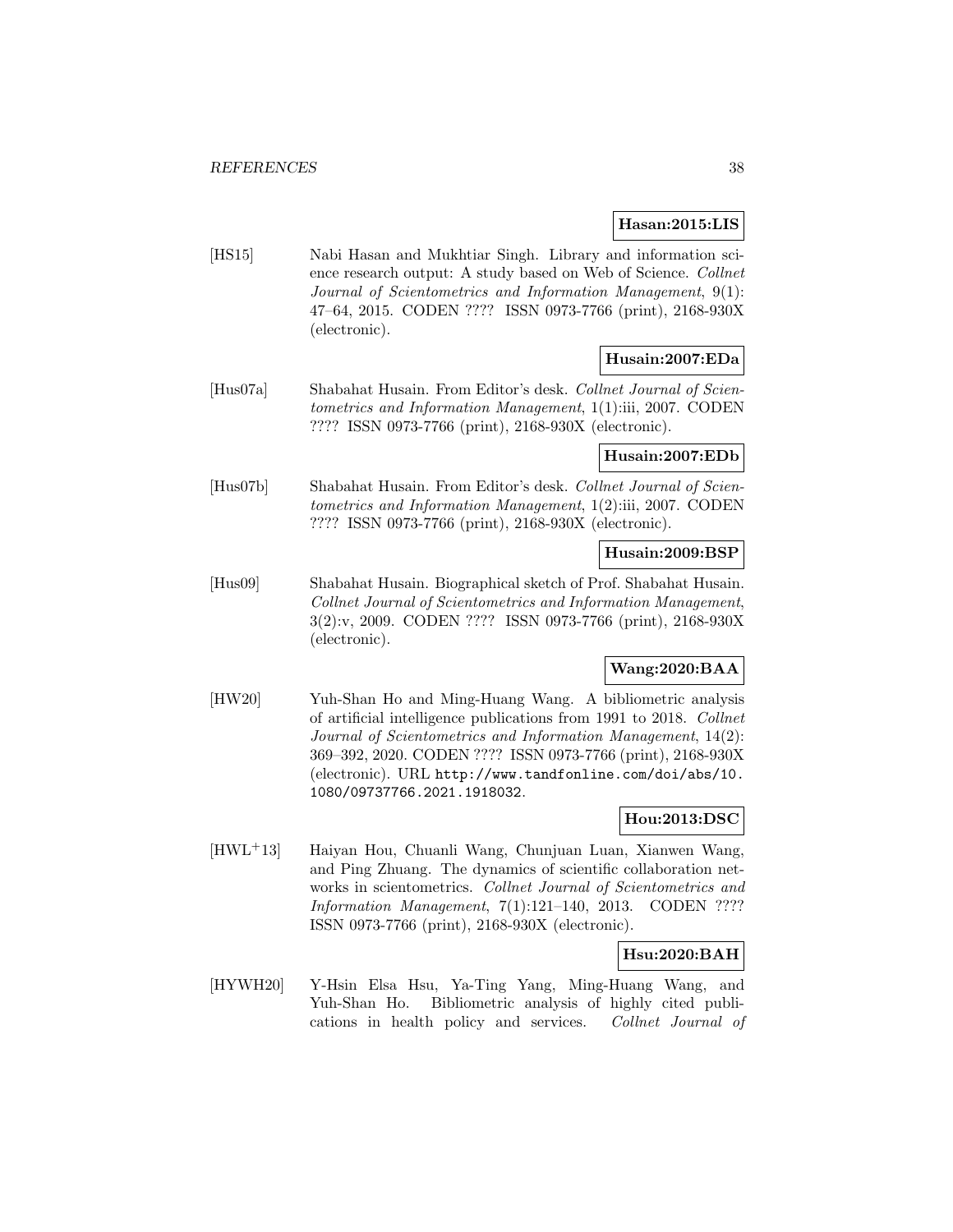Scientometrics and Information Management, 14(1):177–202, 2020. CODEN ???? ISSN 0973-7766 (print), 2168-930X (electronic). URL http://www.tandfonline.com/doi/abs/10. 1080/09737766.2020.1816513.

### **Kwon:2014:TRA**

[iKhJ14] Young il Kwon and Dae hyun Jeong. Technology relevance analysis between wind power energy — fuel cell — green car using network analysis, IPC map. Collnet Journal of Scientometrics and Information Management, 8(1):109–121, 2014. CODEN ???? ISSN 0973-7766 (print), 2168-930X (electronic).

#### **Ivancheva:2008:STM**

[Iva08] Ludmila Ivancheva. Scientometrics today: A methodological overview. Collnet Journal of Scientometrics and Information Management, 2(2):47–56, 2008. CODEN ???? ISSN 0973-7766 (print), 2168-930X (electronic).

### **Jahangiri:2014:ISA**

[JAAN14] Saeideh Jahangiri, Amir Reza Asnafi, Amir Hussein Rajabzadeh Assarha, and Maryam Pakdaman Naeini. Iranian scientific associations' websites in the field of humanities: A Webometric study. Collnet Journal of Scientometrics and Information Management, 8(2):273–279, 2014. CODEN ???? ISSN 0973-7766 (print), 2168-930X (electronic).

# **Jalal:2010:WPS**

[JBM10] Samir Kumar Jalal, Subal Chandra Biswas, and Parthasarathi Mukhopadhyay. Web presence of selected Asian countries: A Webometric study. Collnet Journal of Scientometrics and Information Management, 4(2):57–68, 2010. CODEN ???? ISSN 0973-7766 (print), 2168-930X (electronic).

### **Jung:2013:SJU**

[JKK13] Youngim Jung, Jayhoon Kim, and Hwanmin Kim. STM e-journal use analysis by utilizing KESLI usage statistics consolidation platform. Collnet Journal of Scientometrics and Information Management, 7(2):205–215, 2013. CODEN ???? ISSN 0973- 7766 (print), 2168-930X (electronic).

# **Jallow:2021:CAA**

[JLH21] Amadou W. Jallow, Shin-Da Lee, and Yuh-Shan Ho. Classic articles in apoptotic research: a bibliometric analysis. Collnet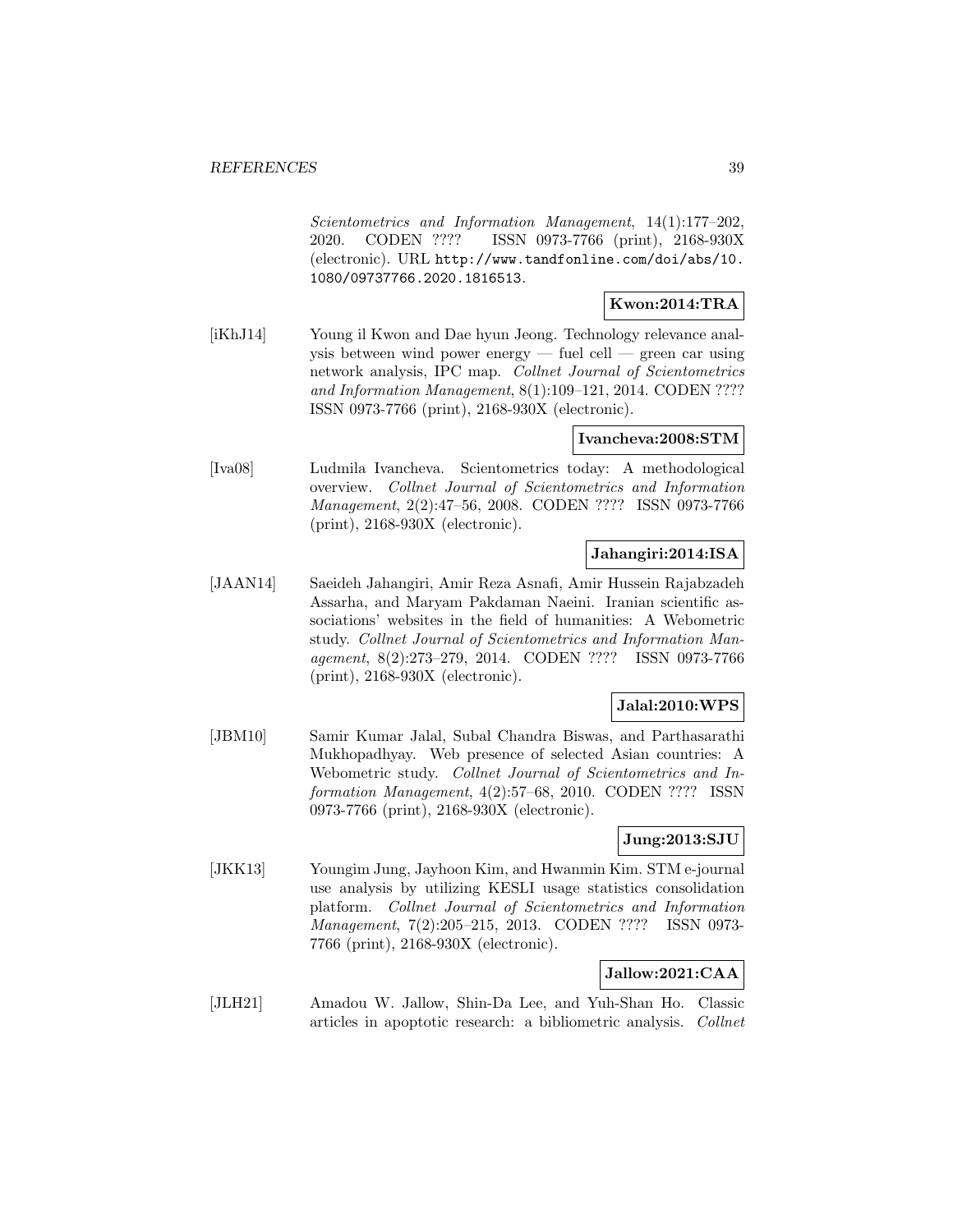Journal of Scientometrics and Information Management, 15(1): 145–162, 2021. CODEN ???? ISSN 0973-7766 (print), 2168-930X (electronic). URL http://www.tandfonline.com/doi/abs/10. 1080/09737766.2021.1934605.

### **Jhamb:2019:IGR**

[JMS19] Garvita Jhamb, Meera, and K. P. Singh. Indian geology research as reflected by Web of Science during 1998–2017. Collnet Journal of Scientometrics and Information Management, 13(1): 37–51, 2019. CODEN ???? ISSN 0973-7766 (print), 2168-930X (electronic). URL http://www.tandfonline.com/doi/abs/10. 1080/09737766.2019.1568363.

#### **Janmaijaya:2020:EER**

[JSM20] Manvendra Janmaijaya, Amit K. Shukla, and Pranab K. Muhuri. An evaluation of the economics research in India during last three decades (1989-2019). Collnet Journal of Scientometrics and Information Management, 14(1):93–118, 2020. CODEN ???? ISSN 0973-7766 (print), 2168-930X (electronic). URL http://www.tandfonline.com/doi/abs/10. 1080/09737766.2020.1802208.

#### **Jallow:2020:GRT**

[JWH20] Amadou W. Jallow, Ming-Huang Wang, and Yuh-Shan Ho. Global research trends and publications of insomnia: a bibliometric analysis. Collnet Journal of Scientometrics and Information Management, 14(2):349–367, 2020. CODEN ???? ISSN 0973-7766 (print), 2168-930X (electronic). URL http: //www.tandfonline.com/doi/abs/10.1080/09737766.2021. 1906184.

#### **Krishnamoorthy:2008:HSI**

[KA08] G. Krishnamoorthy and A. Amudhavalli. Health sciences in India: a scientometric study. Collnet Journal of Scientometrics and Information Management, 2(2):79–85, 2008. CODEN ???? ISSN 0973-7766 (print), 2168-930X (electronic).

#### **Kalita:2016:CAS**

[Kal16] Deepjyoti Kalita. Citation analysis of *Science. Collnet Jour*nal of Scientometrics and Information Management, 10(2):237– 254, 2016. CODEN ???? ISSN 0973-7766 (print), 2168-930X (electronic). URL http://www.tandfonline.com/doi/abs/10. 1080/09737766.2016.1213967.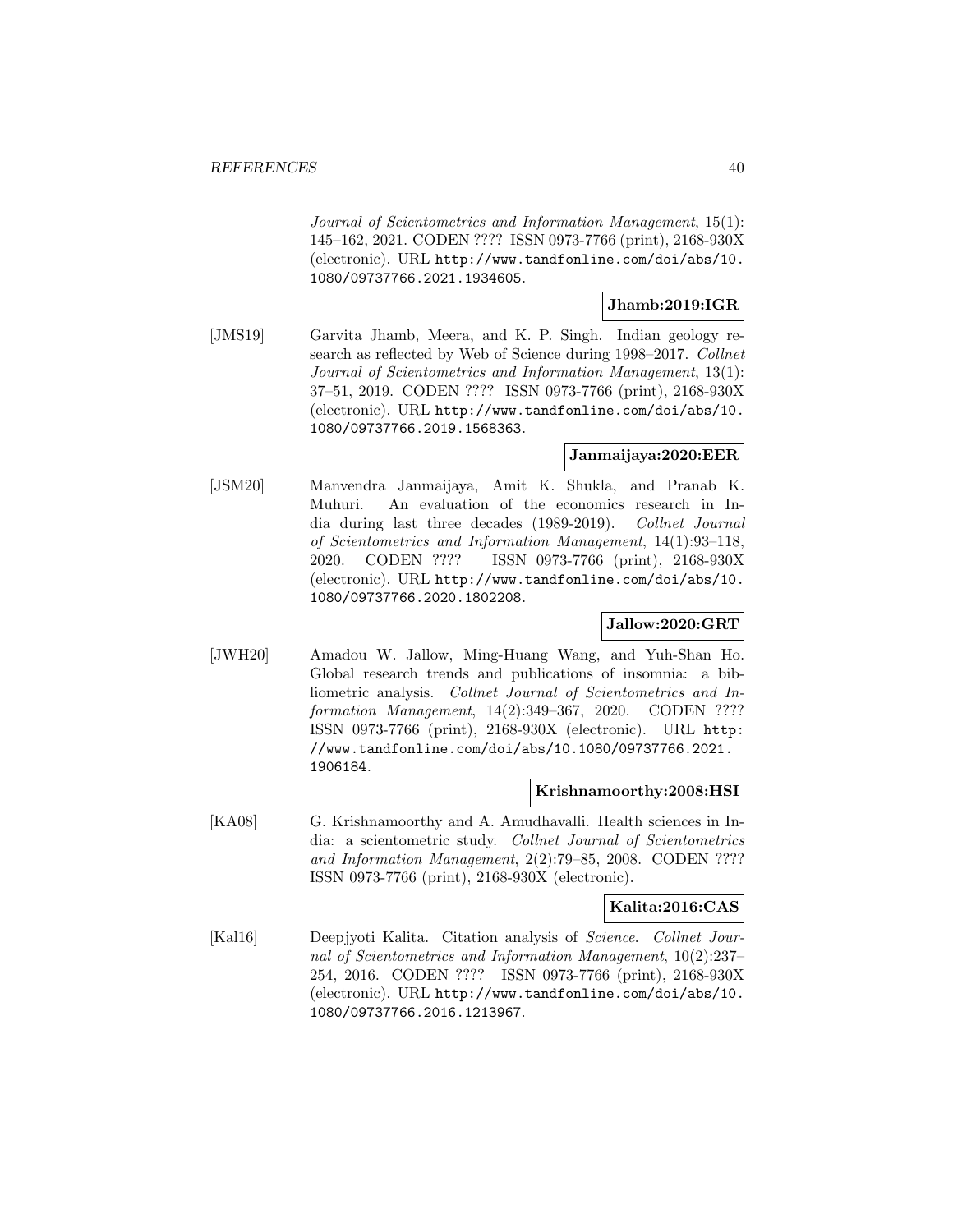#### **Kundra:2008:SCA**

[KdBKK08] Ramesh Kundra, Donald B. de Beaver, Hildrun Kretschmer, and Theo Kretschmer. Studies in co-authorship pairs distribution: Part 2. Co-author pairs' frequencies distribution in journals of gender studies. Collnet Journal of Scientometrics and Information Management, 2(1):63–71, 2008. CODEN ???? ISSN 0973- 7766 (print), 2168-930X (electronic).

### **Kaur:2009:ICP**

[KG09] Har Kaur and B. M. Gupta. Indian contribution in pharmacology, toxicology & pharmaceutics during 1998–2007: A scientometric analysis. Collnet Journal of Scientometrics and Information Management, 3(1):1–9, 2009. CODEN ???? ISSN 0973-7766 (print), 2168-930X (electronic).

# **Karpagam:2011:PTN**

[KGB11] R. Karpagam, S. Gopalakrishnan, and B. Ramesh Babu. Publication trend on Nanotechnology among G15 countries: A bibliometric study. Collnet Journal of Scientometrics and Information Management, 5(1):61–80, 2011. CODEN ???? ISSN 0973-7766 (print), 2168-930X (electronic).

#### **Karpagam:2012:SAS**

[KGBN12] R. Karpagam, S. Gopalakrishnan, B. Ramesh Babu, and M. Natarajan. Scientometric analysis of stem cell research: A comparative study of India and other countries. Collnet Journal of Scientometrics and Information Management, 6(2):229–252, 2012. CODEN ???? ISSN 0973-7766 (print), 2168-930X (electronic).

## **Kwon:2013:APA**

[KhJ13] Young-Il Kwon and Dae hyun Jeong. Analysis on patent activity and technical diversity in green car fields. Collnet Journal of Scientometrics and Information Management, 7(1):141–159, 2013. CODEN ???? ISSN 0973-7766 (print), 2168-930X (electronic).

#### **Kretschmer:2016:RIC**

[KJ16] Hildrun Kretschmer and P. K. Jain. Report of The 11th International Conference on Webometrics, Informetrics and Scientometrics (WIS) & 16th COLLNET Meeting November 26-28, 2015,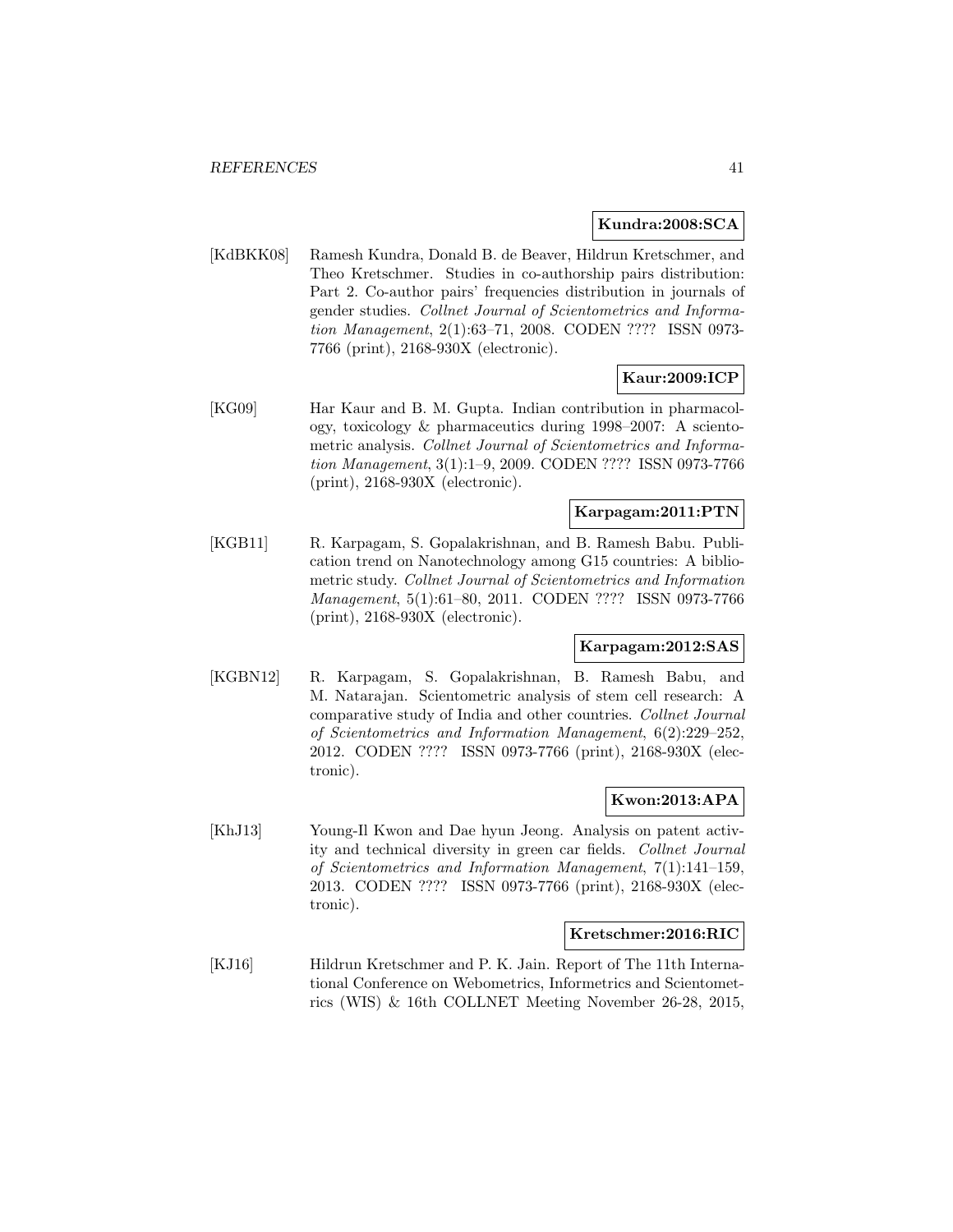New Delhi, India [Hosted by Institute of Economic Growth, University of Delhi, India] http://www.slp.org.in/collnet2015. Collnet Journal of Scientometrics and Information Management, 10(1):1–7, 2016. CODEN ???? ISSN 0973-7766 (print), 2168- 930X (electronic).

# **Kretschmer:2007:DCA**

[KK07a] Hildrun Kretschmer and Theo Kretschmer. Distribution of coauthor pairs' frequencies of the journal of biological chemistry explained as social gestalt. Collnet Journal of Scientometrics and Information Management, 1(2):21–25, 2007. CODEN ???? ISSN 0973-7766 (print), 2168-930X (electronic).

#### **Kretschmer:2007:NCM**

[KK07b] Hildrun Kretschmer and Theo Kretschmer. A new centrality measure for social network analysis applicable to bibliometric and Webometric data. Collnet Journal of Scientometrics and Information Management, 1(1):1–7, 2007. CODEN ???? ISSN 0973-7766 (print), 2168-930X (electronic).

#### **Kretschmer:2008:SCA**

[KK08] Hildrun Kretschmer and Theo Kretschmer. Studies in coauthorship pairs distribution: Part 1. Varying shapes of coauthor pairs' distributions. Collnet Journal of Scientometrics and Information Management, 2(1):45–61, 2008. CODEN ???? ISSN 0973-7766 (print), 2168-930X (electronic).

#### **Kretschmer:2012:CPL**

[KK12] Hildrun Kretschmer and Theo Kretschmer. Commemorating Professor Liu Zeyuan's 50 years teaching: The decade from 1999– 2009 in collaboration with COLLNET. Collnet Journal of Scientometrics and Information Management, 6(2):185–214, 2012. CODEN ???? ISSN 0973-7766 (print), 2168-930X (electronic).

#### **Kretschmer:2017:BCM**

[KK17a] Hildrun Kretschmer and Theo Kretschmer. The beauty of crystals mirrored in collaboration networks of science. Collnet Journal of Scientometrics and Information Management, 11(1):73– 101, 2017. CODEN ???? ISSN 0973-7766 (print), 2168-930X (electronic). URL http://www.tandfonline.com//doi/abs/ 10.1080/09737766.2017.1303112.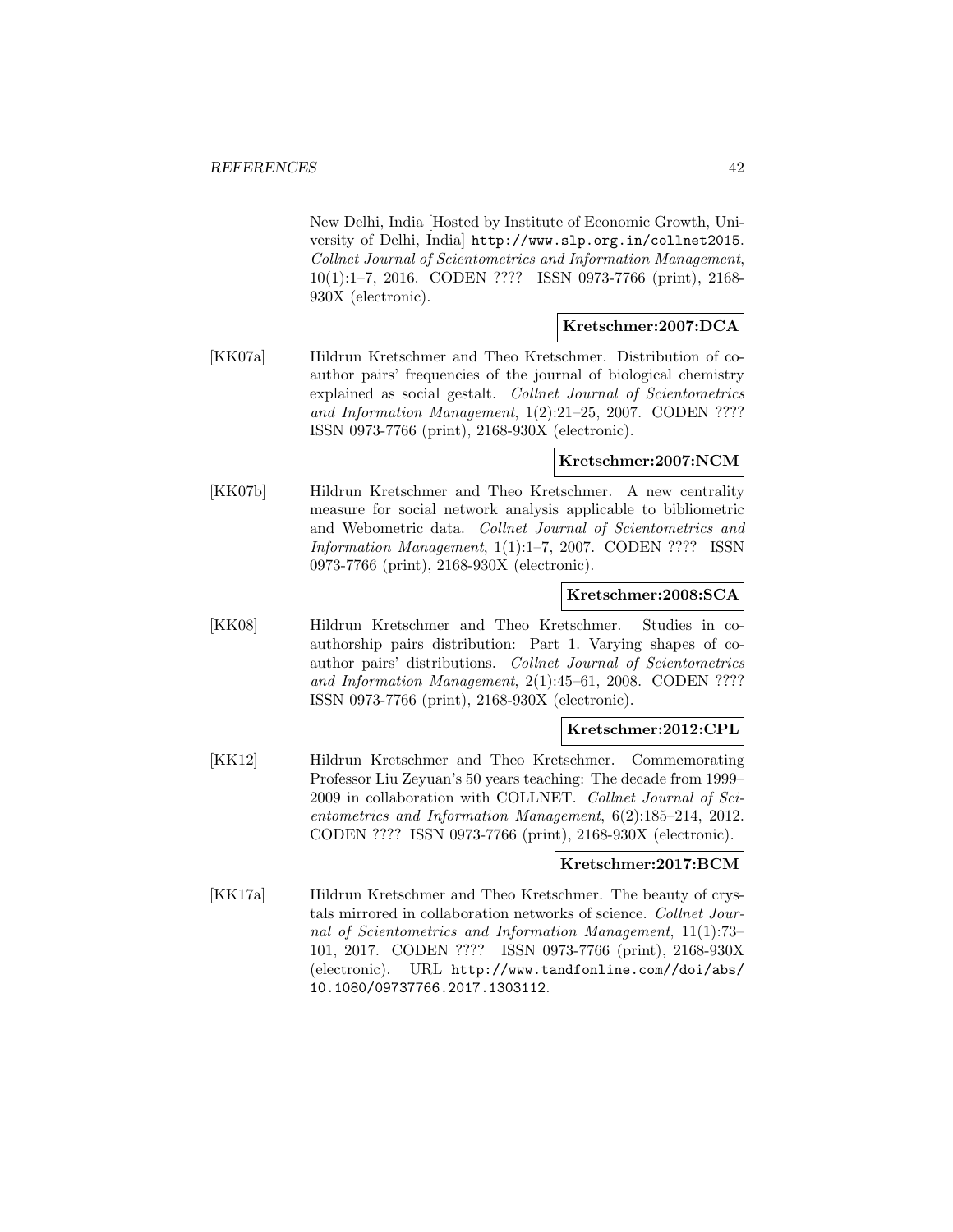#### **Kumar:2017:PUL**

[KK17b] D. Vinay Kumar and B. T. Sampath Kumar. Prevalence of URLs in Library and Information Science (LIS) literature: A citation analysis. Collnet Journal of Scientometrics and Information Management, 11(2):287–297, 2017. CODEN ???? ISSN 0973-7766 (print), 2168-930X (electronic). URL http://www.tandfonline.com//doi/abs/10. 1080/09737766.2017.1299390.

#### **Kretschmer:2014:GSF**

[KKS14] Hildrun Kretschmer, Theo Kretschmer, and Johannes Stegmann. Growth and structure formation of collaboration patterns obtained from the journals PNAS, Science and the Journal of Experimental Medicine. Collnet Journal of Scientometrics and Information Management, 8(1):1–15, 2014. CODEN ???? ISSN 0973-7766 (print), 2168-930X (electronic).

#### **Kretschmer:2017:DEG**

[KKYR17] Hildrun Kretschmer, Theo Kretschmer, Asundi A. Y., and I. K. Ravichandra Rao. Dr. Eugene Garfield: A humble homage to a great information scientist. Collnet Journal of Scientometrics and Information Management, 11(1):5–10, 2017. CODEN ???? ISSN 0973-7766 (print), 2168-930X (electronic). URL http://www.tandfonline.com//doi/abs/ 10.1080/09737766.2017.1344001.

#### **Kretschmer:2017:RIC**

[KLJ17] Hildrun Kretschmer, Jean-Charles Lamirel, and Pk Jain. Report of the 12th International Conference on Webometrics, Informetrics and Scientometrics (WIS) and 17th COLLNET Meeting, December 12–15, 2016, Nancy, France. Collnet Journal of Scientometrics and Information Management, 11(1):1– 4, 2017. CODEN ???? ISSN 0973-7766 (print), 2168-930X (electronic). URL http://www.tandfonline.com//doi/abs/ 10.1080/09737766.2017.1292665.

#### **Khan:2020:ISW**

[KMA20] Daud Khan, Basharat Ahmad Malik, and Naushad Ali. Identification of seminal works in the spectrum of knowledge management system through Reference Publication Year Spectroscopy (RPYS). Collnet Journal of Scientometrics and Information Management, 14(1):163–176, 2020. CODEN ????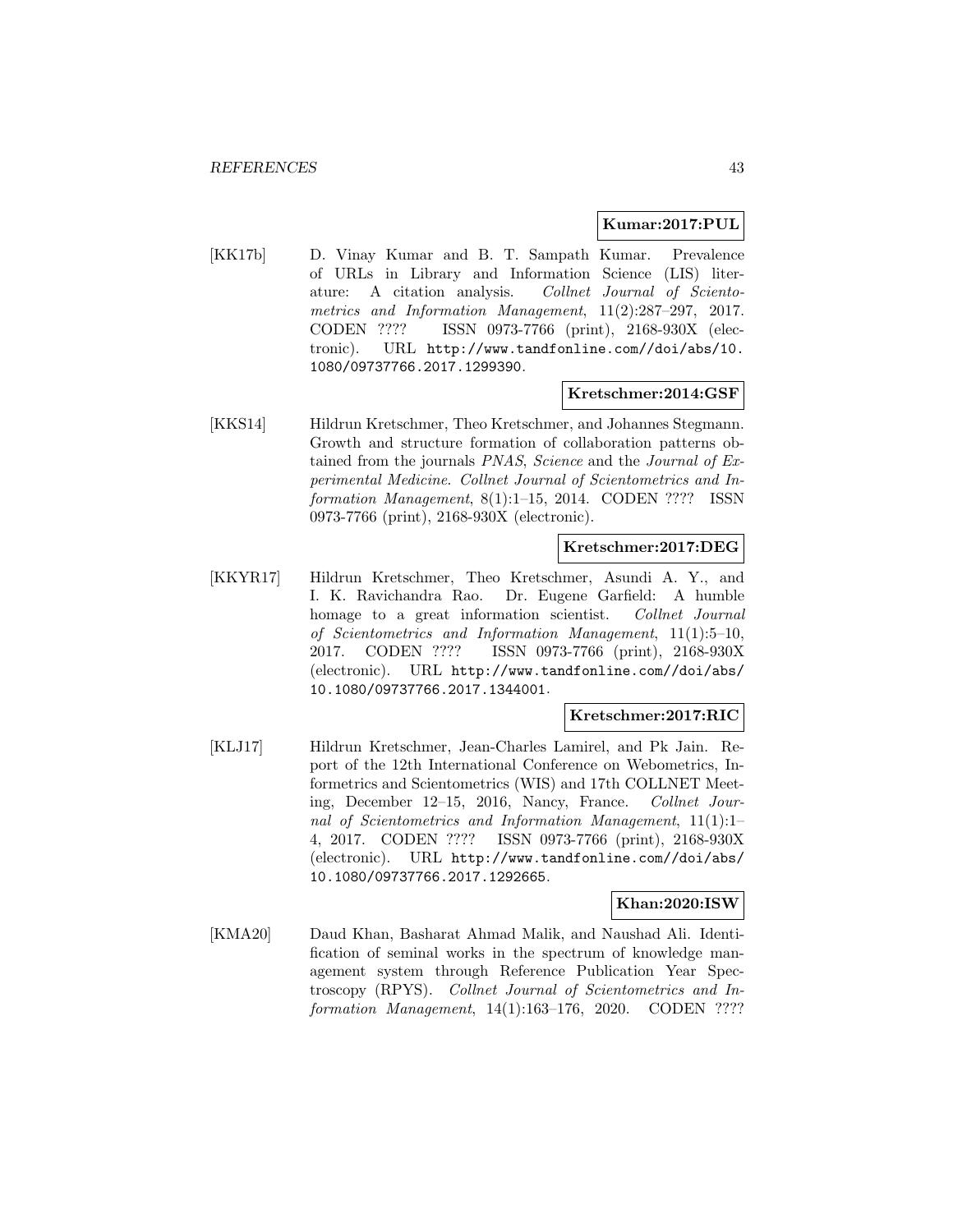ISSN 0973-7766 (print), 2168-930X (electronic). URL http: //www.tandfonline.com/doi/abs/10.1080/09737766.2020. 1833691.

# **Kaur:2011:SAR**

[KMG11] Har Kaur, Preeti Mahajan, and B. M. Gupta. Scientometric analysis of the research output: a study of Government Medical College & Hospital (GMCH), Chandigarh. Collnet Journal of Scientometrics and Information Management, 5(2):217–226, 2011. CODEN ???? ISSN 0973-7766 (print), 2168-930X (electronic).

# **Kretschmer:2011:CPE**

[KN11] Hildrun Kretschmer and Kyungran Noh. Call for papers: Eighth International Conference on Webometrics, Informetrics and Scientometrics (WIS) & Thirteenth COLLNET Meeting. Collnet Journal of Scientometrics and Information Management, 5(2): 239–241, 2011. CODEN ???? ISSN 0973-7766 (print), 2168- 930X (electronic).

# **Kokol:2019:FNF**

[Kok19] Peter Kokol. Funded and non-funded research literature in software engineering in relation to country determinants. Collnet Journal of Scientometrics and Information Management, 13(1): 103–109, 2019. CODEN ???? ISSN 0973-7766 (print), 2168-930X (electronic). URL http://www.tandfonline.com/doi/abs/10. 1080/09737766.2018.1560637.

#### **Kretschmer:2019:ED**

[Kre19] Hildrun Kretschmer. From Editor's desk. Collnet Journal of Scientometrics and Information Management, 13(1):1– 2, 2019. CODEN ???? ISSN 0973-7766 (print), 2168-930X (electronic). URL http://www.tandfonline.com/doi/abs/10. 1080/09737766.2019.1630895.

### **Khaparde:2010:EFL**

[KS10] Vaishali Khaparde and Ramesh Sutar. Evaluation of the film library of films division in digital era: A case study. Collnet Journal of Scientometrics and Information Management, 4(2): 69–80, 2010. CODEN ???? ISSN 0973-7766 (print), 2168-930X (electronic).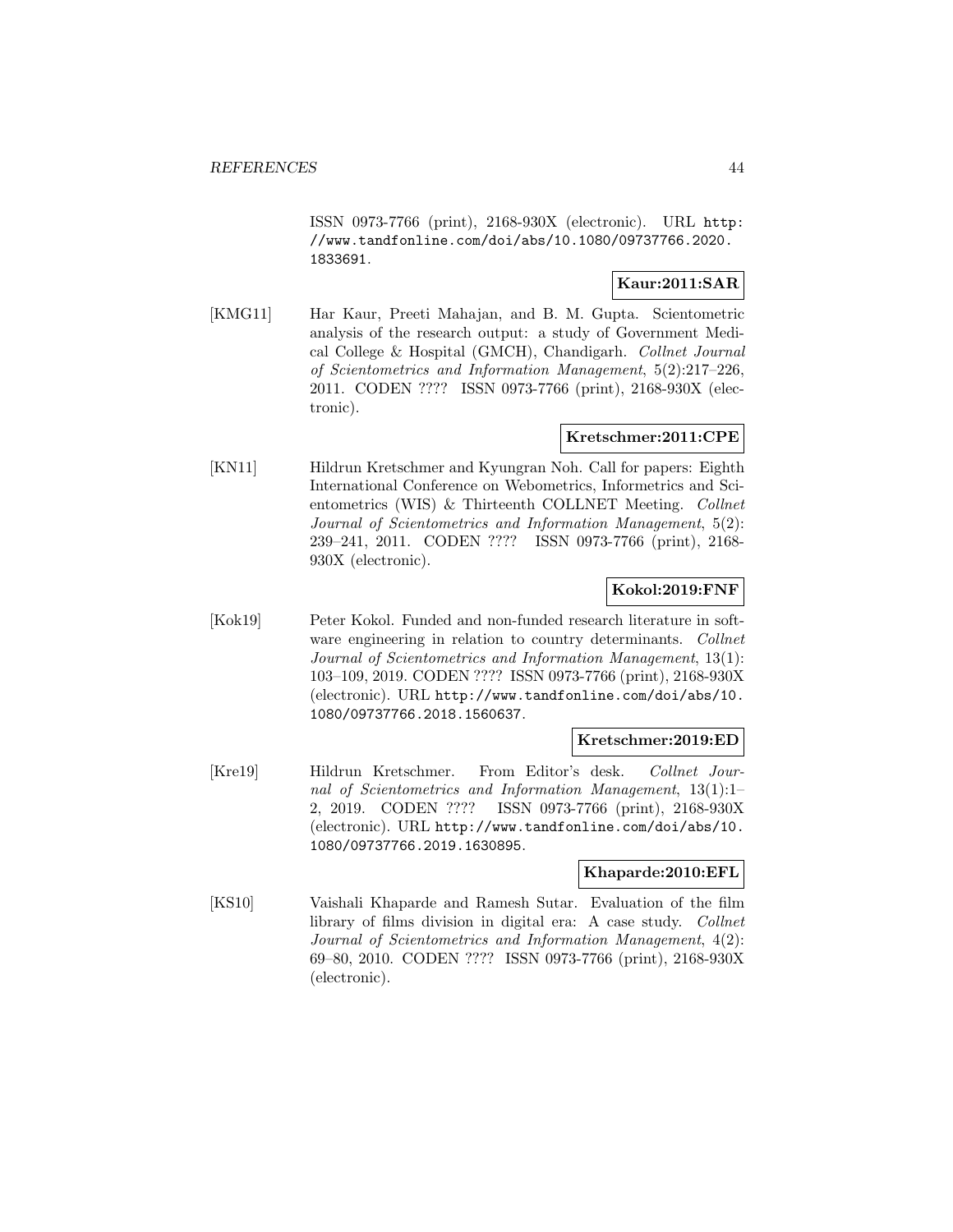#### **Kumar:2019:INR**

[KTCA19] Abhishek Kumar, Sanjay Tiwari, Ashish Kumar Chauhan, and Ramswaroop Ahirwar. Impact of NIRF on research publications: a study on top 20 (ranked) Indian universities. Collnet Journal of Scientometrics and Information Management, 13(2):219– 229, 2019. CODEN ???? ISSN 0973-7766 (print), 2168-930X (electronic). URL http://www.tandfonline.com/doi/abs/10. 1080/09737766.2020.1741194.

#### **Wan:2007:PIC**

[kWhHR07] Jin kun Wan, Ping huan Hua, and Ronald Rousseau. The pure h-index: calculating an author's h-index by taking co-authors into account. Collnet Journal of Scientometrics and Information Management, 1(2):1–5, 2007. CODEN ???? ISSN 0973-7766 (print), 2168-930X (electronic).

# **Kokol:2020:BRA**

[KZZV20] Peter Kokol, Grega Zlahtic, Jernej Zavrsnik, and Helena Blazun Vosner. Buonocore research in adhesive dentistry: a remarkable sleeping paper. Collnet Journal of Scientometrics and Information Management, 14(2):211–217, 2020. CODEN ???? ISSN 0973-7766 (print), 2168-930X (electronic). URL http: //www.tandfonline.com/doi/abs/10.1080/09737766.2021. 1906182.

## **Loan:2021:AAI**

[LBN21] Fayaz Ahmad Loan, Bisma Bashir, and Nahida Nasreen. Applied Artificial Intelligence: a bibliometric study of an international journal. Collnet Journal of Scientometrics and Information Management, 15(1):27–45, 2021. CODEN ???? ISSN 0973-7766 (print), 2168-930X (electronic). URL http: //www.tandfonline.com/doi/abs/10.1080/09737766.2021. 1938742.

### **Liwei:2015:SNA**

[LC15] Zhang Liwei and Jiang Chunlin. Social network analysis and academic performance of the editorial board members for journals of library and information science. Collnet Journal of Scientometrics and Information Management, 9(2):131–143, 2015. CODEN ???? ISSN 0973-7766 (print), 2168-930X (electronic). URL http://www.tandfonline.com/doi/abs/10. 1080/09737766.2015.1069947.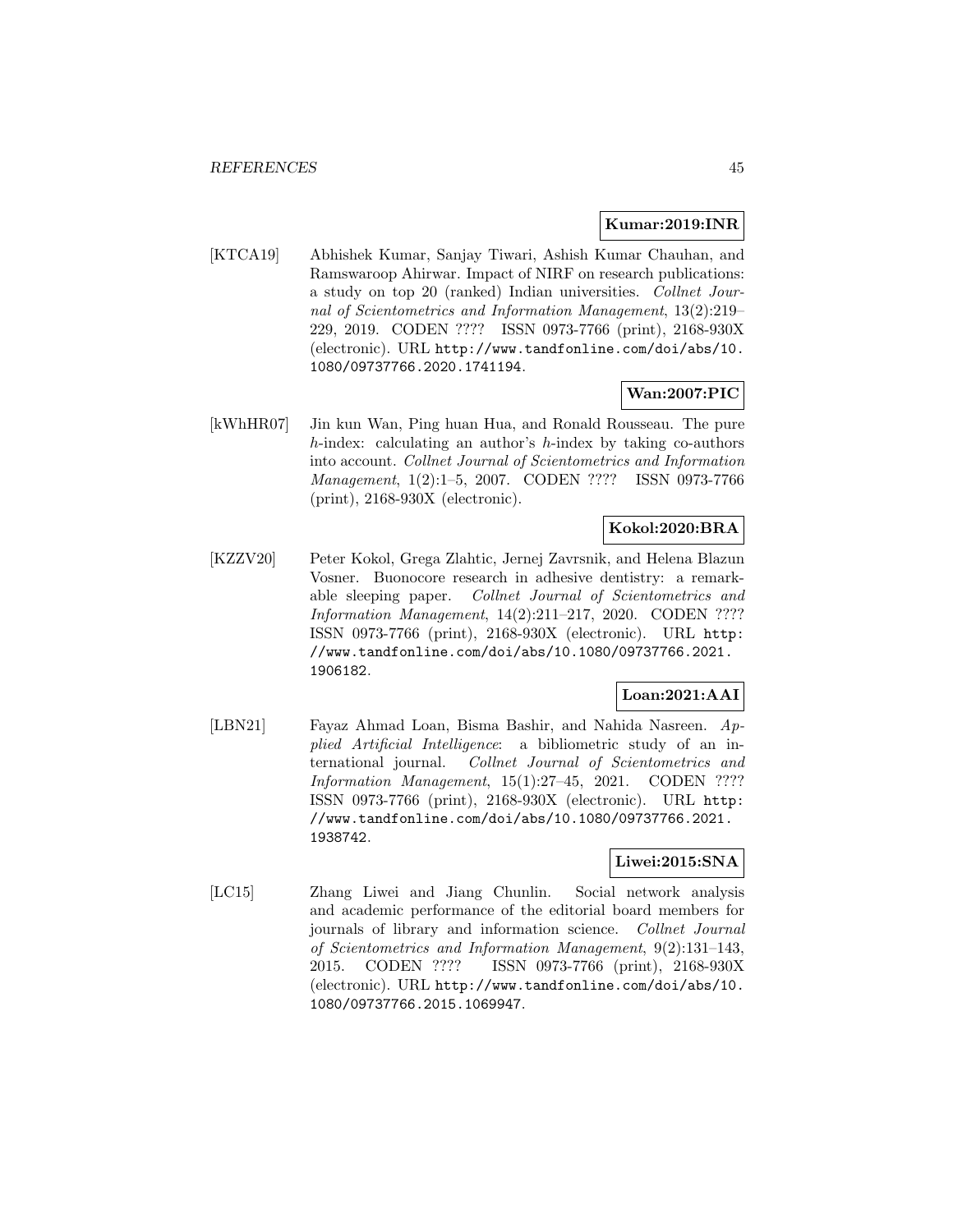#### **Levitt:2007:DAM**

[Lev07] Jonathan M. Levitt. Developing and applying a metric for estimating trends in databases of articles. Collnet Journal of Scientometrics and Information Management, 1(1):17–21, 2007. CO-DEN ???? ISSN 0973-7766 (print), 2168-930X (electronic).

# **Lei:2018:GPB**

[LFH18] Jing Lei, Hui-Zhen Fu, and Yuh-Shan Ho. A global perspective of bioaccumulation research using bibliometric analysis. Collnet Journal of Scientometrics and Information Management, 12(2): 327–341, 2018. CODEN ???? ISSN 0973-7766 (print), 2168-930X (electronic). URL http://www.tandfonline.com/doi/abs/10. 1080/09737766.2018.1501923.

## **Librarian:2009:CCD**

[LG09] Adarsh Bala Assistant Librarian and B. M. Gupta. S & T contribution of Chandigarh during 1998–2007: A case study. Collnet Journal of Scientometrics and Information Management, 3(2): 29–43, 2009. CODEN ???? ISSN 0973-7766 (print), 2168-930X (electronic).

# **Li:2014:BAN**

[LGJ14] Jie Li, Xiaohong Guo, and Aleksandar Jovanovic. Bibliometrics analysis of nanosafety research. Collnet Journal of Scientometrics and Information Management, 8(2):437–455, 2014. CODEN ???? ISSN 0973-7766 (print), 2168-930X (electronic).

# **Lis:2009:CAL**

[LLO09] Gholam Haidari Lis, Firoozeh Zareh Lis, and Farideh Osareh. Collaboration among Library and Information Science websites of Associations and Societies (LISAS), using webometric methods. Collnet Journal of Scientometrics and Information Management, 3(1):47–59, 2009. CODEN ???? ISSN 0973-7766 (print), 2168- 930X (electronic).

# **Li:2016:ROJ**

[LLZ16] Jie Li, Hui-Jie Li, and Lei Zhen. Research output of journal Technovation: A scientometric study. Collnet Journal of Scientometrics and Information Management, 10(2):255–272, 2016. CODEN ???? ISSN 0973-7766 (print), 2168-930X (electronic). URL http://www.tandfonline.com/doi/abs/10. 1080/09737766.2016.1213968.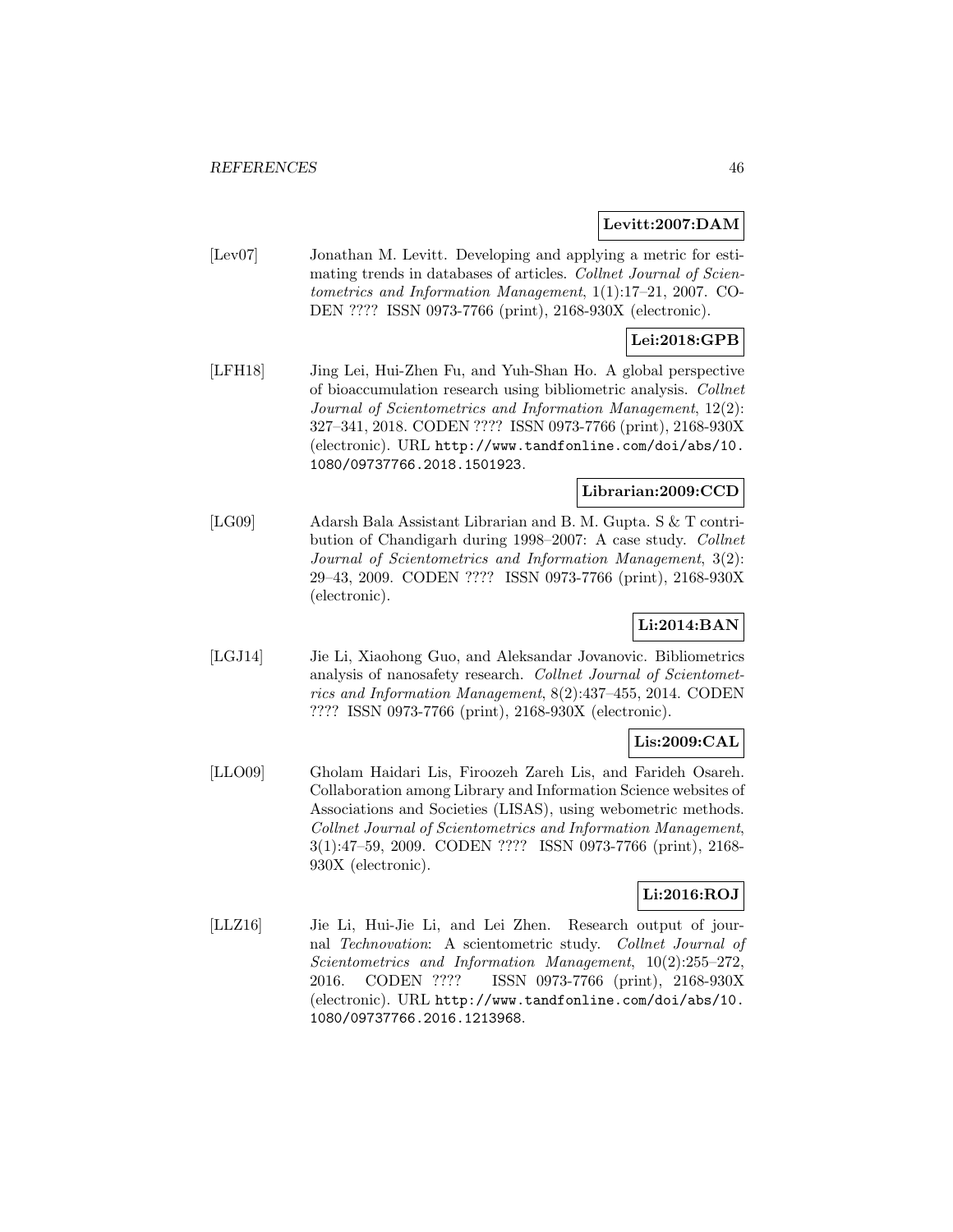#### **Maurya:2021:RPL**

[LM21] Brady D. Lund and Sanjay Kumar Maurya. Research productivity of library and information science faculty in India and the United States: a comparison based on publications, citations and h-index. Collnet Journal of Scientometrics and Information Management, 15(1):89–105, 2021. CODEN ???? ISSN 0973-7766 (print), 2168-930X (electronic). URL http://www.tandfonline.com/doi/abs/10. 1080/09737766.2021.1936272.

# **Larsen:2008:SOI**

[LMvI08] Peder Olesen Larsen, Isabelle Maye, and Markus von Ins. Scientific output and impact: Relative positions of China, Europe, India, Japan and the USA. Collnet Journal of Scientometrics and Information Management, 2(2):1–10, 2008. CODEN ???? ISSN 0973-7766 (print), 2168-930X (electronic).

# **Lateef:2016:GSC**

[LOA16] A. Lateef, A. T. J. Ogunkunle, and G. O. Adigun. Google Scholar citation in retrospect: Visibility and contributions of African scholars. Collnet Journal of Scientometrics and Information Management, 10(2):219–236, 2016. CODEN ???? ISSN 0973-7766 (print), 2168-930X (electronic). URL http: //www.tandfonline.com/doi/abs/10.1080/09737766.2016. 1213966.

#### **Lathabai:2020:MIT**

[LPGC20] Hiran H. Lathabai, Thara Prabhakaran, Susan George, and Manoj Changat. Mining interdisciplinary trajectories using multiple path analysis. Collnet Journal of Scientometrics and Information Management, 14(2):285–300, 2020. CODEN ???? ISSN 0973-7766 (print), 2168-930X (electronic). URL http: //www.tandfonline.com/doi/abs/10.1080/09737766.2021. 1920066.

# **Lamirel:2014:AWC**

[LR14] Jean-Charles Lamirel and David Reymond. Automatic websites classification and retrieval using websites communication signatures. Collnet Journal of Scientometrics and Information Management, 8(2):293–310, 2014. CODEN ???? ISSN 0973-7766 (print), 2168-930X (electronic).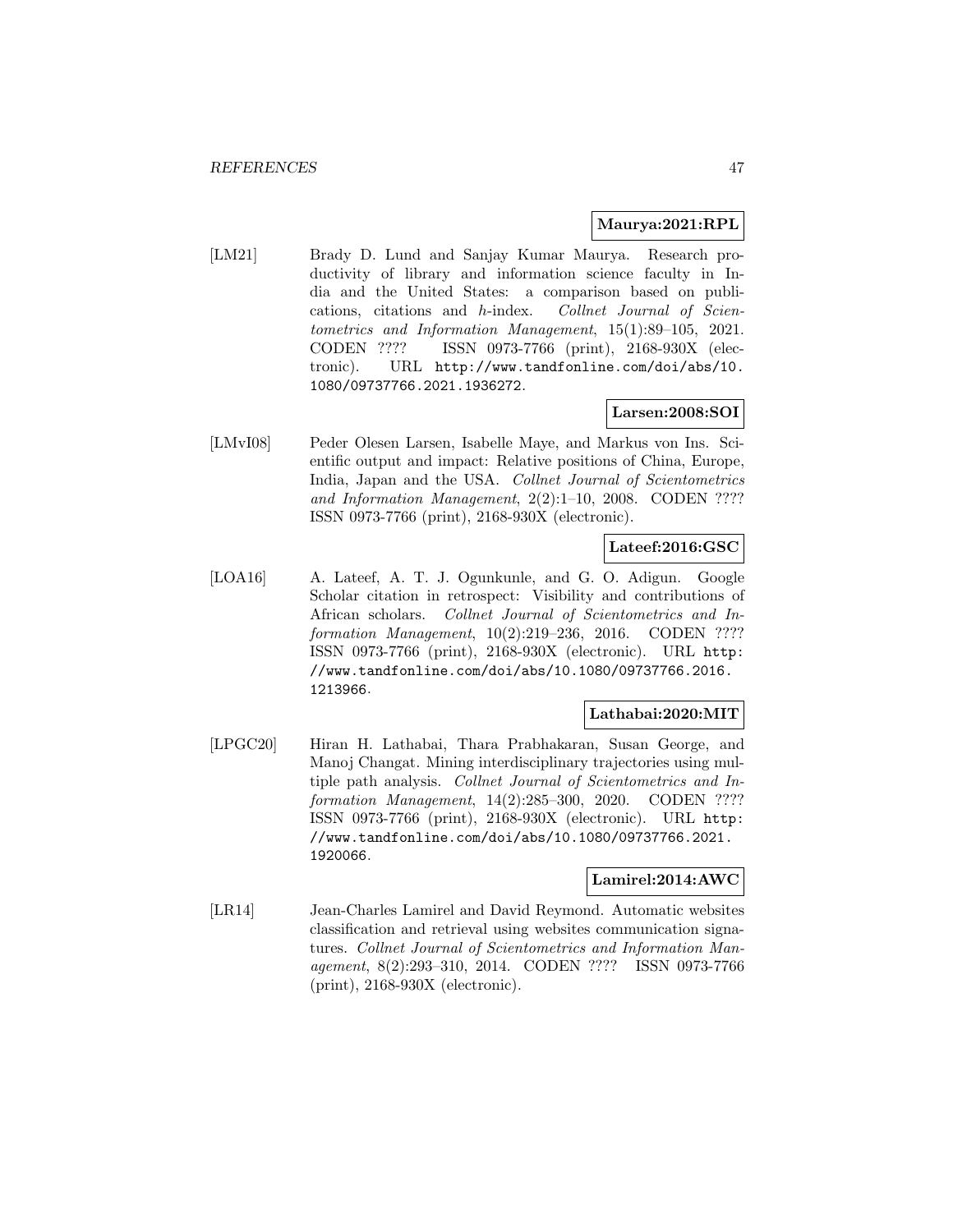### **Song:2019:CUP**

[LS19] Chunjuan Luan and Bowen Song. Chinese university patenting, patent commercialization and economic growth: a provinciallevel analysis. Collnet Journal of Scientometrics and Information Management, 13(2):291–312, 2019. CODEN ???? ISSN 0973-7766 (print), 2168-930X (electronic). URL http: //www.tandfonline.com/doi/abs/10.1080/09737766.2020. 1716644.

#### **Markscheffel:2020:IAP**

[Mar20] Bernd Markscheffel. Information about postponement of the  $16^{th}$ International Conference on Webometrics, Informetrics and Scientometrics (WIS) and  $21^{st}$  COLLNET Meeting. Collnet Journal of Scientometrics and Information Management, 14(1):1– 2, 2020. CODEN ???? ISSN 0973-7766 (print), 2168-930X (electronic). URL http://www.tandfonline.com/doi/abs/10. 1080/09737766.2020.1818646.

### **Mayr:2008:EBE**

[May08] Philipp Mayr. An evaluation of Bradfordizing effects. Collnet Journal of Scientometrics and Information Management, 2(2): 21–27, 2008. CODEN ???? ISSN 0973-7766 (print), 2168-930X (electronic).

#### **Markscheffel:2012:TAS**

[ME12] Bernd Markscheffel and Bastian Eine. The top 10 Alternative search Engines (ASE) — within selected categories ranked by Webometric indicators. Collnet Journal of Scientometrics and Information Management, 6(1):71–85, 2012. CODEN ???? ISSN 0973-7766 (print), 2168-930X (electronic).

#### **Moazami:2015:NPA**

[MES15] Afshin Moazami, Ashkan Ebadi, and Andrea Schiffauerova. A network perspective of academia–industry nanotechnology collaboration: A comparison of Canada and the United States. Collnet Journal of Scientometrics and Information Management, 9(2):263–293, 2015. CODEN ???? ISSN 0973-7766 (print), 2168-930X (electronic). URL http://www.tandfonline.com/ doi/abs/10.1080/09737766.2015.1069966.

# **Meyer:2007:BSM**

[Mey07a] Martin Meyer. Biographical sketch of Martin Meyer. Collnet Journal of Scientometrics and Information Management, 1(1):v,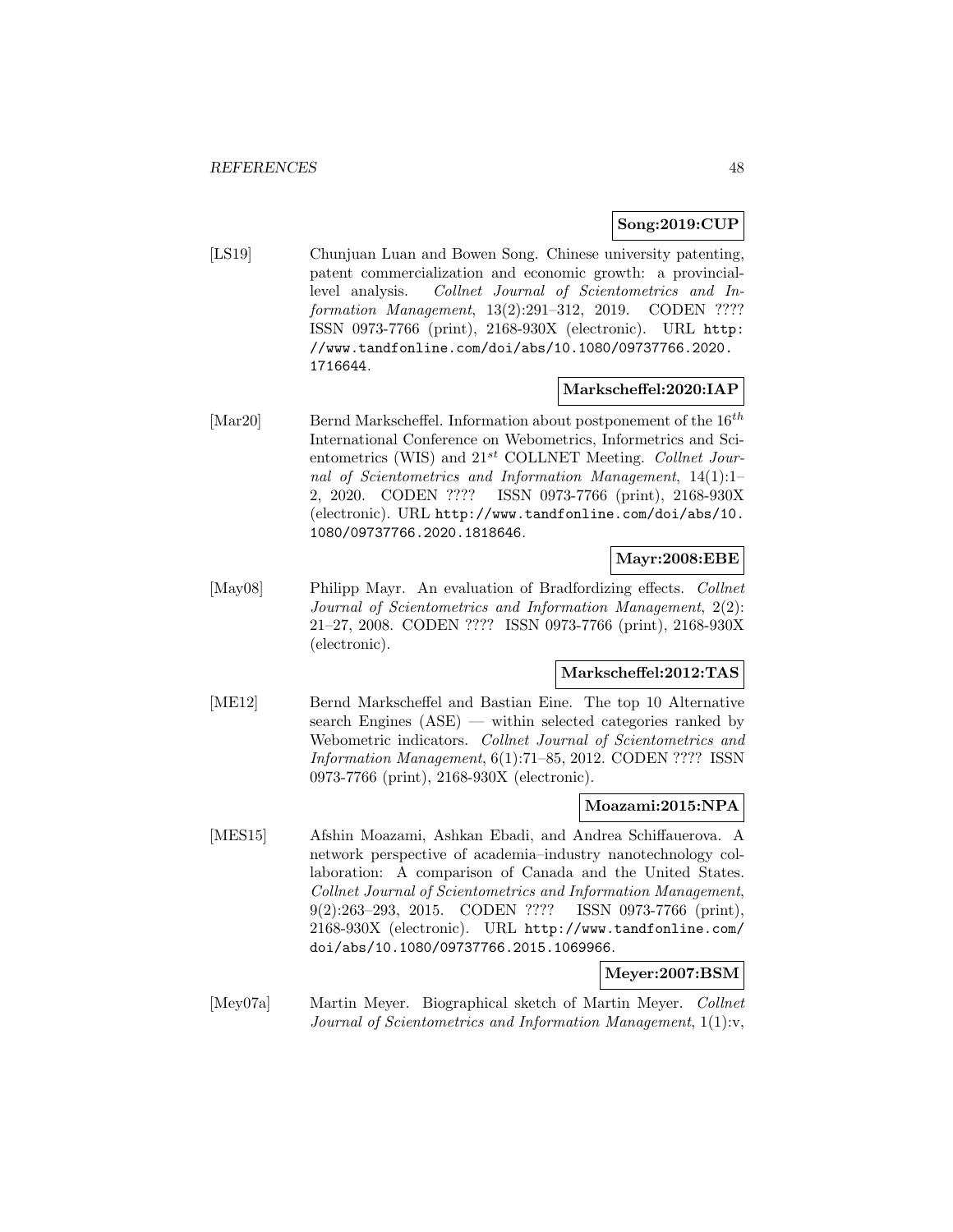2007. CODEN ???? ISSN 0973-7766 (print), 2168-930X (electronic).

# **Meyer:2007:MP**

[Mey07b] Martin Meyer. From Meyer's pen. Collnet Journal of Scientometrics and Information Management, 1(1):vii, 2007. CODEN ???? ISSN 0973-7766 (print), 2168-930X (electronic).

# **Mo:2018:BHC**

[MFH18] Ziwei Mo, Hui-Zhen Fu, and Yuh-Shan Ho. Bibliometrics of highly cited articles in the research field of volatile organic compounds. Collnet Journal of Scientometrics and Information Management, 12(2):309–326, 2018. CODEN ???? ISSN 0973-7766 (print), 2168-930X (electronic). URL http: //www.tandfonline.com/doi/abs/10.1080/09737766.2018. 1524958.

### **Mohamadesmaeil:2012:PAK**

[MG12] Sedigheh Mohamadesmaeil and Saeed Ghaffari. Promoting agriculture knowledge via public Web search engines: An experience by an Iranian librarian in response to agricultural queries. Collnet Journal of Scientometrics and Information Management, 6 (2):253–261, 2012. CODEN ???? ISSN 0973-7766 (print), 2168- 930X (electronic).

# **Mallik:2018:SAR**

[MG18] Ajoy Mallik and Biswajit Ghosh. Scientometric analysis of research advancement in graph theory and its applications. Collnet Journal of Scientometrics and Information Management, 12(2): 243–261, 2018. CODEN ???? ISSN 0973-7766 (print), 2168-930X (electronic). URL http://www.tandfonline.com/doi/abs/10. 1080/09737766.2018.1453674.

## **Garg:2020:BGR**

[MG20] Avijit Mahala and K. C. Garg. Bibliometrics of global research output in land degradation. Collnet Journal of Scientometrics and Information Management, 14(1):9–21, 2020. CODEN ???? ISSN 0973-7766 (print), 2168-930X (electronic). URL http://www.tandfonline.com/doi/abs/10. 1080/09737766.2020.1743789.

# **Motlagh:2017:KMC**

[MH17] Fatemeh Helaliyan Motlagh and Mohammad Hassanzadeh. Knowledge management components in petrochemical indus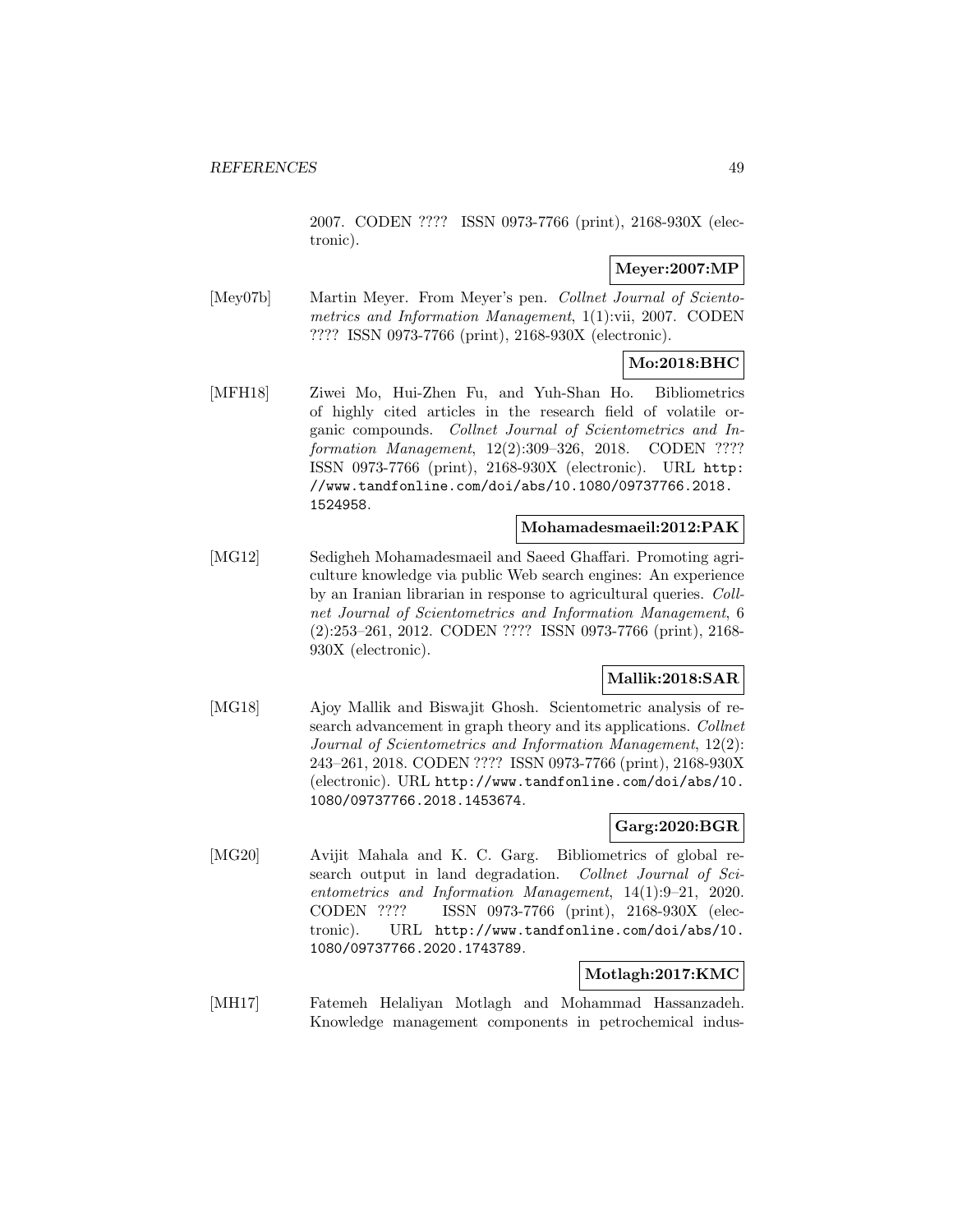try: A case study. Collnet Journal of Scientometrics and Information Management, 11(1):11–23, 2017. CODEN ???? ISSN 0973-7766 (print), 2168-930X (electronic). URL http: //www.tandfonline.com//doi/abs/10.1080/09737766.2016. 1239336.

# **Moghadami:2016:TYE**

[MHS16] Maryam Moghadami, Mohammad Hassanzadeh, and Saeed Shokreian. Thirty years of Evidence-based Librarianship (EBL): Citation analysis and review. Collnet Journal of Scientometrics and Information Management, 10(2):209–218, 2016. CODEN ???? ISSN 0973-7766 (print), 2168-930X (electronic). URL http://www.tandfonline.com/doi/abs/10. 1080/09737766.2016.1213965.

# **Muthappan:2020:BAY**

[MIS<sup>+</sup>20] Sendhilkumar Muthappan, Kumaravel Ilangovan, Rathinavel Subramanian, Mantela Durairajan, and Rajalakshmi Elumalai. Bibliometric analysis of yoga scientific publications: an analysis of PubMed database 1948–2018. Collnet Journal of Scientometrics and Information Management, 14(2):301–309, 2020. CODEN ???? ISSN 0973-7766 (print), 2168-930X (electronic). URL http://www.tandfonline.com/doi/abs/10. 1080/09737766.2021.1913976.

# **Mashroofa:2019:RTA**

[MJC19] Mohamed Majeed Mashroofa, Mazuki Jusoh, and Karuthan Chinna. Research trend on the application of "e-learning adoption theory": a scientometric study during 2000–2019, based on Web of Science and SCOPUS. Collnet Journal of Scientometrics and Information Management, 13(2):387–408, 2019. CODEN ???? ISSN 0973-7766 (print), 2168-930X (electronic). URL http://www.tandfonline.com/doi/abs/10. 1080/09737766.2020.1729072.

#### **Mohamadesmaeil:2012:WUE**

[MK12] Sedigheh Mohamadesmaeil and Somaye Kazemi Koohbanani. Web usability evaluation of Iran National Library Website. Collnet Journal of Scientometrics and Information Management, 6 (1):161–174, 2012. CODEN ???? ISSN 0973-7766 (print), 2168- 930X (electronic).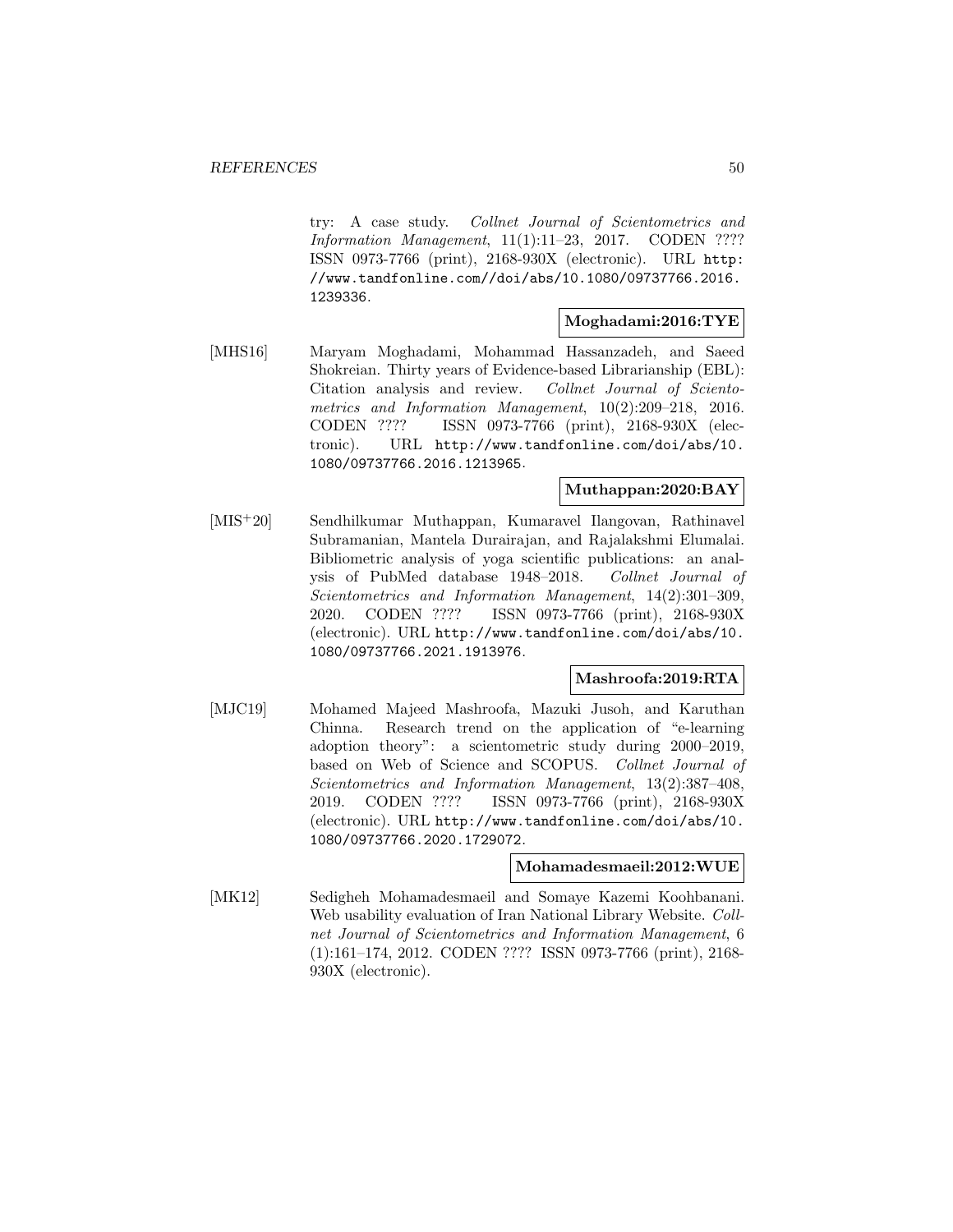**Markscheffel:2015:RIC**

[MK15] Bernd Markscheffel and Hildrun Kretschmer. Report of The  $10^{th}$ International Conference on Webometrics, Informetrics and Scientometrics (WIS). Collnet Journal of Scientometrics and Information Management, 9(1):1–4, 2015. CODEN ???? ISSN 0973-7766 (print), 2168-930X (electronic).

### **Markscheffel:2019:RIC**

[MKP19] Bernd Markscheffel, Hildrun Kretschmer, and Pit Pichappan. Report of  $14^{th}$  International Conference on Webometrics, Informetrics and Scientometrics (WIS) & 19th COLLNET Meeting 05 to 08 December 2018, University of Macau, Macau. Collnet Journal of Scientometrics and Information Management, 13(1): 3–6, 2019. CODEN ???? ISSN 0973-7766 (print), 2168-930X (electronic). URL http://www.tandfonline.com/doi/abs/10. 1080/09737766.2019.1617229.

#### **Markusova:2012:ICF**

[MLA12] V. A. Markusova, A. N. Libkind, and E. Aversa. Impact of competitive funding on research output in Russia. Collnet Journal of Scientometrics and Information Management, 6(1):61–69, 2012. CODEN ???? ISSN 0973-7766 (print), 2168-930X (electronic).

#### **Markusova:2014:BPT**

[MLJM14] V. A. Markusova, A. N. Libkind, M. Jansz, and L. E. Mindeli. Bibliometric performance in two main research domains: The Russian Academy of Sciences and the higher education sector. Collnet Journal of Scientometrics and Information Management, 8(1):49–60, 2014. CODEN ???? ISSN 0973-7766 (print), 2168- 930X (electronic).

#### **Markusova:2013:RPF**

[MLMJ13] V. A. Markusova, A. N. Libkind, L. E. Mindeli, and M. Jansz. Research performance by federal and national research universities and impact of competitive funding on their publication activity. Collnet Journal of Scientometrics and Information Management, 7(2):217–229, 2013. CODEN ???? ISSN 0973-7766 (print), 2168- 930X (electronic).

### **Member:2009:IFI**

[MMM09] Hamzehali Nourmohammadi Faculty Member, Abdolreza Noroozichakoli Faculty Member, and Mohammad Hassanzadeh Faculty Member.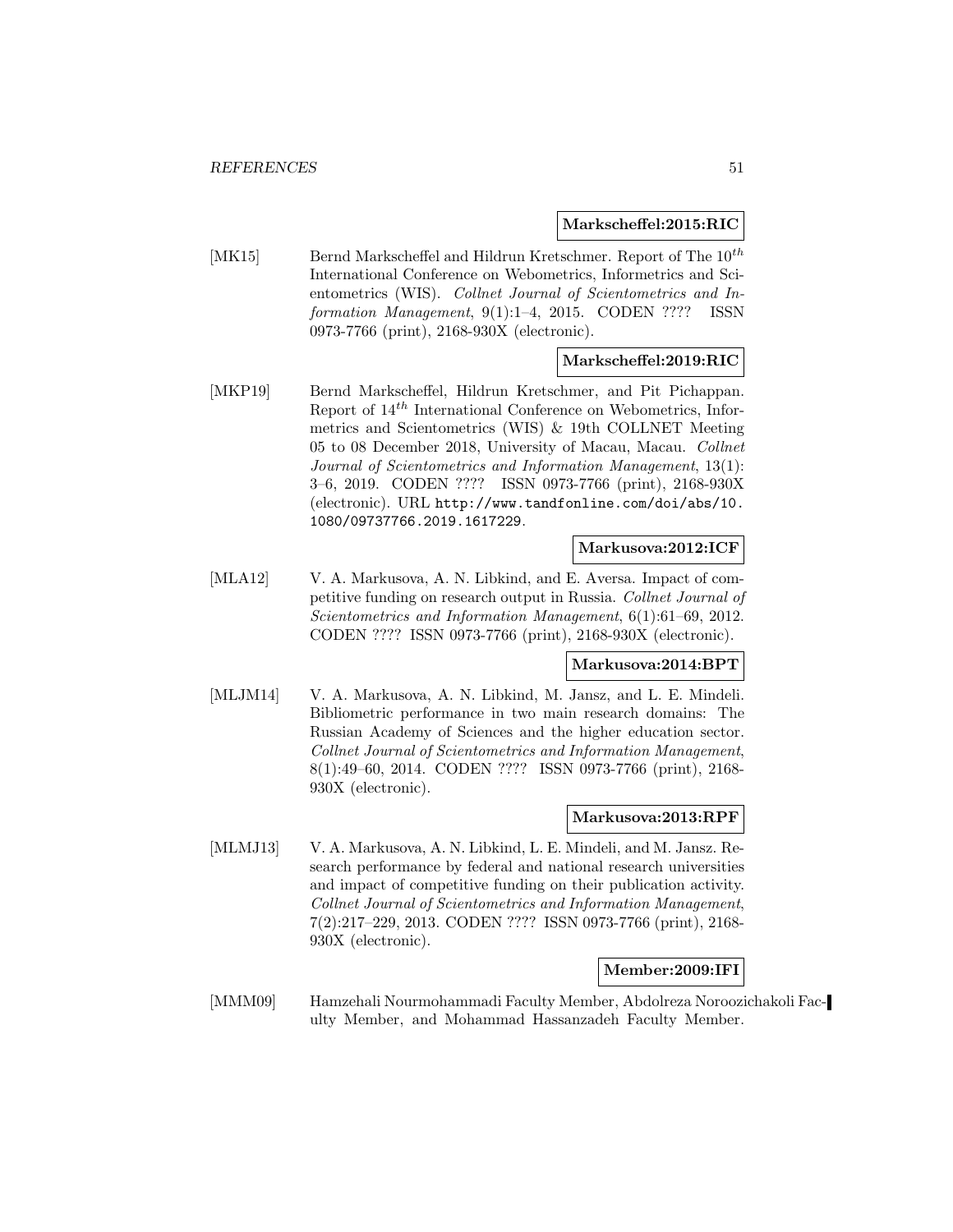Impact factor in Institute for Scientific Information (ISI): Quality and quantity of scientific publications. Collnet Journal of Scientometrics and Information Management, 3(2):45–51, 2009. CODEN ???? ISSN 0973-7766 (print), 2168-930X (electronic).

## **Munnolli:2017:SSI**

[MP17] Satish S. Munnolli and Shamprasad M. Pujar. Scientometric study of Indian cancer research based on Scopus database. Collnet Journal of Scientometrics and Information Management, 11 (2):201–214, 2017. CODEN ???? ISSN 0973-7766 (print), 2168- 930X (electronic). URL http://www.tandfonline.com//doi/ abs/10.1080/09737766.2017.1284729.

### **Mota:2017:MDC**

[MPPH17] Fabio Batista Mota, Cláudio Damasceno Pinto, Julia Paranhos, and Lia Hasenclever. Mapping the 'dynamic capabilities' scientific landscape, 1990–2015: A bibliometric analysis. Collnet Journal of Scientometrics and Information Management, 11(2): 309–324, 2017. CODEN ???? ISSN 0973-7766 (print), 2168- 930X (electronic). URL http://www.tandfonline.com//doi/ abs/10.1080/09737766.2017.1306181.

#### **Mahbuba:2016:NDA**

[MR16a] Dilruba Mahbuba and Ronald Rousseau. New definitions and applications of year-based h-indices. Collnet Journal of Scientometrics and Information Management, 10(2):321–332, 2016. CODEN ???? ISSN 0973-7766 (print), 2168-930X (electronic). URL http://www.tandfonline.com/doi/abs/10. 1080/09737766.2016.1229909.

#### **Muthumari:2016:BAD**

[MR16b] S. Muthumari and S. Raja. Bibliometric analysis of Defence Science Journal during 2005–2014: A study based on Scopus database. Collnet Journal of Scientometrics and Information Management, 10(2):273–287, 2016. CODEN ???? ISSN 0973-7766 (print), 2168-930X (electronic). URL http: //www.tandfonline.com/doi/abs/10.1080/09737766.2016. 1213969.

#### **Mondal:2018:FAC**

[MR18] Dhiman Mondal and Nitai Raychoudhury. Foreign authorship collaboration in Indian LIS journals. Collnet Journal of Scientometrics and Information Management, 12(1):1–14,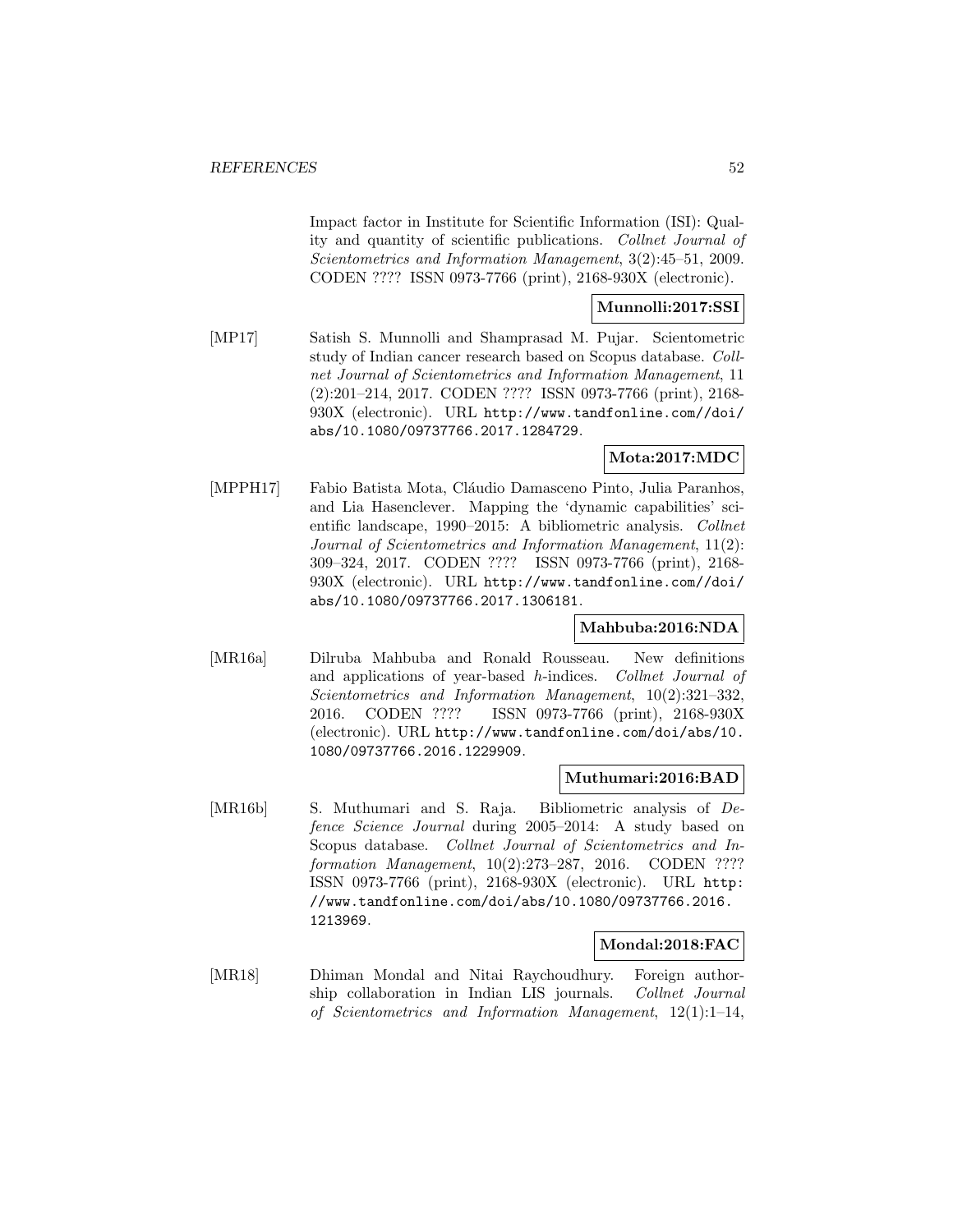2018. CODEN ???? ISSN 0973-7766 (print), 2168-930X (electronic). URL http://www.tandfonline.com//doi/abs/ 10.1080/09737766.2017.1332608.

## **Raychoudhury:2019:CIA**

[MR19] Dhiman Mondal and Nitai Raychoudhury. Contribution of Indian authors in Scientometrics — an international journal during 1990–2017. Collnet Journal of Scientometrics and Information Management, 13(2):231–245, 2019. CODEN ???? ISSN 0973-7766 (print), 2168-930X (electronic). URL http: //www.tandfonline.com/doi/abs/10.1080/09737766.2020. 1716642.

# **Md:2020:GQB**

[MRAA20] Khadeeja M. N. Ansari Md, Safiqur Rahaman, and Hashem Hussein Al-Attas. Gauging the quality of behavioral science journals by using bibliometric indicators. Collnet Journal of Scientometrics and Information Management, 14(1):135–152, 2020. CODEN ???? ISSN 0973-7766 (print), 2168-930X (electronic). URL http://www.tandfonline.com/doi/abs/10. 1080/09737766.2020.1819173.

# **Mosallaie:2021:DEA**

[MRSE21] Shahab Mosallaie, Mahdi Rad, Andrea Schiffauerova, and Ashkan Ebadi. Discovering the evolution of artificial intelligence in cancer research using dynamic topic modeling. Collnet Journal of Scientometrics and Information Management, 15(2):225– 240, 2021. CODEN ???? ISSN 0973-7766 (print), 2168-930X (electronic). URL http://www.tandfonline.com/doi/abs/10. 1080/09737766.2021.1958659.

#### **Marshakova-Shaikevich:2007:MML**

[MS07a] Irina Marshakova-Shaikevich. Memory and memories in lexical environment: bibliometric analysis of SSCI DB. Collnet Journal of Scientometrics and Information Management, 1(2):41–52, 2007. CODEN ???? ISSN 0973-7766 (print), 2168-930X (electronic).

#### **Marshakova-Shaikevich:2007:VSC**

[MS07b] Irina Marshakova-Shaikevich. The visualization of scientific collaboration of 15 'old' and 10 'new' EU countries in the field of social sciences. Collnet Journal of Scientometrics and Information Management, 1(1):9–16, 2007. CODEN ???? ISSN 0973-7766 (print), 2168-930X (electronic).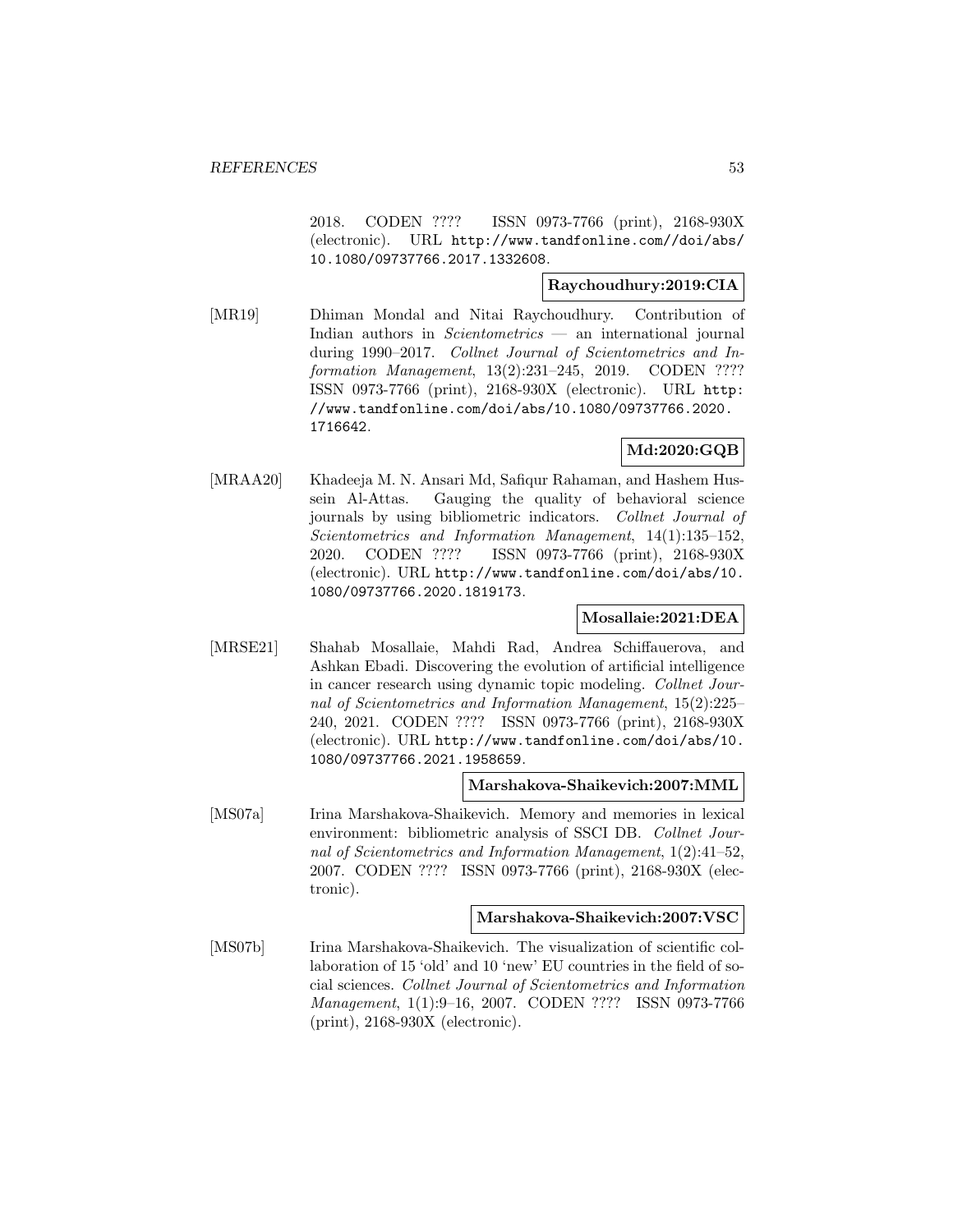#### **Mahawar:2012:BBP**

[MS12a] K. L. Mahawar and O. P. Saini. Biblio-blogosphere: A platform for communication among LIS professionals. Collnet Journal of Scientometrics and Information Management, 6(2):301– 313, 2012. CODEN ???? ISSN 0973-7766 (print), 2168-930X (electronic).

#### **Marshakova-Shaikevich:2012:PMJ**

[MS12b] Irina Marshakova-Shaikevich. The Polish mathematical journals in world corpus of scientific journals presented in DBs JCR: bibliometric analysis. Collnet Journal of Scientometrics and Information Management, 6(2):279–299, 2012. CODEN ???? ISSN 0973-7766 (print), 2168-930X (electronic).

### **Marshakova-Shaikevich:2013:WNC**

[MS13] Irina Marshakova-Shaikevich. World and national corpora of mathematical journals: case-study of Russia and Poland. Collnet Journal of Scientometrics and Information Management, 7 (2):277–291, 2013. CODEN ???? ISSN 0973-7766 (print), 2168- 930X (electronic).

# **Meera:2014:ROU**

[MS14] Meera and Surendra Kumar Sahu. Research output of University College of Medical Science, University of Delhi: A bibliometric study. Collnet Journal of Scientometrics and Information Management, 8(2):401–418, 2014. CODEN ???? ISSN 0973-7766 (print), 2168-930X (electronic).

#### **Schrxfter:2021:CTS**

[MS21] Bernd Markscheffel and Felix Schröter. Comparison of two science mapping tools based on software technical evaluation and bibliometric case studies. Collnet Journal of Scientometrics and Information Management, 15(2):365–396, 2021. CODEN ???? ISSN 0973-7766 (print), 2168-930X (electronic). URL http://www.tandfonline.com/doi/abs/10. 1080/09737766.2021.1960220.

#### **Marshakova-Shaikevich:2008:JRW**

[MSH08] Irina Marshakova-Shaikevich and Michael Heinz. Journal ranking of world scientific corpus by normalized impact factor. Collnet Journal of Scientometrics and Information Management, 2(2): 37–45, 2008. CODEN ???? ISSN 0973-7766 (print), 2168-930X (electronic).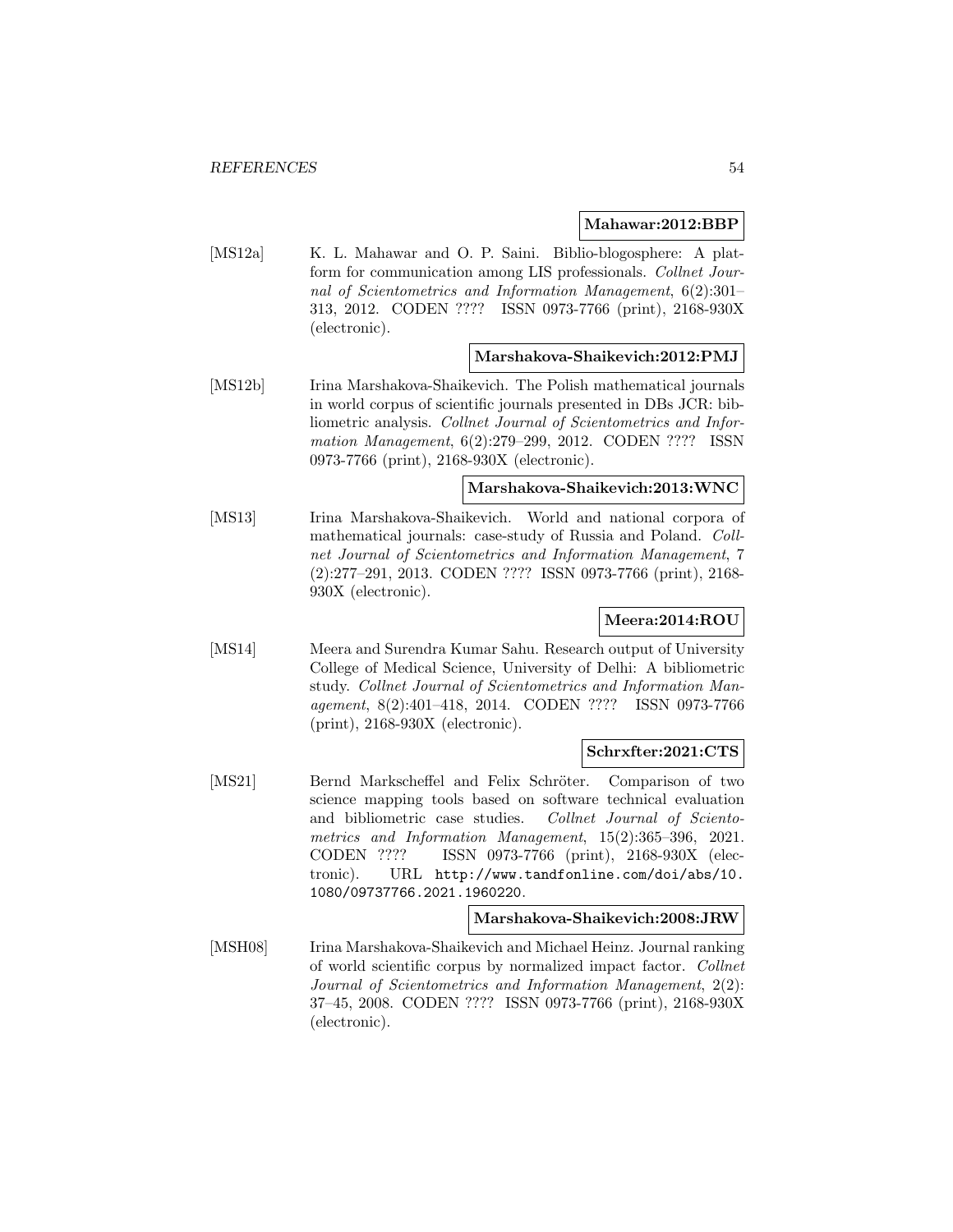#### **Markscheffel:2008:RAS**

[MT08] Bernd Markscheffel and Hendrik Thomas. Ranking approach for search engine result sets for a semi-automated generation of occurrences in topic maps. Collnet Journal of Scientometrics and Information Management, 2(1):91–98, 2008. CODEN ???? ISSN 0973-7766 (print), 2168-930X (electronic).

### **Markscheffel:2009:CCG**

[MT09] Bernd Markscheffel and Hendrik Thomas. Coldlib — a concept for a global knowledge space for the Collnet community. Collnet Journal of Scientometrics and Information Management, 3(1): 11–16, 2009. CODEN ???? ISSN 0973-7766 (print), 2168-930X (electronic).

## **Mukherjee:2011:EIR**

[Muk11] Bhaskar Mukherjee. Evaluation of Indian research performance in the emerging fields of environmental sciences. Collnet Journal of Scientometrics and Information Management, 5(1):81–98, 2011. CODEN ???? ISSN 0973-7766 (print), 2168-930X (electronic).

# **Must:2007:ICE**

[Mus07] Ulle Must. International collaboration in EU  $6^{th}$  Framework Programme: the case of India and China. Collnet Journal of Scientometrics and Information Management, 1(2):15–19, 2007. CODEN ???? ISSN 0973-7766 (print), 2168-930X (electronic).

#### **Must:2011:IHR**

[Mus11] Ulle Must. Implications on history research — does cooperation matter? Collnet Journal of Scientometrics and Information Management, 5(1):53–60, 2011. CODEN ???? ISSN 0973-7766 (print), 2168-930X (electronic).

# **Must:2014:IMA**

 $[Mus14]$  Ulle Must. The impact of multi-authored papers: The case of a small country. Collnet Journal of Scientometrics and Information Management, 8(1):41-47, 2014. CODEN ???? ISSN 0973-7766 (print), 2168-930X (electronic).

#### **Must:2017:BSS**

 $[Mus17]$  Ulle Must. Bibliometric study on the sustainability of EU FP projects: Methodological aspects. Collnet Journal of Scien-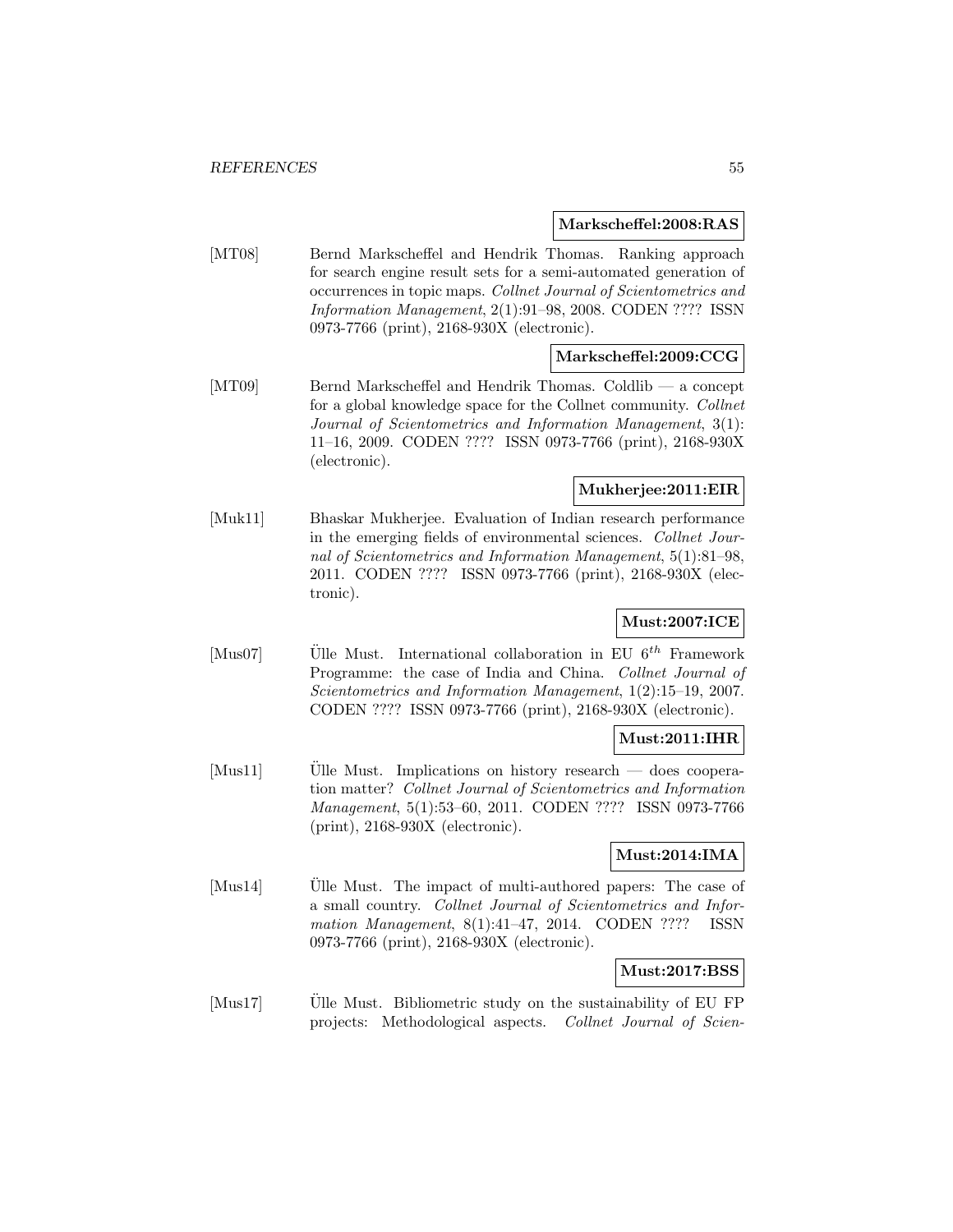tometrics and Information Management, 11(2):215–222, 2017. CODEN ???? ISSN 0973-7766 (print), 2168-930X (electronic). URL http://www.tandfonline.com//doi/abs/10. 1080/09737766.2017.1287822.

# **Mahesh:2012:WSB**

[MW12] G. Mahesh and N. K. Wadhwa. Web of Science based ranking of Indian library and information science journals. Collnet Journal of Scientometrics and Information Management, 6(2):263–272, 2012. CODEN ???? ISSN 0973-7766 (print), 2168-930X (electronic).

### **Namdarian:2017:EST**

[Nam17] Leila Namdarian. Evaluation of science, technology, and innovation (STI) in Iran. Collnet Journal of Scientometrics and Information Management, 11(2):253–271, 2017. CODEN ???? ISSN 0973-7766 (print), 2168-930X (electronic). URL http: //www.tandfonline.com//doi/abs/10.1080/09737766.2017. 1321728.

### **Nazarovets:2018:HCP**

[Naz18] Serhii Nazarovets. Highly cited papers of Ukrainian scientists written in collaboration: A bibliometric analysis (2011–2015). Collnet Journal of Scientometrics and Information Management, 12(1):35–47, 2018. CODEN ???? ISSN 0973-7766 (print), 2168- 930X (electronic). URL http://www.tandfonline.com//doi/ abs/10.1080/09737766.2017.1332613.

#### **Negahban:2021:NAS**

[Neg21] Mohammad Bagher Negahban. Network analysis and scientific mapping of the field of e-learning in Iran. Collnet Journal of Scientometrics and Information Management, 15(1):1– 8, 2021. CODEN ???? ISSN 0973-7766 (print), 2168-930X (electronic). URL http://www.tandfonline.com/doi/abs/10. 1080/09737766.2020.1853489.

#### **Nourmohammadi:2014:ASV**

[NK14] Hamzehali Nourmohammadi and A. Keramatfar. Assessment of scientific visibility of Estonia on web: a study. Collnet Journal of Scientometrics and Information Management, 8(2):257–261, 2014. CODEN ???? ISSN 0973-7766 (print), 2168-930X (electronic).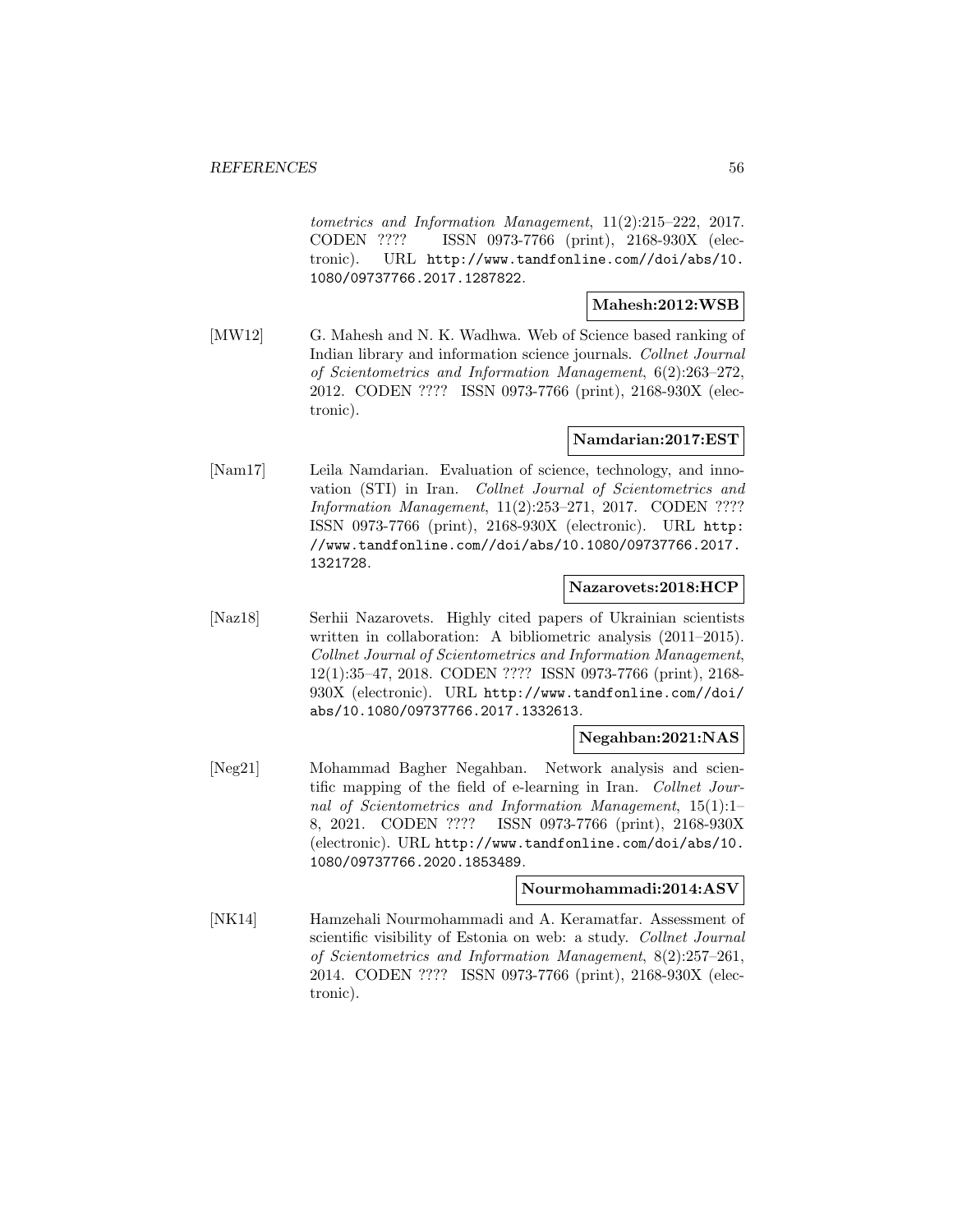#### **Kumbar:2020:WCA**

[NK20] B. Niveditha and Mallinath Kumbar. Web citation analysis of Library and Information Science and Communication and Media Studies journals: a comparative study. Collnet Journal of Scientometrics and Information Management, 14(2):335– 348, 2020. CODEN ???? ISSN 0973-7766 (print), 2168-930X (electronic). URL http://www.tandfonline.com/doi/abs/10. 1080/09737766.2021.1915721.

### **Nourmohammadi:2015:RBW**

[NKK15] Hamzehali Nourmohammadi, Mahdi Keramatfar, and Abdalsamad Keramatfar. The relation between Wikipedia's size and scientific publication in a country. Collnet Journal of Scientometrics and Information Management, 9(1):83–92, 2015. CODEN ???? ISSN 0973-7766 (print), 2168-930X (electronic).

#### **Nongrang:2016:BSB**

[NL16] Khrawbok Nongrang and Bikika Laloo. Bibliometric study of biochemistry literature in North Eastern Hill University during 2000 to 2010. Collnet Journal of Scientometrics and Information Management, 10(2):197-207, 2016. CODEN ???? ISSN 0973-7766 (print), 2168-930X (electronic). URL http: //www.tandfonline.com/doi/abs/10.1080/09737766.2016. 1213964.

# **Okagbue:2021:DCC**

[OAdS21] Hilary I. Okagbue, Elvir M. Akhmetshin, and Jaime A. Teixeira da Silva. Distinct clusters of CiteScore and percentiles in top 1000 journals in Scopus. Collnet Journal of Scientometrics and Information Management, 15(1):133–143, 2021. CODEN ???? ISSN 0973-7766 (print), 2168-930X (electronic). URL http://www.tandfonline.com/doi/abs/10. 1080/09737766.2021.1934604.

#### **Osareh:2014:BSG**

[OAR14] Farideh Osareh, Elham Ahmadi, and Aref Riahi. The barriers and solutions for group work and scientific cooperation in Iran. Collnet Journal of Scientometrics and Information Management, 8(2):227–235, 2014. CODEN ???? ISSN 0973-7766 (print), 2168- 930X (electronic).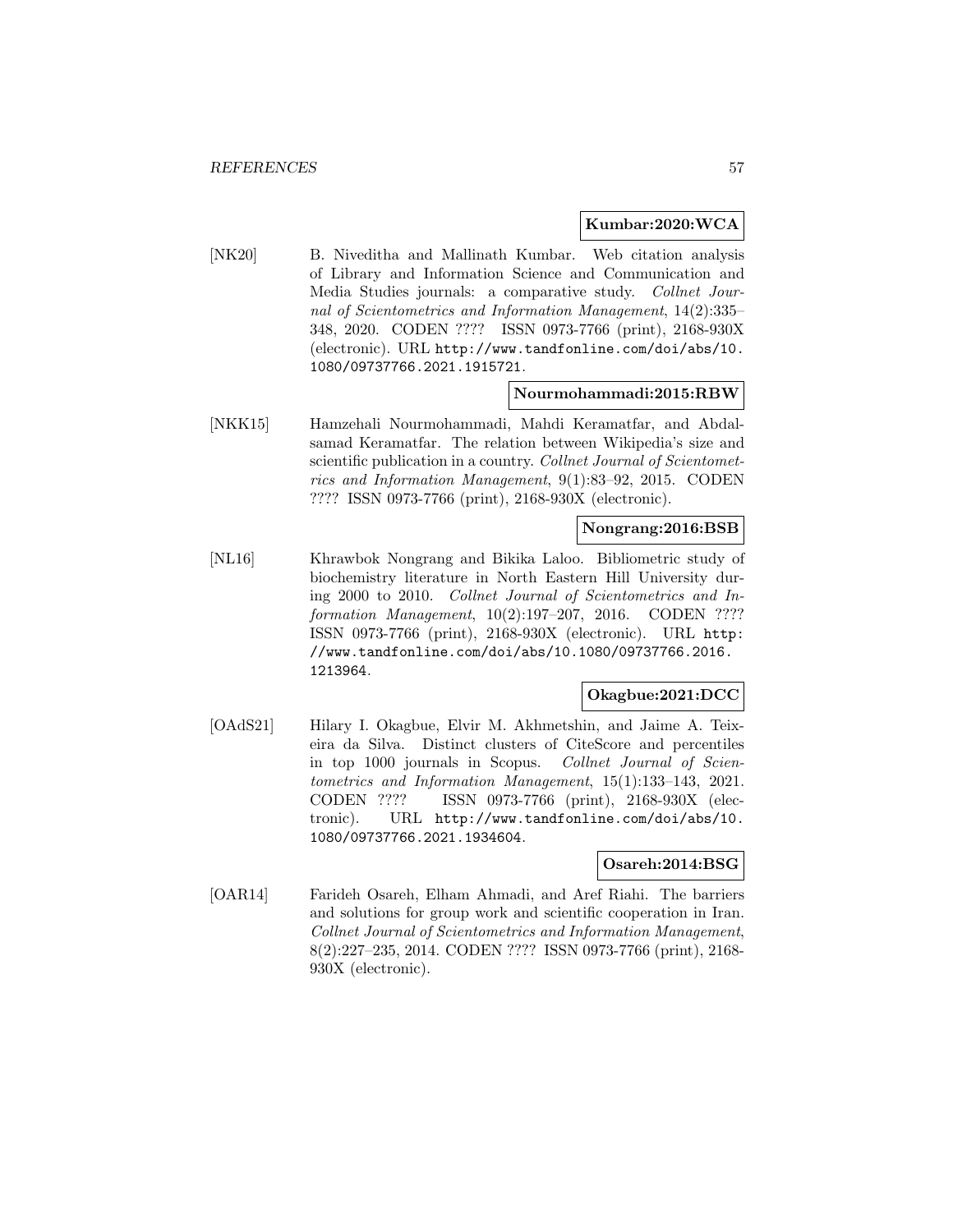#### **Obermeier:2010:IPU**

[OB10] Uwe Obermeier and Hannes Brauckmann. Interdisciplinary patterns of a university: Investigating collaboration using copublication network analysis. Collnet Journal of Scientometrics and Information Management, 4(1):29–40, 2010. CODEN ???? ISSN 0973-7766 (print), 2168-930X (electronic).

## **Osareh:2017:CSM**

[OCK17] Farideh Osareh, Zohreh Cheraghi, and Atousa Koochak. Characterization of science mapping of Iranian cancer researchers' co-authorship network in Web of Science service during 2000– 2013 time period. Collnet Journal of Scientometrics and Information Management, 11(2):223-234, 2017. CODEN ???? ISSN 0973-7766 (print), 2168-930X (electronic). URL http: //www.tandfonline.com//doi/abs/10.1080/09737766.2017. 1292666.

## **Osareh:2014:CAN**

[OKRS14] Farideh Osareh, Rouhallah Khademi, Mansoor Koohi Rostami, and Mansoureh Serati Shirazi. Co-authorship network structure analysis of Iranian researchers' scientific outputs from 1991 to 2013 based on the Social Science Citation Index (SSCI). Collnet Journal of Scientometrics and Information Management, 8(2): 263–271, 2014. CODEN ???? ISSN 0973-7766 (print), 2168- 930X (electronic).

## **Osareh:2008:VSI**

[OM08] Farideh Osareh and Katherine W. McCain. Visualizing the structure of Iranian chemistry research in SciSearch using author cocitation technique. Collnet Journal of Scientometrics and Information Management, 2(1):37–43, 2008. CODEN ???? ISSN 0973-7766 (print), 2168-930X (electronic).

#### **Osareh:2011:LLA**

[OM11] Farideh Osareh and Esmaeel Mostafavi. Lotka's Law and authorship distribution in computer science using Web of Science (WoS) during 1986–2009. Collnet Journal of Scientometrics and Information Management, 5(2):171–183, 2011. CODEN ???? ISSN 0973-7766 (print), 2168-930X (electronic).

## **Olechnicka:2010:MRS**

[OP10] Agnieszka Olechnicka and Adam Ploszaj. Mapping the regional science performance. evidence from Poland. Collnet Journal of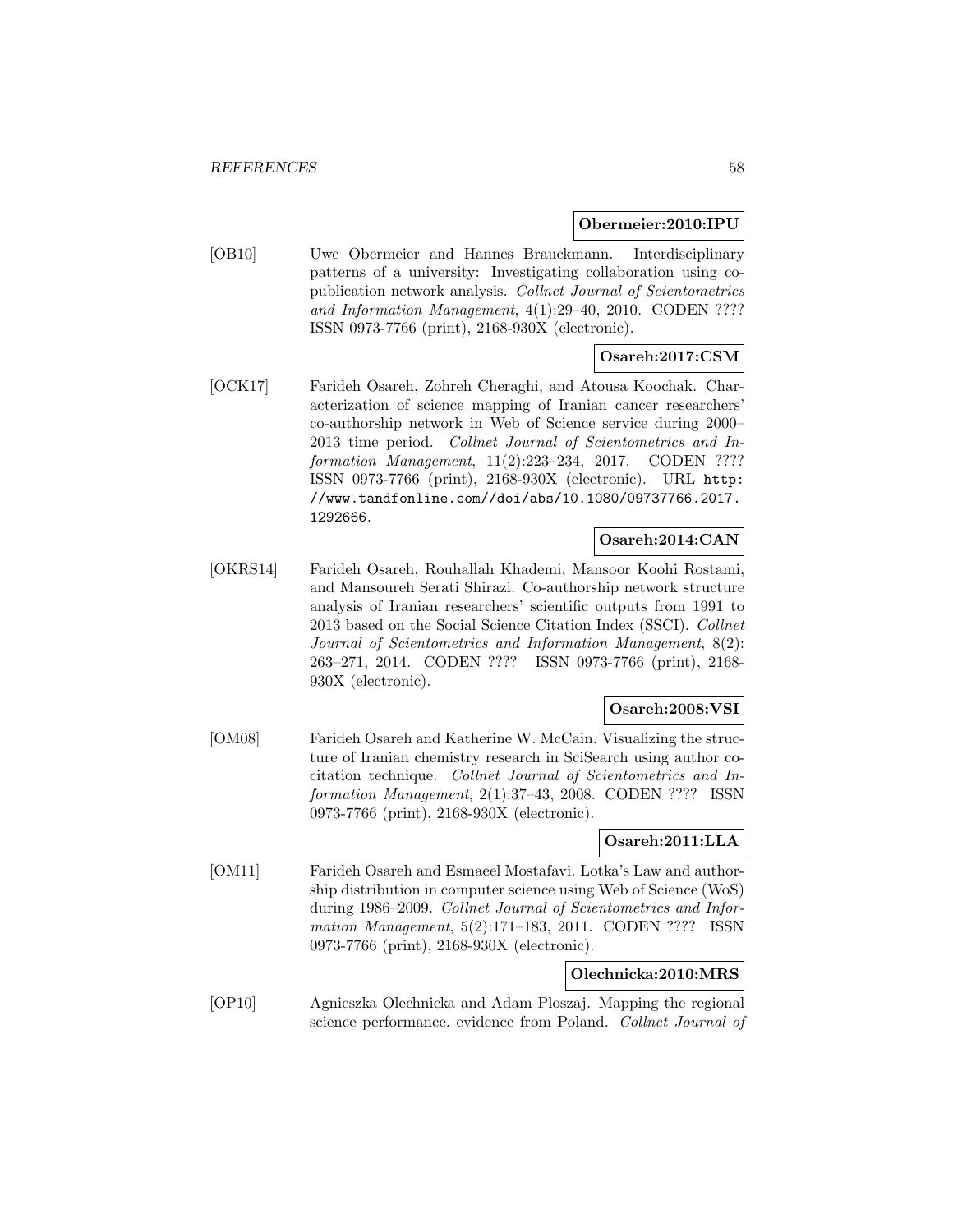Scientometrics and Information Management, 4(1):21–27, 2010. CODEN ???? ISSN 0973-7766 (print), 2168-930X (electronic).

# **Ozel:2012:EKP**

 $[OP12]$  Bülent Özel and Han Woo Park. Examining Korean political figures using co-word analysis in agreement with facial expressions in posted self-images. Collnet Journal of Scientometrics and Information Management, 6(1):43–60, 2012. CODEN ???? ISSN 0973-7766 (print), 2168-930X (electronic).

### **Osareh:2008:BSP**

[Osa08] Farideh Osareh. Biographical sketch of Prof. Farideh Osareh. Collnet Journal of Scientometrics and Information Management, 2(2):iii, 2008. CODEN ???? ISSN 0973-7766 (print), 2168-930X (electronic).

### **Ozel:2011:BSD**

 $[\text{Özel1}]$  Bülent Özel. Biographical sketch of Dr. Bülent Özel. Collnet Journal of Scientometrics and Information Management, 5(1): iii, 2011. CODEN ???? ISSN 0973-7766 (print), 2168-930X (electronic).

# **Pal:2016:ACC**

[Pal16] Jiban K. Pal. Administering a cryptology centre by means of scientometric indicators. Collnet Journal of Scientometrics and Information Management, 10(1):97–123, 2016. CODEN ???? ISSN 0973-7766 (print), 2168-930X (electronic).

#### **Pudovkin:2018:ACD**

[PB18] Alexander I. Pudovkin and Lutz Bornmann. Approximation of citation distributions to the Poisson distribution. Collnet Journal of Scientometrics and Information Management, 12(1): 49–53, 2018. CODEN ???? ISSN 0973-7766 (print), 2168- 930X (electronic). URL http://www.tandfonline.com//doi/ abs/10.1080/09737766.2017.1332605.

## **Pearson:2020:PCW**

[Pea20] William S. Pearson. Predictors of citations in written feedback on ESL writing research. Collnet Journal of Scientometrics and Information Management, 14(1):55–73, 2020. CODEN ???? ISSN 0973-7766 (print), 2168-930X (electronic). URL http://www.tandfonline.com/doi/abs/10. 1080/09737766.2020.1776651.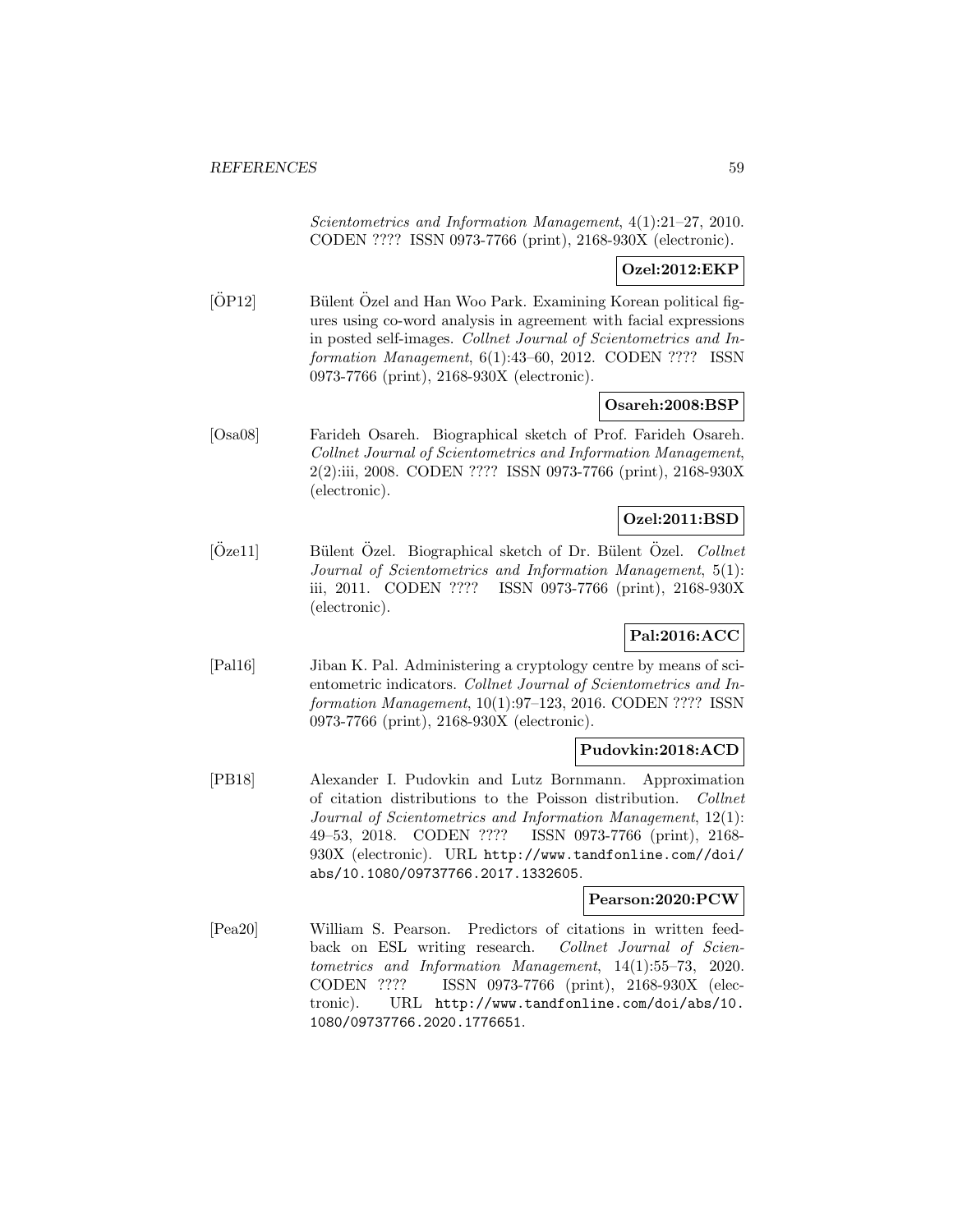### **Pudovkin:2009:PRA**

[PG09] A. I. Pudovkin and E. Garfield. Percentile rank and author superiority indexes for evaluating individual journal articles and the author's overall citation performance. Collnet Journal of Scientometrics and Information Management, 3(2):3–10, 2009. CODEN ???? ISSN 0973-7766 (print), 2168-930X (electronic).

# **Parvathamma:2011:SPI**

[PG11] N. Parvathamma and Devendra S. Gobbur. Scientific productivity and impact of Indian polymer scientists (1992–2006): An informetric study. Collnet Journal of Scientometrics and Information Management, 5(2):205–215, 2011. CODEN ???? ISSN 0973-7766 (print), 2168-930X (electronic).

# **Prithviraj:2015:WCT**

[PK15] K. R. Prithviraj and B. T. Sampath Kumar. Web citation trends in Indian LIS journals: A citation analysis. Collnet Journal of Scientometrics and Information Management, 9(2):295– 310, 2015. CODEN ???? ISSN 0973-7766 (print), 2168-930X (electronic). URL http://www.tandfonline.com/doi/abs/10. 1080/09737766.2015.1069968.

# **Pang:2009:DCA**

[PKL09] Jie Pang, Hildrun Kretschmer, and Zeyuan Liu. Distribution of co-author pairs' frequencies in energy science and technology. Collnet Journal of Scientometrics and Information Management, 3(2):11–18, 2009. CODEN ???? ISSN 0973-7766 (print), 2168- 930X (electronic).

#### **Pournaghi:2015:MRS**

[PNA15] Roya Pournaghi and Leila Nemati-Anaraki. The mutual role of scientometrics and foresight — a review. Collnet Journal of Scientometrics and Information Management, 9(2):145– 160, 2015. CODEN ???? ISSN 0973-7766 (print), 2168-930X (electronic). URL http://www.tandfonline.com/doi/abs/10. 1080/09737766.2015.1069950.

#### **Papavlasopoulos:2009:TCB**

[PPB09] Sozon Papavlasopoulos, Marios Poulos, and George Bokos. Towards constructing a bibliometric cited distance factor for an article using an Elman neural network. Collnet Journal of Scientometrics and Information Management, 3(1):17–29, 2009. CO-DEN ???? ISSN 0973-7766 (print), 2168-930X (electronic).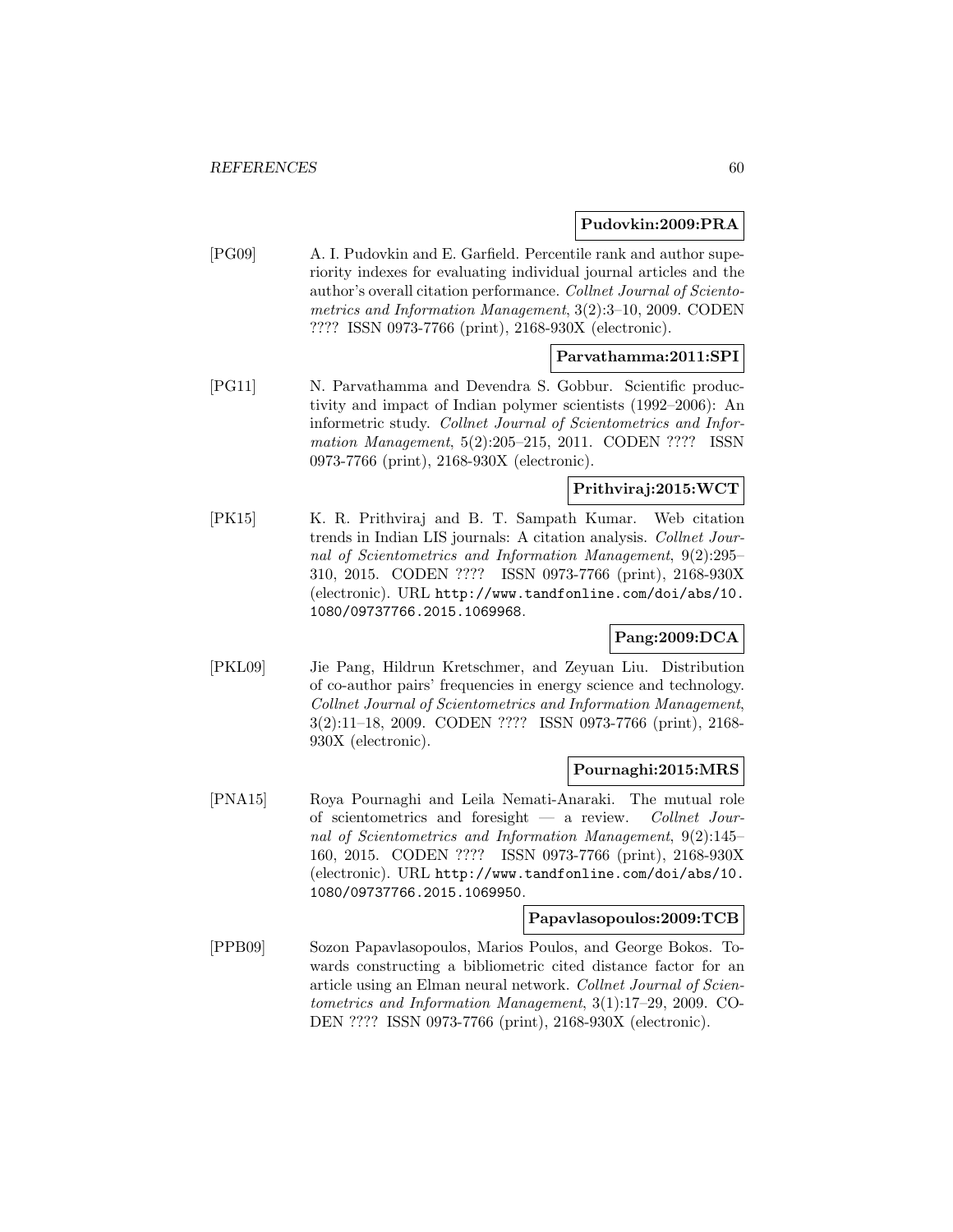### **Pou:2021:AMT**

[PRP21] K. R. Jolvis Pou, Vijaya Raghavan, and Muthukumaran Packirisamy. Applications of microfluidic technology in food sector: a bibliometric analysis. Collnet Journal of Scientometrics and Information Management, 15(2):259–285, 2021. CODEN ???? ISSN 0973-7766 (print), 2168-930X (electronic). URL http://www.tandfonline.com/doi/abs/10. 1080/09737766.2021.1989989.

### **Rahimmi:2020:DIF**

[Rah20] Arman Rahimmi. Drawbacks to h-index, as a factor assessing the scientific impact and the scientific credit of a researcher. Collnet Journal of Scientometrics and Information Management, 14(2): 331–333, 2020. CODEN ???? ISSN 0973-7766 (print), 2168-930X (electronic). URL http://www.tandfonline.com/doi/abs/10. 1080/09737766.2021.1906183.

# **Ram:2014:RPP**

[Ram14] Shri Ram. Research profile of "polycystic ovary syndrome": A bibliometric perspective of literatures from 1984–2013. Collnet Journal of Scientometrics and Information Management, 8(2): 311–327, 2014. CODEN ???? ISSN 0973-7766 (print), 2168- 930X (electronic).

# **Rao:2012:RAN**

[Rao12] I. K. Ravichandra Rao. Relations among the number of citations, references and authors: Revisited. Collnet Journal of Scientometrics and Information Management, 6(1):17–30, 2012. CO-DEN ???? ISSN 0973-7766 (print), 2168-930X (electronic).

#### **Rao:2013:ED**

[Rao13] I. K. Ravichandra Rao. From Editor's desk. Collnet Journal of Scientometrics and Information Management, 7(1):i, 2013. CO-DEN ???? ISSN 0973-7766 (print), 2168-930X (electronic).

#### **Rahimi:2013:CIO**

[RC13] Shahin Rahimi and V. Chandrakumar. Citation impact of open access medical journals on scholarly communication: Web citation analysis. Collnet Journal of Scientometrics and Information Management, 7(2):247–259, 2013. CODEN ???? ISSN 0973-7766 (print), 2168-930X (electronic).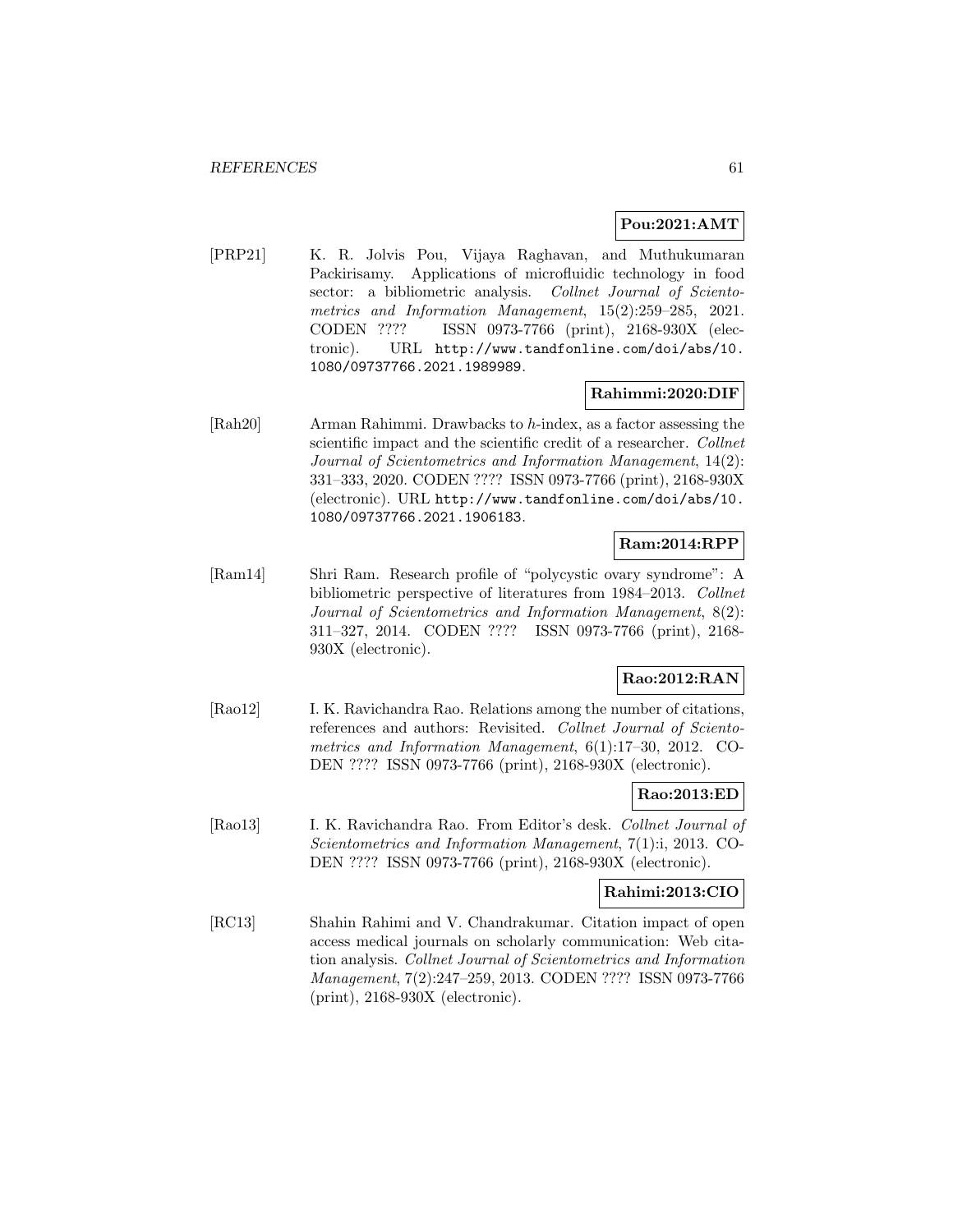## **Rao:2011:EDa**

[RK11a] I. K. Ravichandra Rao and Hildrun Kretschmer. From Editor's desk. Collnet Journal of Scientometrics and Information Management, 5(1):i, 2011. CODEN ???? ISSN 0973-7766 (print), 2168-930X (electronic).

# **Rao:2011:EDb**

[RK11b] I. K. Ravichandra Rao and Hildrun Kretschmer. From Editor's desk. Collnet Journal of Scientometrics and Information Management, 5(2):i, 2011. CODEN ???? ISSN 0973-7766 (print), 2168-930X (electronic).

### **Rao:2012:EDb**

[RK12] I. K. Ravichandra Rao and Hildrun Kretschmer. From Editor's desk. Collnet Journal of Scientometrics and Information Management, 6(2):i, 2012. CODEN ???? ISSN 0973-7766 (print), 2168-930X (electronic).

#### **Rao:2012:EDa**

 $[RK\ddot{O}G12]$  I. K. Ravichandra Rao, Hildrun Kretschmer, Bülent Özel, and Wolfgang Glänzel. From Editor's desk. Collnet Journal of Scientometrics and Information Management, 6(1):i, 2012. CODEN ???? ISSN 0973-7766 (print), 2168-930X (electronic).

#### **Rousseau:2008:RRD**

[RL08] Ronald Rousseau and K. U. Leuven. Reflections on recent developments of the h-index and h-type indices. Collnet Journal of Scientometrics and Information Management, 2(1):1–8, 2008. CODEN ???? ISSN 0973-7766 (print), 2168-930X (electronic).

#### **Rafols:2009:DDT**

[RM09] Ismael Rafols and Martin Meyer. Disciplinary diversity and topic coherence: The case of hybrid nanomaterials research. Collnet Journal of Scientometrics and Information Management, 3(1): 79–88, 2009. CODEN ???? ISSN 0973-7766 (print), 2168-930X (electronic).

## **Ramkumar:2017:CNR**

[RN17] S. Ramkumar and N. Narayanasamy. Collaboration and networking in research grant projects in speech, language and hearing sciences. Collnet Journal of Scientometrics and Information Management, 11(1):45–58, 2017. CODEN ????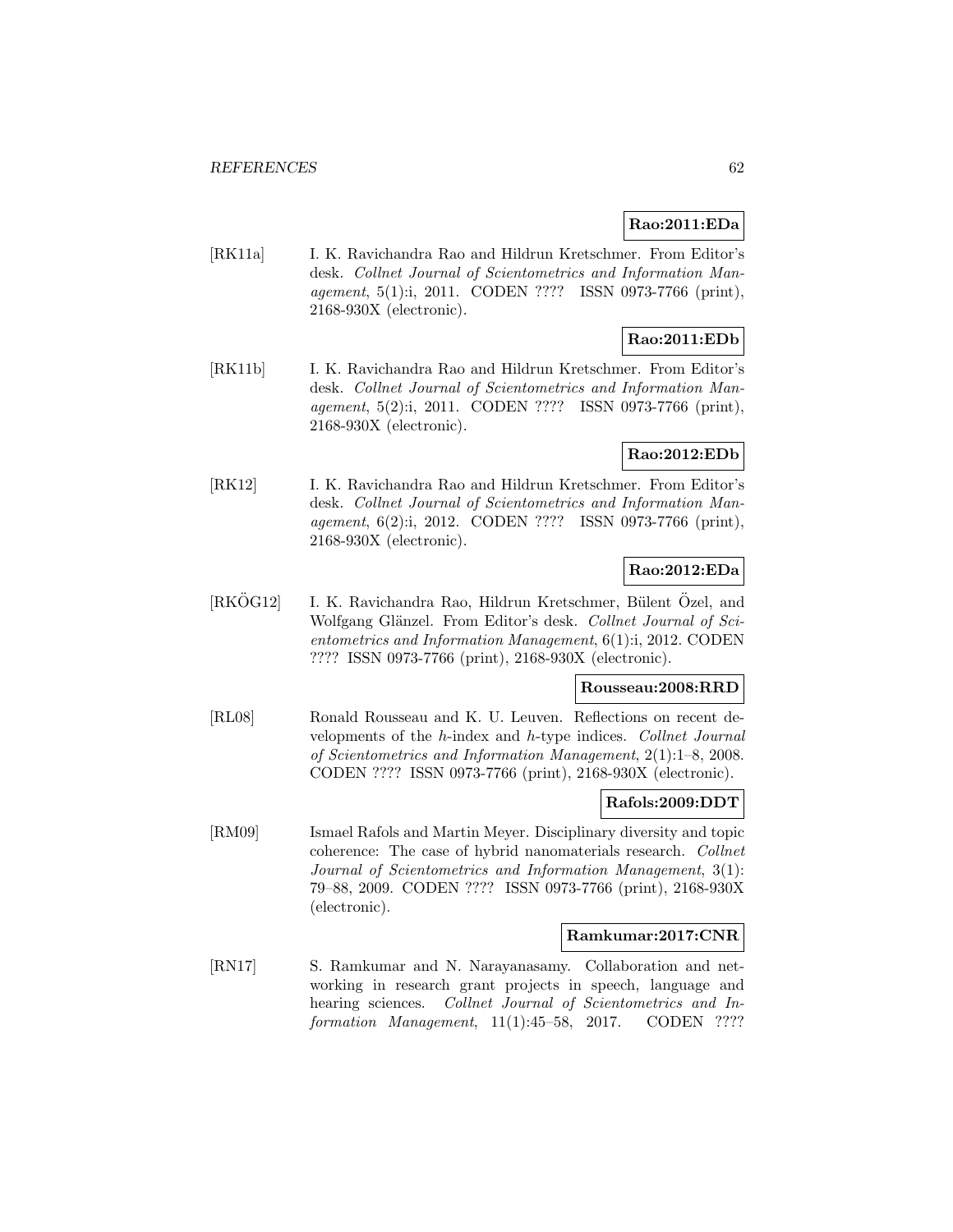ISSN 0973-7766 (print), 2168-930X (electronic). URL http: //www.tandfonline.com//doi/abs/10.1080/09737766.2016. 1251558.

# **Rons:2011:IRC**

[Ron11] Nadine Rons. Interdisciplinary research collaborations: Evaluation of a funding program. Collnet Journal of Scientometrics and Information Management, 5(1):17–32, 2011. CODEN ???? ISSN 0973-7766 (print), 2168-930X (electronic).

### **Rousseau:2012:FIS**

[Rou12] Ronald Rousseau. Festschrifts in the information sciences, with special attention to Eugene Garfield's festschrift "The Web of Knowledge". Collnet Journal of Scientometrics and Information Management, 6(1):7–16, 2012. CODEN ???? ISSN 0973-7766 (print), 2168-930X (electronic).

#### **Rousseau:2021:NNM**

[Rou21] Ronald Rousseau. Naukometriya, Nalimov and Mul'chenko. Collnet Journal of Scientometrics and Information Management, 15 (1):213–224, 2021. CODEN ???? ISSN 0973-7766 (print), 2168- 930X (electronic). URL http://www.tandfonline.com/doi/ abs/10.1080/09737766.2021.1943042.

#### **Putera:2021:CPP**

[RP21] Tiurma Melissa Rakhel and Prakoso Bhairawa Putera. Corruption in public procurement: a bibliometric analysis. Collnet Journal of Scientometrics and Information Management, 15(2):397– 412, 2021. CODEN ???? ISSN 0973-7766 (print), 2168-930X (electronic). URL http://www.tandfonline.com/doi/abs/10. 1080/09737766.2021.1989990.

### **Rousseau:2014:COI**

[RR14] Brendan Rousseau and Ronald Rousseau. Calculating the outgrow index and similar structural indicators: A simple software program for visualizing outcomes. Collnet Journal of Scientometrics and Information Management, 8(1):31–40, 2014. CODEN ???? ISSN 0973-7766 (print), 2168-930X (electronic).

#### **Raghavan:2015:MER**

[RR15a] K. S. Raghavan and I. K. Ravichandra Rao. Mapping engineering research in India. Collnet Journal of Scientometrics and Information Management, 9(1):73–81, 2015. CODEN ???? ISSN 0973-7766 (print), 2168-930X (electronic).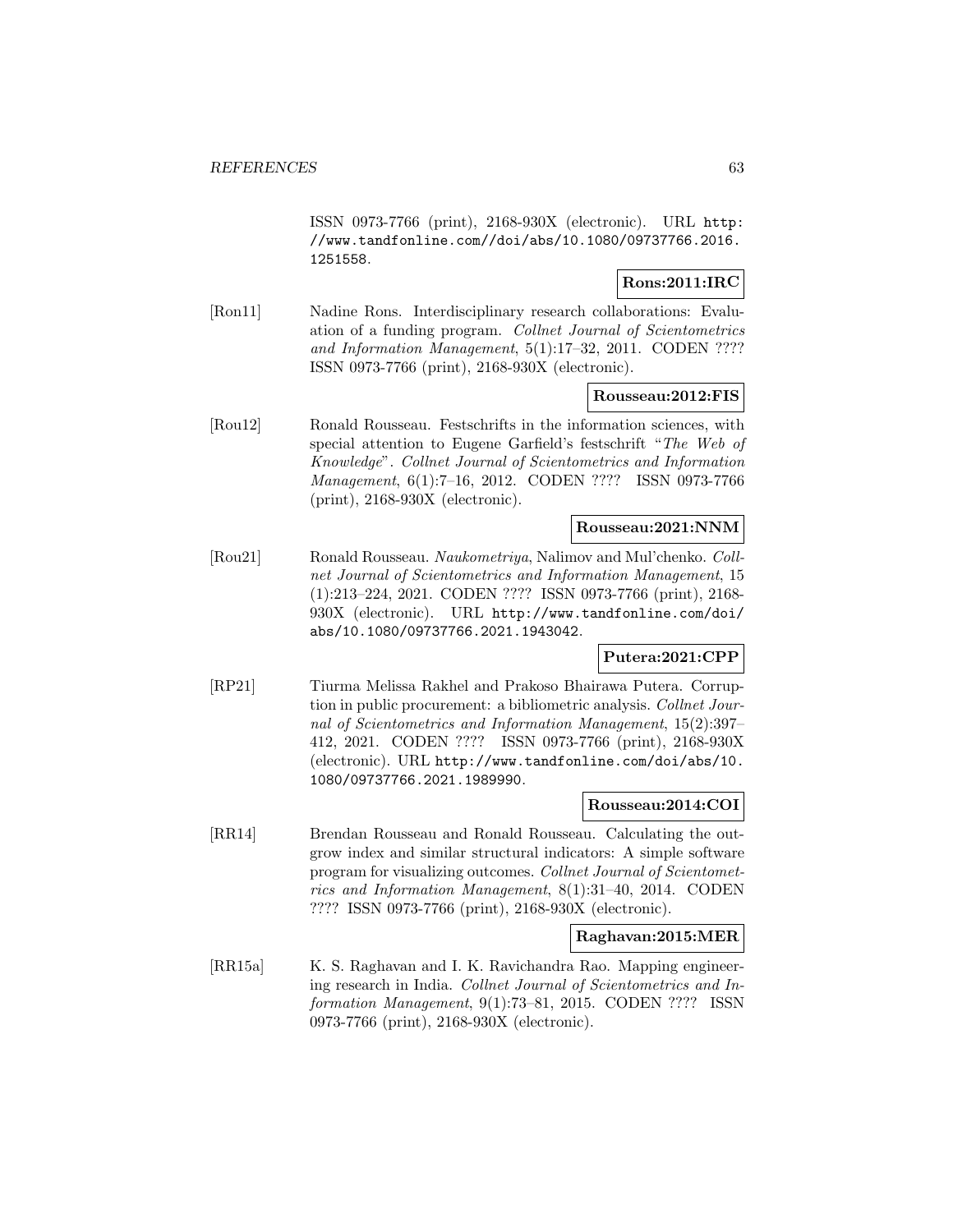# **Rao:2015:BJS**

[RR15b] I. K. Ravichandra Rao and K. S. Raghavan. Collnet Journal of Scientometrics and Information Management (2007–2013): An analysis. Collnet Journal of Scientometrics and Information Management, 9(1):15–23, 2015. CODEN ???? ISSN 0973-7766 (print), 2168-930X (electronic).

# **Riahi:2014:ISI**

[RRA14] Aref Riahi, Mohammad Amin Ghaneei Rod, and Elham Ahmadi. Iran's scientific interactions and communications with the G8 countries. Collnet Journal of Scientometrics and Information Management, 8(2):217–225, 2014. CODEN ???? ISSN 0973- 7766 (print), 2168-930X (electronic).

# **Rao:2017:QAS**

[RRB17] I. K. Ravichandra Rao, K. S. Raghavan, and K. N. Bhargav. Quantitative analysis of scientific literature in forensic science. Collnet Journal of Scientometrics and Information Management, 11(1):59–72, 2017. CODEN ???? ISSN 0973-7766 (print), 2168- 930X (electronic). URL http://www.tandfonline.com//doi/ abs/10.1080/09737766.2016.1251561.

# **Rao:2008:DMA**

[RS08] I. K. Ravichandra Rao and Bibhuti Bhusan Sahoo. Distributions of multiple authors: A case study of two journals (JASIST and Scientometrics). Collnet Journal of Scientometrics and Information Management, 2(1):27–36, 2008. CODEN ???? ISSN 0973-7766 (print), 2168-930X (electronic).

# **RayChoudhury:2011:MAR**

[RS11] Nitai RayChoudhury and Juran Krishna Sarkhel. Mapping agricultural research in West Bengal — 1993–2007: A bibliometric study. Collnet Journal of Scientometrics and Information Management, 5(1):99–113, 2011. CODEN ???? ISSN 0973-7766 (print), 2168-930X (electronic).

# **Renjith:2018:HIG**

[RS18] V. R. Renjith and I. Shihab. h-index of geology journals: A statistical analysis based on SCImago Journal and Country Ranking. Collnet Journal of Scientometrics and Information Management, 12(1):97-107, 2018. CODEN ???? ISSN 0973-7766 (print), 2168-930X (electronic). URL http://www.tandfonline.com// doi/abs/10.1080/09737766.2017.1400753.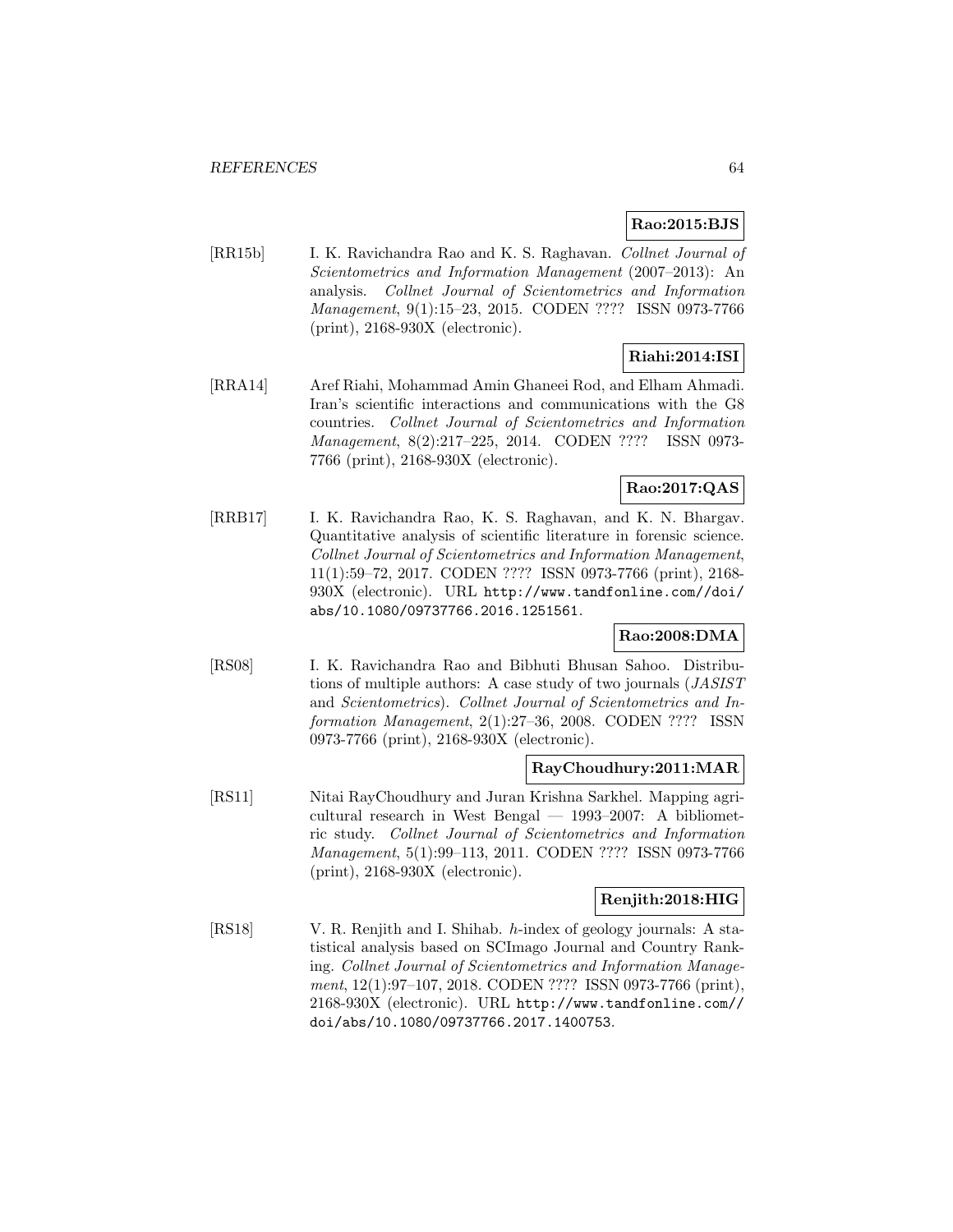#### **Riyanto:2019:DCM**

[RSM<sup>+</sup>19] Slamet Riyanto, Hendro Subagyo, Ekawati Marlina, Yaniasih Yaniasih, and Rodiah Rodiah. Development of collaboration matrix using co-occurrence and combinatoric system as scientometrics analysis. Collnet Journal of Scientometrics and Information Management, 13(2):247–267, 2019. CODEN ???? ISSN 0973-7766 (print), 2168-930X (electronic). URL http: //www.tandfonline.com/doi/abs/10.1080/09737766.2020. 1723450.

### **Riahi:2015:IGI**

[RSZ15] Aref Riahi, Fariba Sohbatiha, and Amin Zare. Investigation into growth of Iranian journals in Scopus database during 2000–2012. Collnet Journal of Scientometrics and Information Management, 9(1):37–46, 2015. CODEN ???? ISSN 0973-7766 (print), 2168- 930X (electronic).

### **Ramakrishnan:2015:ICF**

[RT15] J. Ramakrishnan and K. Thavamani. Indian contributions to the field of leptospirosis (2006–2013): A bibliometric study. Collnet Journal of Scientometrics and Information Management, 9(2): 235–249, 2015. CODEN ???? ISSN 0973-7766 (print), 2168-930X (electronic). URL http://www.tandfonline.com/doi/abs/10. 1080/09737766.2015.1069962.

### **Roche:2014:HAR**

[RVB<sup>+</sup>14] Ivana Roche, Nathalie Vedovotto, Dominique Besagni, Claire François, Marianne Hörlesberger, and Edgar Schiebel. How to address the role of a journal as a knowledge transfer vector between disciplines? A case study relying on citation analysis. Collnet Journal of Scientometrics and Information Management, 8 (1):91–107, 2014. CODEN ???? ISSN 0973-7766 (print), 2168- 930X (electronic).

#### **Roche:2013:APA**

[RVF<sup>+</sup>13] Ivana Roche, Nathalie Vedovotto, Claire François, Dominique Besagni, Marianne Hörlesberger, and Edgar Schiebel. From applicateness to potential applicability: An informetric approach based on researchers' scientific productions. Collnet Journal of Scientometrics and Information Management, 7(2):191–203, 2013. CODEN ???? ISSN 0973-7766 (print), 2168-930X (electronic).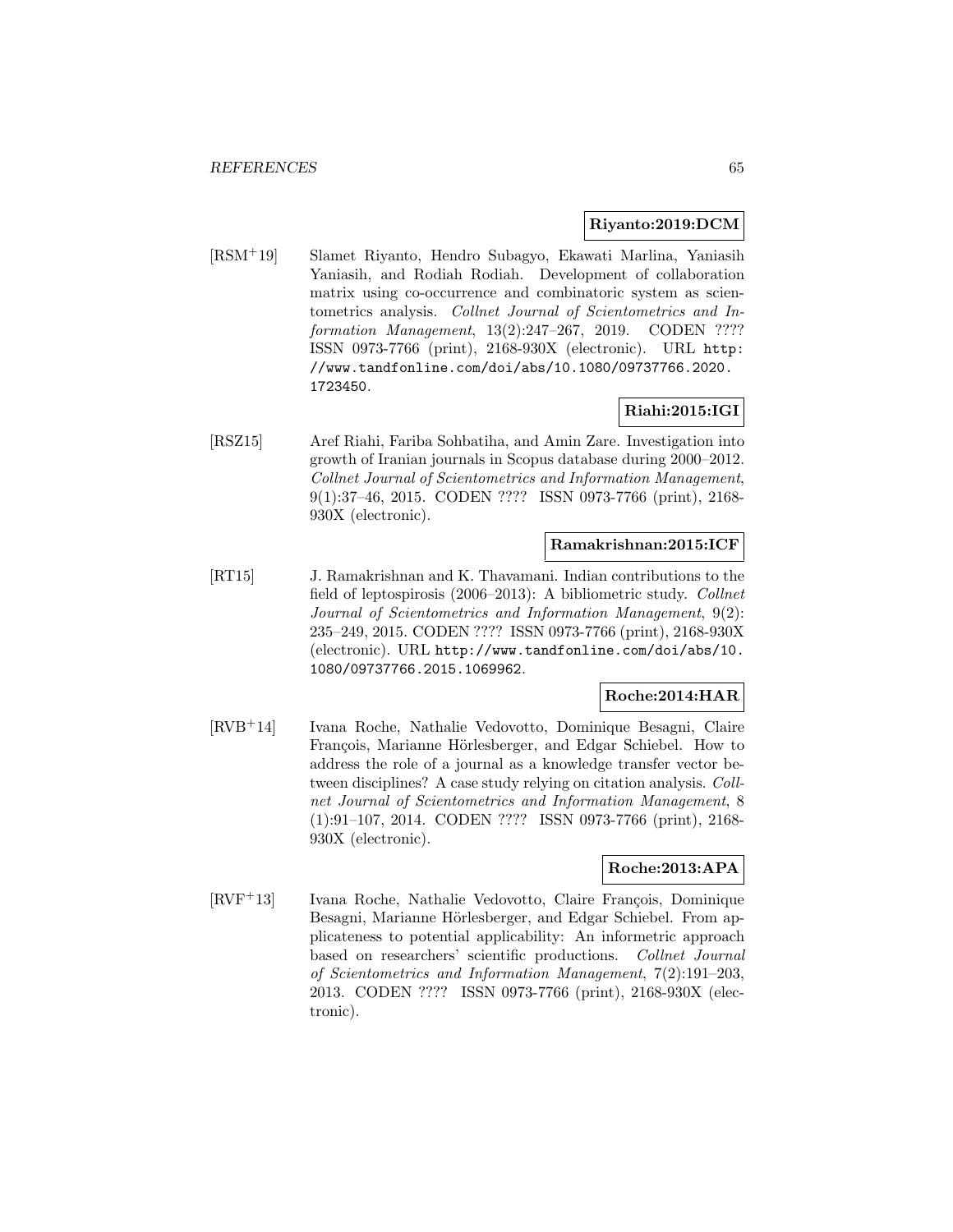#### **Rousseau:2018:URM**

[RY18] Ronald Rousseau and Sulan Yan. An under-recognized metatable: Nancy Clark's table tamer. Collnet Journal of Scientometrics and Information Management, 12(2):233–241, 2018. CODEN ???? ISSN 0973-7766 (print), 2168-930X (electronic). URL http://www.tandfonline.com/doi/abs/10. 1080/09737766.2018.1453673.

#### **Senthilkumaran:2007:CNA**

[SA07] P. Senthilkumaran and A. Amudhavalli. Cross-national analysis on spices research in the Asian countries. Collnet Journal of Scientometrics and Information Management, 1(2):27–32, 2007. CODEN ???? ISSN 0973-7766 (print), 2168-930X (electronic).

# **Sangam:2016:GVS**

[SA16] S. L. Sangam and Uma Arali. Growth versus scientific collaboration in the field of genetics: A scientometrics analysis. Collnet Journal of Scientometrics and Information Management, 10(1): 9–19, 2016. CODEN ???? ISSN 0973-7766 (print), 2168-930X (electronic).

# **Safavi:2014:BRP**

[Saf14] Zainab Safavi. Barriers to research from the perspective of faculty members of knowledge and information science: a case study of public universities in Tehran. Collnet Journal of Scientometrics and Information Management, 8(2):281–291, 2014. CODEN ???? ISSN 0973-7766 (print), 2168-930X (electronic).

#### **Sangam:2010:BSP**

[San10] S. L. Sangam. Biographical sketch of Professor S. L. Sangam. Collnet Journal of Scientometrics and Information Management, 4(1):iii, 2010. CODEN ???? ISSN 0973-7766 (print), 2168-930X (electronic).

### **Sangam:2013:SAG**

[SAPM13] S. L. Sangam, Uma Arali, C. G. Patil, and M. N. Megeri. Scientometrics analysis of genetics literature. Collnet Journal of Scientometrics and Information Management, 7(2):173–190, 2013. CODEN ???? ISSN 0973-7766 (print), 2168-930X (electronic).

# **Singh:2014:CCL**

[SB14] K. P. Singh and Bebi. Characteristics and characterization of literature used by the researchers in geography: A citation analysis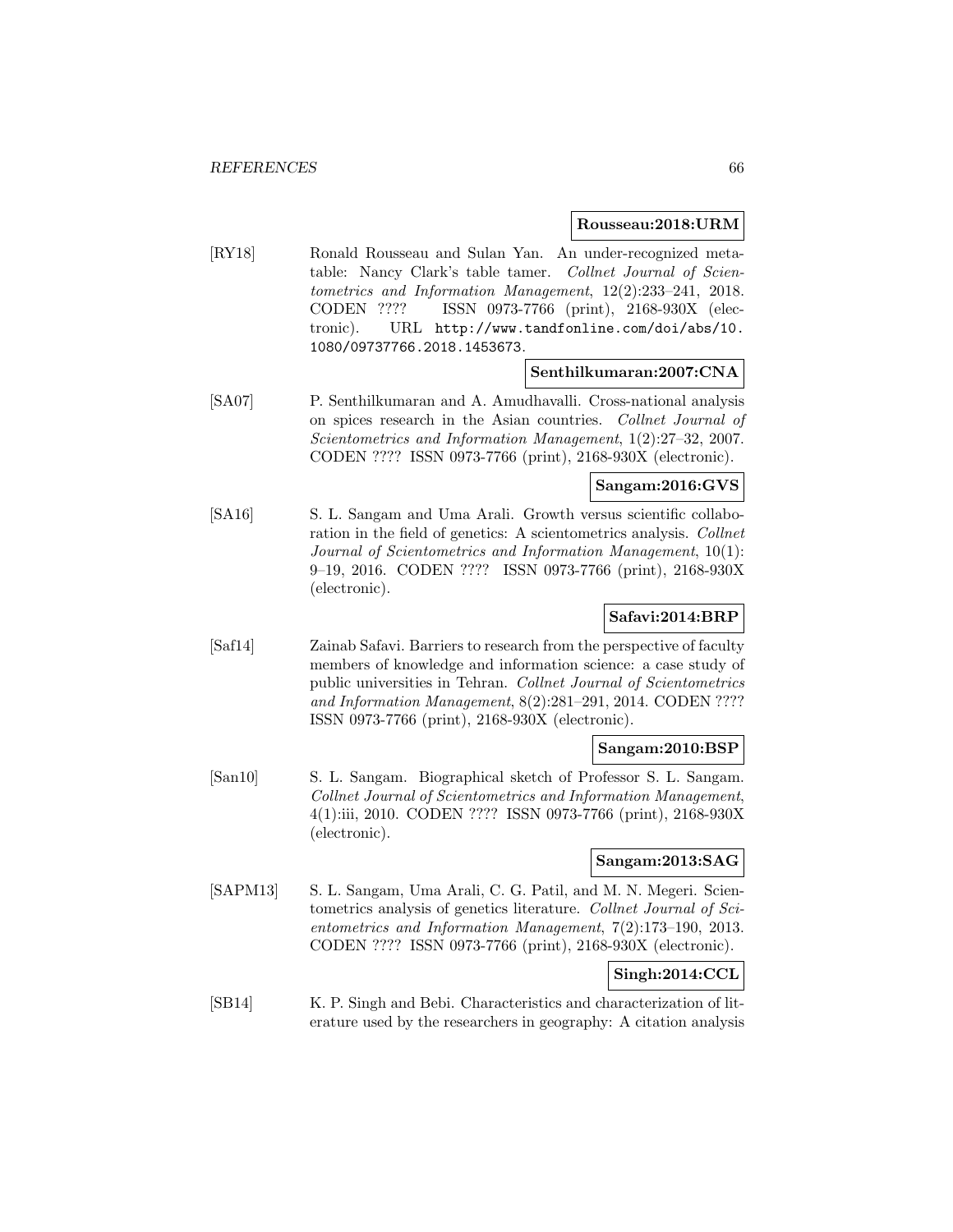of Ph.D. theses. Collnet Journal of Scientometrics and Information Management, 8(2):341–351, 2014. CODEN ???? ISSN 0973-7766 (print), 2168-930X (electronic).

# **Stumpf:2012:SSB**

[SCdM+12] Ida Regina Chittó Stumpf, Sônia Elisa Caregnato, Ana Maria Mielniczuk de Moura, Samile Andréa de Souza Vanz, and Rosely de Andrade Vargas. Science in South Brazil: Production overview between 2000 and 2010. Collnet Journal of Scientometrics and Information Management, 6(1):119–130, 2012. CODEN ???? ISSN 0973-7766 (print), 2168-930X (electronic).

#### **Scientist:2014:WRA**

[Sci14] I. K. Ravichandra Rao Visiting Scientist. Weak relations among the impact factors, number of citations, references and authors. Collnet Journal of Scientometrics and Information Management, 8(1):17–30, 2014. CODEN ???? ISSN 0973-7766 (print), 2168- 930X (electronic).

### **Savanur:2014:LLA**

[SDK14] Kiran Savanur, S. Gayathri Devi, and P. V. Konnur. Lotka's Law and authorship distribution in the journal of 'Columbia Law Review'. Collnet Journal of Scientometrics and Information Management, 8(1):193–208, 2014. CODEN ???? ISSN 0973-7766 (print), 2168-930X (electronic).

## **Singh:2010:MIE**

[SG10] Yogendra Singh and B. M. Gupta. Mapping of Indian engineering research using quantitative indicators, 1999–2008. Collnet Journal of Scientometrics and Information Management, 4(2): 1–12, 2010. CODEN ???? ISSN 0973-7766 (print), 2168-930X (electronic).

### **Shuang:2016:CSH**

[SGP16] Yong-Qiang Shuang, Wei-Hao Gao, and Meng-Han Pang. A comparative study on the highly cited papers of the top eight engineering universities. Collnet Journal of Scientometrics and Information Management, 10(2):311–320, 2016. CODEN ???? ISSN 0973-7766 (print), 2168-930X (electronic). URL http://www.tandfonline.com/doi/abs/10. 1080/09737766.2016.1229908.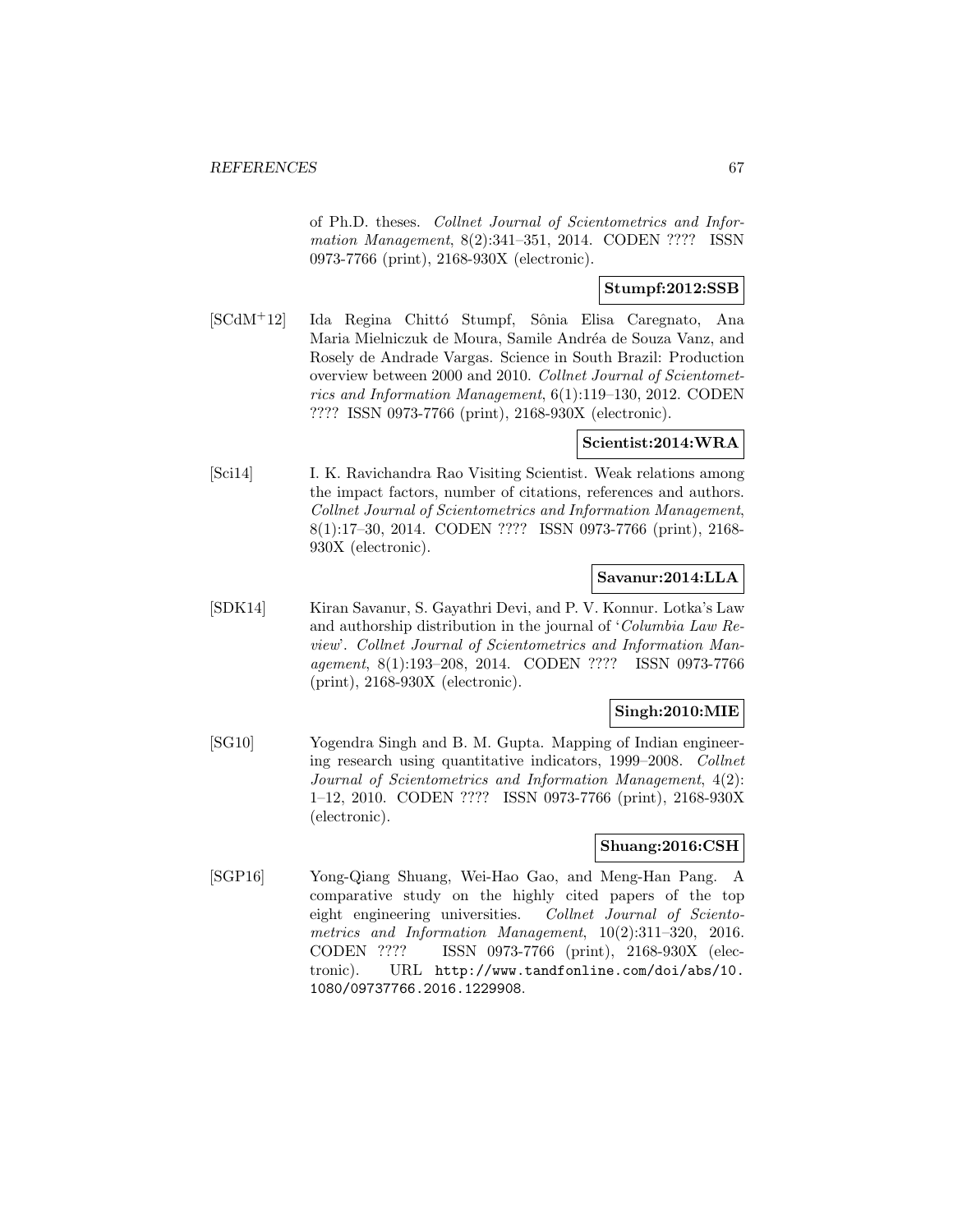### **Shafi:2010:BSP**

[Sha10] S. M. Shafi. Biographical sketch of Professor S. M. Shafi. Collnet Journal of Scientometrics and Information Management, 4(2): iv, 2010. CODEN ???? ISSN 0973-7766 (print), 2168-930X (electronic).

### **Shatberashvili:2019:MEB**

[Sha19] Oleg Shatberashvili. Method of express bibliometric analysis of scientific diasporas. Collnet Journal of Scientometrics and Information Management, 13(1):139–145, 2019. CODEN ???? ISSN 0973-7766 (print), 2168-930X (electronic). URL http: //www.tandfonline.com/doi/abs/10.1080/09737766.2019. 1568364.

# **Shukla:2019:IRO**

[Shu19] Ravi Shukla. Indian research output on genetic disorder publication using the Scopus database: a scientometric study. Collnet Journal of Scientometrics and Information Management, 13(1): 91–102, 2019. CODEN ???? ISSN 0973-7766 (print), 2168-930X (electronic). URL http://www.tandfonline.com/doi/abs/10. 1080/09737766.2018.1550044.

#### **Singh:2015:LPW**

[Sin15] Malkeet Singh. Literature published on Web 2.0 technologies in libraries: A bibliometric study. Collnet Journal of Scientometrics and Information Management, 9(2):251–262, 2015. CODEN ???? ISSN 0973-7766 (print), 2168-930X (electronic). URL http://www.tandfonline.com/doi/abs/10. 1080/09737766.2015.1069963.

#### **Sastry:2016:ARM**

[SJM16] Chandramouli Shama Sastry, Darshan S. Jagaluru, and Kavi Mahesh. Author ranking in multi-author collaborative networks. Collnet Journal of Scientometrics and Information Management, 10(1):21–40, 2016. CODEN ???? ISSN 0973-7766 (print), 2168- 930X (electronic).

#### **Saha:2016:DEF**

[SJMN16] Snehanshu Saha, Neelam Jangid, Archana Mathur, and Anand M. Narsimhamurthy. DSRS: Estimation and forecasting of journal influence in the science and technology domain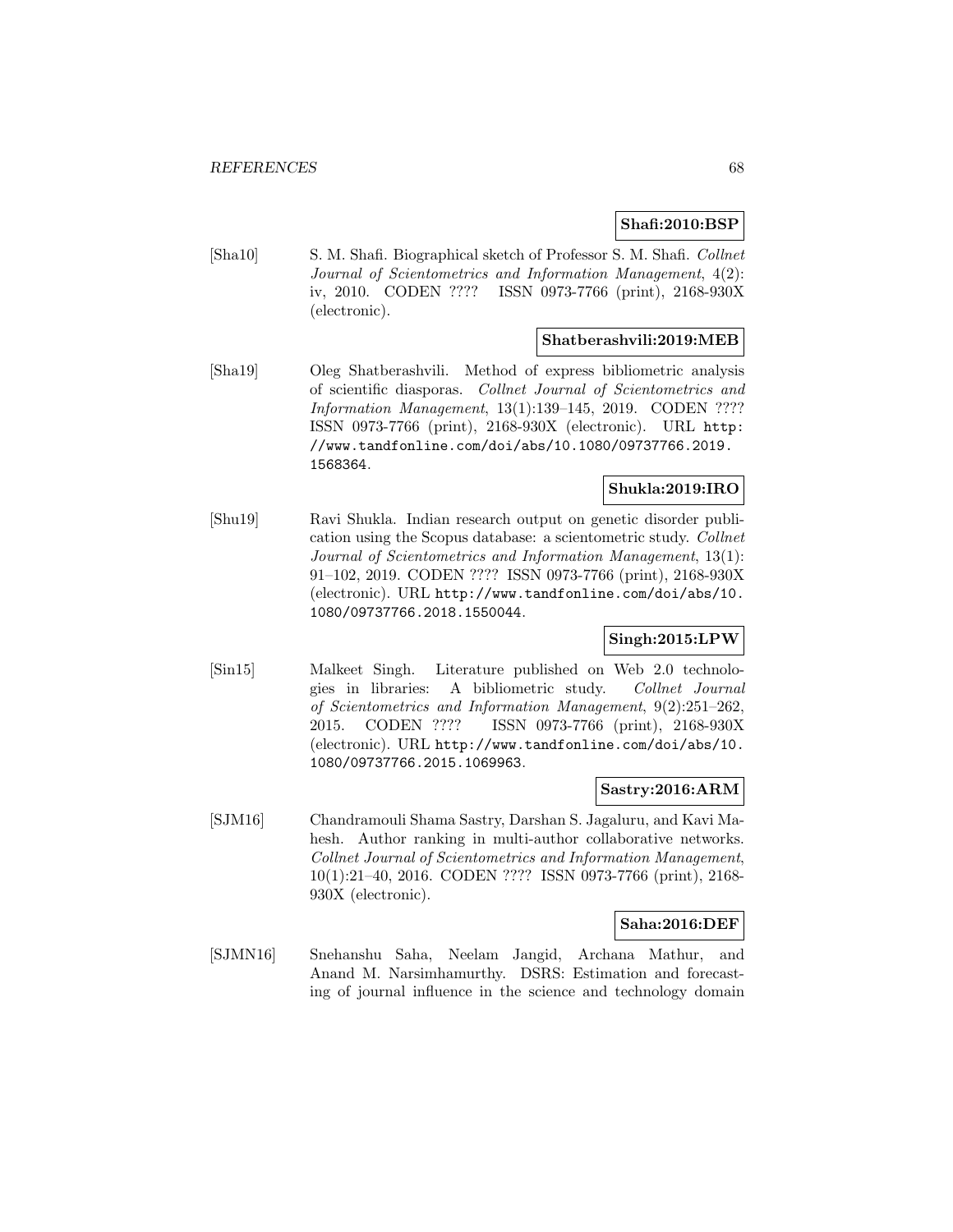via a lightweight quantitative approach. Collnet Journal of Scientometrics and Information Management, 10(1):41–70, 2016. CODEN ???? ISSN 0973-7766 (print), 2168-930X (electronic).

# **Sheshrao:2011:CAP**

[SK11] Jadhav Vandana Sheshrao and V. S. Khaparde. Citation analysis of Ph.D. theses on physics submitted to Dr. Babasaheb Ambedkar Marathwada University. Collnet Journal of Scientometrics and Information Management, 5(1):115–127, 2011. CODEN ???? ISSN 0973-7766 (print), 2168-930X (electronic).

# **Sajana:2017:RCS**

[SK17] C. Sajana and M. Krishnamurthy. Research contributions of space technology scientists: A scientometric study. Collnet Journal of Scientometrics and Information Management, 11(2): 325–339, 2017. CODEN ???? ISSN 0973-7766 (print), 2168- 930X (electronic). URL http://www.tandfonline.com//doi/ abs/10.1080/09737766.2017.1312788.

# **Sun:2008:IAR**

[SKNN08] Yuan Sun, Sumio Kakinuma, Masamitsu Negishi, and Masaki Nisizawa. Internationalizing academic research activities in Japan. Collnet Journal of Scientometrics and Information Management, 2(2):11–19, 2008. CODEN ???? ISSN 0973-7766 (print), 2168- 930X (electronic).

#### **Sangam:2009:RCP**

[SM09] S. L. Sangam and Meera. Research collaboration pattern in Indian contributions to chemical sciences. Collnet Journal of Scientometrics and Information Management, 3(1):39–45, 2009. CO-DEN ???? ISSN 0973-7766 (print), 2168-930X (electronic).

### **Sangam:2014:MIS**

[SM14] S. L. Sangam and Shivaranjini S. Mogali. Mapping of Indian social science literature. Collnet Journal of Scientometrics and Information Management, 8(1):61–80, 2014. CODEN ???? ISSN 0973-7766 (print), 2168-930X (electronic).

#### **Shukla:2018:RPS**

[SM18] Akhandanand Shukla and Sanjay Kumar Maurya. Research performance of South Asian Association for Regional Cooperation (SAARC) countries in library and information science: A scientometric analysis. Collnet Journal of Scien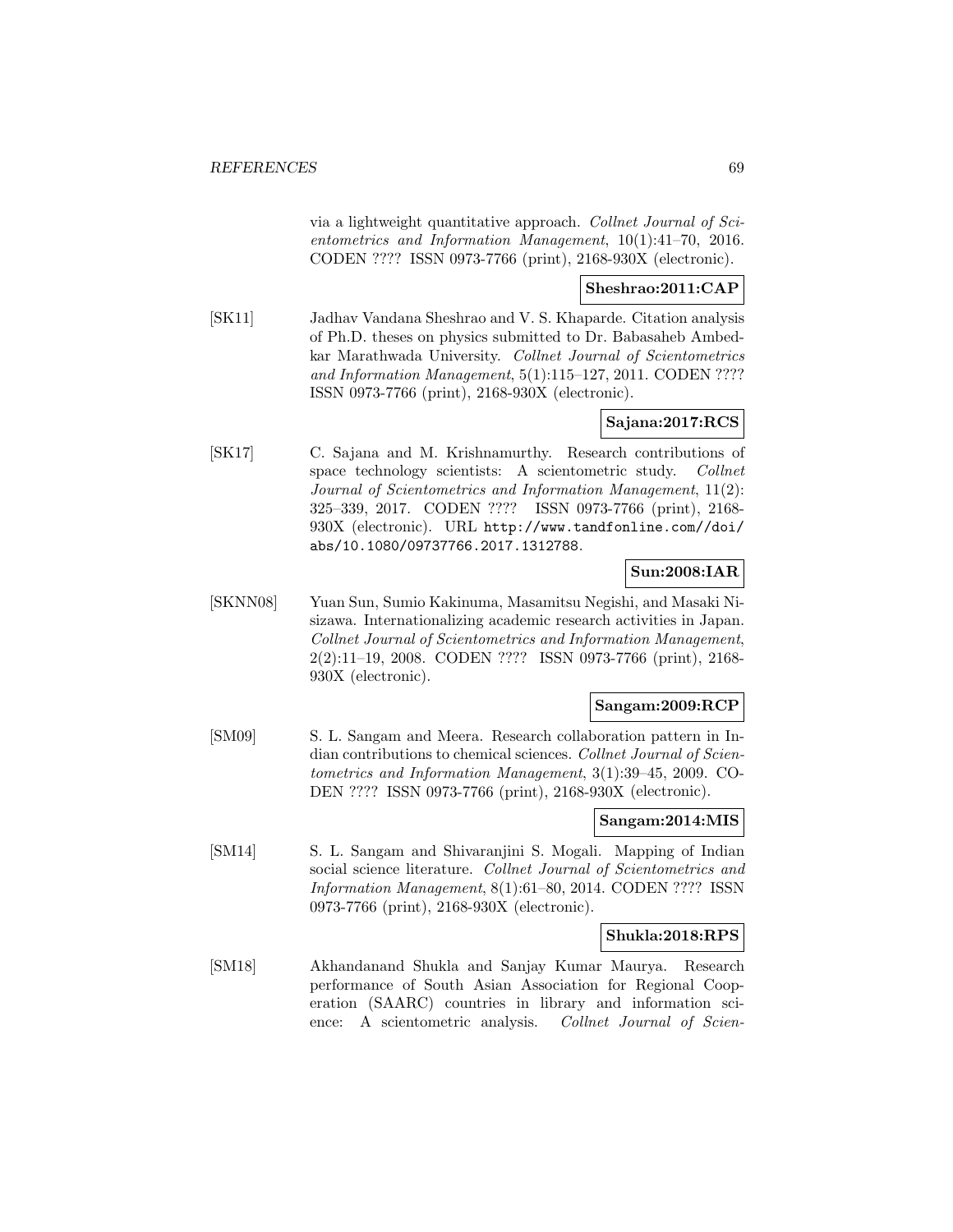tometrics and Information Management, 12(1):73–81, 2018. CODEN ???? ISSN 0973-7766 (print), 2168-930X (electronic). URL http://www.tandfonline.com//doi/abs/10. 1080/09737766.2017.1354478.

#### **Sangam:2015:SPG**

[SMA15] S. L. Sangam, Devika Madalli, and Uma B. Arali. Scientometrics profile of global genetics literature as seen through PubMed. Collnet Journal of Scientometrics and Information Management, 9(2):175–192, 2015. CODEN ???? ISSN 0973-7766 (print), 2168-930X (electronic). URL http://www.tandfonline.com/ doi/abs/10.1080/09737766.2015.1069956.

## **Sangam:2008:GPI**

[SMM08] S. L. Sangam, Meera, and M. N. Megeri. Growth pattern of Indian chemical science literature: A scientometric analysis. Collnet Journal of Scientometrics and Information Management, 2 (1):99–110, 2008. CODEN ???? ISSN 0973-7766 (print), 2168- 930X (electronic).

# **Sun:2011:CER**

[SNK11] Yuan Sun, Masaki Nisizawa, and Sumio Kakinuma. Competitive external research funding as an indicator in university research evaluation: Fractional counting of number of funding applications. Collnet Journal of Scientometrics and Information Management, 5(2):157–169, 2011. CODEN ???? ISSN 0973-7766 (print), 2168-930X (electronic).

# **Pandey:2020:MGP**

[SP20] Sidhartha Sahoo and Shriram Pandey. Measuring growth pattern and publications trends of storm surges research during (1999–2019): a scientometric study. Collnet Journal of Scientometrics and Information Management, 14(2):237–256, 2020. CODEN ???? ISSN 0973-7766 (print), 2168-930X (electronic). URL http://www.tandfonline.com/doi/abs/10. 1080/09737766.2021.1918031.

### **Syamili:2017:DAC**

[SR17] C. Syamili and R. V. Rekha. Do altmetric correlate with citation?: A study based on PLOS ONE journal. Collnet Journal of Scientometrics and Information Management, 11(1):103– 117, 2017. CODEN ???? ISSN 0973-7766 (print), 2168-930X (electronic). URL http://www.tandfonline.com//doi/abs/ 10.1080/09737766.2016.1260815.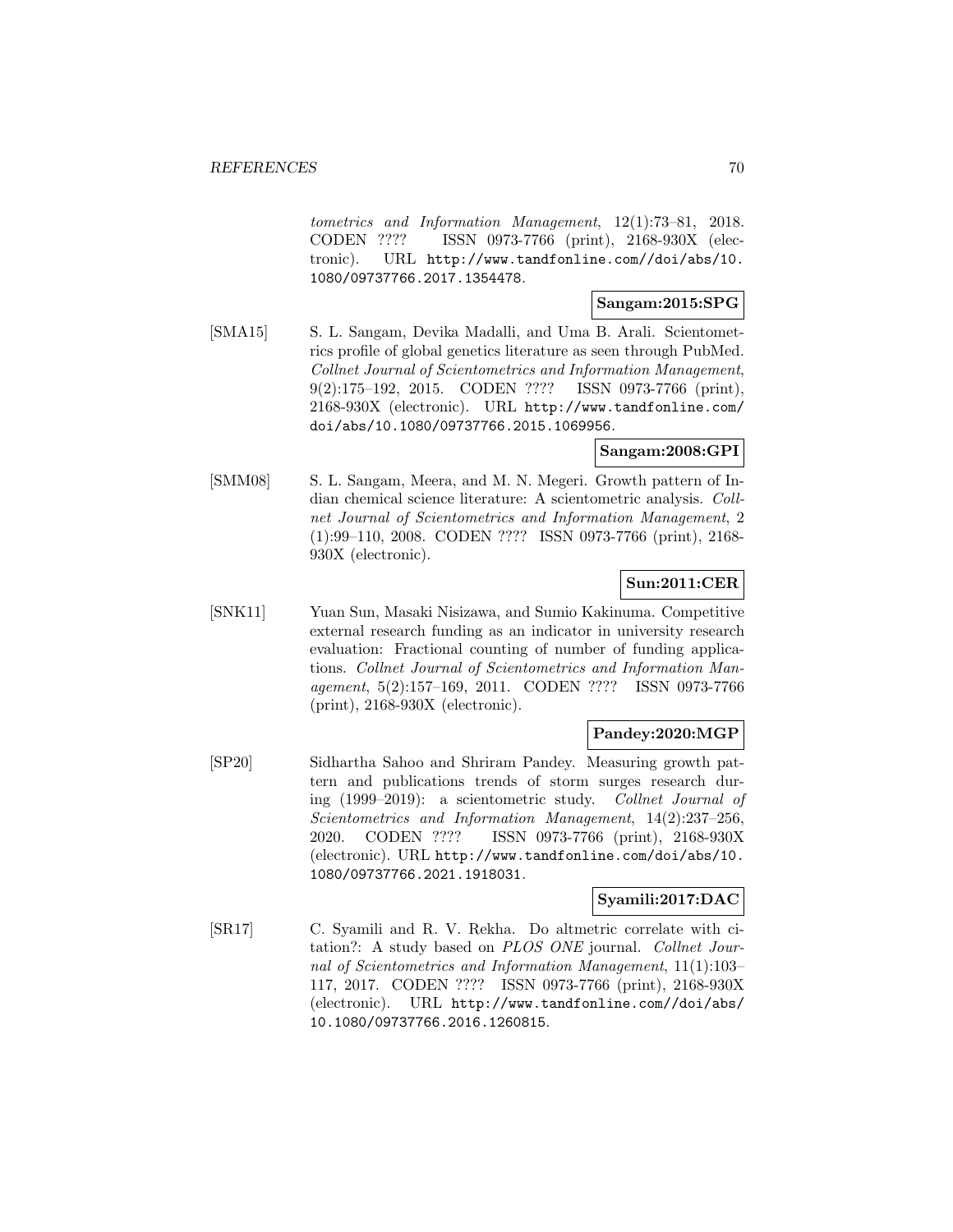# **Satija:2007:LRV**

[SS07] Mp Satija and Aya Singh. Are laws of Ranganathan valid in virtual libraries? Collnet Journal of Scientometrics and Information Management, 1(1):27–34, 2007. CODEN ???? ISSN 0973-7766 (print), 2168-930X (electronic).

### **Sangam:2010:EGS**

[SS10] S. L. Sangam and K. Savanur. Eugene Garfield: A scientometric portrait. Collnet Journal of Scientometrics and Information Management, 4(1):41–51, 2010. CODEN ???? ISSN 0973-7766 (print), 2168-930X (electronic).

# **S:2014:INR**

[SS14] Sri Amudha S. and R. Sevukan. Indian neuroscience research, 1999–2013: A scientometric analysis. Collnet Journal of Scientometrics and Information Management, 8(2):329–340, 2014. CODEN ???? ISSN 0973-7766 (print), 2168-930X (electronic).

## **Sangam:2019:CCG**

[SS19] S. L. Sangam and K. S. Savitha. Climate change and global warming: a scientometric study. Collnet Journal of Scientometrics and Information Management, 13(1):199–212, 2019. CODEN ???? ISSN 0973-7766 (print), 2168-930X (electronic). URL http://www.tandfonline.com/doi/abs/10. 1080/09737766.2019.1598001.

# **Stoupas:2021:WUR**

[SSKM21] Georgios Stoupas, Antonis Sidiropoulos, Dimitrios Katsaros, and Yannis Manolopoulos. When universities rise (rank) high into the skyline. Collnet Journal of Scientometrics and Information Management, 15(2):241–258, 2021. CODEN ???? ISSN 0973-7766 (print), 2168-930X (electronic). URL http: //www.tandfonline.com/doi/abs/10.1080/09737766.2021. 1955419.

### **Sajovic:2018:BSM**

[STP18] Irena Sajovic, Helena Gabrijelcic Tomc, and Bojana Boh Podgornik. Bibliometric study and mapping of a journal in the field of visualization and computer graphics. Collnet Journal of Scientometrics and Information Management, 12(2):263– 287, 2018. CODEN ???? ISSN 0973-7766 (print), 2168-930X (electronic). URL http://www.tandfonline.com/doi/abs/10. 1080/09737766.2018.1453677.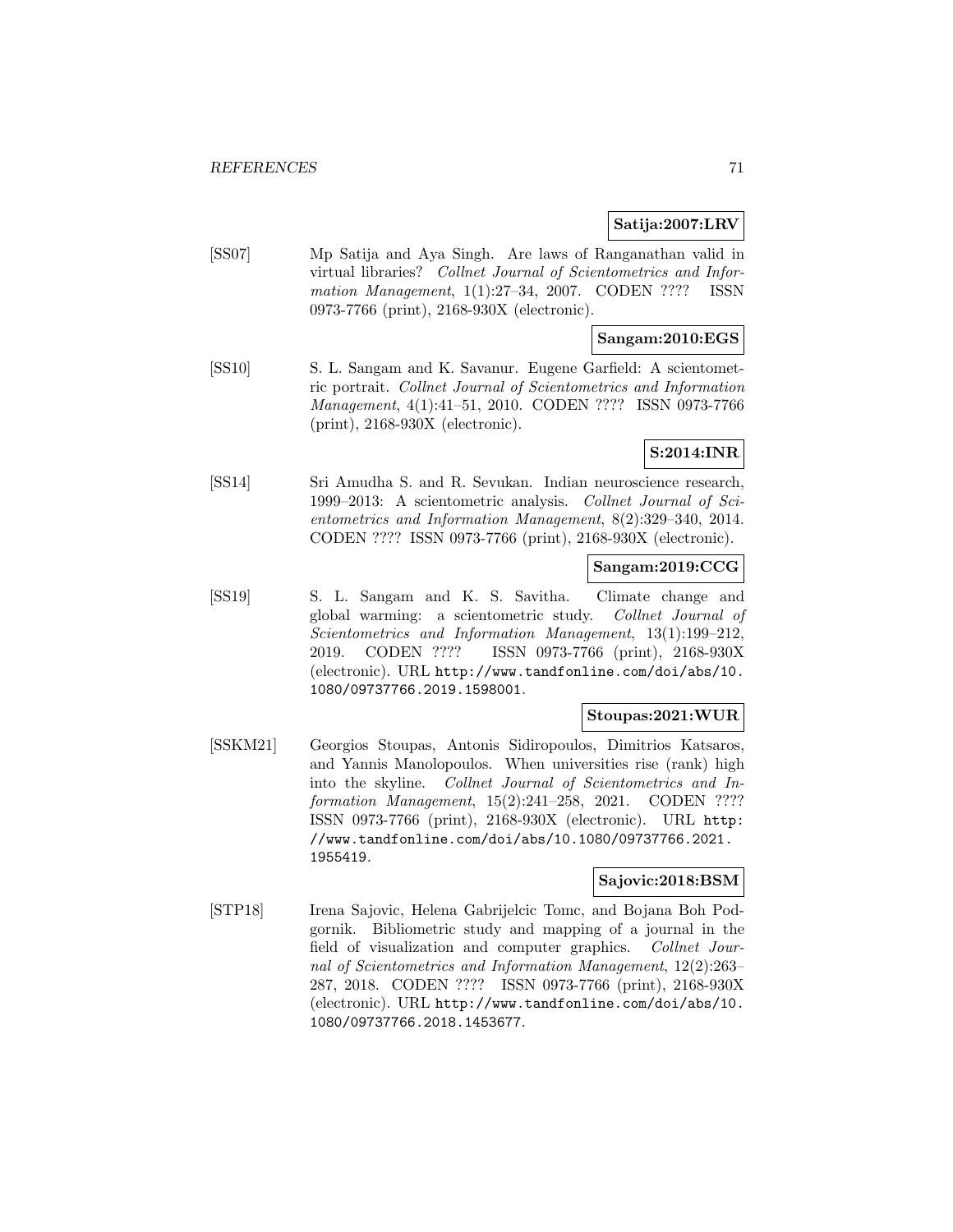#### **Sudhier:2010:BLS**

[Sud10] K. G. Sudhier. Bradford's law of scattering revisited: A study based on the references in doctoral theses in the area of physics. Collnet Journal of Scientometrics and Information Management, 4(2):35–47, 2010. CODEN ???? ISSN 0973-7766 (print), 2168- 930X (electronic).

# **Sun:2007:CRN**

[Sun07] Yuan Sun. Collaborative research networks of Japanese universities: Bibliometric trends. Collnet Journal of Scientometrics and Information Management, 1(2):7–13, 2007. CODEN ???? ISSN 0973-7766 (print), 2168-930X (electronic).

# **Suk:2019:HRC**

[SWH19] Fat-Moon Suk, Ming-Huang Wang, and Yuh-Shan Ho. A historical review of classic *Helicobacter pylori* publications in Science Citation Index expanded. Collnet Journal of Scientometrics and Information Management, 13(2):313–330, 2019. CODEN ???? ISSN 0973-7766 (print), 2168-930X (electronic). URL http://www.tandfonline.com/doi/abs/10. 1080/09737766.2020.1716645.

## **Tijssen:2008:WMT**

[Tij08] Robert J. W. Tijssen. Are we moving towards an integrated European research area? Some macro-level bibliometric perspectives. Collnet Journal of Scientometrics and Information Management, 2(1):19–25, 2008. CODEN ???? ISSN 0973-7766 (print), 2168- 930X (electronic).

#### **Tripathi:2018:OAK**

[TKSB18] Manorama Tripathi, Sunil Kumar, S. K. Sonker, and Parveen Babbar. Occurrence of author keywords and keywords plus in social sciences and humanities research: a preliminary study. Collnet Journal of Scientometrics and Information Management, 12(2):215–232, 2018. CODEN ???? ISSN 0973-7766 (print), 2168-930X (electronic). URL http://www.tandfonline.com/ doi/abs/10.1080/09737766.2018.1436951.

#### **Usman:2019:BAN**

[UE19] Muhammad Kabiru Usman and Ozioma Ewulum. A bibliometric analysis of Nigeria's Library and Information Sciences literature: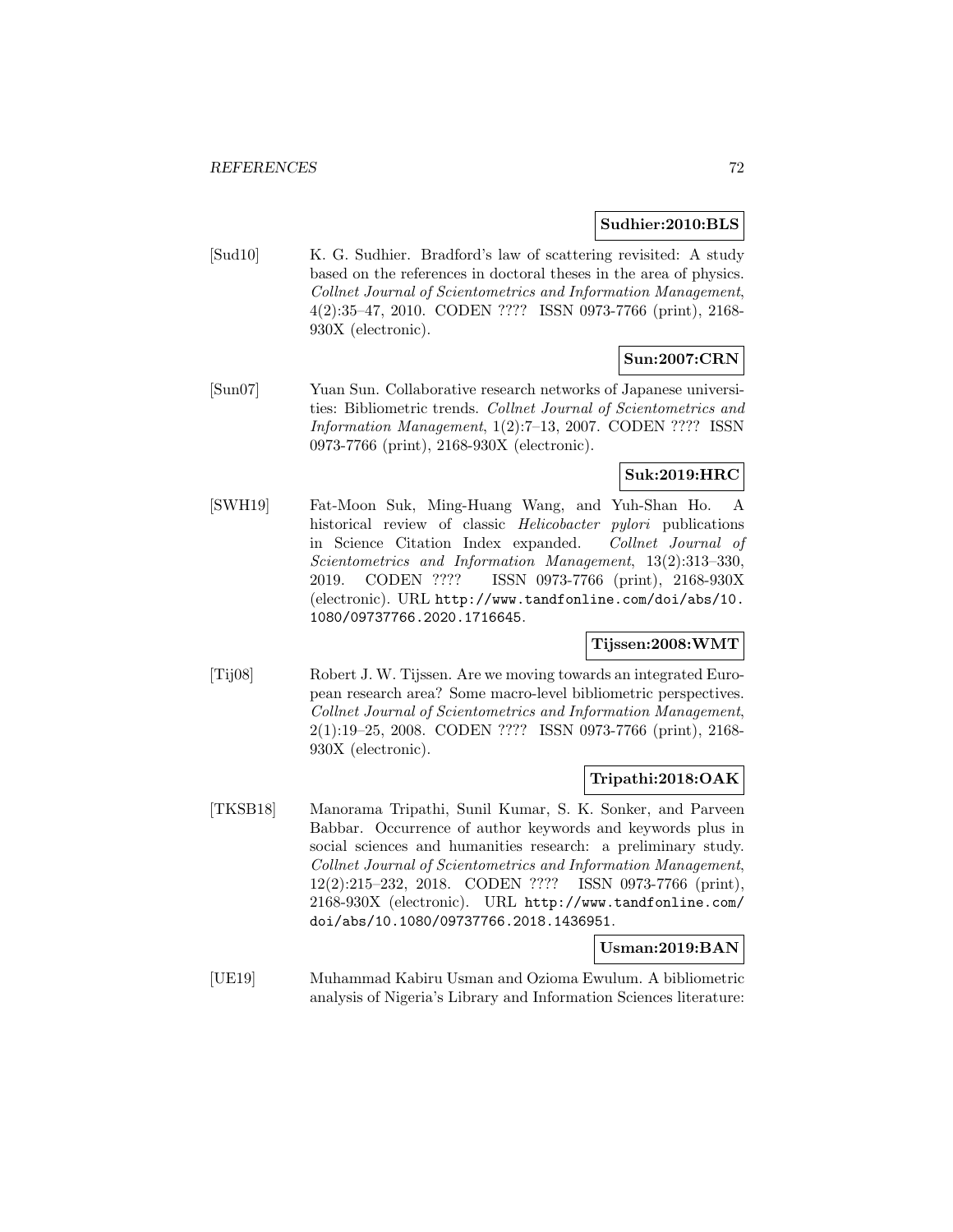a study of Journal of Applied Information Science and Technology. Collnet Journal of Scientometrics and Information Management, 13(1):53–64, 2019. CODEN ???? ISSN 0973-7766 (print), 2168-930X (electronic). URL http://www.tandfonline.com/ doi/abs/10.1080/09737766.2018.1541042.

## **Usman:2017:UTT**

[UY17] M. K. Usman and A. D. Yahaya. The usability traits of theses and dissertations as sources of information to agriculture students. Collnet Journal of Scientometrics and Information Management, 11(1):119–131, 2017. CODEN ???? ISSN 0973-7766 (print), 2168-930X (electronic). URL http://www.tandfonline.com// doi/abs/10.1080/09737766.2016.1266144.

## **Vaughan:2008:NFI**

[Vau08] Liwen Vaughan. A new frontier of informetric and Webometric research: Mining Web usage data. Collnet Journal of Scientometrics and Information Management, 2(2):29–35, 2008. CO-DEN ???? ISSN 0973-7766 (print), 2168-930X (electronic).

#### **Vaughan:2012:ADS**

[Vau12] Liwen Vaughan. An alternative data source for Web hyperlink analysis: "Sites linking in" at Alexa Internet. Collnet Journal of Scientometrics and Information Management, 6(1):31–42, 2012. CODEN ???? ISSN 0973-7766 (print), 2168-930X (electronic).

## **Verma:2017:RNI**

[VB17] Manoj Kumar Verma and Krishna Brahma. Ranking of National Institutes of Technology (NITs) of northeast region of India on the basis of web impact factor. Collnet Journal of Scientometrics and Information Management, 11(2):235–248, 2017. CODEN ???? ISSN 0973-7766 (print), 2168-930X (electronic). URL http://www.tandfonline.com//doi/abs/ 10.1080/09737766.2017.1292667.

## **Verma:2009:BSI**

[Ver09] R. K. Verma. Bibliometric study of Indian S & T publications as reflected in Indian science abstracts. Collnet Journal of Scientometrics and Information Management, 3(2):19–28, 2009. CO-DEN ???? ISSN 0973-7766 (print), 2168-930X (electronic).

## **Vutsova:2021:IAR**

[VHA21] Albena Vutsova, Todor Hristov, and Martina Arabadzhieva. Impact assessment of research evaluation in Bulgaria. Collnet Jour-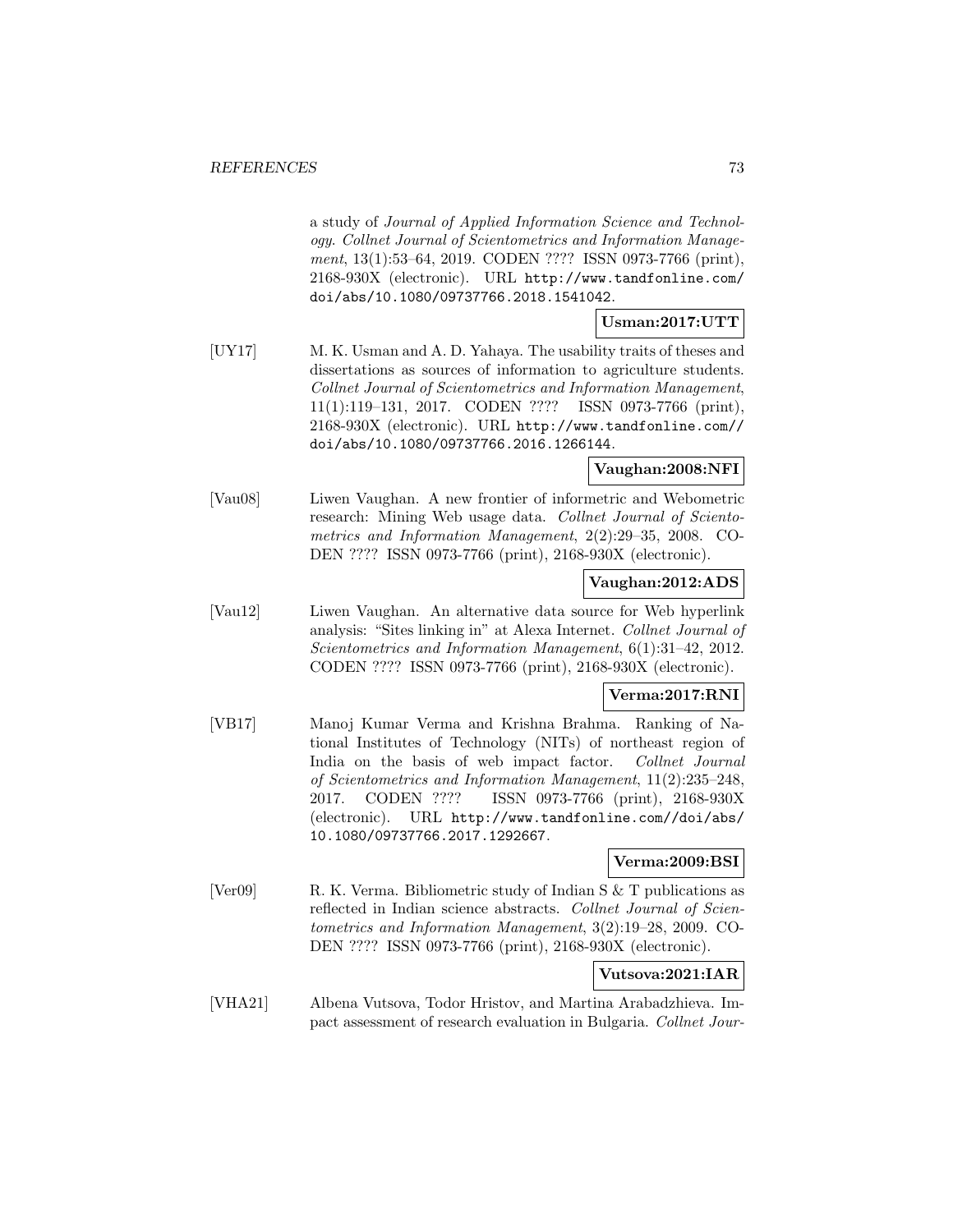nal of Scientometrics and Information Management, 15(2):341– 364, 2021. CODEN ???? ISSN 0973-7766 (print), 2168-930X (electronic). URL http://www.tandfonline.com/doi/abs/10. 1080/09737766.2021.1962767.

#### **Velmurugan:2015:SOA**

[VR15] Chandran Velmurugan and Natarajan Radhakrishnan. Scientometric observations of authorship trends and collaborative research on DESIDOC Journal of Library and Information Technology. Collnet Journal of Scientometrics and Information Management, 9(2):193-204, 2015. CODEN ???? ISSN 0973-7766 (print), 2168-930X (electronic). URL http://www.tandfonline.com/ doi/abs/10.1080/09737766.2015.1069957.

#### **Vijayabanu:2019:BES**

[VT19] C. Vijayabanu and C. Therasa. Bibliometric evidence: Statistical outcome of personality — psychology research using Scopus database from 1860 to 2017. Collnet Journal of Scientometrics and Information Management, 13(1):183–197, 2019. CODEN ???? ISSN 0973-7766 (print), 2168-930X (electronic). URL http://www.tandfonline.com/doi/abs/10. 1080/09737766.2019.1583837.

#### **Walke:2007:MSR**

[WDG07] Rajpal Walke, S. M. Dhawan, and B. M. Gupta. Materials science research in India (1993–2001): A scientometric study. Collnet Journal of Scientometrics and Information Management, 1(2): 33–40, 2007. CODEN ???? ISSN 0973-7766 (print), 2168-930X (electronic).

## **Wang:2019:BAD**

[WH19] Xiaoru Wang and Yuh-Shan Ho. A bibliometric analysis of dance performance reviews in the dance category of the Web of Science. Collnet Journal of Scientometrics and Information Management, 13(1):79–90, 2019. CODEN ???? ISSN 0973-7766 (print), 2168- 930X (electronic). URL http://www.tandfonline.com/doi/ abs/10.1080/09737766.2018.1550036.

#### **Wadhwa:2010:CAP**

[WKK10] Narendar Kumar Wadhwa, Hildrun Kretschmer, and Theo Kretschmer. Co-author pairs' frequencies of the national physical laboratory India. Collnet Journal of Scientometrics and Information Management, 4(2):49–55, 2010. CODEN ???? ISSN 0973-7766 (print), 2168-930X (electronic).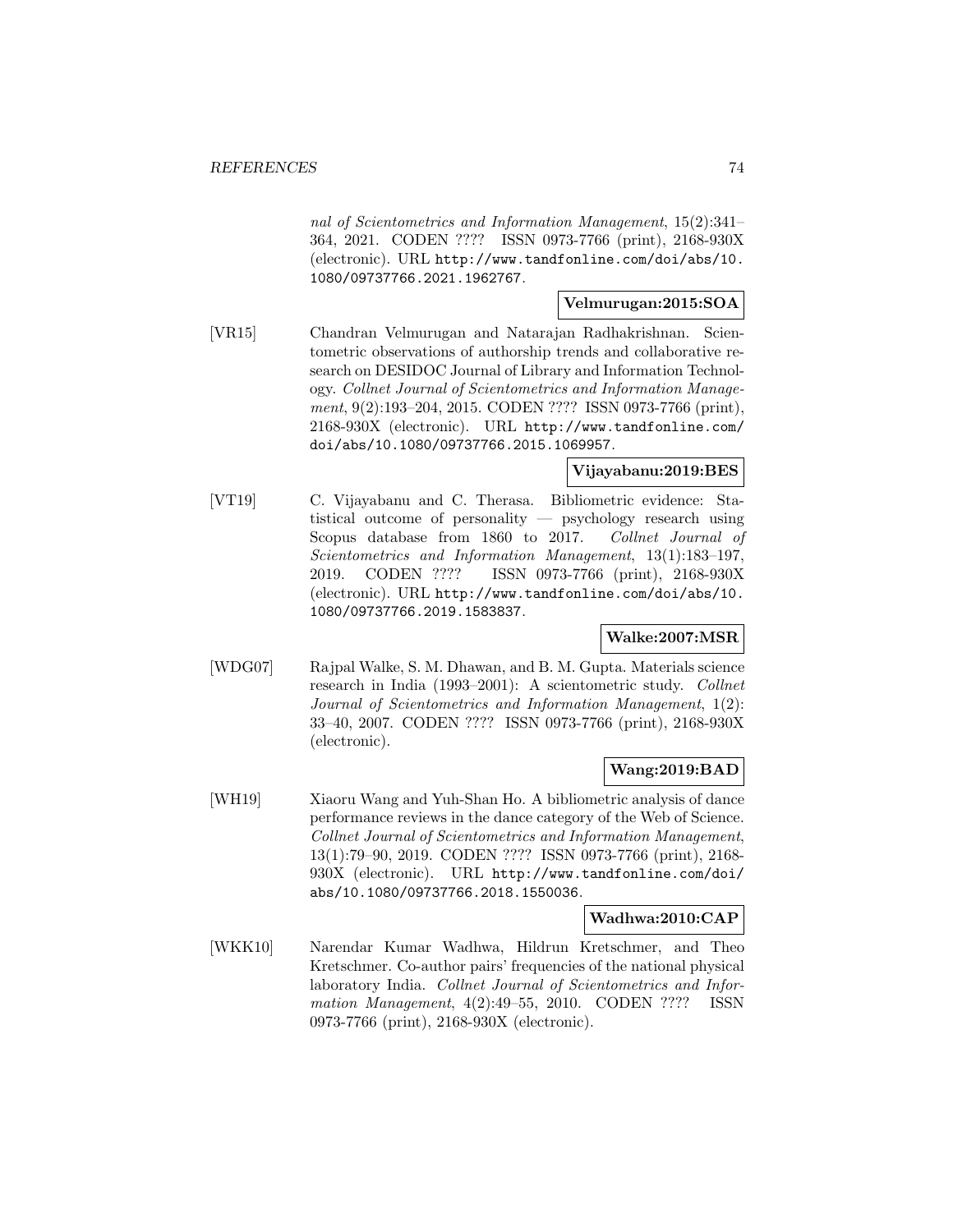#### **Wang:2020:BAK**

[WWH20] Yi-Fen Wang, Ming-Huang Wang, and Yuh-Shan Ho. A bibliometric analysis of KSHV/HHV8 research. Collnet Journal of Scientometrics and Information Management, 14(2):219–235, 2020. CODEN ???? ISSN 0973-7766 (print), 2168-930X (electronic). URL http://www.tandfonline.com/doi/abs/10. 1080/09737766.2021.1920065.

## **Wahid:2021:GLS**

[WWT21] Nazia Wahid, Nosheen Fatima Warraich, and Muzammil Tahira. Group level scientometric analysis of Pakistani authors. Collnet Journal of Scientometrics and Information Management, 15(2): 287–304, 2021. CODEN ???? ISSN 0973-7766 (print), 2168-930X (electronic). URL http://www.tandfonline.com/doi/abs/10. 1080/09737766.2021.1960219.

### **Wang:2014:EKN**

[WX14] H. Wang and J. Xiao. Effects of knowledge network modularity on the utility of inventions in semiconductor industry. Collnet Journal of Scientometrics and Information Management, 8(1): 141–152, 2014. CODEN ???? ISSN 0973-7766 (print), 2168- 930X (electronic).

## **Wani:2017:RES**

[WZ17] Zahid Ashraf Wani and Tazeem Zainab. A review of eminence of scientometric indicators in scientific research productivity. Collnet Journal of Scientometrics and Information Management, 11 (2):273–285, 2017. CODEN ???? ISSN 0973-7766 (print), 2168- 930X (electronic). URL http://www.tandfonline.com//doi/ abs/10.1080/09737766.2017.1306179.

## **Ye:2017:HBI**

[YBL17] Fred Y. Ye, Lutz Bornmann, and Loet Leydesdorff. h-based I3-type multivariate vectors: multidimensional indicators of publication and citation scores. Collnet Journal of Scientometrics and Information Management, 11(1):153–171, 2017. CODEN ???? ISSN 0973-7766 (print), 2168-930X (electronic). URL http://www.tandfonline.com//doi/abs/10. 1080/09737766.2017.1284954.

## **Yang:2013:CCI**

[YLC13] Kiduk Yang, Jongwook Lee, and Seon-Heui Choi. Comparison of citation indexes in Korea: An exploratory study. Collnet Jour-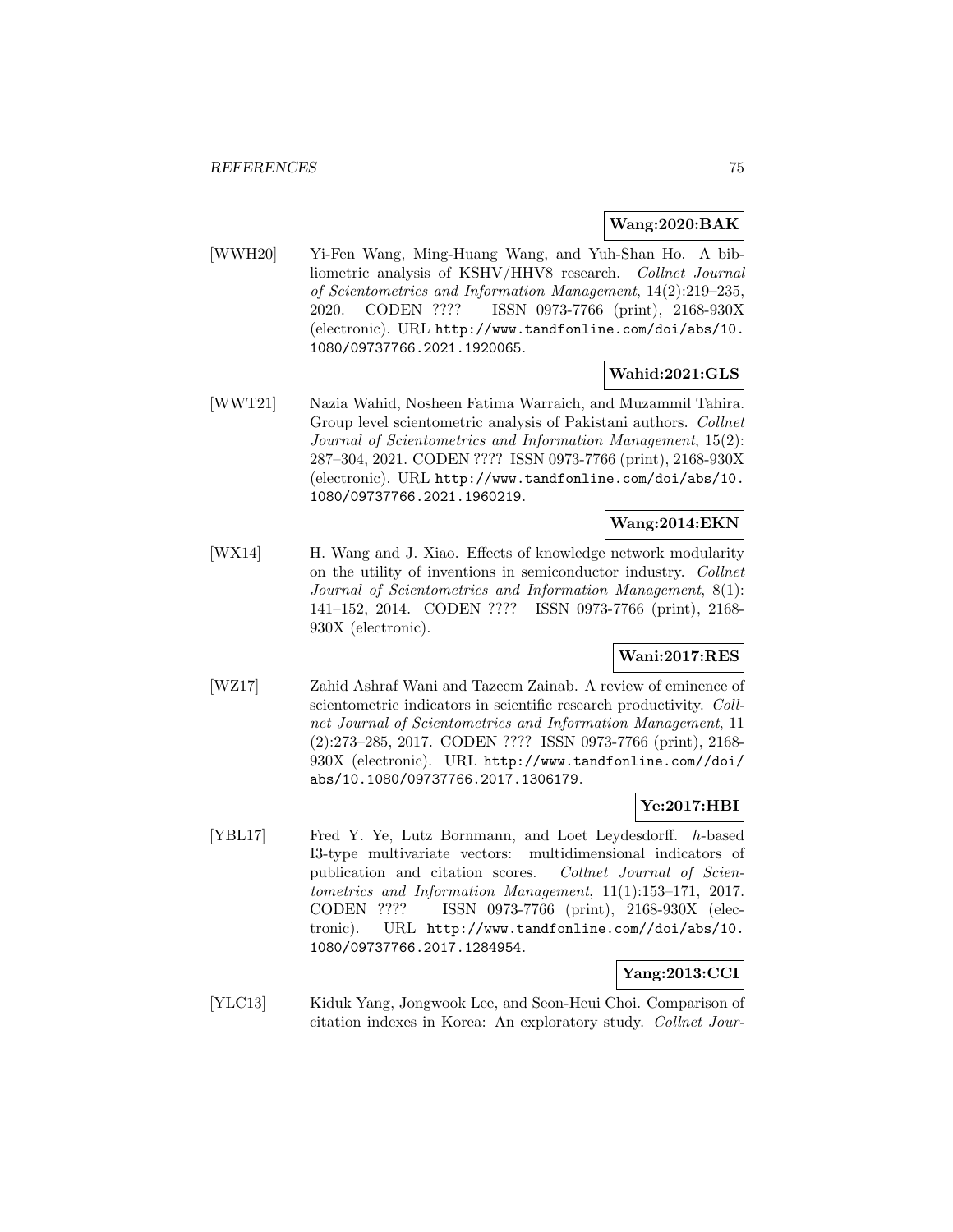nal of Scientometrics and Information Management, 7(2):231– 245, 2013. CODEN ???? ISSN 0973-7766 (print), 2168-930X (electronic).

### **Yue:2020:RIC**

[YLM20] Chen Yue, Jean-Charles Lamirel, and Bernd Markscheffel. Report of the  $15<sup>th</sup>$  International Conference on Webometrics, Informetrics and Scientometrics (WIS) and the  $20^{th}$  COLL-NET Meeting. Collnet Journal of Scientometrics and Information Management, 14(1):203–209, 2020. CODEN ???? ISSN 0973-7766 (print), 2168-930X (electronic). URL http: //www.tandfonline.com/doi/abs/10.1080/09737766.2020. 1838767.

## **Yang:2014:RAE**

[YLX14] Z. K. Yang, D. M. Lin, and M. Z. Xu. The re-applicability explore of Lotka's Law in patent documents. Collnet Journal of Scientometrics and Information Management, 8(1):183–191, 2014. CO-DEN ???? ISSN 0973-7766 (print), 2168-930X (electronic).

## **Yue:2015:IBA**

[YLZS15] Chen Yue, Zhang Liwei, Wang Zhiqi, and Liu Shengbo. Influential bloggers and active bloggers on ScienceNet: An analysis of popular blogs. Collnet Journal of Scientometrics and Information Management, 9(2):121–130, 2015. CODEN ???? ISSN 0973-7766 (print), 2168-930X (electronic). URL http: //www.tandfonline.com/doi/abs/10.1080/09737766.2015. 1069945.

## **Sun:2019:BMT**

[YS19] Bao-Zhong Yuan and Jie Sun. Bibliometric and mapping of top papers in the subject category of green and sustainable science and technology based on ESI. Collnet Journal of Scientometrics and Information Management, 13(2):269–289, 2019. CODEN ???? ISSN 0973-7766 (print), 2168-930X (electronic). URL http://www.tandfonline.com/doi/abs/10. 1080/09737766.2020.1716643.

## **Sun:2020:BAR**

[YS20] Bao-Zhong Yuan and Jie Sun. Bibliometric analysis of research on the maize based on top papers during 2009–2019. Collnet Journal of Scientometrics and Information Management, 14(1): 75–92, 2020. CODEN ???? ISSN 0973-7766 (print), 2168-930X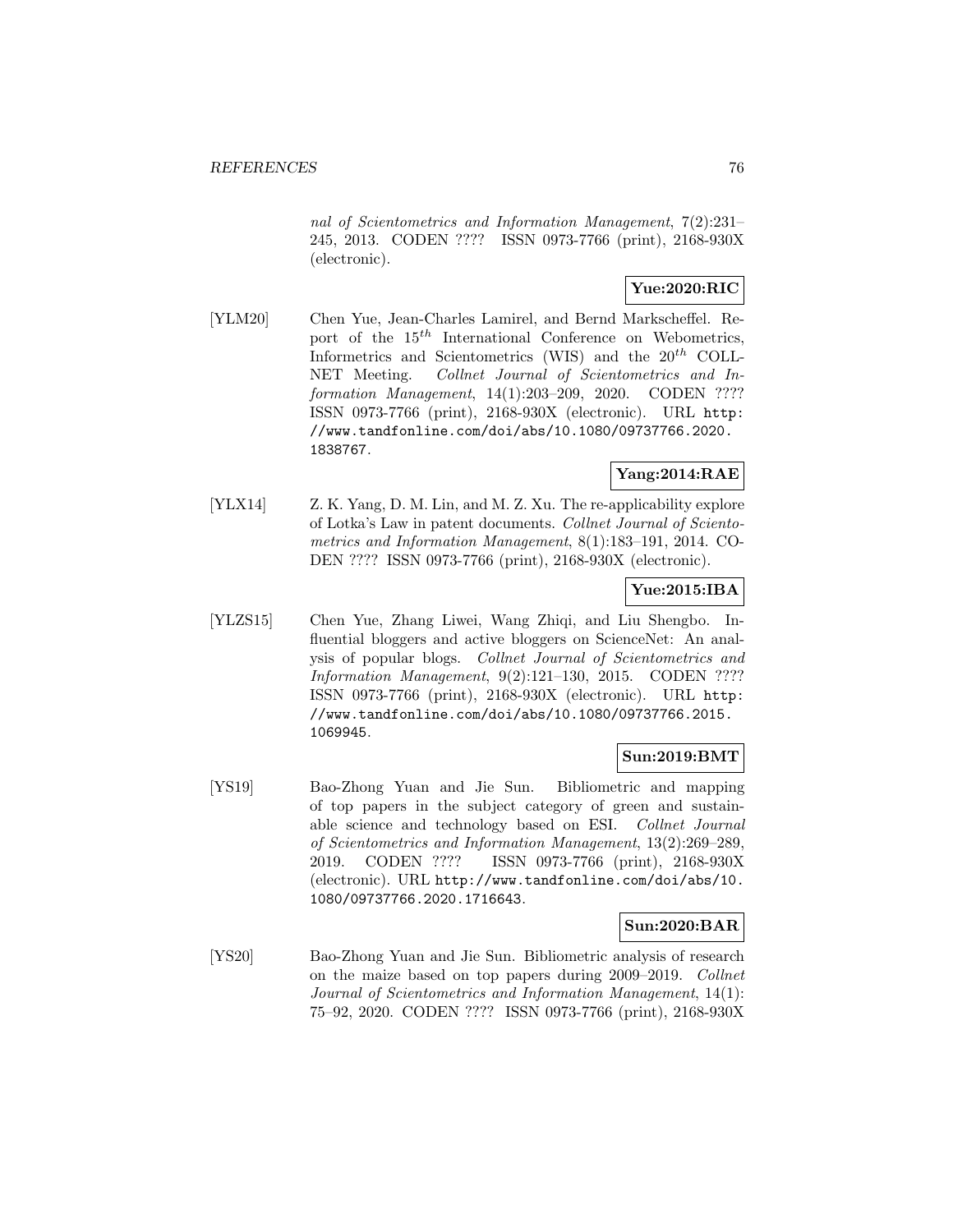(electronic). URL http://www.tandfonline.com/doi/abs/10. 1080/09737766.2020.1787110.

### **Zeyuan:2009:BSP**

[Zey09] Liu Zeyuan. Biographical sketch of Prof. Liu Zeyuan. Collnet Journal of Scientometrics and Information Management, 3(1): iii, 2009. CODEN ???? ISSN 0973-7766 (print), 2168-930X (electronic).

#### **Zavaraqi:2012:SSS**

[ZF12] Rasoul Zavaraqi and Gholam-Reza Fadaie. Scientometrics or science of science: quantitative, qualitative or mixed one. Collnet Journal of Scientometrics and Information Management, 6(2): 273–278, 2012. CODEN ???? ISSN 0973-7766 (print), 2168- 930X (electronic).

# **Zitt:2013:VCB**

[Zit13] Michel Zitt. Variability of citation behavior between scientific fields and the normalization problem: The "citing-side" normalization in context. Collnet Journal of Scientometrics and Information Management, 7(1):55–67, 2013. CODEN ???? ISSN 0973-7766 (print), 2168-930X (electronic).

# **Zhang:2019:SCA**

[ZKJK19] Xiao Juan Zhang, Farhan Khan, Xiang Jinpeng, and Kashif Ullah Khan. Study of cognitive and affected trust in knowledge sharing evidence from Chinese firms  $-$  a review paper. Collnet Journal of Scientometrics and Information Management, 13(1): 147–165, 2019. CODEN ???? ISSN 0973-7766 (print), 2168-930X (electronic). URL http://www.tandfonline.com/doi/abs/10. 1080/09737766.2019.1569825.

## **Zlahtic:2019:DIS**

[ZKZ19] Grega Zlahtic, Peter Kokol, and Bojan Zlahtic. Discrepancies in identifying sleeping papers in Scopus and Web of science: The case of "software engineering". Collnet Journal of Scientometrics and Information Management, 13(2):339–344, 2019. CODEN ???? ISSN 0973-7766 (print), 2168-930X (electronic). URL http://www.tandfonline.com/doi/abs/10. 1080/09737766.2020.1720549.

## **Zahedi:2012:ICP**

[ZS12] Zohreh Zahedi and Mansoureh Serati Shirazi. An investigation of citations pattern to Iranian's English journals using Google